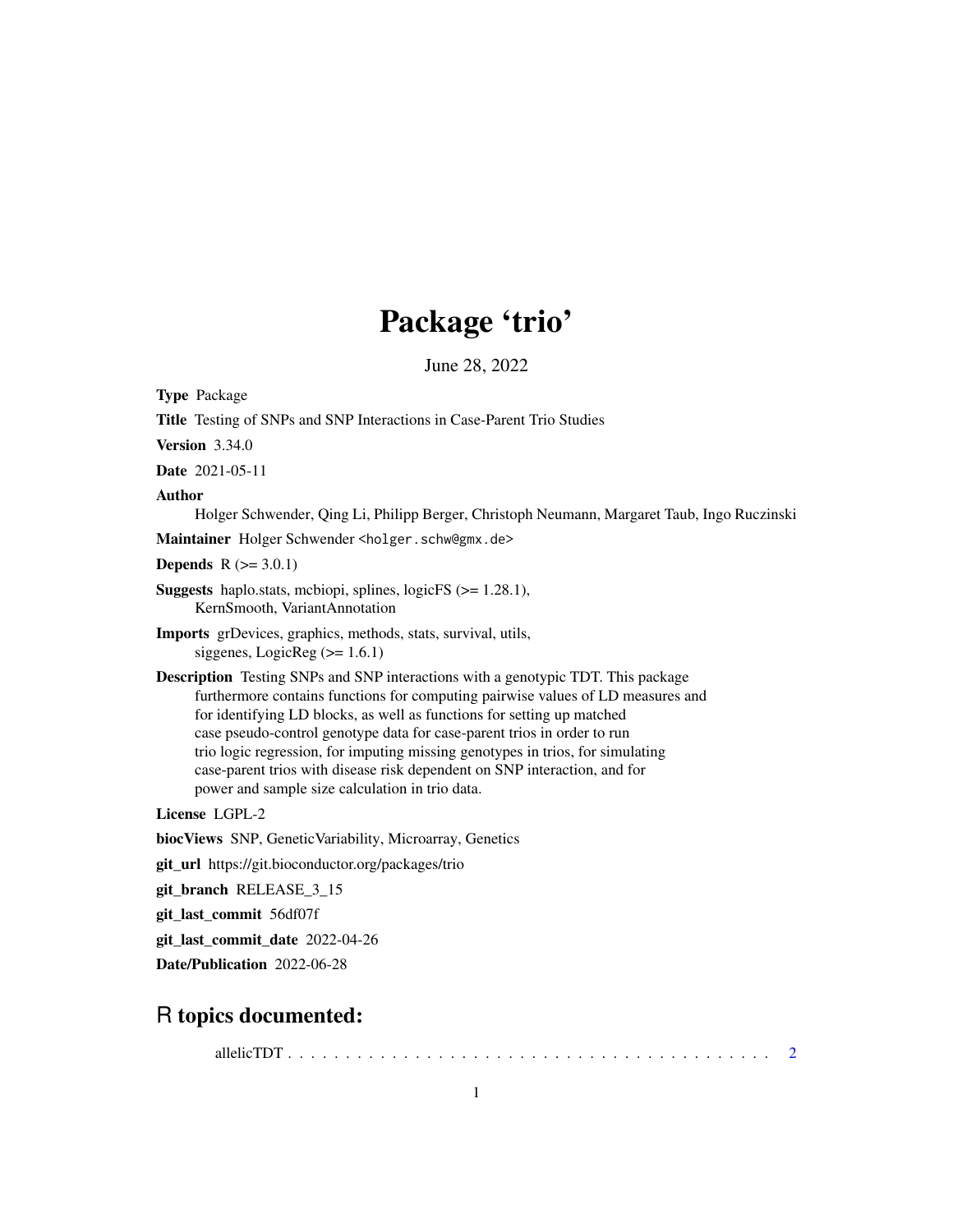<span id="page-1-0"></span>

|                                                                                                                                                                                                                                                                                                                           | $\overline{4}$ |
|---------------------------------------------------------------------------------------------------------------------------------------------------------------------------------------------------------------------------------------------------------------------------------------------------------------------------|----------------|
| coIGxE<br>$\sim$ $\sim$                                                                                                                                                                                                                                                                                                   | 6              |
| $colGxGPerms \dots \dots$<br>$\sim$                                                                                                                                                                                                                                                                                       | 10             |
| $colPOIrt$ , $\ldots$ , $\ldots$                                                                                                                                                                                                                                                                                          | 12             |
| colTDTmaxTest                                                                                                                                                                                                                                                                                                             | 14             |
| colTDTsam<br>$\ddot{\phantom{a}}$<br>.                                                                                                                                                                                                                                                                                    | 16             |
| findLDblocks<br>$\mathbf{r}$ . $\mathbf{r}$<br>$\overline{a}$<br>$\ddot{\phantom{a}}$                                                                                                                                                                                                                                     | 18             |
|                                                                                                                                                                                                                                                                                                                           | 21             |
| getMatPseudo                                                                                                                                                                                                                                                                                                              | 22             |
|                                                                                                                                                                                                                                                                                                                           | 23             |
| ped <sub>2</sub> geno                                                                                                                                                                                                                                                                                                     | 25             |
| $plot.getLD \ldots \ldots \ldots \ldots \ldots \ldots \ldots \ldots \ldots \ldots \ldots$                                                                                                                                                                                                                                 | 27             |
|                                                                                                                                                                                                                                                                                                                           | 28             |
| plot.trioLR                                                                                                                                                                                                                                                                                                               | 30             |
| poly4root                                                                                                                                                                                                                                                                                                                 | 32             |
| $print.coGxE$                                                                                                                                                                                                                                                                                                             | 33             |
| $\mathbf{r}$ and $\mathbf{r}$ and $\mathbf{r}$ and $\mathbf{r}$                                                                                                                                                                                                                                                           | 35             |
| $print.triolR$<br>.<br>$\sim$ $\sim$ $\sim$<br>$\mathbf{r}$<br>$\mathbf{1}$ and $\mathbf{1}$<br>$\mathbf{r}$<br>$\overline{a}$<br>$\mathbf{r}$                                                                                                                                                                            | 37             |
| probTDT<br>1.1.1.1                                                                                                                                                                                                                                                                                                        | 39             |
| read.pedfile $\ldots \ldots \ldots \ldots \ldots \ldots \ldots \ldots$<br>$\mathbf{r}$ , $\mathbf{r}$ , $\mathbf{r}$ , $\mathbf{r}$ , $\mathbf{r}$                                                                                                                                                                        | 41             |
| removeSNPs<br>$\frac{1}{2}$<br>$\sim$ $\sim$                                                                                                                                                                                                                                                                              | 42             |
| $scoreTDT$<br>$\ddot{\phantom{0}}$<br>$\mathbf{r}$ . The set of the set of the set of the set of the set of the set of the set of the set of the set of the set of the set of the set of the set of the set of the set of the set of the set of the set of the set of t<br>$\sim$ $\sim$<br>$\sim$ $\sim$<br>$\mathbf{r}$ | 44             |
| tdt<br>$\mathbf{r}$ , $\mathbf{r}$ , $\mathbf{r}$ , $\mathbf{r}$<br>$\ddot{\phantom{a}}$<br>$\mathbf{1}$ and $\mathbf{1}$ and $\mathbf{1}$<br>$\ddots$<br>$\ddot{\phantom{1}}$<br>$\ddot{\phantom{a}}$<br>$\overline{\phantom{a}}$                                                                                        | 46             |
| tdtGxG<br>$\mathbf{r}$ , $\mathbf{r}$ , $\mathbf{r}$ , $\mathbf{r}$<br>$\ddot{\phantom{a}}$<br>$\cdot$                                                                                                                                                                                                                    | 48             |
| trio.check<br>$\ddot{\phantom{a}}$<br>$\ddot{\phantom{a}}$<br>$\overline{a}$<br>$\ddot{\phantom{a}}$<br>$\mathbf{r}$ . $\mathbf{r}$<br>$\sim$ $\sim$                                                                                                                                                                      | 51             |
|                                                                                                                                                                                                                                                                                                                           | 54             |
| trio.permTest                                                                                                                                                                                                                                                                                                             | 55             |
|                                                                                                                                                                                                                                                                                                                           | 57             |
|                                                                                                                                                                                                                                                                                                                           | 58             |
| trio.sim                                                                                                                                                                                                                                                                                                                  | 60             |
| trioFS                                                                                                                                                                                                                                                                                                                    | 63             |
|                                                                                                                                                                                                                                                                                                                           | 66             |
| vcf2geno<br>$\overline{\phantom{a}}$                                                                                                                                                                                                                                                                                      | 69             |
|                                                                                                                                                                                                                                                                                                                           | 72             |
|                                                                                                                                                                                                                                                                                                                           |                |
|                                                                                                                                                                                                                                                                                                                           |                |

# **Index**

allelicTDT Allelic TDT

# **Description**

Performs the allelic Transmission/Disequilibrium Test for each SNP contained in a genotype matrix.

# **Usage**

```
allelicTDT(mat.snp, size = 50, correct = FALSE)## S3 method for class 'aTDT'
print(x, top = 5, digits = 4, ...)
```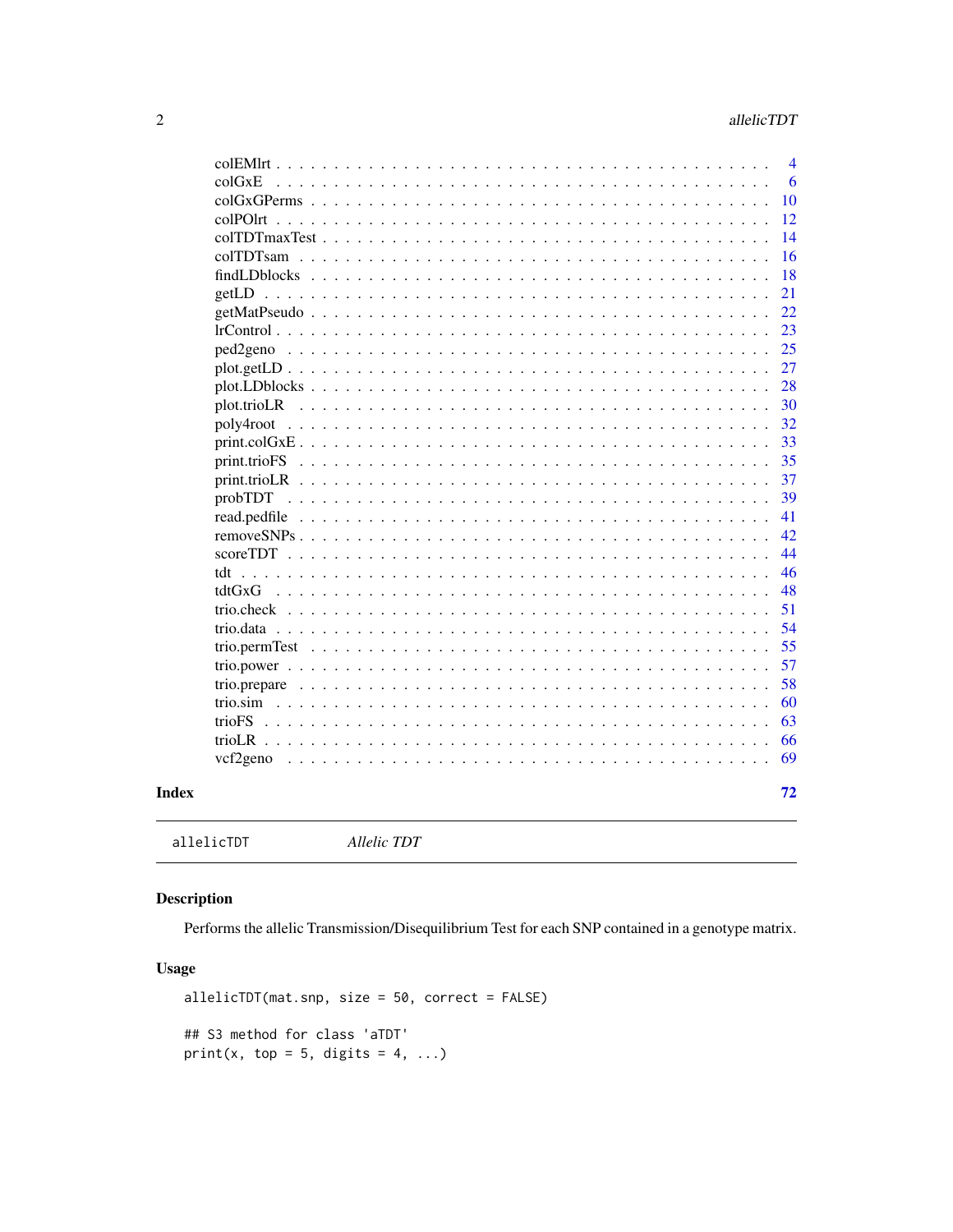#### allelicTDT 3

# Arguments

| mat.snp | a numeric matrix in which each column represents a SNP. Each column must be<br>a numeric vector of length $3 * t$ representing a SNP genotyped at t trios. Each<br>of the $t$ blocks must consist of the genotypes of father, mother, and offspring<br>(in this order). The genotypes must be coded by $0, 1$ , and $2$ . Missing values<br>are allowed and need to be coded by NA. This matrix might be generated from a<br>ped-file by, e.g., employing ped2geno. |
|---------|---------------------------------------------------------------------------------------------------------------------------------------------------------------------------------------------------------------------------------------------------------------------------------------------------------------------------------------------------------------------------------------------------------------------------------------------------------------------|
| size    | the number of SNPs considered simultaneously when computing the parameter<br>estimates.                                                                                                                                                                                                                                                                                                                                                                             |
| correct | should the test statistic be continuity corrected? If FALSE, $(b-c)^2/(b+d)$ will be<br>used as test statistic, where $b$ and $c$ are the off-diagonal elements of the 2x2-table<br>summarizing the transmitted and not transmitted alleles from the heterozygous<br>parents. If TRUE, $( b - c  - 1)^2/(b + d)$ will be used as test statistic.                                                                                                                    |
| X       | an object of class aTDT, i.e. the output of allelicTDT.                                                                                                                                                                                                                                                                                                                                                                                                             |
| digits  | number of digits that should be printed.                                                                                                                                                                                                                                                                                                                                                                                                                            |
| top     | number of interactions that should be printed. If top is less than or equal to<br>zero, set to NA, or larger than the number of SNPs, then the statistics for all SNPs<br>are printed in the order as they were in the genotype matrix used as input into<br>colTDT. Otherwise, the top interactions with the smallest p-values are printed.                                                                                                                        |
|         | ignored.                                                                                                                                                                                                                                                                                                                                                                                                                                                            |
|         |                                                                                                                                                                                                                                                                                                                                                                                                                                                                     |

# Value

An object of class aTDT containing the following numeric vectors:

| stat | values of the test statistic of the allelic TDT, |
|------|--------------------------------------------------|
| pval | the corresponding p-values.                      |

# Author(s)

Holger Schwender, <holger.schwender@udo.edu>

### References

Spielman, R.S., McGinnis, R.E., and Ewens, W.J. (1993). Trsnmmission Test for Linkage Disequilibrium: The Insulin Gene Region and Insulin-Dependent Diabetes Mellitus (IDDM). *American Journal of Human Genetics*, 52, 506-516.

# See Also

[colTDT](#page-45-1)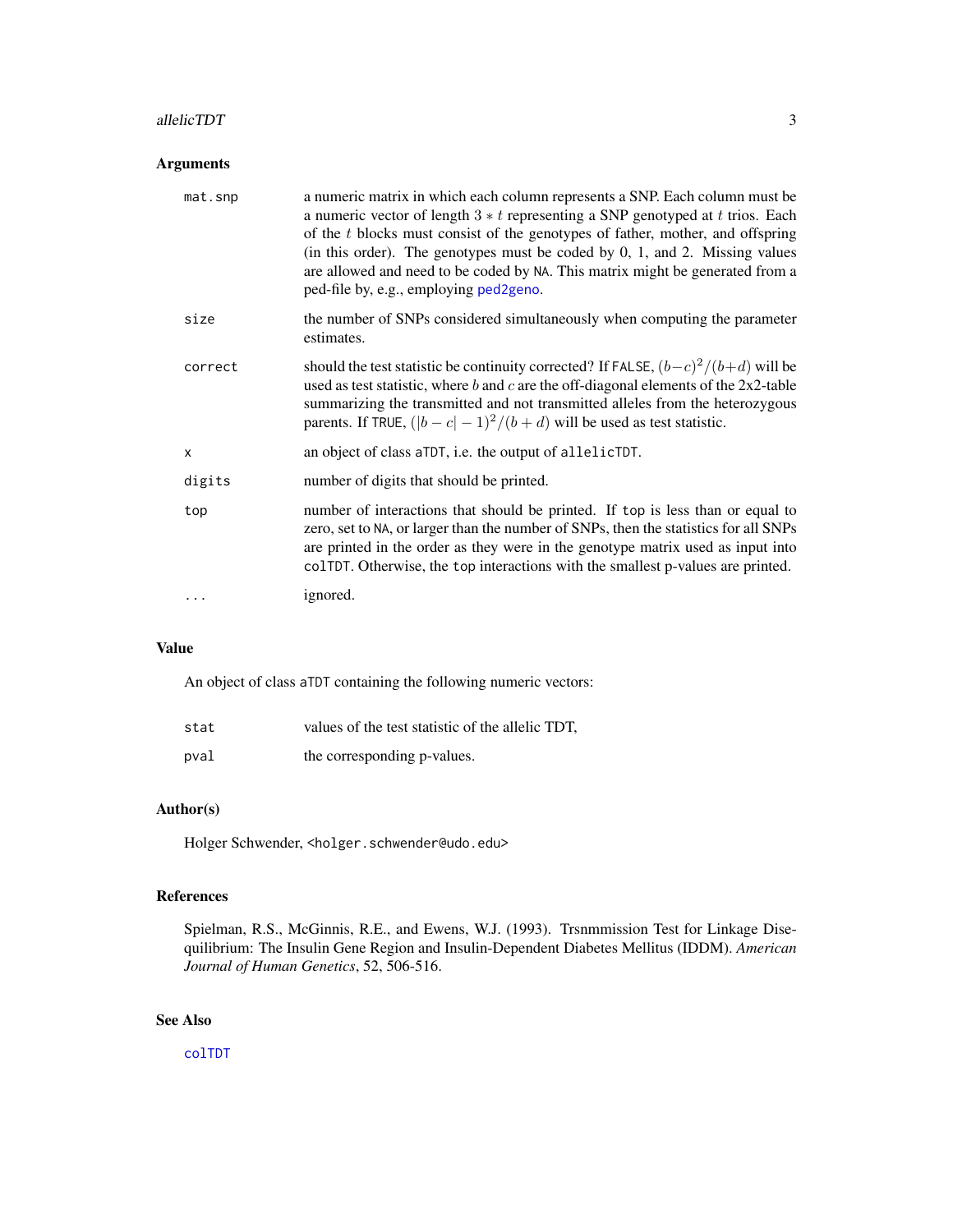### Examples

```
# Load the simulated data for the analysis.
data(trio.data)
# Perform an allelic TDT
a.out <- allelicTDT(mat.test)
# By default, the top 5 SNPs are shown.
# Another number of SNPs, e.g., 10, are displayed by
print(a.out, top=10)
# If the results for all SNPs should be shown (or returned), use
print(a.out, top=0)
```
colEMlrt *EM Likelihood Ratio Test*

# Description

Performs the Expectation Maximimization Likelihood Ratio Test (EMLRT) proposed by Weinberg (1999) for each SNP in a matrix in genotype format.

#### Usage

```
colEMlrt(mat.snp, model = c("general", "dominant", "recessive"), maternal = FALSE,
     parentMissing = c("father", "mother", "either"), iter = 40, eps = 10^-16)
```
## S3 method for class 'colEMlrt' print(x, top = 5, digits = 4, ...)

| mat.snp  | a numeric matrix in which each column represents a SNP. Each column must be<br>a numeric vector of length $3 * t$ representing a SNP genotyped at t trios. Each<br>of the t blocks must consist of the genotypes of father, mother, and offspring (in<br>this order). The genotypes must be coded by $0$ , $1$ , and $2$ . Missing values are<br>allowed and need to be coded by NA. This matrix in genotype format might be<br>generated from a ped-file by, e.g., employing ped2geno. |
|----------|-----------------------------------------------------------------------------------------------------------------------------------------------------------------------------------------------------------------------------------------------------------------------------------------------------------------------------------------------------------------------------------------------------------------------------------------------------------------------------------------|
| model    | a character string specifying the genetic effect that should be considered in the<br>Poisson regression. By default, the general model proposed by Weinberg (1999)<br>is fitted. Alternatively, a dominant or recessive mode of inheritance might be<br>considered by setting model = "dominant" or model = "recessive", respec-<br>tively. Abbreviations such as "dom" or "rec" are also accepted.                                                                                     |
| maternal | logical specifying whether parameters for a maternal effects should be added to<br>the Poisson regression model. If TRUE and model = "general", the most general<br>model described by Weinberg (1999) is used.                                                                                                                                                                                                                                                                         |

<span id="page-3-0"></span>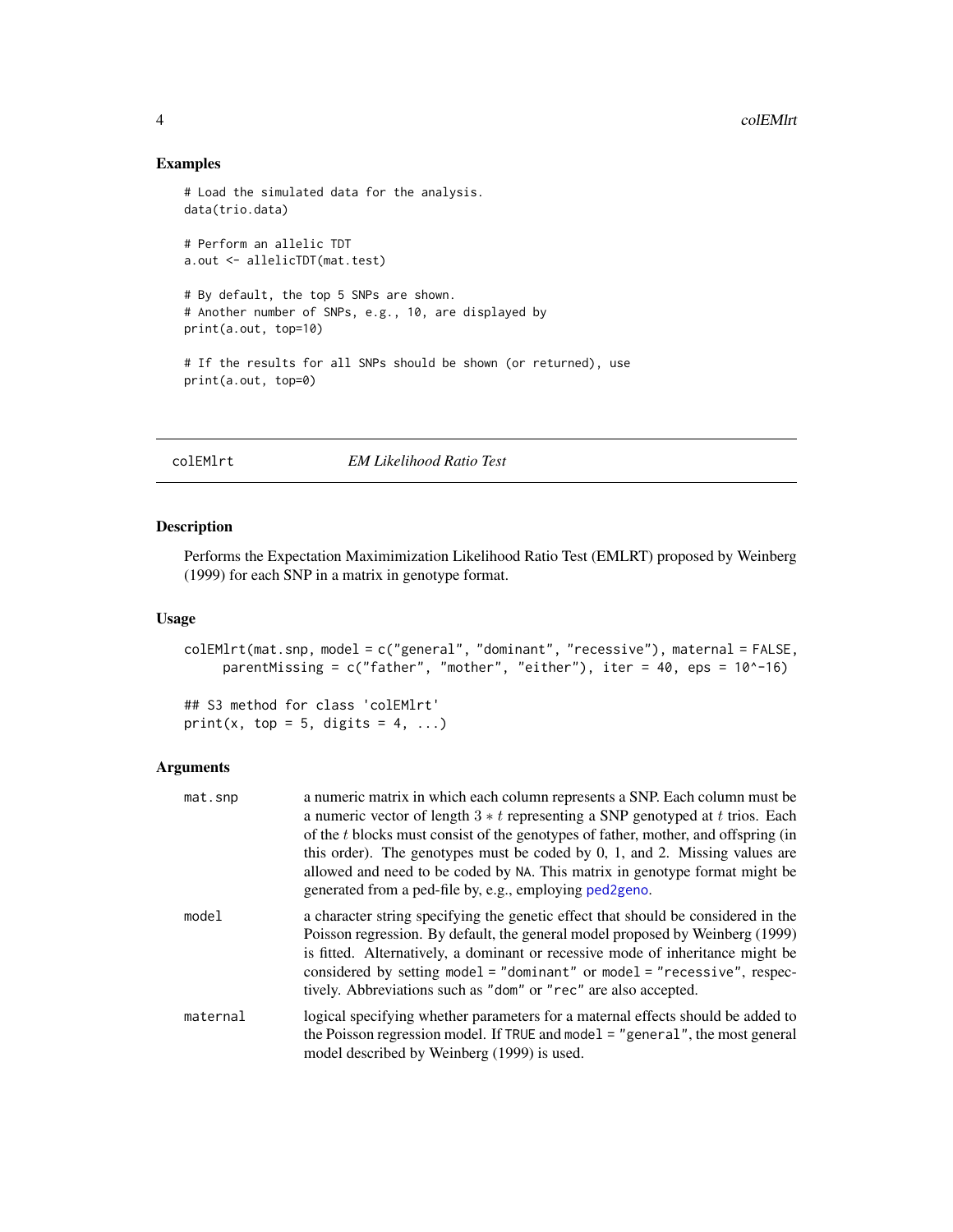#### colEMlrt 5

| parentMissing | a character string specifying whether the genotype of the father, the mother,<br>or either the mother or the father is allowed to be missing. By default, only<br>the genotype of the father is allowed to be missing in a trio. Thus, in this case,<br>all complete trios and all trios in which data are available for the father and the<br>offspring are used in the testing of the considered SNP. If parent Missing =<br>"either", all trios in which the genotype of the offspring or the genotypes of<br>both parents are missing for a particular SNP are ignored in the analysis of this<br>SNP. |
|---------------|------------------------------------------------------------------------------------------------------------------------------------------------------------------------------------------------------------------------------------------------------------------------------------------------------------------------------------------------------------------------------------------------------------------------------------------------------------------------------------------------------------------------------------------------------------------------------------------------------------|
| iter          | a non-negative numeric value specifying the maximum number of iterations that<br>should be used in the application of the expectation maximization algorithm.                                                                                                                                                                                                                                                                                                                                                                                                                                              |
| eps           | a non-negative small numeric value specifying the accuracy for the stopping<br>criterion of the EM algorithm. If the sum of the squared differences of the<br>estimated expected numbers of trios over the 15 possible genotype combinations<br>in trios between two consecutive iterations of the EM algorithm is smaller than<br>eps, the EM algorithm stops. Often, less than ten genotype combinations are<br>required.                                                                                                                                                                                |
| $\mathsf{x}$  | an object of class colEM1rt, i.e. the output of colEM1rt.                                                                                                                                                                                                                                                                                                                                                                                                                                                                                                                                                  |
| digits        | number of digits that should be printed.                                                                                                                                                                                                                                                                                                                                                                                                                                                                                                                                                                   |
| top           | number of SNPs that should be printed. If top is less than or equal to zero<br>or larger than the total number of SNPs in mat. snp, then the statistics for all<br>SNPs are printed in the order as they were in the genotype matrix used as input<br>into colEMlrt. Otherwise, the top interactions with the smallest p-values are<br>printed.                                                                                                                                                                                                                                                            |
|               | ignored.                                                                                                                                                                                                                                                                                                                                                                                                                                                                                                                                                                                                   |
|               |                                                                                                                                                                                                                                                                                                                                                                                                                                                                                                                                                                                                            |

### Details

While in functions such as [colTDT](#page-45-1) all trios in which the genotype of one or more of the members of this trio is missing for a particular SNP are removed from the analysis of this SNP, the procedure proposed by Weinberg (1999) can handle missing genotypes by employing an expectation maximization (EM) algorithm to estimate the expected numbers of trios for the 15 different genotype combinations possible in a trio (when considering the genotypes of mothers and fathers individually) and a likelihood ratio test based on two nested Poisson regression models using the estimated expected numbers of trios as outcome.

# Value

An object of class colEMlrt consisting of the following numeric vectors:

| stat    | the values of the test statistic of the likelihood ratio test for all SNPs in mat. snp.                                                         |
|---------|-------------------------------------------------------------------------------------------------------------------------------------------------|
| pval    | the corresponding p-values,                                                                                                                     |
| 11.full | the values of the maximized likelihoods of the full models,                                                                                     |
| ll.red  | the values of the maximied likelihoods of the reduced models not containing the<br>parameter(s) corresponding to the genetic model of interest. |

# Author(s)

Philipp Berger, <philipp.berger@hhu.de>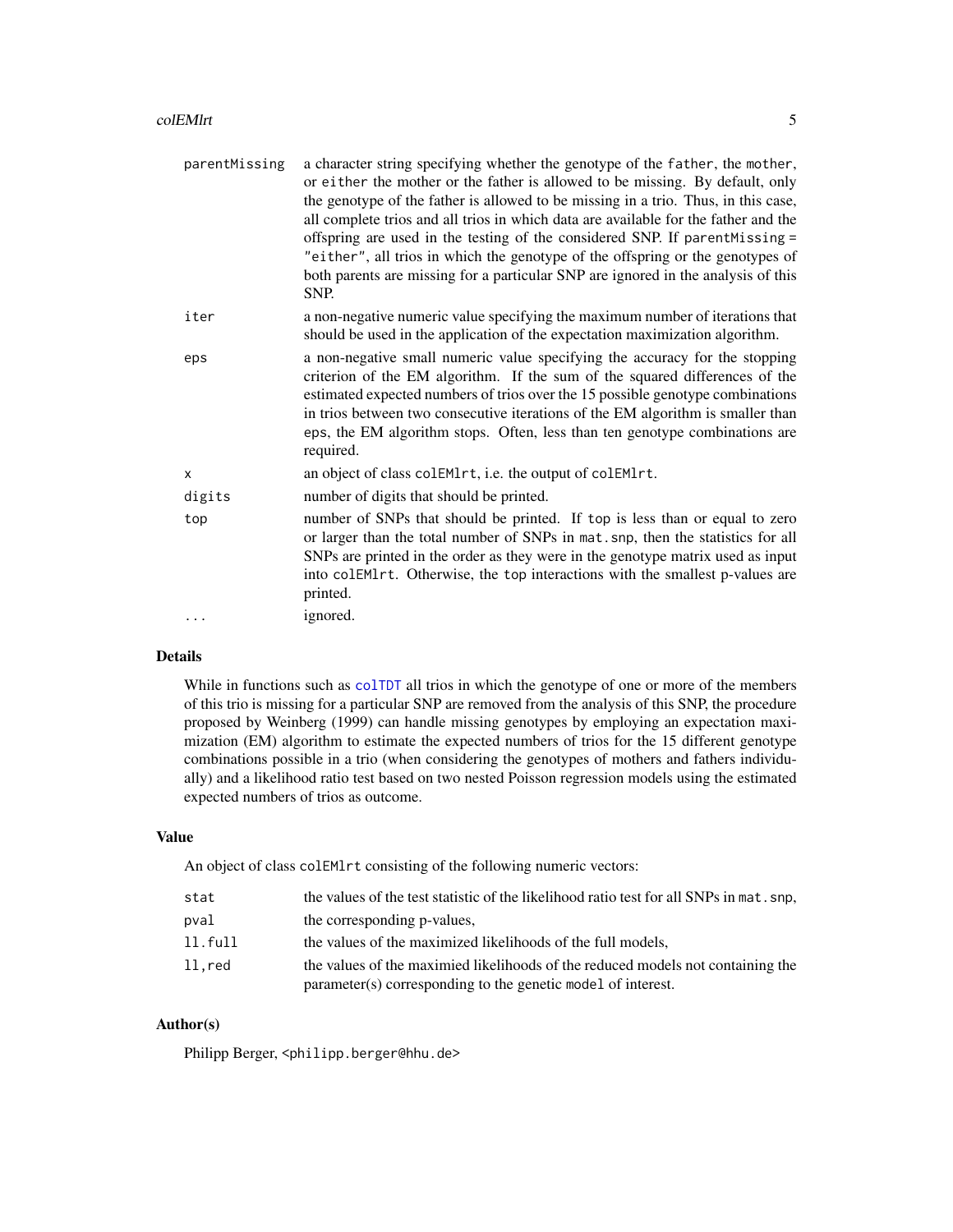### <span id="page-5-0"></span>References

Weinberg, C.R. (1999). Allowing for Missing Parents in Genetic Studies of Case-Parent Triads. *American Journal of Human Genetics*, 64, 1186-1193.

### See Also

[colTDT](#page-45-1), [ped2geno](#page-24-1)

### Examples

```
# Load the simulated data.
data(trio.data)
# The EM Likelihood Ratio Test can be applied
# to the SNPs in mat.test by
em.out <- colEMlrt(mat.test)
# If a dominant mode of inheritance is of interest,
# the corresponding EM Likelihood Ratio Test can be
# performed by
emd.out <- colEMlrt(mat.test, model="dominant")
# By default, statistics for the top 5 SNPs are displayed.
# If another number of SNPs, say 10, should be displayed,
# then this can be done by
print(em.out, top = 10)
# The statistics for all SNPs (not ordered by their
# significance) can be obtained by
print(em.out, top = 0)
```
<span id="page-5-1"></span>colGxE *Genotypic TDT for Gene-Environment Interactions*

#### Description

Performs a genotypic TDT for gene-environment interactions for each SNP represented by a column of a matrix in genotype format and a binary environmental factor. If alpha1 is set to a value smaller than 1, then the two-step procedure of Gauderman et al. (2010) will be used to first select all SNPs showing a p-value smaller than alpha1 in a logistic regression of the environmental factor against the sums of the codings for the parents' genotypes at the respective SNP. In the second step, the genotypic TDT is then applied to the selected SNPs.

If unstructured = TRUE, all fully parameterized model is considered and a likelihood ratio test is performed.

While colGxE computes the p-values based on asymptotic ChiSquare-distributions, colGxEPerms can be used to determine permutation-based p-values for the basic genotypic TDT (i.e. for colGxE using alpha = 1 and unstructured = FALSE.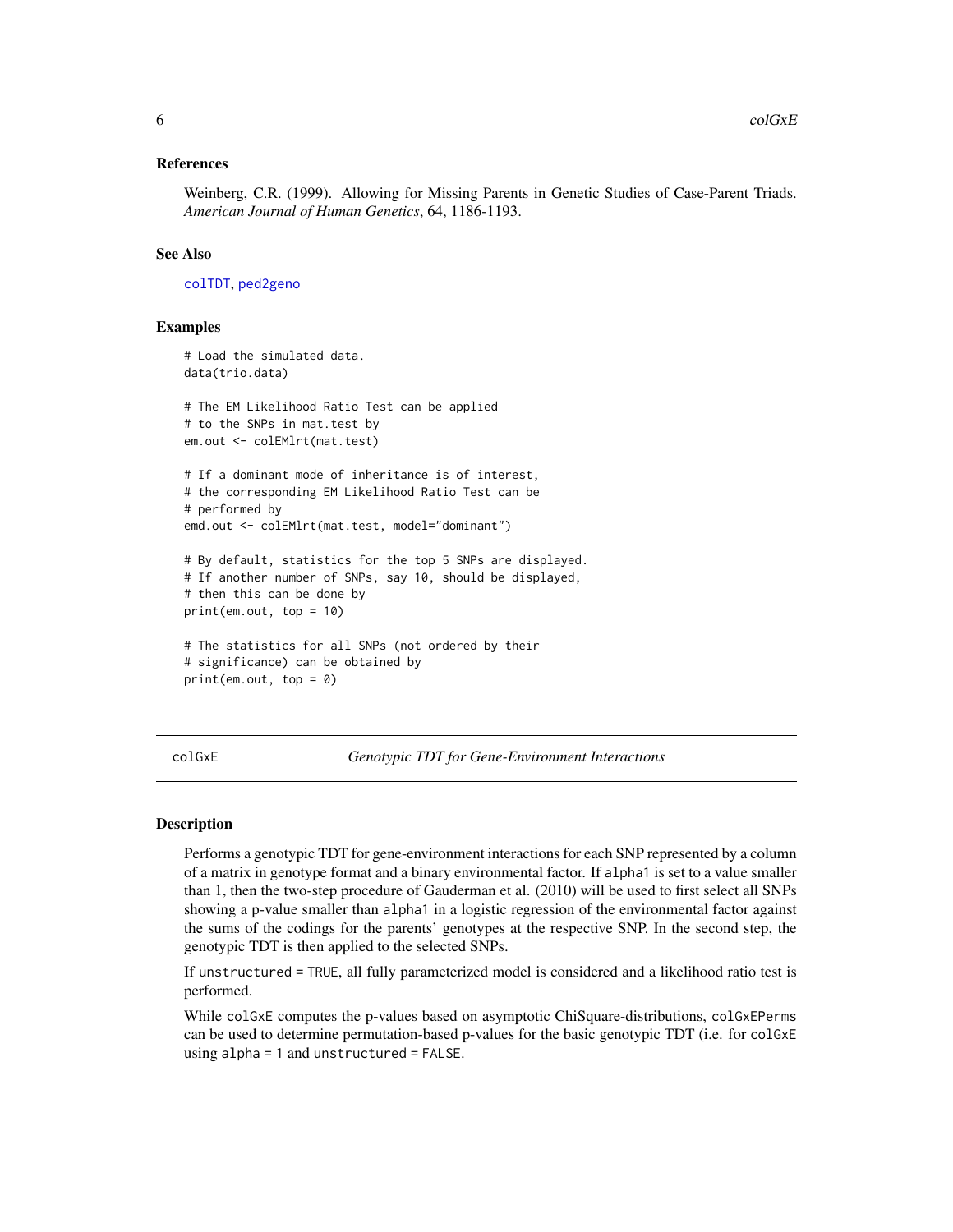#### $\text{colGxE}$  7

# Usage

```
colGxE(mat.snp, env, model = c("additive", "dominant", "recessive"),
  alpha1 = 1, size = 50, addGandE = TRUE, whichLRT = c("both", "2df", "1df", "none"),
   add2df = TRUE, addCov = FALSE, famid = NULL, unstructured = FALSE)
colGxEPerms(mat.snp, env, model = c("additive", "dominant", "recessive"),
   B = 10000, size = 20, addPerms = TRUE, famid = NULL, rand = NA)
```

| mat.snp  | a numeric matrix in which each column represents a SNP. Each column must be<br>a numeric vector of length $3 * t$ representing a SNP genotyped at t trios. Each<br>of the t blocks must consist of the genotypes of father, mother, and offspring<br>(in this order). The genotypes must be coded by $0$ , $1$ , and $2$ . Missing values<br>are allowed and need to be coded by NA. This matrix might be generated from a<br>ped-file by, e.g., employing ped2geno.                                                                                                                                                                                                                                                                                                  |
|----------|-----------------------------------------------------------------------------------------------------------------------------------------------------------------------------------------------------------------------------------------------------------------------------------------------------------------------------------------------------------------------------------------------------------------------------------------------------------------------------------------------------------------------------------------------------------------------------------------------------------------------------------------------------------------------------------------------------------------------------------------------------------------------|
| env      | a vector of length $t$ (see mat. snp) containing for each offspring the value of a<br>binary environmental variable, which must take the values 0 and 1.                                                                                                                                                                                                                                                                                                                                                                                                                                                                                                                                                                                                              |
| model    | type of model that should be fitted. Abbreviations are allowed. Thus, e.g., model<br>$=$ "dom" will fit a dominant model, and model $=$ " $r$ " an recessive model.                                                                                                                                                                                                                                                                                                                                                                                                                                                                                                                                                                                                   |
| alpha1   | a numeric value between 0 and 1 (excluding 0). If alpha1 = 1, all SNPs will be<br>tested with a genotypic TDT. Otherwise, the two-step procedure of Gauderman<br>et al. (2010) will be used to select all SNPs showing a p-value smaller than or<br>equal to alpha1 in a logistic regression in which the environmental factor is used<br>as response and the sums over the codings for the genotypes of the parents are<br>employed as predictor. The genotypic TDT will then be applied to the selected<br>SNPs. Since a logistic regression is employed in the first step, which requires a<br>numerical determination of the parameter estimates, the two-step procedure will<br>not lead to a reduction in computing time, but will increase the computing time. |
| size     | the number of SNPs considered simultaneously when computing the parameter<br>estimates.                                                                                                                                                                                                                                                                                                                                                                                                                                                                                                                                                                                                                                                                               |
| addGandE | should the relative risks and their confidence intervals for the exposed cases be<br>added to the output?                                                                                                                                                                                                                                                                                                                                                                                                                                                                                                                                                                                                                                                             |
| whichLRT | character string specifying which likelihood ratio test should be added to the<br>output. If "2df", 2 degree of freedom likelihood ratio tests comparing the fitted<br>models (containing one parameter for the SNP and one for the gene-environment<br>interaction) with models containing no factor will be performed. If "1df", one<br>degree of freedom likelihood ratio tests comparing the fitted model (containing<br>two parameters, one for the SNP and the other for the interaction) with models<br>only containing the respective SNP will be added to the output. If "both" (de-<br>fault), both tests will be performed, whereas none test will be done, if whichLRT<br>$=$ "none".                                                                     |
| add2df   | should the results of a 2 df Wald test for testing both the SNP and the interaction<br>effect simultaneously be added to the model?                                                                                                                                                                                                                                                                                                                                                                                                                                                                                                                                                                                                                                   |
| addCov   | should the covariance between the parameter estimations for the SNP and the<br>gene-environment interaction be added to the output? Default is addCov = FALSE,                                                                                                                                                                                                                                                                                                                                                                                                                                                                                                                                                                                                        |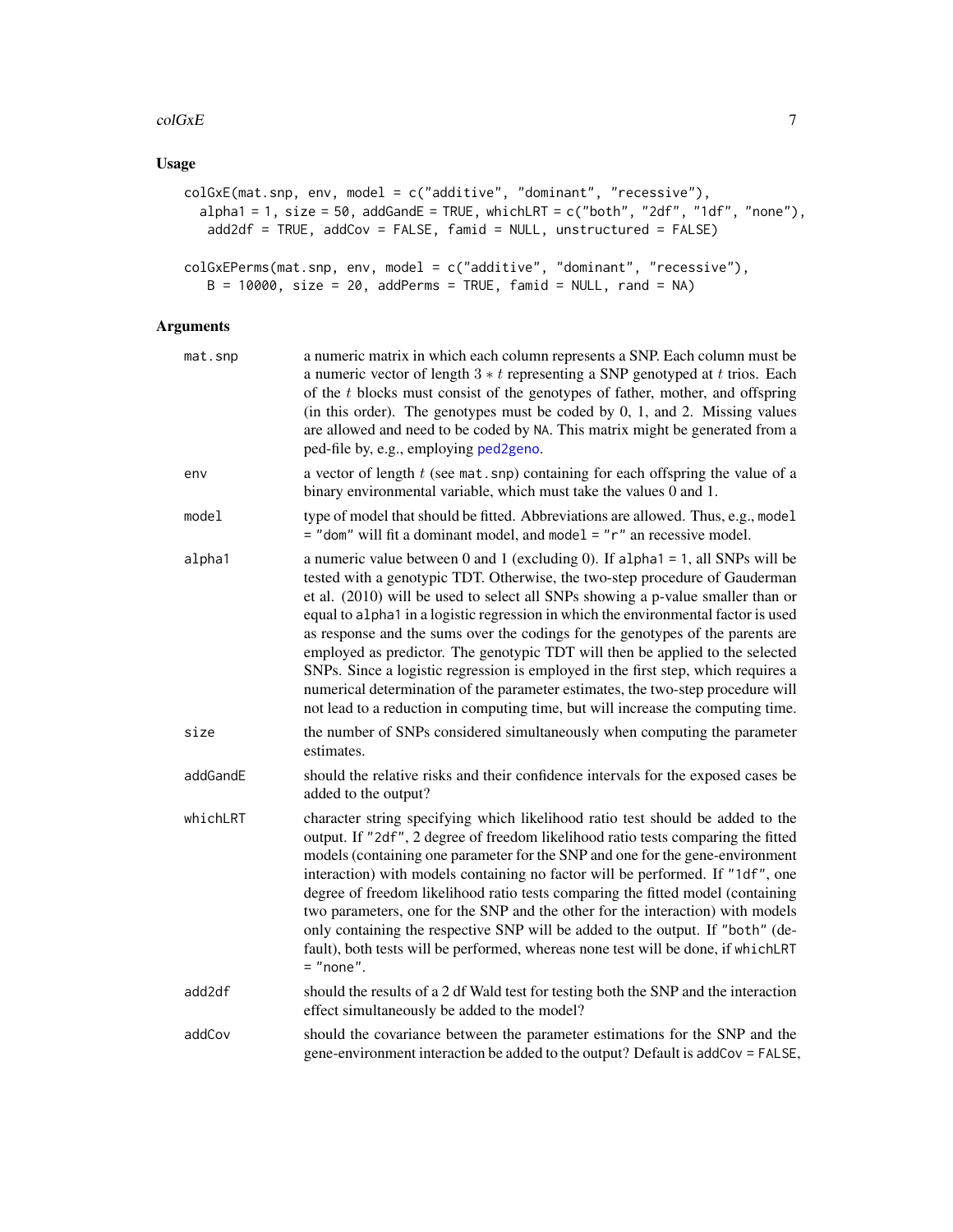|              | as this covariance is given by the negative variance of the parameter estimate for<br>the SNP.                                                                                                                                                                                                                                                                                                                                                             |
|--------------|------------------------------------------------------------------------------------------------------------------------------------------------------------------------------------------------------------------------------------------------------------------------------------------------------------------------------------------------------------------------------------------------------------------------------------------------------------|
| famid        | a vector of the same length as env specifying the family IDs for the correspond-<br>ing values of the environmental variable in env. Can be used to reorder the<br>vector env when the order of the trios differs between env and mat. snp.                                                                                                                                                                                                                |
| unstructured | should a fully parameterized model be fitted? If TRUE, a 2 df likelihood ratio test<br>is performed comparing a gTDT model containing one indicator variable for<br>the heterozygous genotype and one for the homozygous variant genotype with<br>a gTDT model additionally containing two terms for the interactions between<br>these variables and the environmental factor. In this case, only the arguments<br>mat.snp, env, and famid are considered. |
| B            | number of permutations.                                                                                                                                                                                                                                                                                                                                                                                                                                    |
| addPerms     | should the matrices containing the permuted values of the test statistics for the<br>SNP and the gene-environment interaction be added to the output?                                                                                                                                                                                                                                                                                                      |
| rand         | integer for setting the random number generator into a reproducible state.                                                                                                                                                                                                                                                                                                                                                                                 |

### Details

A conditional logistic regression model including two parameters, one for G, and the other for  $GxE$ , is fitted, where G is specified according to model.

# Value

For colGxE with unstructured=FALSE, an object of class colGxE consisting of the following numeric matrices with two columns (one for each parameter):

| the estimated parameter,                                                                                    |
|-------------------------------------------------------------------------------------------------------------|
| the estimated standard deviation of the parameter estimate,                                                 |
| Wald statistic.                                                                                             |
| the relative risk, i.e.) in the case of trio data, $\exp(\text{coef})$ (see Schaid, 1996),                  |
| the lower bound of the 95% confidence interval for RR,                                                      |
| the upper bound of the 95% confidence interval for RR,                                                      |
| the number of trios affecting the parameter estimation,                                                     |
| vector containing the values of the environmental factor,                                                   |
| model.                                                                                                      |
| the value of add Gand E,                                                                                    |
| a logical vector specifying which of the likelihood ratio tests and if the 2 df Wald<br>test was performed, |
|                                                                                                             |

and depending on the specifications in colGxE

cov numeric vector containing the covariances,

lrt2df a numeric matrix with two columns, in which the first column contains the values of the 1 df likelihood ratio test statistic and the second the corresponding p-values,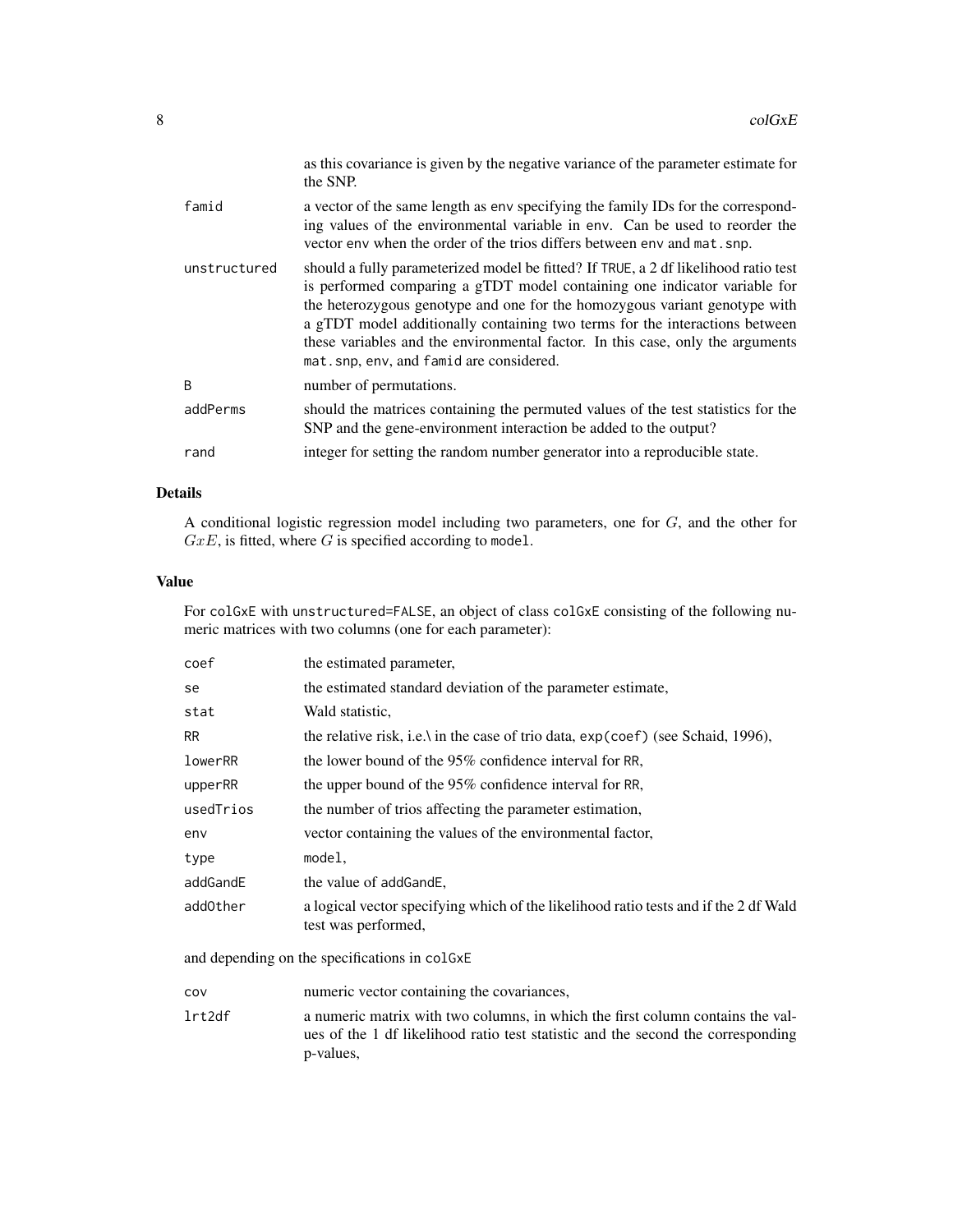#### $\text{colGxE}$  9

| wald2df                  | a numeric matrix with two columns, in which the first column contains the val-<br>ues of the 2 df Wald test statistics and the second the corresponding p-values,                                                     |  |
|--------------------------|-----------------------------------------------------------------------------------------------------------------------------------------------------------------------------------------------------------------------|--|
| lrt1df                   | a numeric matrix with two columns, in which the first column contains the val-<br>ues of the 2 df likelihood ratio test statistic and the seocnd the corresponding<br>p-values.                                       |  |
| lowing vectors:          | For colGxE with unstructured=TRUE, an object of class colGxEunstruct consisting of the fol-                                                                                                                           |  |
| ll.main                  | the loglikelihoods of the models containing only the two main effects,                                                                                                                                                |  |
| 11.full                  | the loglikelihoods of the models additionally containing the two main effects<br>and the two interaction effects,                                                                                                     |  |
| stat                     | the values of the test statistic of the likelihood ratio test,                                                                                                                                                        |  |
| pval                     | the corresponding p-values.                                                                                                                                                                                           |  |
| For colGxEPerms,         |                                                                                                                                                                                                                       |  |
| stat                     | a matrix with two columns containing the values of gTDT statistics for the main<br>effects of the SNPs and the gene-environment interactions when considering the<br>original, unpermuted case-pseudo-control status, |  |
| pval                     | a matrix with two columns comprising the permutation-based p-values corre-<br>sponding to the test statistics in stat,                                                                                                |  |
| and if $addPerms = TRUE$ |                                                                                                                                                                                                                       |  |
| matPermG                 | a matrix with B columns containing the values of the gTDT statistic for the SNPs<br>when considering the B permutations of the case-pseudo-control status,                                                            |  |
| matPermGxE               | a matrix with B columns containing the values of the gTDT statistic for the<br>gene-environment interactions when considering the B permutations of the case-<br>pseudo-control status.                               |  |
|                          |                                                                                                                                                                                                                       |  |

# Author(s)

Holger Schwender, <holger.schwender@udo.edu>

#### References

Gauderman, W.J., Thomas, D.C., Murcray, C.E., Conti, D., Li, D., and Lewinger, J.P. (2010). Efficient Genome-Wide Association Testing of Gene-Environment Interaction in Case-Parent Trios. *American Journal of Epidemiology*, 172, 116-122.

Schaid, D.J. (1996). General Score Tests for Associations of Genetic Markers with Disease Using Cases and Their Parents. *Genetic Epidemiology*, 13, 423-449.

Schwender, H., Taub, M.A., Beaty, T.H., Marazita, M.L., and Ruczinski, I. (2011). Rapid Testing of SNPs and Gene-Environment Interactions in Case-Parent Trio Data Based on Exact Analytic Parameter Estimation. *Biometrics*, 68, 766-773.

# See Also

[colTDT](#page-45-1), [ped2geno](#page-24-1)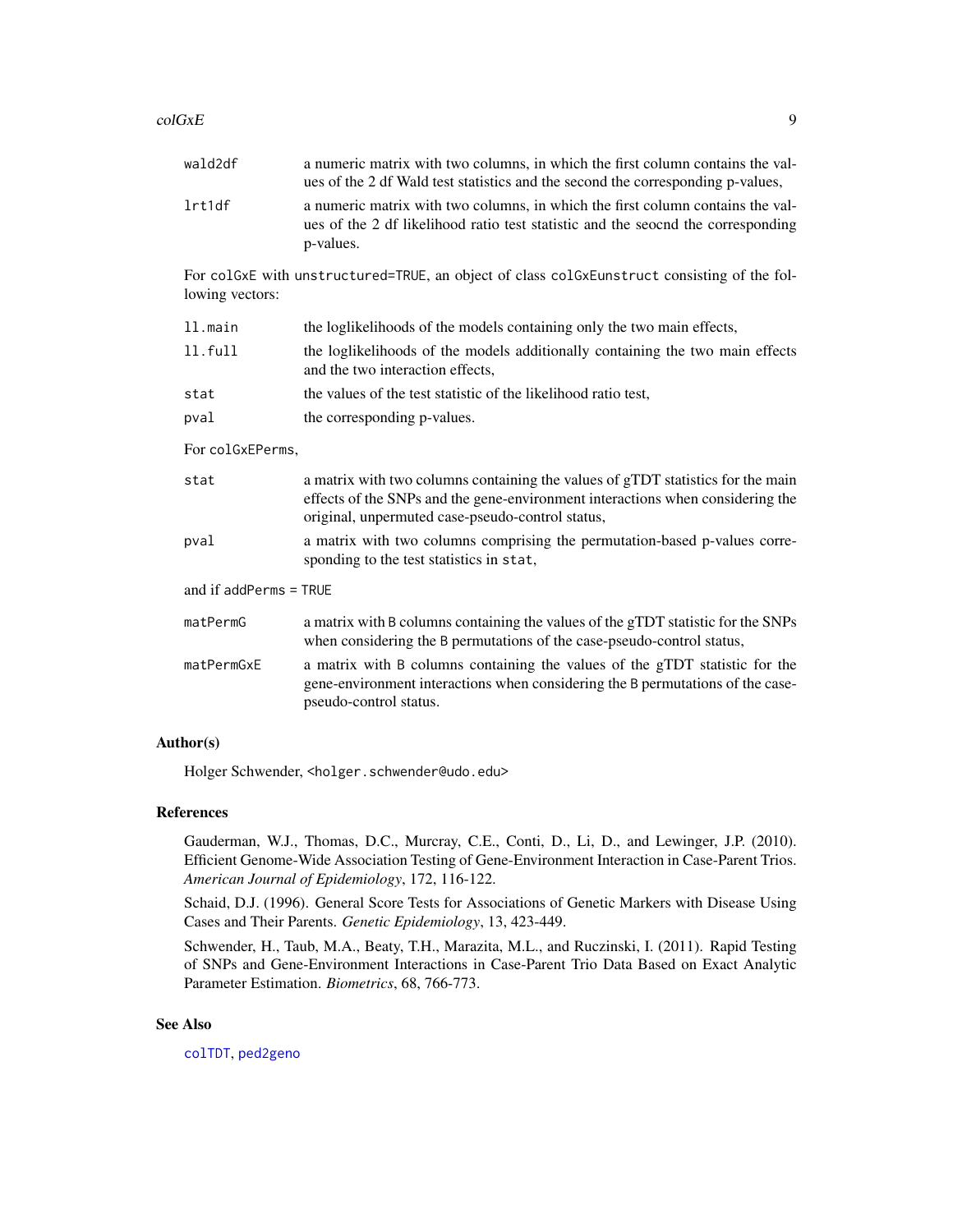### Examples

```
# Load the simulated data for the analysis.
data(trio.data)
# Set up a vector with the binary environmental variable.
# Here, we consider the gene-gender interactions and
# assume that the children in the first 50 trios are
# girls, and the remaining 50 are boys.
sex <- rep(0:1, each = 50)
# Test the interaction of sex with each of the SNPs in mat.test
gxe.out <- colGxE(mat.test, sex)
# By default, an additive mode of inheritance is considered.
# If, e.g., a dominant mode should be considered, then this can
# be done by calling
gxeDom.out <- colGxE(mat.test, sex, model="dominant")
```
colGxGPerms *Permutation-Based gTDT for Two-Way Interactions*

# Description

Computes the original and permuted values of the test statistic of the gTDT test as proposed by Cordell (2002) for each interaction between the pairs of SNPs in mat.snp.

#### Usage

```
colGxGPerms(mat.snp, n.perm = 1000, genes = NULL, col.out = NULL,
   warnError = TRUE, verbose = TRUE, rand = NA)
```

| mat.snp | a numeric matrix in which each column represents a SNP. Each column must be<br>a numeric vector of length $3 * t$ representing a SNP genotyped at t trios. Each                                                                                                                                |
|---------|------------------------------------------------------------------------------------------------------------------------------------------------------------------------------------------------------------------------------------------------------------------------------------------------|
|         | of the t blocks must consist of the genotypes of father, mother, and offspring<br>(in this order). The genotypes must be coded by $0, 1$ , and $2$ . Missing values<br>are allowed and need to be coded by NA. This matrix might be generated from a<br>ped-file by, e.g., employing ped2geno. |
| n.perm  | number of permutations of the response for which the permuted values of the<br>test statistic should be computed.                                                                                                                                                                              |
| genes   | a character vector containing the names of the genes to which the SNPs belong.<br>If specified, only the two-way interactions between SNPs from different genes<br>are tested. If NULL, all two-way interactions between all possible pairs of SNPs<br>are tested.                             |
| col.out | the output of coloxg with epistatic $=$ TRUE (which is the default in coloxg). If<br>NULL, compPermTDT2way computes the values of the test statistic for the original<br>permutation of the response.                                                                                          |

<span id="page-9-0"></span>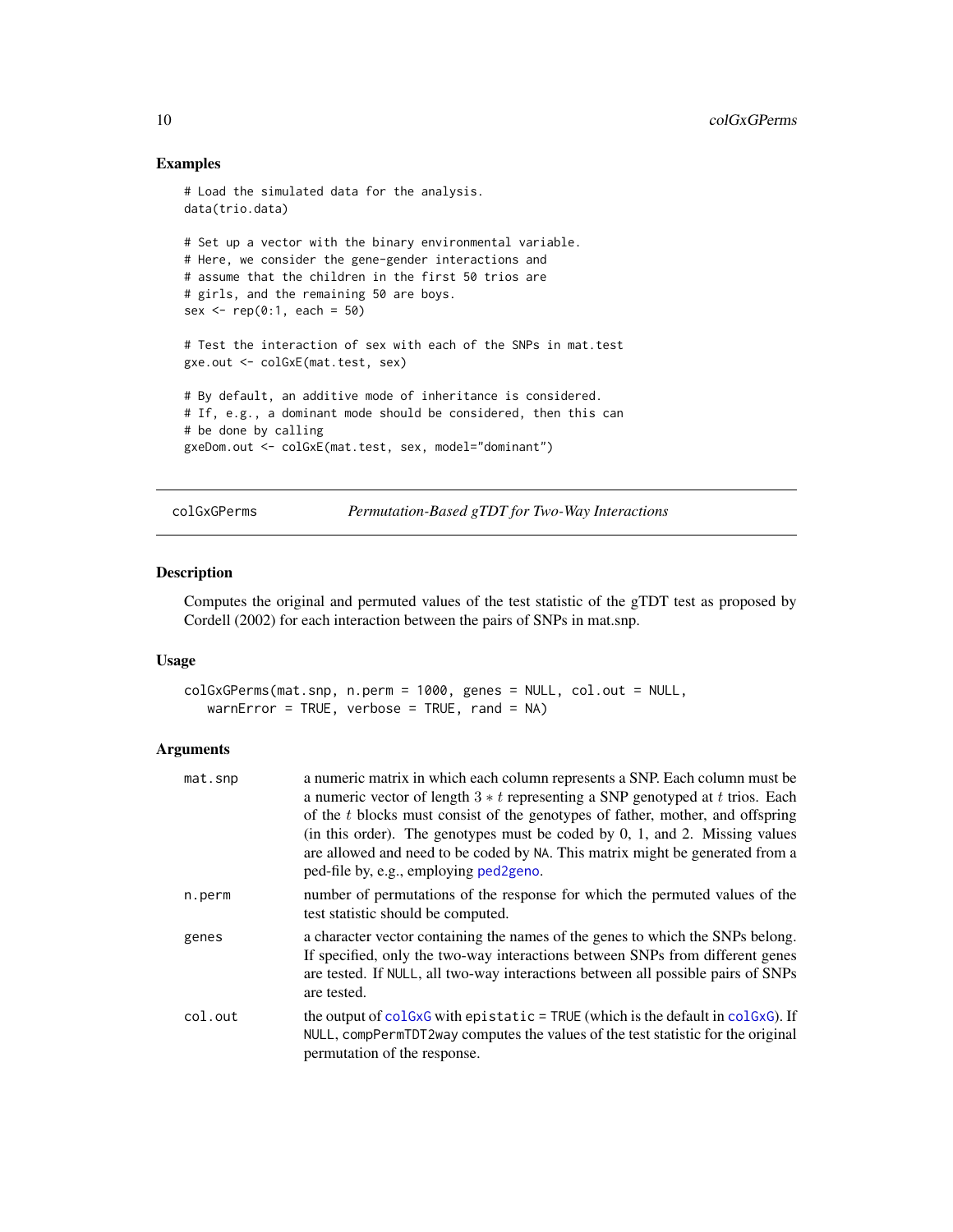# colGxGPerms 11

| warnError | logical indicating whether the statistics for the gTDT should be returned as NA<br>if the fitting of the conditional logistic regression model fails. This might in<br>particular happen when the two considered SNPs are in (strong) LD. |
|-----------|-------------------------------------------------------------------------------------------------------------------------------------------------------------------------------------------------------------------------------------------|
| verbose   | logical indicating whether some information on what is currently computed<br>should be printed.                                                                                                                                           |
| rand      | numeric value. If specified, the random number generator is set into a repro-<br>ducible state.                                                                                                                                           |

# Value

A list consisting of

| stat     | a numeric vector containing the original values of the test statistic, |
|----------|------------------------------------------------------------------------|
| permStat | a numeric matrix containing the permuted values of the test statistic, |
| y.perm   | a matrix containing the permutations of the response.                  |

# Author(s)

Holger Schwender, <holger.schwender@udo.edu>

# References

Cordell, H. J. (2002). Epistasis: What it Means, what it Doesn't mean, and Statistical Methods to Detect it in Humans. Human Molecular Genetics, 11, 2463-2468.

# See Also

# [colGxG](#page-47-1)

### Examples

```
# Load the simulated data.
data(trio.data)
# Cordell's LRT for all pairs of SNPs in mat.test can be performed
# and the values of the LRT statistic for 10 permutations of the
# case-pseudo-controls status can be computed by
gxg <- colGxGPerms(mat.test, n.perm = 10)
# where we here consider only 10 permutations to keep the computing
```
# time of this example small. Usually, at least a few thousand

# permutations should be considered.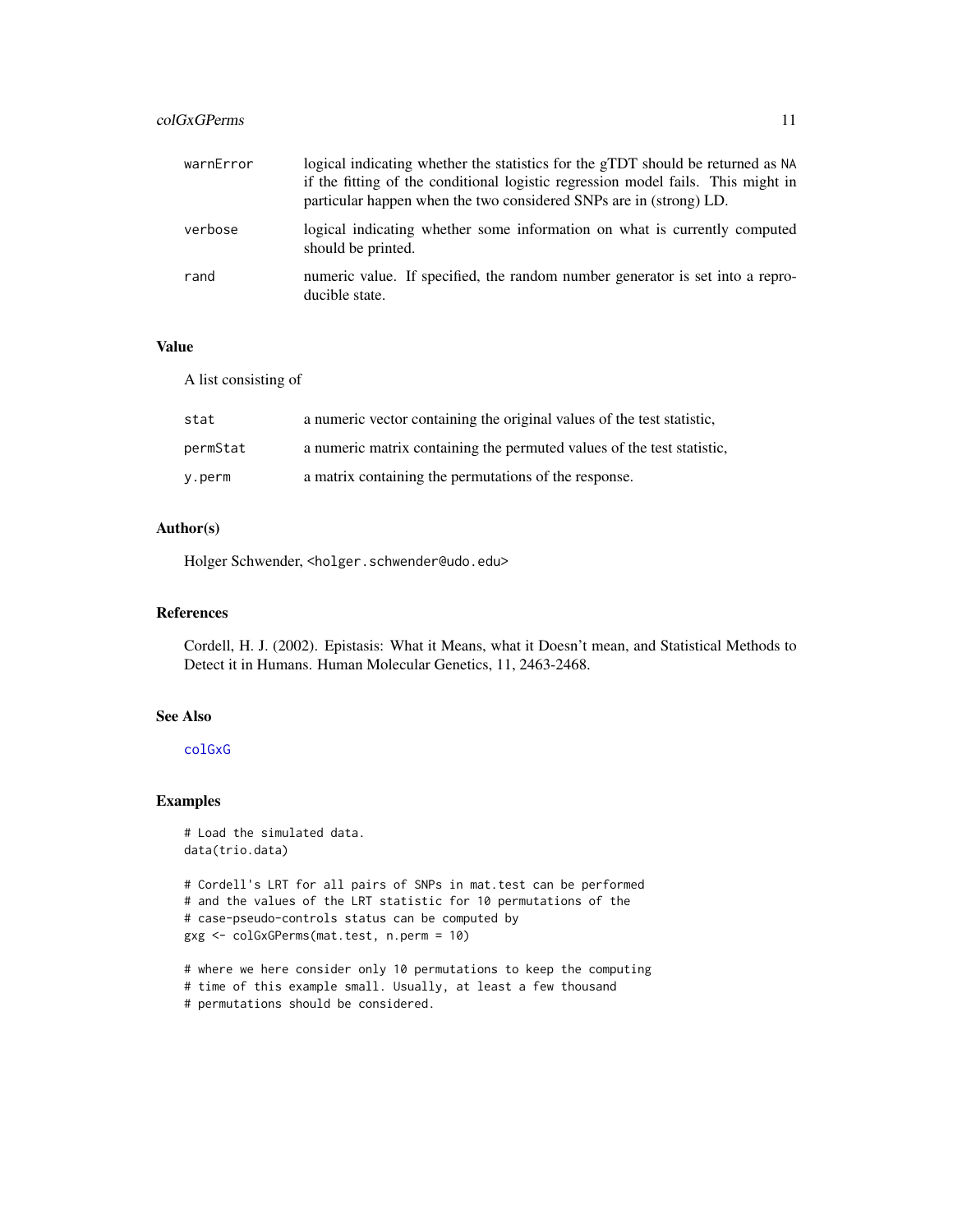<span id="page-11-0"></span>

# Description

Computes the test statistics and the corresponding p-values either for the Parent-of-Origin Likelihood Ratio Test proposed by Weinberg (1999) or the Transmission Asymmetry Test proposed by Weinberg et al. (1998).

### Usage

```
colPOlrt(mat.snp, size = 20)
colTAT(mat.snp, stratified = FALSE, size = 50, bothHet = 0)## S3 method for class 'polrt'
print(x, top = 5, digits = 4, ...)
## S3 method for class 'tat'
print(x, top = 5, digits = 4, ...)
```

| mat.snp    | a numeric matrix in which each column represents a SNP. Each column must be<br>a numeric vector of length $3 * t$ representing a SNP genotyped at t trios. Each<br>of the t blocks must consist of the genotypes of father, mother, and offspring<br>(in this order). The genotypes must be coded by $0$ , $1$ , and $2$ . Missing values<br>are allowed and need to be coded by NA. This matrix might be generated from a<br>ped-file by, e.g., employing ped2geno. |
|------------|----------------------------------------------------------------------------------------------------------------------------------------------------------------------------------------------------------------------------------------------------------------------------------------------------------------------------------------------------------------------------------------------------------------------------------------------------------------------|
| size       | the number of SNPs considered simultaneously when computing the test statis-<br>tics.                                                                                                                                                                                                                                                                                                                                                                                |
| stratified | should also test statistics and p-values stratified by paternal and maternal trans-<br>mission be computed?                                                                                                                                                                                                                                                                                                                                                          |
| bothHet    | a numeric value between 0 and 1 specifying how trios in which both parents<br>are heterozygous are weighted in determination of the TAT statistic. By default,<br>such trios are ignored (as proposed by Weinberg, 1999). If both Het $= 1$ , such<br>trios are treated in the same way as trios with one heterozygous parent. Other<br>values (e.g., both Het = $0.5$ ) are also sometimes used for both Het.                                                       |
| x          | an object of class polrt or tat, i.e. the output of colPOlrt or colTAT, respec-<br>tively.                                                                                                                                                                                                                                                                                                                                                                           |
| digits     | number of digits that should be printed.                                                                                                                                                                                                                                                                                                                                                                                                                             |
| top        | number of interactions that should be printed. If top is less than or equal to<br>zero, set to NA, or larger than the number of SNPs, then the statistics for all SNPs<br>are printed in the order as they were in the genotype matrix used as input into<br>colTDT. Otherwise, the top interactions with the smallest p-values are printed.                                                                                                                         |
| $\ddots$   | ignored.                                                                                                                                                                                                                                                                                                                                                                                                                                                             |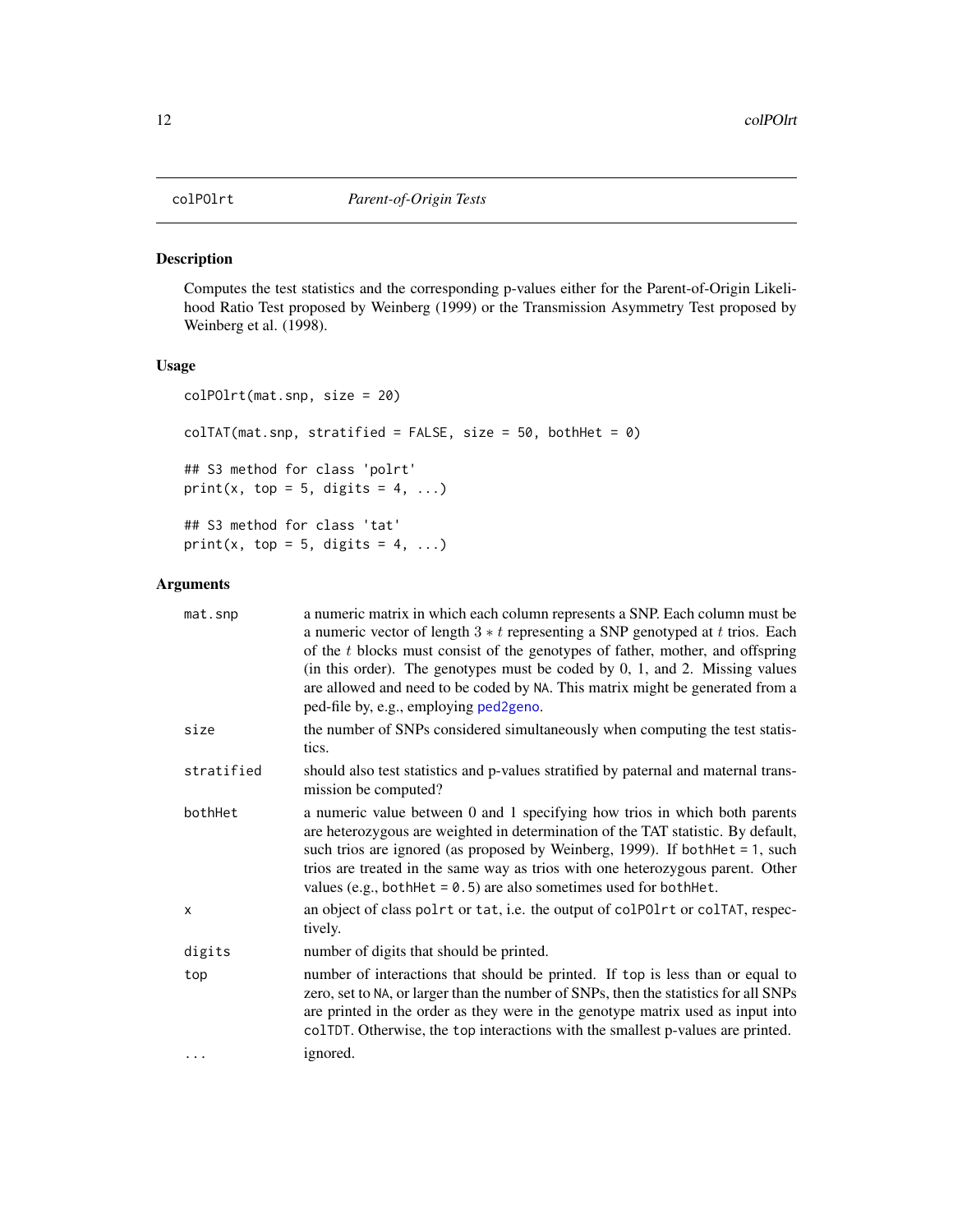### colPOlrt 13

# Value

For colPOlrt, an object of class polrt consisting of the following numeric vectors:

| stat                     | the values of the test statistic of the likelihood ratio test for all SNPs in mat. snp.                                                                             |  |
|--------------------------|---------------------------------------------------------------------------------------------------------------------------------------------------------------------|--|
| pval                     | the corresponding p-values,                                                                                                                                         |  |
| full                     | the values of the maximized likelihoods of the full models containing also a<br>parameter for the parent-of-origin effect,                                          |  |
| red                      | the values of the maximied likelihoods of the reduced models not containing this<br>parameter.                                                                      |  |
|                          | For colTAT, an object of class tat consisting of the following numeric vectors:                                                                                     |  |
| stat                     | the values of the test statistic of transmission asymmetry test for all SNPs in<br>mat.snp,                                                                         |  |
| pval                     | the corresponding p-values,                                                                                                                                         |  |
| usedTrios                | the number of trios affecting the determination of the TAT statistic,                                                                                               |  |
| and if stratified = TRUE |                                                                                                                                                                     |  |
| matStrat                 | a matrix with four columns containing the number of minor alleles transmitted<br>and not-transmitted by heterozygous fathers and mothers,                           |  |
| statPaternal             | a numeric vector containing for each SNP the value of the test statistic for testing<br>whether the numbers of paternal transmissions and non-transmissions differ, |  |
| pvalPaternal             | the p-values corresponding to statPaternal,                                                                                                                         |  |
| statMaternal             | a numeric vector containing for each SNP the value of the test statistic for testing<br>whether the numbers of maternal transmissions and non-transmissions differ, |  |
| pvalMaternal             | the p-values corresponding to statMaternal.                                                                                                                         |  |

# Author(s)

Holger Schwender, <holger.schwender@udo.edu>

# References

Weinberg, C.R.,Wilcox, A.J., and Lie, R.T. (1998). A Log-Linear Approach to Case-Parent-??Triad Data: Assessing Effects of Disease Genes that act Either Directly or Through Maternal Effects and that may be Subject to Parental Imprinting. *American Journal of Human Genetics*, 62, 969-978.

Weinberg, C.R. (1999). Methods for Detection of Parent-of-Origin Effects in Genetic Studies of Case-Parents Triads. *American Journal of Human Genetics*, 65, 229-235.

# See Also

[colTDT](#page-45-1), [ped2geno](#page-24-1)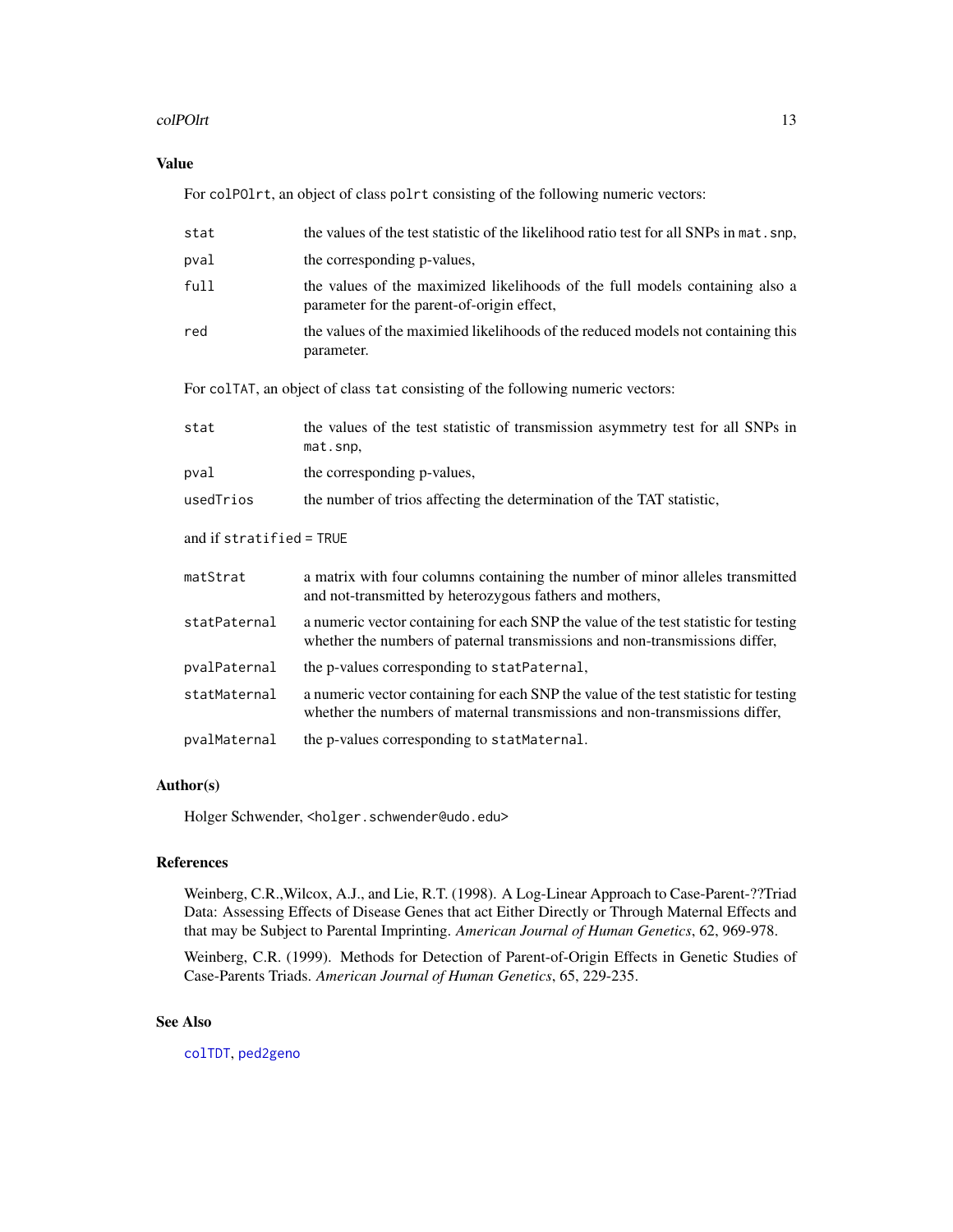# Examples

```
# Load the simulated data.
data(trio.data)
# The Parent-of-Origin Likelihood Ratio Test can be applied
# to the SNPs in mat.test by
po.out <- colPOlrt(mat.test)
# The Transmission Asymmetry Test can be applid to the SNPs
# in mat.test by
tat.out <- colTAT(mat.test)
# By default, statistics for the top 5 SNPs are displayed.
# If another number of SNPs, say 10, should be displayed,
# then this can be done by
print(po.out, top = 10)# The statistics for all SNPs (not ordered by their
# significance) can be obtained by
print(po.out, top = 0)
```
colTDTmaxTest *Maximum Genotypic TDT*

# <span id="page-13-1"></span>Description

Computes the maximum over the gTDT statistics for an additive, dominant, and recessive model. colTDTmaxTest additionally computes permutation-based p-values.

# Usage

```
colIDTransTest(geno, perm = 10000, size = 50, chunk = 10000,minimum = 0.001, verbose = FALSE)
colTDTmaxStat(geno, size = 50)
## S3 method for class 'maxTestTrio'
print(x, top = 5, digits = 4, ...)
## S3 method for class 'maxStatTrio'
print(x, top = 5, digits = 4, ...)
```
### Arguments

geno a numeric matrix in which each column represents a SNP. Each column must be a numeric vector of length  $3 * t$  representing a SNP genotyped at t trios. Each of the t blocks must consist of the genotypes of father, mother, and offspring (in this order). The genotypes must be coded by 0, 1, and 2. Missing values are allowed and need to be coded by NA. This matrix might be generated from a ped-file by, e.g., employing [ped2geno](#page-24-1).

<span id="page-13-0"></span>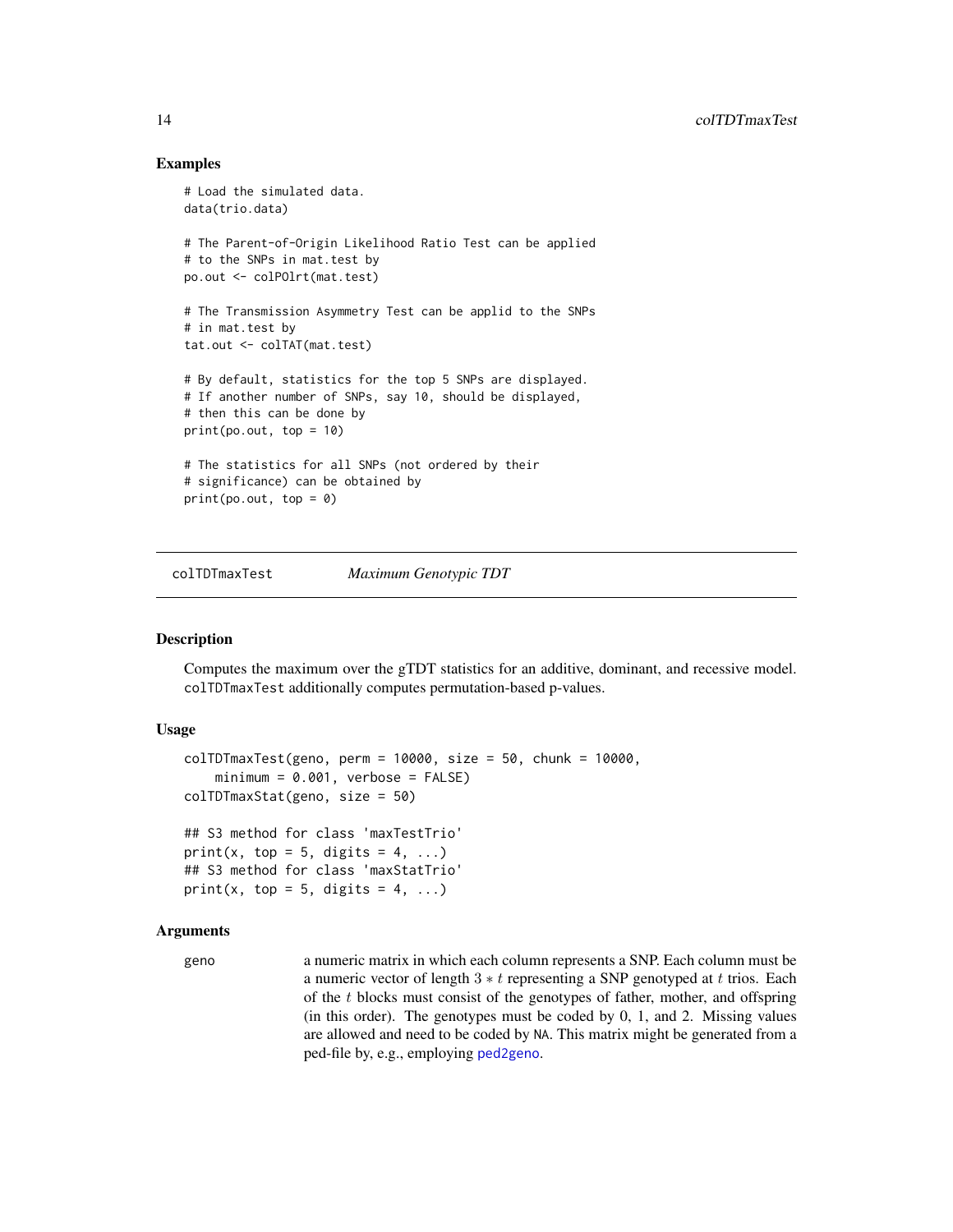| perm    | number of permutations of the response for which the permuted values of the<br>test statistic should be computed.                                                                                                                                                    |
|---------|----------------------------------------------------------------------------------------------------------------------------------------------------------------------------------------------------------------------------------------------------------------------|
| size    | number of SNPs that should be considered simultaneously when estimating the<br>parameter.                                                                                                                                                                            |
| chunk   | number of permutations that should be considered simultaneously in the com-<br>putation of the p-values                                                                                                                                                              |
| minimum | minimum value that a test statistic must show that for the corresponding SNP<br>the p-value is computed.                                                                                                                                                             |
| verbose | logical indicating whether some information on what is currently computed<br>should be printed.                                                                                                                                                                      |
| x       | an object of class maxTestTrio or maxTestStat, i.e. the output of colTDTmaxTest<br>or of colTDTmaxStat.                                                                                                                                                              |
| digits  | number of digits that should be printed.                                                                                                                                                                                                                             |
| top     | number of interactions that should be printed. If the number of interactions is<br>smaller than or equal to top, then the statistics for all interactions are printed<br>in the order of their computation. Otherwise, they the top Top interactions are<br>printed. |
| $\cdot$ | ignored.                                                                                                                                                                                                                                                             |

# Value

For colTDTmaxStat, an object of class maxStatTrio consisting of a vector stat containing the values of the Max statistic for the SNPs in geno, a matrix max. stat containing the values of the gTDT statistic for testing an additive, a dominant, and a recessive effect, and additional information required by colTDTmaxTest.

For colTDTmaxTest, an object of class maxTestTrio consisting of stat, max.stat, and the unadjusted p-values pval corresponding to stat.

#### Author(s)

Holger Schwender, <holger.schwender@udo.edu>

### References

Schwender, H., Taub, M.A., Beaty, T.H., Marazita, M.L., and Ruczinski, I. (2011). Rapid Testing of SNPs and Gene-Environment Interactions in Case-Parent Trio Data Based on Exact Analytic Parameter Estimation. *Biometrics*, 68, 766-773.

# See Also

[tdt](#page-45-2)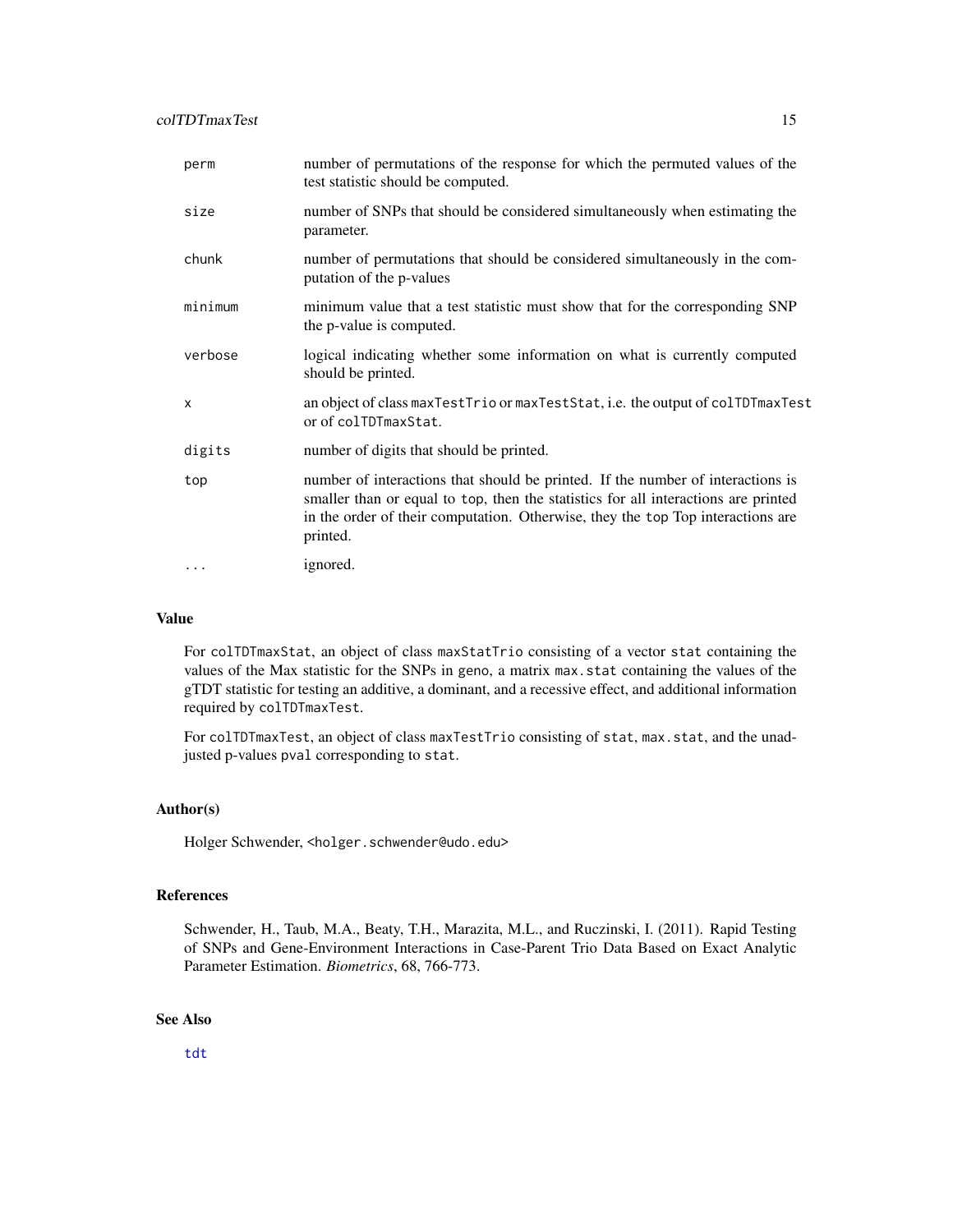### Examples

```
# Load the simulated data.
data(trio.data)
# Perform a MAX test by only computing the MAX statistics.
max.out <- colTDTmaxStat(mat.test)
# Permutation-based p-values are additionally computed when using
max.out2 <- colTDTmaxTest(mat.test)
```
colTDTsam *SAM and EBAM for Trio Data*

#### Description

Performs a Significance Analysis of Microarrays (SAM; Tusher et al., 2001) or an Empirical Bayes Analysis of Microarrays (EBAM; Efron et al., 2001), respectively, based on the genotypic transmission/disequilibrium test statistic.

# Usage

```
colTDTsam(mat.snp, model = c("additive", "dominant", "recessive", "max"),
   approx = NULL, B = 1000, size = 10, chunk = 100, rand = NA)
colTDTebam(mat.snp, model = c("additive", "dominant", "recessive", "max"),
   approx = NULL, B = 1000, size = 10, chunk = 100,n.interval = NULL, df.ratio = 3, df.dens = 3, knots.mode = TRUE,
   type.nclass = c("wand", "FD", "scott"), fast = FALSE, rand = NA)
```

| mat.snp | a matrix in genotype format, i.e. a numeric matrix in which each column is a<br>vector of length $3 * t$ representing a SNP genotyped at t trios. Each of the t                                                                                                                                                                                                                                                   |
|---------|-------------------------------------------------------------------------------------------------------------------------------------------------------------------------------------------------------------------------------------------------------------------------------------------------------------------------------------------------------------------------------------------------------------------|
|         | blocks of rows in mat. snp must consist of the genotypes of father, mother, and                                                                                                                                                                                                                                                                                                                                   |
|         | offspring (in this order), where the genotypes must be coded by $0, 1$ , and $2$ .                                                                                                                                                                                                                                                                                                                                |
|         | Missing values are allowed and need to be coded by NA. This matrix might be                                                                                                                                                                                                                                                                                                                                       |
|         | generated from a data frame in ped format by, e.g., employing ped2geno.                                                                                                                                                                                                                                                                                                                                           |
| model   | type of genetic mode of inheritance that should be considered. Either "additive"<br>(default), "dominant", "recessive", or "max". If model = "max", the maxi-<br>mum over the gTDT statistics for testing an additive, dominant, and recessive<br>model is used as gTDT statistic. Abbreviations are allowed. Thus, e.g., model $=$<br>"dom" will fit a dominant model, and model $=$ " $r$ " an recessive model. |
| approx  | logical specifying whether the null distribution should be approximated by a $\chi^2$ -                                                                                                                                                                                                                                                                                                                           |
|         | distribution with one degree of frredom. If approx = FALSE, the null distribution<br>is estimated based on a permutation method. If not specified, i.e. NULL, approx                                                                                                                                                                                                                                              |
|         | is set to TRUE, when an additive, dominant, or recessive mode of inheritance is                                                                                                                                                                                                                                                                                                                                   |
|         | considered, and approx = FALSE, when model = "max". If model = "max", it is                                                                                                                                                                                                                                                                                                                                       |
|         | not allowed to set approx $=$ TRUE.                                                                                                                                                                                                                                                                                                                                                                               |

<span id="page-15-0"></span>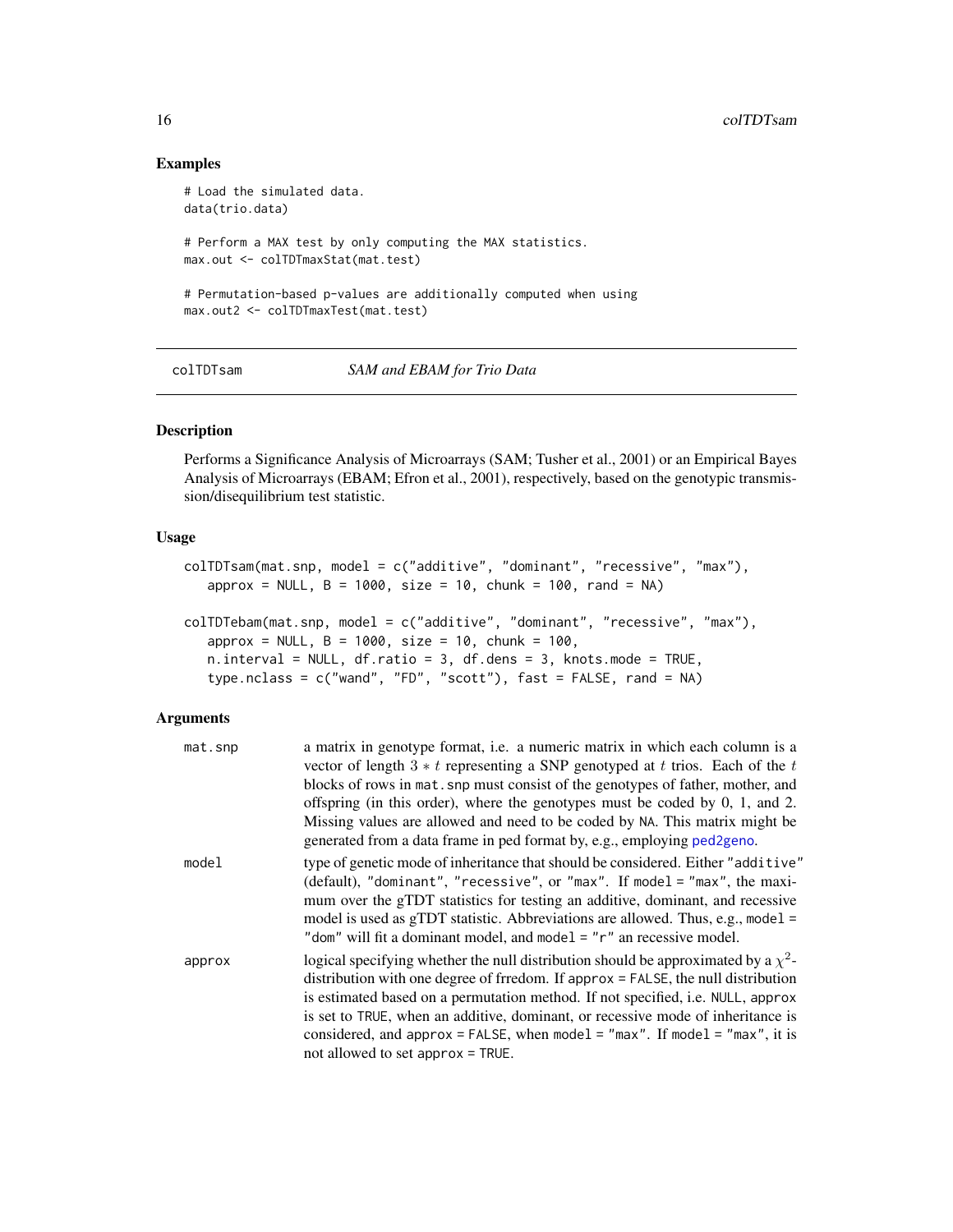| Β           | number of permutations used in the estimation of the null distribution, and thus,<br>the computation of the null statistics. Ignored if approx = TRUE.                                                                                                                                                                                                                                                                                                                                                                                                                                                   |
|-------------|----------------------------------------------------------------------------------------------------------------------------------------------------------------------------------------------------------------------------------------------------------------------------------------------------------------------------------------------------------------------------------------------------------------------------------------------------------------------------------------------------------------------------------------------------------------------------------------------------------|
| size        | number of SNPs considered simultaneously when computing the gTDT statis-<br>tics.                                                                                                                                                                                                                                                                                                                                                                                                                                                                                                                        |
| chunk       | number of permutations considered simultaneously in the permutation proce-<br>dure.                                                                                                                                                                                                                                                                                                                                                                                                                                                                                                                      |
| n.interval  | the number of intervals used in the logistic regression with repeated observations<br>for estimating the ratio of the null density to the density of the observed gTDT<br>values in an EBAM analysis (if approx = FALSE), or in the Poisson regression<br>used to estimate the density of the observed gTDT values (if approx = TRUE).<br>For details, see Efron et al., 2001, or Schwender and Ickstadt, 2008, respec-<br>tively. If NULL, n. interval is determined by the maximum of 139 (see Efron<br>et al., 2001) and the number of intervals estimated by the method specified by<br>type.nclass. |
| df.ratio    | integer specifying the degrees of freedom of the natural cubic spline used in the<br>logistic regression with repeated observations for estimating the ratio of the null<br>density to the density of the observed gTDT values in an EBAM analysis. Only<br>used when approx is set to FALSE.                                                                                                                                                                                                                                                                                                            |
| df.dens     | integer specifying the degrees of freedom of the natural cubic spline used in the<br>Poisson regression to estimate the density of the observed gTDT values in an<br>EBAM analysis. Only used when approx is set to TRUE.                                                                                                                                                                                                                                                                                                                                                                                |
| knots.mode  | logical specifying whether the df.dens - 1 knots of the natural cubic spline are<br>centered around the mode and not the median of the density when fitting the<br>Poisson regression model to estimate the density of the observed gTDT values<br>in an EBAM analysis. Only used when approx is set to TRUE. For details on this<br>density estimation, see denspr.                                                                                                                                                                                                                                     |
| type.nclass | character string specifying the procedure used to estimate the number of inter-<br>vals of the histogram used in the logistic regression with repeated observations<br>or the Poisson regression, respectively (see n. interval). Can be either "wand"<br>(default), "FD", or "scott". Ignored if n. interval is specified. For details, see<br>denspr.                                                                                                                                                                                                                                                  |
| fast        | logical specifying whether a crude estimate for the number of permuted test<br>scores larger than the respective observed gTDT value should be used. If FALSE,<br>the exact number of permuted test scores larger than the respective observed<br>gTDT value is computed.                                                                                                                                                                                                                                                                                                                                |
| rand        | numeric value. If specified, i.e. not NA, the random number generator will be set<br>into a reproducible state.                                                                                                                                                                                                                                                                                                                                                                                                                                                                                          |

# Value

The output of colTDTsam or colTDTebam is an object of class SAM or EBAM, respectively. All the features implemented in the R package siggenes for an SAM or EBAM analysis, respectively, can therefore be used in the SAM or EBAM analysis of case-parent trio data implemented in colTDTsam or colTDTebam, respectively. For details, see [sam](#page-0-0) or [ebam](#page-0-0), respectively.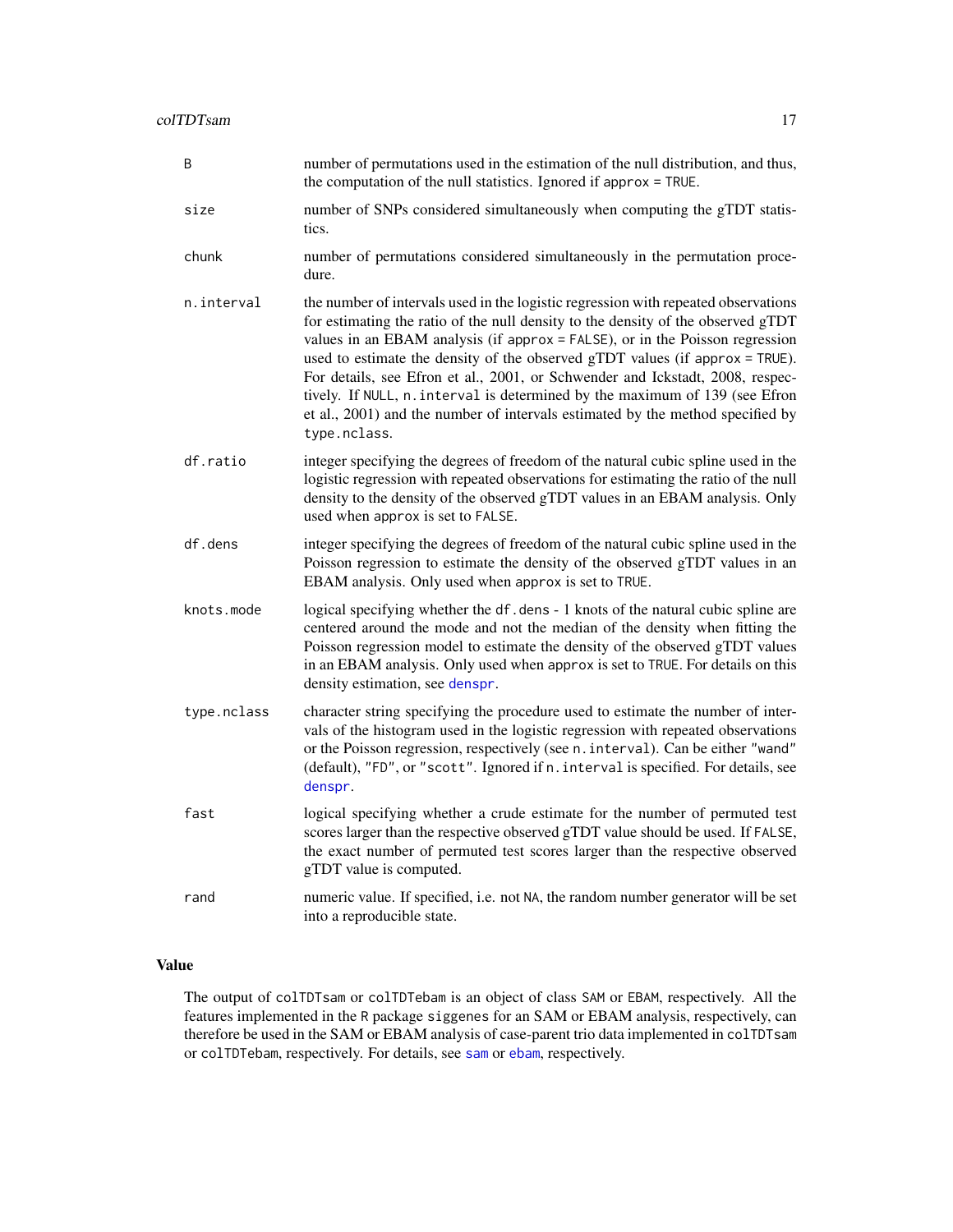#### <span id="page-17-0"></span>Author(s)

Holger Schwender, <holger.schwender@udo.edu>

### References

Efron, B., Tibshirani, R., Storey, J.D., and Tusher, V. (2001). Empirical Bayes Analysis of a Microarray Experiment, *Journal of the American Statistical Association*, 96, 1151-1160.

Schwender, H. and Ickstadt, K. (2008). Empirical Bayes Analysis of Single Nucleotide Polymorphisms. *BMC Bioinformatics*, 9, 144.

Schwender, H., Taub, M.A., Beaty, T.H., Marazita, M.L., and Ruczinski, I. (2011). Rapid Testing of SNPs and Gene-Environment Interactions in Case-Parent Trio Data Based on Exact Analytic Parameter Estimation. *Biometrics*, 68, 766-773.

Tusher, V.G., Tibshirani, R., and Chu, G. (2001). Significance Analysis of Microarrays Applied to the Ionizing Radiation Response. *Proceedings of the National Academy of Science of the United States of America*, 98, 5116-5121.

#### See Also

[colTDT](#page-45-1), [colTDTmaxStat](#page-13-1), [sam](#page-0-0), [ebam](#page-0-0), [SAM-class](#page-0-0), [EBAM-class](#page-0-0)

# Examples

```
# Load the simulated data.
data(trio.data)
# Perform a Significance Analysis of Microarrays (SAM).
sam.out <- colTDTsam(mat.test)
# By default an additive mode of inheritance is considered.
# If another mode, e.g., the dominant mode, should be
# considered, then this can be done by
samDom.out <- colTDTsam(mat.test, model="dominant")
# Analogously, an Empirical Bayes Analysis of Microarrays based
# on the genotypic TDT can be performed by
ebam.out <- colTDTebam(mat.test)
```
<span id="page-17-1"></span>findLDblocks *Identifying LD blocks*

#### **Description**

Finds LD blocks using the procedure proposed by Gabriel et al. (2002).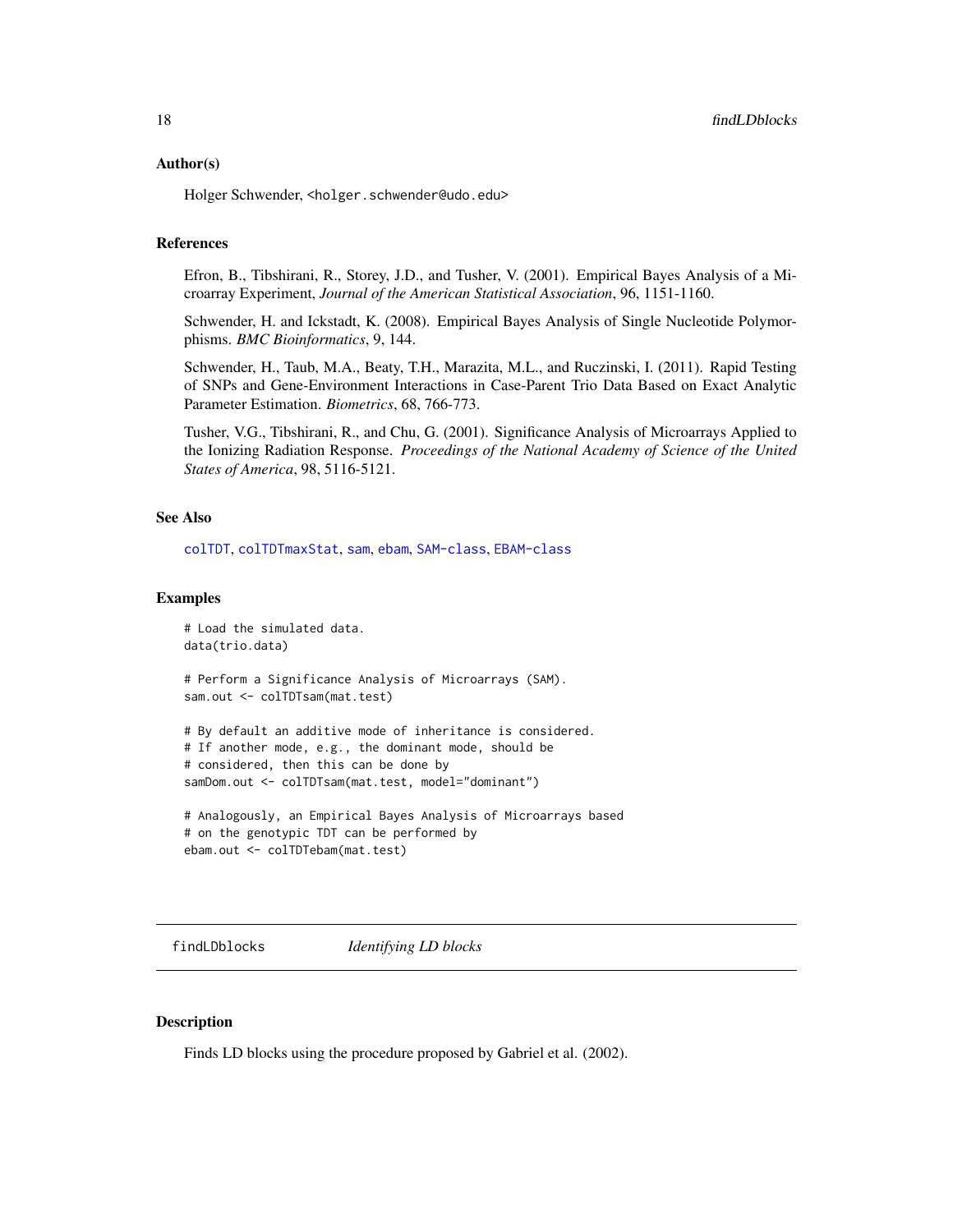# Usage

```
findLDblocks(x, alpha = 0.1, ciLD = c(0.7, 0.98), cuRecomb = 0.9,
   ratio = 9, alsoOthers = FALSE, parentsOnly = FALSE, iter = 50,
   snp.in.col = TRUE)
```
splitBlocks(blocks)

| X           | either the output of getLD or getLDlarge, respectively, or a numeric matrix<br>consisting of the integers 0, 1, and 2, where these integers are assumed to be the<br>number of minor alleles that the respective SNPs shows at the respective subject.<br>Missing values are allowed. By default, each column of this matrix represents a<br>SNP, and each row a subject (for details, see snp. in. col). The SNPs must be<br>ordered by their position on the considered chromosome. |
|-------------|---------------------------------------------------------------------------------------------------------------------------------------------------------------------------------------------------------------------------------------------------------------------------------------------------------------------------------------------------------------------------------------------------------------------------------------------------------------------------------------|
| alpha       | numeric value between 0 and 1. For each pair of SNPs, a two-sided 100 $*$ (1)<br>- alpha)% confidence interval of D' is computed, and used to specify pairs of<br>SNPs that are either in strong LD, or show historical evidence of recombination<br>(see ciLD and cuRecomb). All SNP pairs not falling into these two categories<br>are specified as 'Others'.                                                                                                                       |
| ciLD        | numeric vector consisting of two values between 0 and 1. If the lower bound of<br>the confidence interval of D' for a SNP pair is larger than or equal to the first<br>value in ciLD and the upper bound is larger than or equal to the second value,<br>then this pair of SNP is considered to be in strong LD.                                                                                                                                                                      |
| cuRecomb    | numeric value between 0 and 1. If the upper bound of the confidence interval of<br>D' for a SNP pair is smaller than cuRecomb, then this pair of SNP is considered<br>to show evidence of recombination.                                                                                                                                                                                                                                                                              |
| ratio       | numeric value larger than 1. If in a block of SNPs, the ratio of the number<br>of SNP pairs being in strong LD to the number of SNPs showing evidence of<br>recombination is larger than or equal to ratio, then this block will be identified<br>as an LD-block. (Note that Gabriel et al. (2002) use ratio = 19 instead of ratio<br>$= 9$ .) Overlapping blocks are avoided by employing the approach described in<br>Wall and Pritchard (2003).                                    |
| alsoOthers  | logical value. Following the description of Wall and Pritchard (2003) the end-<br>markers of a LD block must be in strong LD. By default (i.e.) if also0thers =<br>FALSE), this condition is used. If alsoOthers = TRUE, the endmarkers can also<br>be categorized as 'Others'.                                                                                                                                                                                                       |
| parentsOnly | logical indicating whether only the genotypes of the parents, i.e.\ rows 1, 2,<br>4, 5,  of x, should be used in the computation of the LD measures when<br>x is in genotype format and contains case-parent trio data (see ped2geno and<br>read.pedfile). If FALSE (default), all rows are used in the determination of the<br>pairwise LD measure. Ignored if x is the output of getLD or getLDlarge.                                                                               |
| iter        | integer specifying the number of iterations used in the computation of D (for<br>details, see getLD). Ignored if x is the output of getLD.                                                                                                                                                                                                                                                                                                                                            |
| snp.in.col  | logical specifying whether each column of x represents a SNP (and each row<br>a subject). If FALSE, each row represents a SNP (and each column a subject).<br>Ignored if x is the output of getLD or getLDlarge.                                                                                                                                                                                                                                                                      |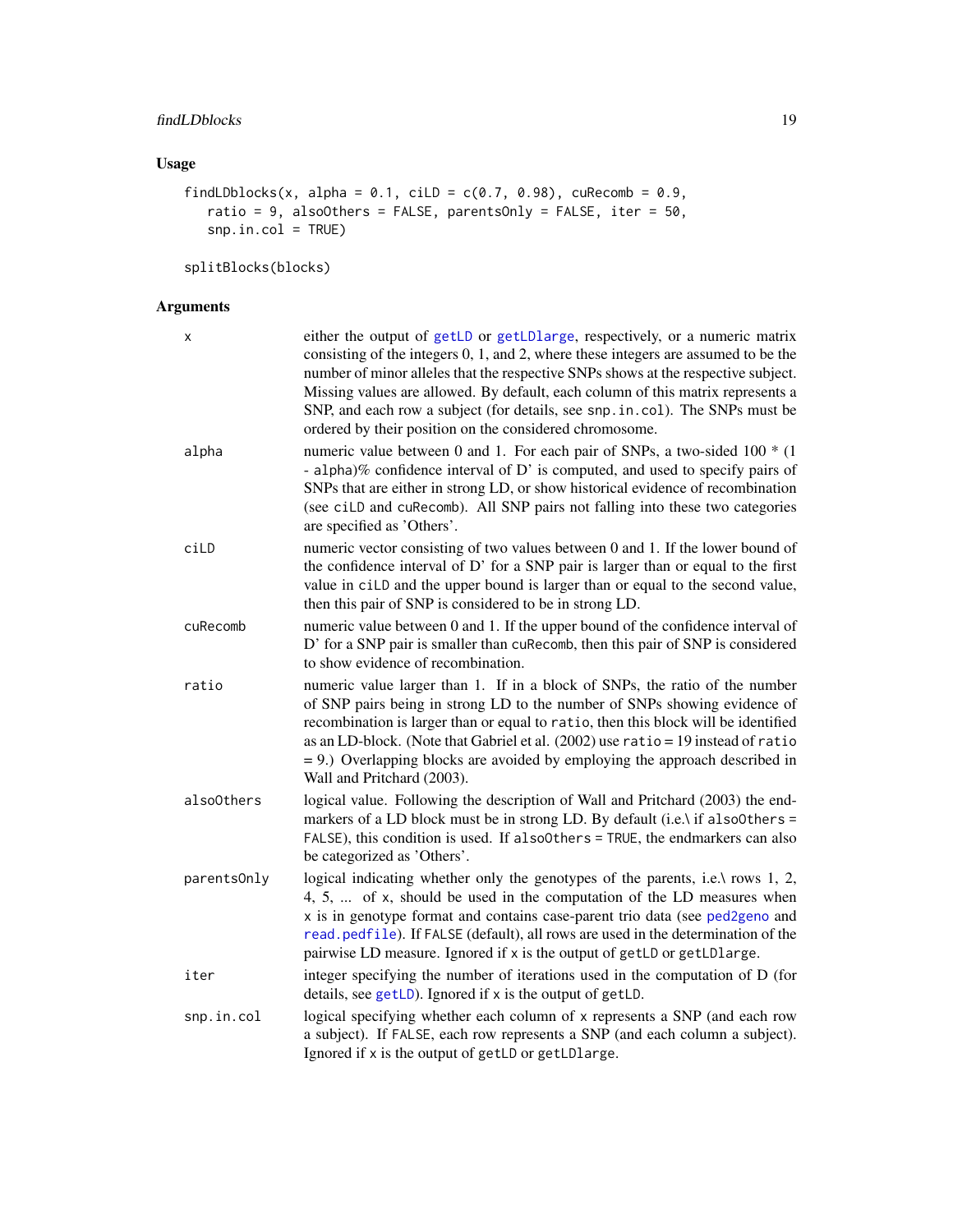blocks output of findLDblocks. See Details.

# Details

The LD-blocks are estimated using the method of Gabriel et al. (2002) as described in Wall and Pritchard (2003), where we use the approximate variance estimates of D' proposed by Zabaleta et al. (1997).

Since in trio. prepare the LD blocks are restricted to a maximum of 7 SNPs, splitBlocks can be used to split LD blocks composed of more than 7 SNPs into smaller blocks, if the output of findLDblocks should be used in [trio.prepare](#page-57-1) to prepare a matrix for a [trioLR](#page-65-1) or [trioFS](#page-62-1) analysis.

### Value

An object of class LDblocks consisting of

| ld         | the output of getLD,                                                                           |
|------------|------------------------------------------------------------------------------------------------|
| blocks     | a vector specifying which SNP belongs to which LD-block.                                       |
| vec.blocks | a list in which each entry contains the names of the SNPs belonging to a specific<br>LD-block. |
| param      | a list of the input parameters.                                                                |

#### Author(s)

Holger Schwender, <holger.schwender@udo.edu>

### References

Gabriel, S.B. et al. (2002). The Structure of Haplotype Blocks in the Human Genome. *Science*, 296, 2225-2229.

Wall, J.D. and Pritchard J.K. (2003). Assessing the Performance of the Haplotype Block Model of Linkage Disequilibrium. *American Journal of Human Genetics*, 73, 502-515.

Zapata, C., Alvarez, G., and Carollo, C. (1997). Approximate Variance of the Standardized Measure of Gametic Disequilibrium D'. *American Journal of Human Genetics*, 61, 771-774.

#### See Also

[plot.LDblocks](#page-27-1), [getLD](#page-20-1)

#### Examples

# Load the simulated data. data(trio.data)

# Estimate LD blocks. blocks <- findLDblocks(LDdata)

```
# Alternatively, the LD blocks can be estimated by
ld.out <- getLD(LDdata, addVarN=TRUE)
blocks2 <- findLDblocks(ld.out)
```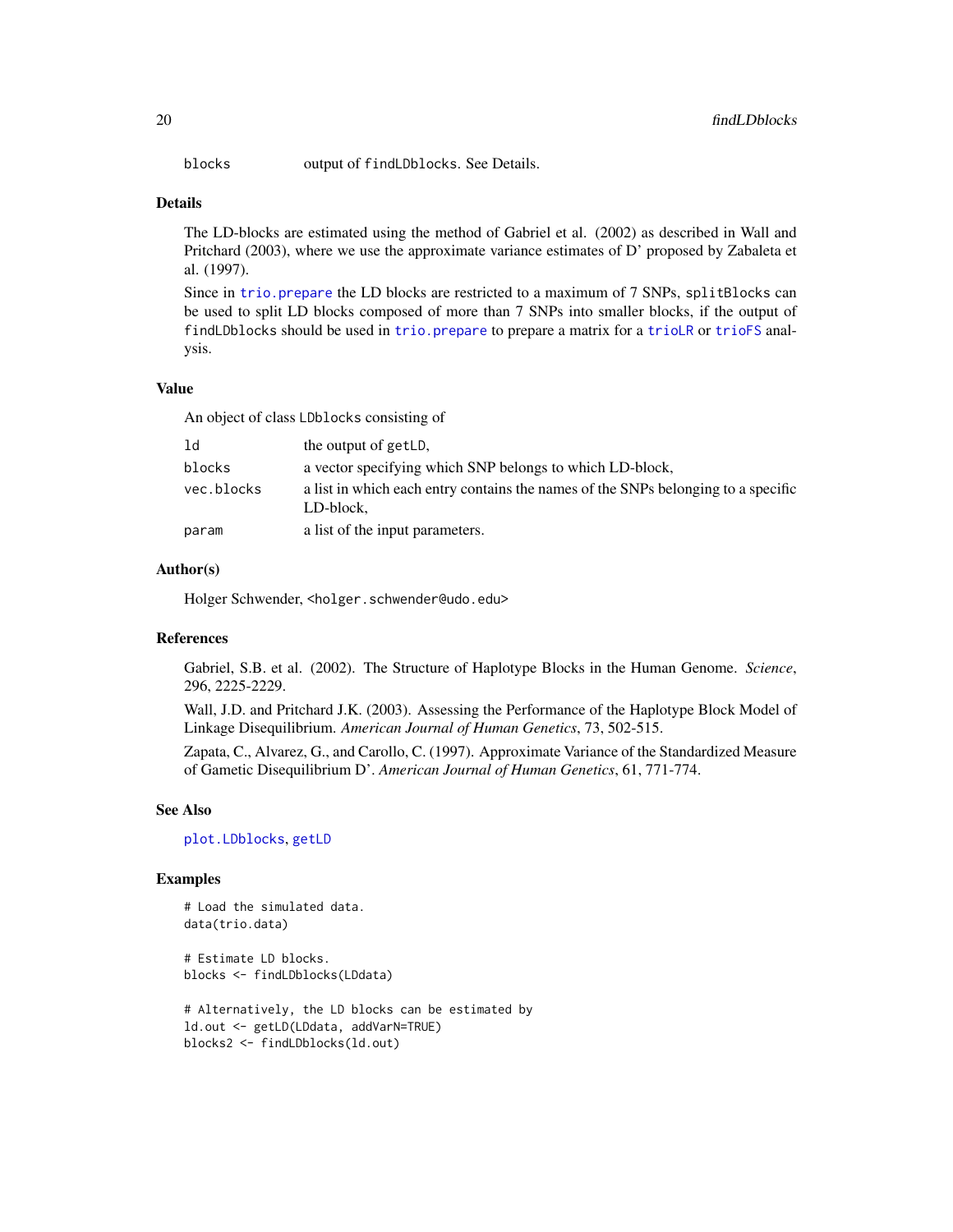<span id="page-20-1"></span><span id="page-20-0"></span>

# <span id="page-20-2"></span>Description

While getLD computes the value of D' and  $r^2$  for each pair of SNPs in a matrix, getLDlarge determines D' and r^2 between each SNP and a user-specified number of SNPs closest to the SNP on the corresponding chromosome. Thus, getLDlarge can be applied to much more SNPs than getLD.

# Usage

```
getLD(x, which = c("both", "rSquare", "Dprime"), parentsOnly = FALSE,
   iter = 50, snp.in.col = TRUE, asMatrix = FALSE, addVarN = FALSE)
getLDlarge(x, neighbors=25, which=c("both", "rSquare", "Dprime"),
     parentsOnly=FALSE, iter=50, snp.in.col=TRUE, addVarN=FALSE)
```

| X           | a numeric matrix consisting of 0, 1, and 2, where it is assumed that the values<br>represent the numbers of minor alleles that the SNPs show. Missing values are<br>allowed. By default, each column represents a SNP and each row a subject. This<br>can be changed by setting snp. in. col = FALSE. It is assumed that the SNPs are<br>ordered by their position on the considered chromosome. |
|-------------|--------------------------------------------------------------------------------------------------------------------------------------------------------------------------------------------------------------------------------------------------------------------------------------------------------------------------------------------------------------------------------------------------|
| neighbors   | positive integer specifying the number of neighbors of a SNP (in both directions)<br>on a chromosome for which D' or $r^2$ should be computed. Thus, for each<br>SNP (except for the SNPs in the first and last neighbors columns of $x$ ), 2 $*$<br>neighbors $r^2$ or D' values are computed.                                                                                                  |
| which       | which LD measures should be computed? Either "rSquare", or "Dprime", or<br>the values of "both" measures are computed. The latter is the default.                                                                                                                                                                                                                                                |
| parentsOnly | logical indicating whether only the genotypes of the parents, i.e. \ rows $1, 2$ ,<br>4, 5,  of x, should be used in the computation of the LD measures when<br>x is in genotype format and contains case-parent trio data (see ped2geno and<br>read.pedfile). If FALSE (default), all rows are used in the determination of the<br>pairwise LD measure.                                         |
| iter        | integer specifying how many iterations are used in the procedure of Hill (1974)<br>which is used to estimate D.                                                                                                                                                                                                                                                                                  |
| snp.in.col  | logical indicating whether each column of x represents a SNP (and each row a<br>subject). If FALSE, each row represents a SNP (and each column a subject).                                                                                                                                                                                                                                       |
| asMatrix    | logical indicating whether the LD values are returned as a $m \times m$ matrix, where<br>$m$ is the number of SNPs. If FALSE, the LD values are returned as a vector of<br>length $m * (m-1)/2$ .                                                                                                                                                                                                |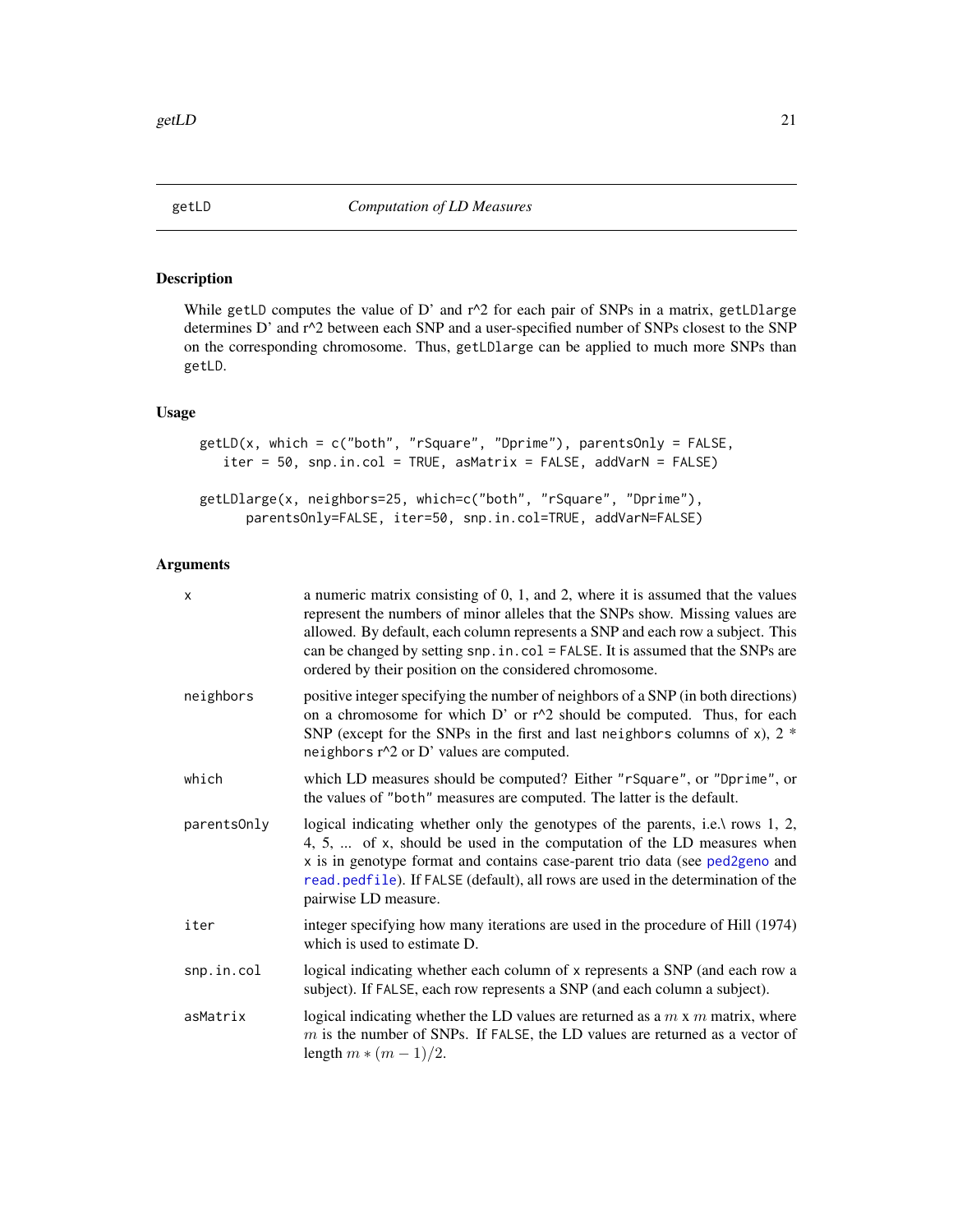<span id="page-21-0"></span>addVarN logical indicating whether for each pair of SNPs the number of non-missing values and the variance estimates of D' proposed by Zabaleta et al. (1997) should be added to the output. The variance estimates are required for the identification of LD-blocks with find Dblocks.

#### Value

An object of class getLD or getLDlarge consisting (depending of the specification of which) the D' (Dprime) or  $r^2$  (rSquare) values for each SNP pair, and (depending of the specification of addVarN) the variance estimates for D' (varDprime) and the numbers of non-missing values (n). Furthermore, the names of the SNPs (rn) will be added (in getLD, if asMatrix = FALSE).

#### Author(s)

Holger Schwender, <holger.schwender@udo.edu>

#### References

Hill, W.O. (1974). Estimation of Linkage Disequilibrium in Randomly Mating Populations. *Heredity*, 33, 229-239.

Zapata, C., Alvarez, G., and Carollo, C. (1997). Approximate Variance of the Standardized Measure of Gametic Disequilibrium D'. *American Journal of Human Genetics*, 61, 771-774.

#### See Also

[plot.getLD](#page-26-1), [findLDblocks](#page-17-1)

#### Examples

# Load the simulated data. data(trio.data)

# The values of Dprime and Rsquare for each pair of SNPs # in LDdata can be computed by ld.out <- getLD(LDdata)

```
# By default, the LD measures are returned as a vector.
# If they should be returned as a matrix, then use
ld.out2 <- getLD(LDdata, asMatrix = TRUE)
```
getMatPseudo *Generates Case-Pseudo-Control Matrix*

# **Description**

Generates a matrix containing the genotypes of the cases and the corresponding three pseudocontrols (i.e. the genotypes of the children and the respective corresponding three genotypes not transmitted from the parents).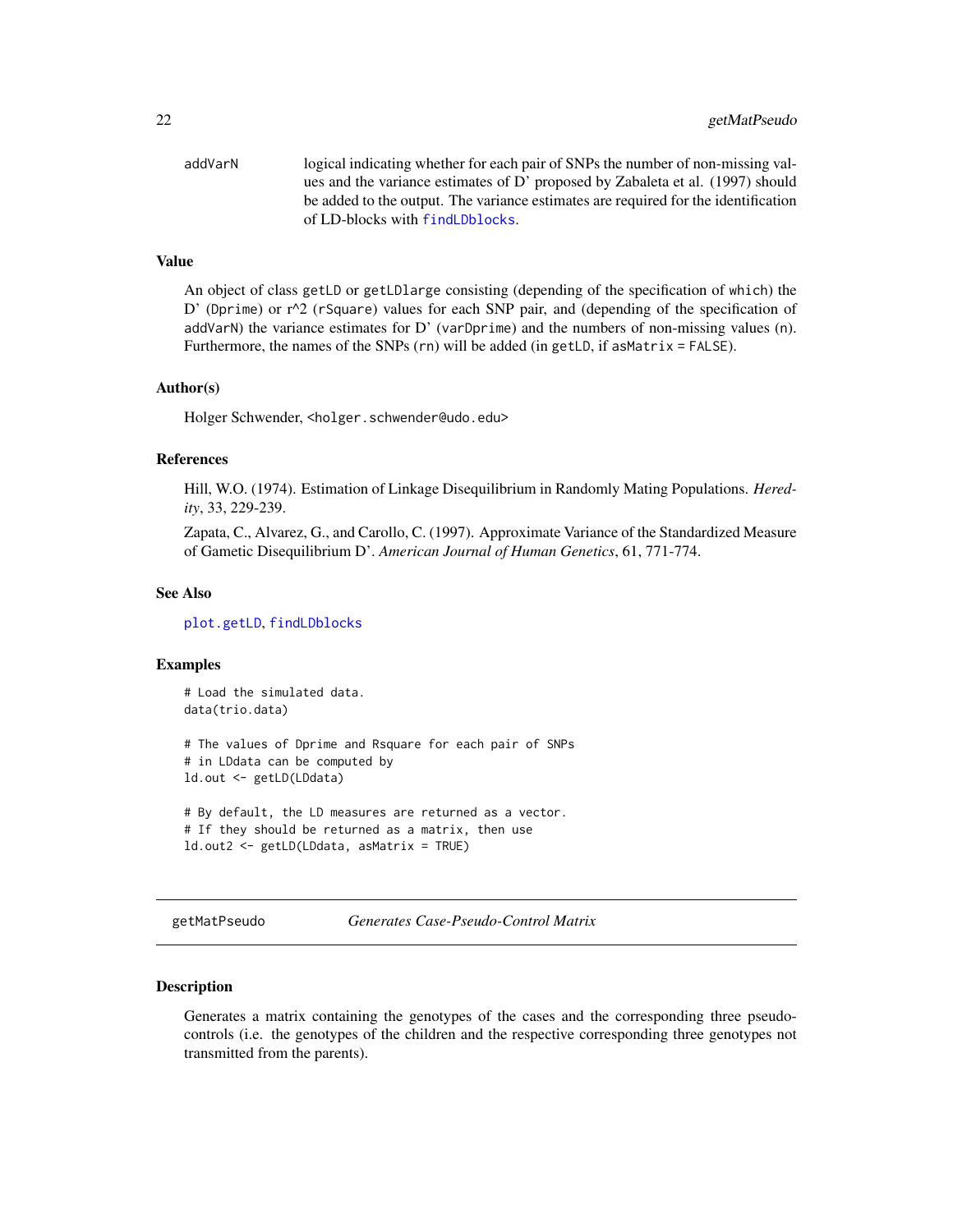#### <span id="page-22-0"></span>lrControl 23

#### Usage

getMatPseudo(mat.snp)

#### Arguments

```
mat. snp a numeric matrix in which each column represents a SNP. Each column must be
                  a numeric vector of length 3 * t representing a SNP genotyped at t trios. Each
                  of the t blocks must consist of the genotypes of father, mother, and offspring
                  (in this order). The genotypes must be coded by 0, 1, and 2. Missing values
                  are allowed and need to be coded by NA. This matrix might be generated from a
                  ped-file by, e.g., employing ped2geno.
```
# Value

A matrix with  $4 * t$  rows, in which each block of four consecutive rows consists of the genotypes of the SNPs in mat.snp for the case and the three matched pseudo-controls corresponding to the respective block in mat.snp.

### Author(s)

Holger Schwender, <holger.schwender@udo.edu>

# See Also

[colTDT](#page-45-1), [colTDT2way](#page-47-1), [colGxE](#page-5-1)

### Examples

```
# Load the simulated data.
data(trio.data)
# The matrix with the genotypes of the offspring and the three
# pseudo-controls for each of the trios in mat.test can be
# generated by
matPseudo <- getMatPseudo(mat.test)
```
lrControl *Control Parameters for Trio Logic Regression*

#### Description

Specifies the control parameters for the search algorithms (i.e. either simulated annealing or MCMC) and the logic tree considered when fitting a trio logic regression model.

#### Usage

```
l rControl(start = 0, end = 0, iter = 0, earlyout = 0, update = 0,
   treesize = 8, opers = 1, minmass = 0, nburn = 1000, hyperpars = 0,
   output = 4)
```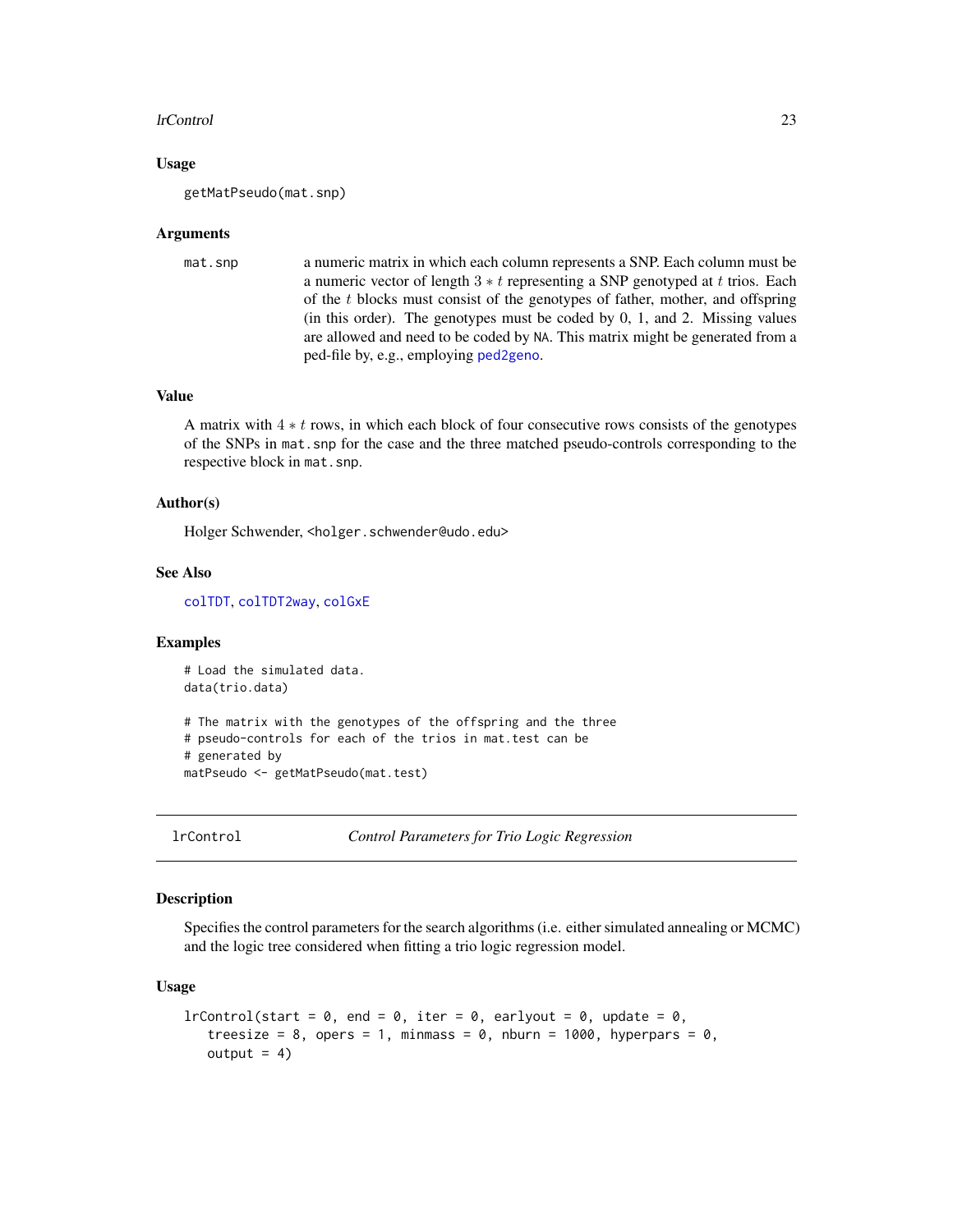| start     | a numeric value specifying the upper temperature (on log10 scale) used as start<br>temperature in simulated annealing. Must be larger than end. If both start = $0$<br>and end $= 0$ , these temperatures will be chosen automatically (which is not the<br>optimal way to specify these parameters).                                                                                                                                                                 |
|-----------|-----------------------------------------------------------------------------------------------------------------------------------------------------------------------------------------------------------------------------------------------------------------------------------------------------------------------------------------------------------------------------------------------------------------------------------------------------------------------|
| end       | a numeric value specifying the lowest temperature (on log10 scale) used in sim-<br>ulated annealing. Must be smaller than start. If both start = $0$ and end = $0$ ,<br>these temperatures will be chosen automatically (which is not the optimal way<br>to specify these parameters).                                                                                                                                                                                |
| iter      | the number of iterations used in the (stochastic) search for the best trio logic<br>regression model, i.e. either in simulated annealing (if the argument search in<br>trioLR or trioFS is set to "sa") or in MCMC (if search = "mcmc"). If iter =<br>0, iter will be chosen automatically (similar to start and end) when simulated<br>annealing is used, and will be set to iter = 50000 when MCMC is employed.                                                     |
| earlyout  | a non-negative integer providing an option to end the search before all iter iter-<br>ations in simulated annealing are considered. If during five consecutive blocks<br>of earlyout iterations, 10 or fewer moves proposed in simulated annealing are<br>accepted in each of the blocks, then the search will terminate. Can help to stop<br>the search earlier, when there is no progress in the search anymore. By default,<br>all iter iterations are considered. |
| update    | the number of iterations in simulated annealing or MCMC after which statistics<br>for the current trio logic regression model are displayed. This argument allows<br>to evaluate the progress in the search for the best trio logic regression model. By<br>default, no updates are shown.                                                                                                                                                                            |
| treesize  | a positive integer specifying the maximum number of leaves allowed in the logic<br>tree of a trio logic regression model.                                                                                                                                                                                                                                                                                                                                             |
| opers     | either 1, 2, or 3 specifying if both the AND and the OR operator (opers $= 1$ ),<br>or only the AND operator (opers = 2), or only the OR operator (opers = 3) is<br>considered when building the logic tree.                                                                                                                                                                                                                                                          |
| minmass   | a non-negative integer specifying the number of cases and pseudo-controls for<br>which the logic expression (i.e. the logic tree) needs to be 1 or for which the<br>logic expression needs to be 0 to be considered as a logic tree in the trio logic<br>regression model. By default, minmass is either set to 20% of the trios or to 15,<br>whatever is less.                                                                                                       |
| nburn     | number of initial iterations in MCMC considered as burn-in MC trio logic re-<br>gression, and therefore, ignored when computing the summaries.                                                                                                                                                                                                                                                                                                                        |
| hyperpars | a numeric value specifying the hyperparameter for the prior on the model size<br>when performing a MC trio logic regression. More exactly, hyperpars is as-<br>sumed to be $log(P(size = k)/P(size = k + 1))$ , where P is the prior on the<br>model size.                                                                                                                                                                                                            |
| output    | a value specifying which statistics are returned in an MCMC trio logic regression<br>analysis. If output > 0, then all fitted models are saved in a text file called "triol-<br>rlisting.tmp" in the current working directory. By setting output $< 0$ , this can be<br>avoided. If abs(output) > 1, bivariate statistics are gathered. If abs(output)<br>> 2, trivariate statistics are gathered. Otherwise, only univariate statistics are<br>determined.          |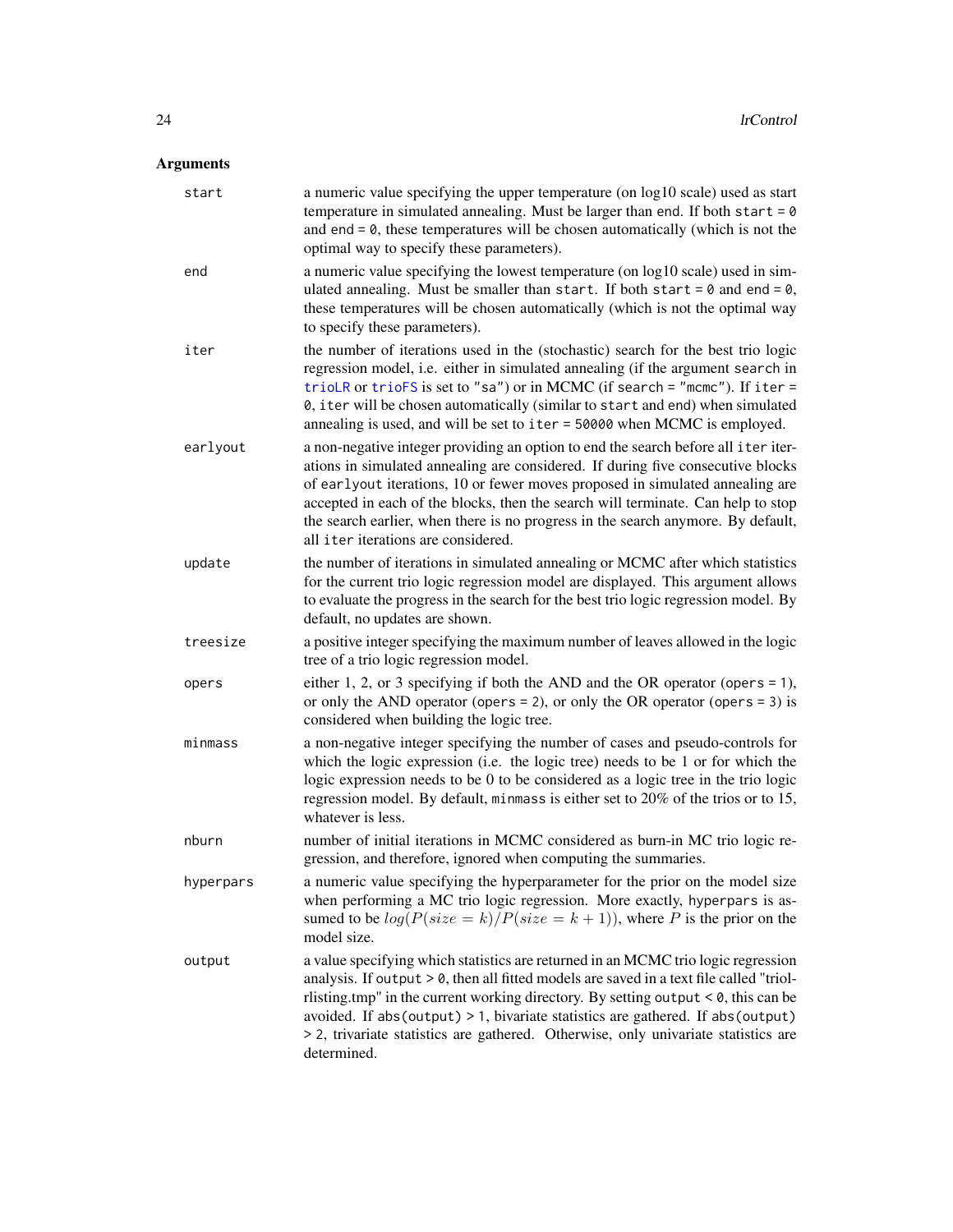#### <span id="page-24-0"></span>ped2geno 25

# Details

More details on the different control parameters and their specification can be found on the help pages of the functions logreg.anneal.control, logreg.tree.control, and logreg.mc.control for the different types of control parameters available in the R package LogicReg for a standard logic regressions.

### Value

A list containing all required control parameters.

#### Author(s)

Holger Schwender, <holger.schwender@udo.edu>

#### Examples

```
# The default values for the parameters in trio logic regression
# can be specified by
myControl <- lrControl()
```

```
# If the starting temperature of Simulated Annealing should be set
# to 100 and the lowest temperature to 0.001, then this can be done by
myControl2 \leftarrow lrControl(start = 2, end = -3)
```
<span id="page-24-1"></span>

ped2geno *Transformation of Ped-File*

#### Description

Transforms a ped-file into a genotype file as required by, e.g., the functions for computing the genotypic TDT.

#### Usage

```
ped2geno(ped, spnames = NULL, coded = c("12", "AB", "ATCG", "1234"),naval = 0, cols4ID = FALSE)
```
### Arguments

ped a data frame in ped format, i.e. the first six columns must contain information on the families as typically presenteed in ped files, where the column names of these six columns must be "famid", "pid", "fatid", "motid", "sex","affected". The last two of these six columns are ignored. The IDs of individuals in the second column must be unique (not only within the family, but among all individuals). The columns following the six columns are assumed to contain the alleles of the SNPs, where the alleles are coded using the letters/numbers in coded, and missing values are coded by naVal. Thus, the seventh and the eigth column contain the two alleles for the first SNP, the ninth and tenth the two alleles for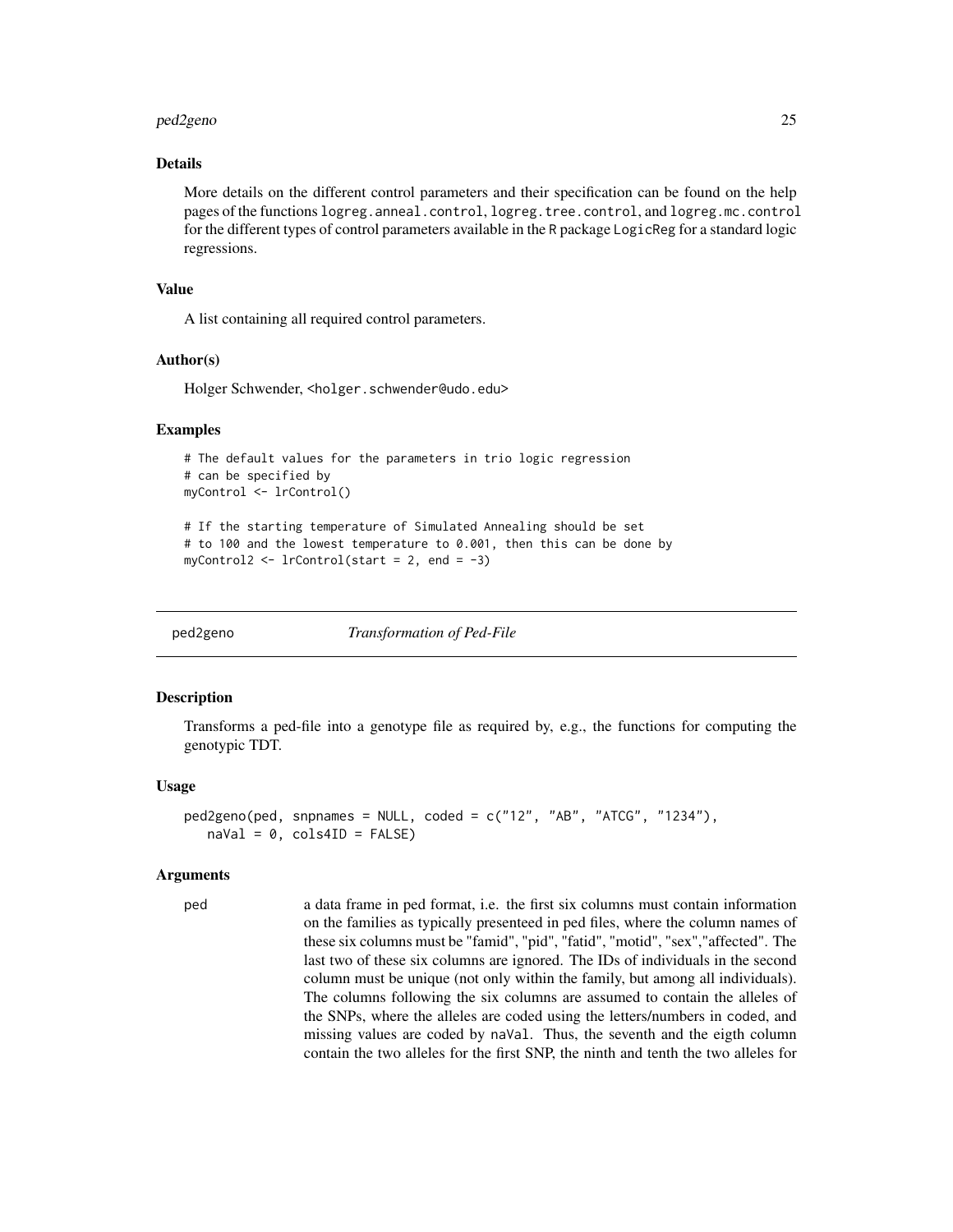|          | the second SNP, and so on. Contrary to the names of the first six columns, the<br>names of the columns representing the SNPs are ignored, and SNP names can<br>be specified using snpnames.                       |
|----------|-------------------------------------------------------------------------------------------------------------------------------------------------------------------------------------------------------------------|
| snpnames | a character vector containing the names of the SNPs. If not specified, generic<br>names are assigned (i.e. SNP1, SNP2, ). Ignored if ped just contains one SNPs.                                                  |
| coded    | the coding used for the alleles of the SNPs. coded $=$ "12", e.g., means that one<br>of the alleles is coded by 1, and the other by 0. coded = " $ATCG$ " means that the<br>alleles are coded by the actual base. |
| naVal    | the value used for specifying missing values.                                                                                                                                                                     |
| cols4ID  | logical indicating whether columns should be added to output matrix containing<br>the family ID and the individual ID. If FALSE, the individual IDs are used as the<br>row names of the output matrix.            |

#### Value

A vector (if ped consists of alleles for one SNP) or matrix (otherwise) containing one column for each SNP representing the genotypes of the respective SNP, where the genotypes are coded by 0, 1, 2 (i.e. the number of minor alleles), and missing values are represented by NA. The vector or matrix contains  $3 * t$  values for each SNP genotyped at the t trios, where each block of 3 values is composed of the genotypes of the father, the mother, and the offspring (in this order) of a specific trio. If data for a family with more than one children are available, each of the children is treated as a separate trio.

# Author(s)

Holger Schwender, <holger.schwender@udo.edu>

# See Also

[tdt](#page-45-2), [tdt2way](#page-47-1), [trio.check](#page-50-1)

# Examples

```
## Not run:
# Assuming there is a ped-file called pedfile.ped in the
# R working directory, this file can be read into R by
ped <- read.pedfile("pedfile.ped")
# The resulting data frame is in the typical ped format
```

```
# which needs to be transformed into the genotype format
# for applications of most of the functions in the trio
# package. This transformation can be done by
geno <- ped2geno(ped)
```

```
# This transformation can also be done directly when
# reading the ped-file into R by
geno2 <- read.pedfile("pedfile.ped", p2g = TRUE)
```
## End(Not run)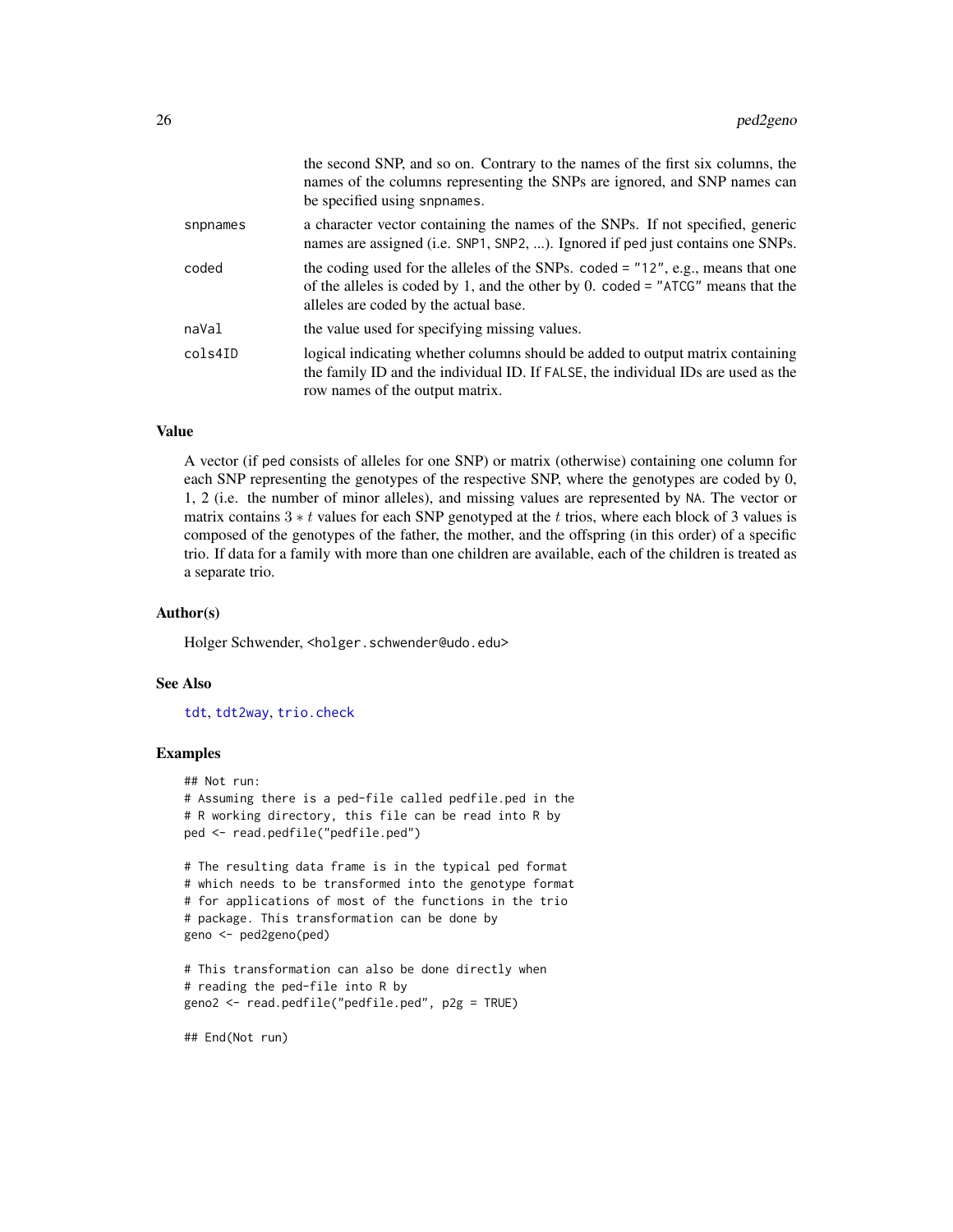<span id="page-26-1"></span><span id="page-26-0"></span>

# Description

Plots either the pairwise r^2 or D' values computed by either getLD or getLDlarge. Can also be used to plot the categorizations used in the procedure of Gabriel et al. (2002).

# Usage

```
## S3 method for class 'getLD'
plot(x, y = "rSquare", start = 1, end = NA, squared = TRUE,col = NULL, xlab = "", ylab = "", cexAxis = 0.8, alpha = 0.1,
   cilD = c(0.7, 0.98), cuRecomb = 0.9, ...## S3 method for class 'getLDlarge'
plot(x, y = "rSquare", start = NA, end = NA, squared = TRUE,col = NULL, xlab = '''', ylab = '''', cexAxis = 0.8, alpha = 0.1,
   cilD = c(0.7, 0.98), cuRecomb = 0.9, ...
```

| x       | the output of getLD or getLDlarge.                                                                                                                                                                                                                                                                                                                                                                           |
|---------|--------------------------------------------------------------------------------------------------------------------------------------------------------------------------------------------------------------------------------------------------------------------------------------------------------------------------------------------------------------------------------------------------------------|
| y       | either "rSquare" (default), "Dprime", or "gabriel" specifying the LD values<br>that should be plotted.                                                                                                                                                                                                                                                                                                       |
| start   | integer or character string specifying the index or the name of the first SNP,<br>respectively, that should be plotted, where the index corresponds to the col-<br>umn (or row if snp.in.col = FALSE) in the matrix used as input in getLD or<br>getLDlarge.                                                                                                                                                 |
| end     | integer or character string specifying the index or the name of the last SNP,<br>respectively, that should be plotted.                                                                                                                                                                                                                                                                                       |
| squared | should the $r^2$ values be plotted? If FALSE, the $r$ values are plotted. Only consid-<br>ered if $y = "rSquare".$                                                                                                                                                                                                                                                                                           |
| col     | a vector specifying the colors used in plotting of the LD values. If $y = r$ square"<br>or $y =$ "Dprime", different levels of gray will be used by default (the darker, the<br>higher is the LD value). If $y =$ "gabriel", strong LD is by default marked by<br>blue fields, evidence of recombination by white color, and others by yellow.                                                               |
| xlab    | character string naming the label of the x-axis.                                                                                                                                                                                                                                                                                                                                                             |
| ylab    | character string naming the label of the y-axis.                                                                                                                                                                                                                                                                                                                                                             |
| cexAxis | a numeric value specifying the relative size of the SNP names displayed at the<br>axes of the plot.                                                                                                                                                                                                                                                                                                          |
| alpha   | numeric value between 0 and 1. Only considered if $y =$ "gabriel". For each<br>pair of SNPs, a two-sided $100 * (1 - \text{alpha})\%$ confidence interval of D' is com-<br>puted, and used to specify pairs of SNPs that are either in strong LD, or show<br>historical evidence of recombination (see ciLD and cuRecomb). All SNP pairs<br>not falling into these two categories are specified as 'Others'. |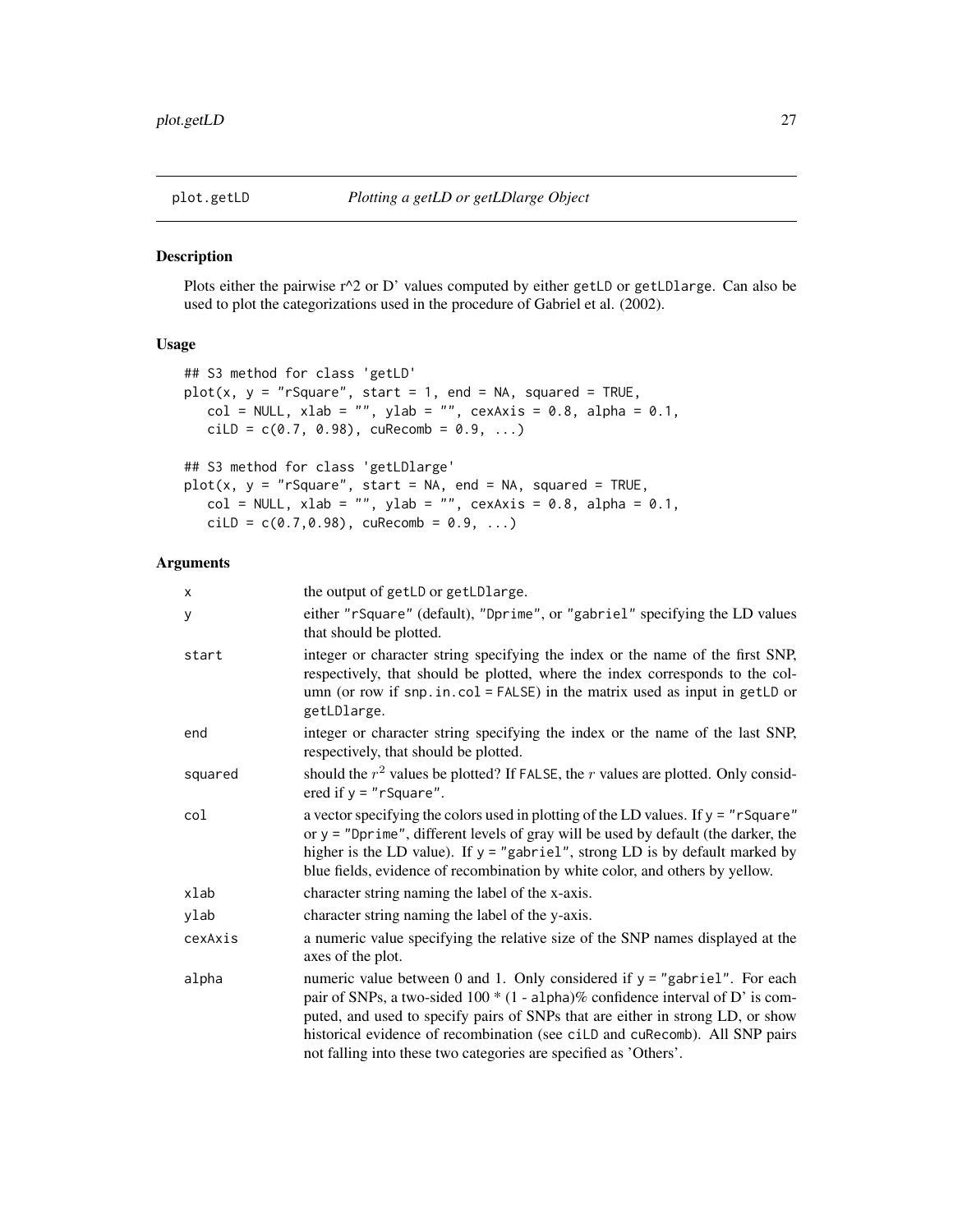<span id="page-27-0"></span>

| ciLD     | numeric vector consisting of two values between 0 and 1. Only considered if y<br>$=$ "gabriel". If the lower bound of the confidence interval of D' for a SNP pair<br>is larger than or equal to the first value in cilD and the upper bound is larger<br>than or equal to the second value, then this pair of SNP is considered to be in<br>strong LD. |
|----------|---------------------------------------------------------------------------------------------------------------------------------------------------------------------------------------------------------------------------------------------------------------------------------------------------------------------------------------------------------|
| cuRecomb | numeric value between 0 and 1. Only considered if $y =$ "gabriel". If the upper<br>bound of the confidence interval of D' for a SNP pair is smaller than cuRecomb,<br>then this pair of SNP is considered to show evidence of recombination.<br>further arguments of <i>image</i>                                                                       |
|          |                                                                                                                                                                                                                                                                                                                                                         |

# Author(s)

Holger Schwender, <holger.schwender@udo.edu>

### References

Gabriel, S.B. et al. (2002). The Structure of Haplotype Blocks in the Human Genome. *Science*, 296, 2225-2229.

# See Also

[getLD](#page-20-1), [plot.LDblocks](#page-27-1)

# Examples

```
# Load the simulated data.
data(trio.data)
# The values of Dprime and Rsquare for each pair of SNPs
# in LDdata can be computed by
ld.out <- getLD(LDdata)
# By default, the LD measures are returned as a vector.
```

```
# If they should be returned as a matrix, then use
ld.out2 <- getLD(LDdata, asMatrix = TRUE)
```
# The matrix of the Rsquare values can be plotted by plot(ld.out)

```
# The matrix of the Dprime values can be plotted by
plot(ld.out, "Dprime")
```
<span id="page-27-1"></span>plot.LDblocks *Plotting a LDblock Object*

### Description

Plots either the pairwise D' values or the pairwise LD categorization used in the procedure of Gabriel et al. (2002). Additionally, the LD blocks are marked in this plot.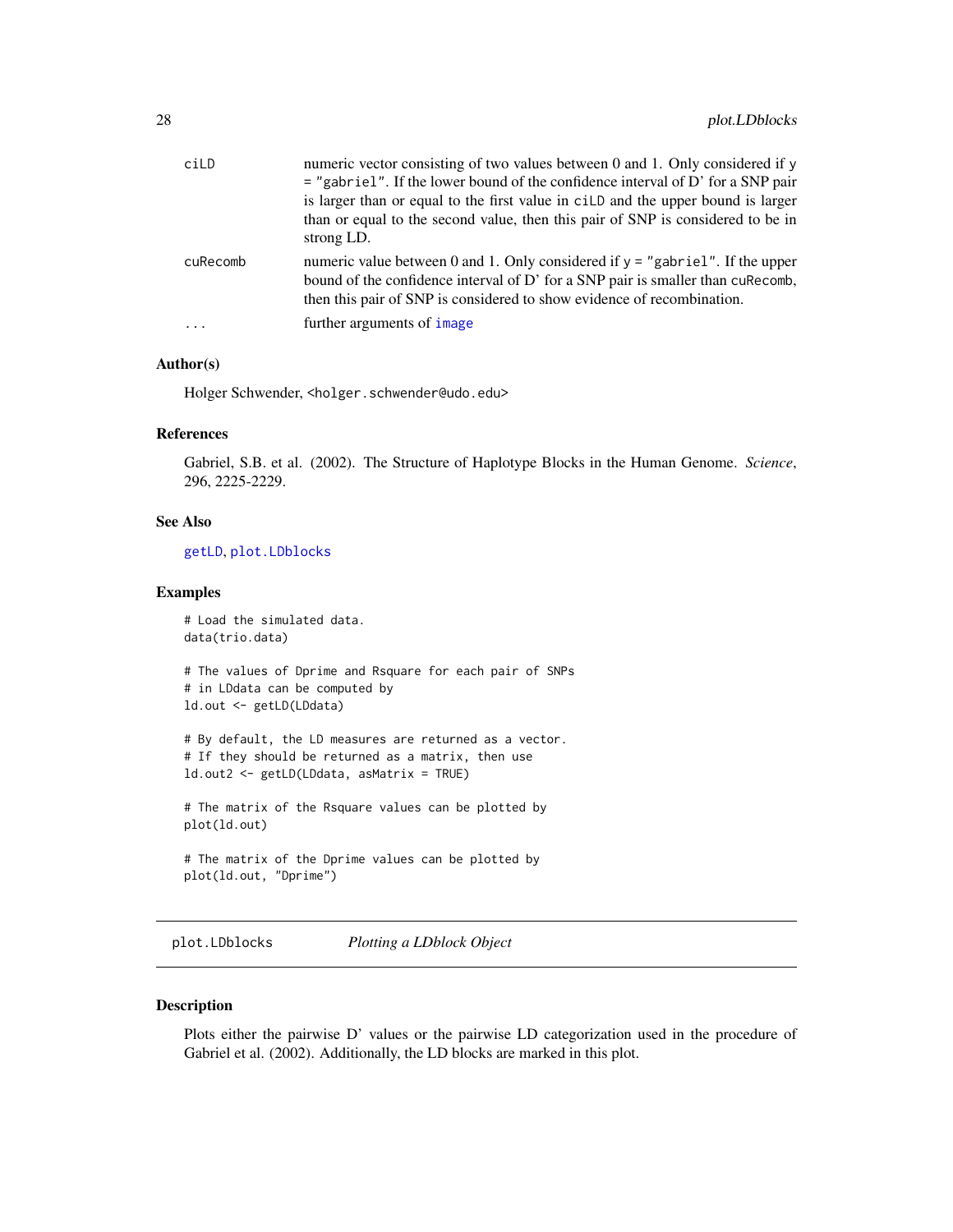# plot.LDblocks 29

# Usage

```
## S3 method for class 'LDblocks'
plot(x, y = "gabriel", col = NULL, start = 1, end = NA, xlab = "",ylab = "", cexAxis = 0.8, block.col = 2, block.lwd = 3, ...)
```
# Arguments

| X         | the output of findLDblocks.                                                                                                                                                                                                                                                                                                 |
|-----------|-----------------------------------------------------------------------------------------------------------------------------------------------------------------------------------------------------------------------------------------------------------------------------------------------------------------------------|
| у         | either "Dprime" or "gabriel" (default) specifying the LD values that should be<br>plotted.                                                                                                                                                                                                                                  |
| col       | a vector specifying the colors used in plotting of the LD values. If $y =$ "Dprime",<br>different levels of gray will be used by default (the darker, the higher is the<br>LD value). If $y =$ "gabriel", strong LD is by default marked by blue fields,<br>evidence of recombination by white color, and others by yellow. |
| start     | integer or character string specifying the index or name of the first SNP, respec-<br>tively, that should be plotted, where the index corresponds to the column (or row<br>if $snp.in.col = FALSE$ of the matrix used as input in getLD or $findLDblocks$ .                                                                 |
| end       | integer or character string specifying the index or name of the last SNP, respec-<br>tively, that should be plotted.                                                                                                                                                                                                        |
| xlab      | character string naming the label of the x-axis.                                                                                                                                                                                                                                                                            |
| ylab      | character string naming the label of the y-axis.                                                                                                                                                                                                                                                                            |
| cexAxis   | a numeric value specifying the relative size of the SNP names displayed at the<br>axes of the plot.                                                                                                                                                                                                                         |
| block.col | the color of the lines used to show the borders of the LD blocks.                                                                                                                                                                                                                                                           |
| block.lwd | numeric value specifying the size of the lines used to show the borders of the<br>LD blocks                                                                                                                                                                                                                                 |
| .         | further arguments of image.                                                                                                                                                                                                                                                                                                 |

# Author(s)

Holger Schwender, <holger.schwender@udo.edu>

# References

Gabriel, S.B. et al.~(2002). The Structure of Haplotype Blocks in the Human Genome. *Science*, 296, 2225-2229.

# See Also

[findLDblocks](#page-17-1), [plot.getLD](#page-26-1)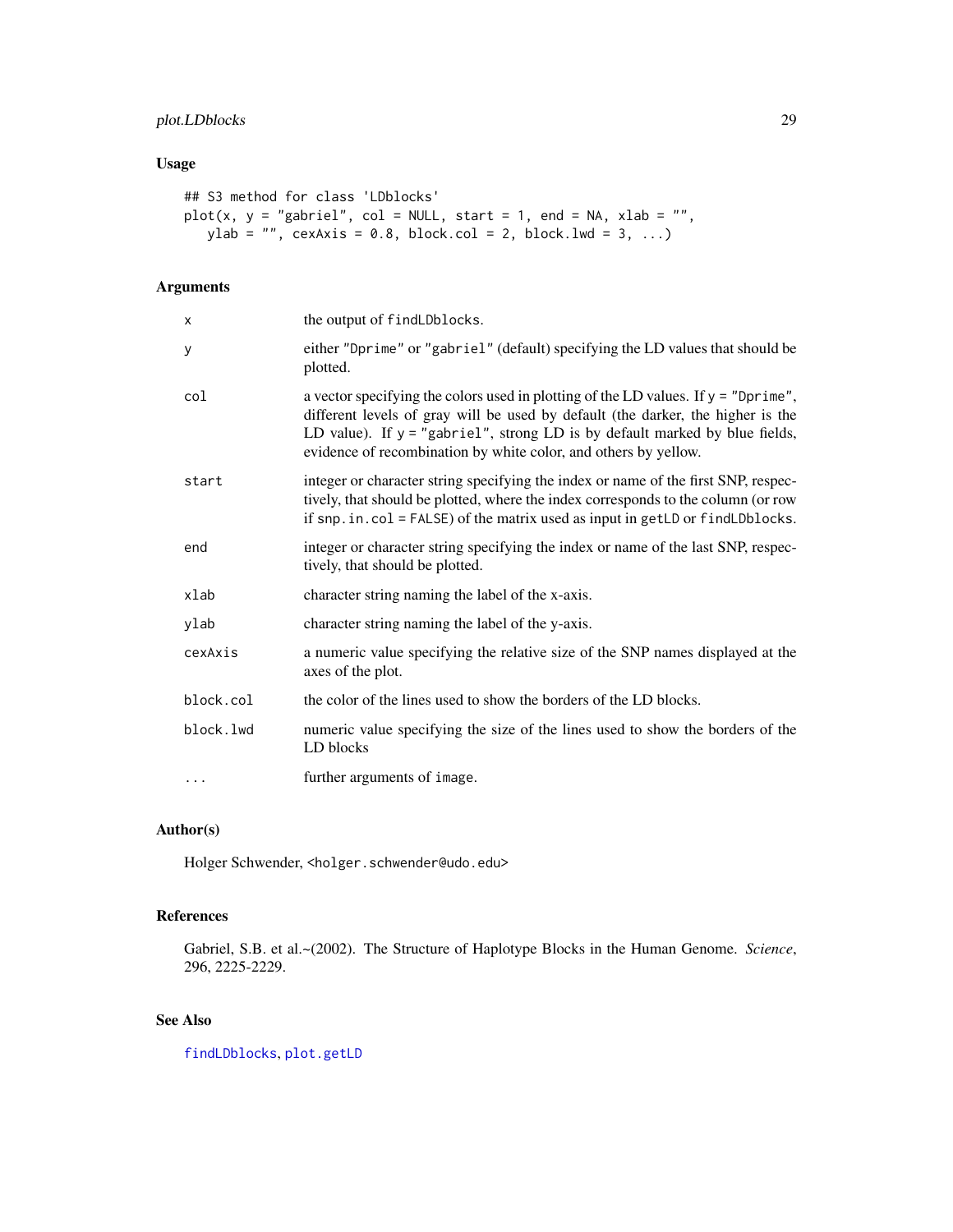# Examples

```
# Load the simulated data.
data(trio.data)
# Estimate LD blocks.
blocks <- findLDblocks(LDdata)
# Alternatively, the LD blocks can be estimated by
ld.out <- getLD(LDdata, addVarN=TRUE)
blocks2 <- findLDblocks(ld.out)
# Plot the LD blocks showing the Gabriel categorization.
plot(blocks)
# Plot the LD blocks showing the Dprime values.
plot(blocks, "Dprime")
```
# plot.trioLR *Plotting for trioLR Objects*

#### Description

Plots the logic trees or information on the visited models generated in a the trio logic regression analyis with trioLR.

#### Usage

```
## S3 method for class 'trioLR'
plot(x, whichTree = NA, freqType = 1, useNames = FALSE,addStats = TRUE, digits = 3, main = NULL, cexOper=1.5,
    cexLeaf=1.5, sizeLeaf=7, cexPar=1.3, ...)
```

| x         | an object of class trioLR, i.e.\ the output of trioLR.                                                                                                                                                                                                                                                                                                                                                                                                                                                                                                                                                                                |
|-----------|---------------------------------------------------------------------------------------------------------------------------------------------------------------------------------------------------------------------------------------------------------------------------------------------------------------------------------------------------------------------------------------------------------------------------------------------------------------------------------------------------------------------------------------------------------------------------------------------------------------------------------------|
| whichTree | positive integer specifying the model for which the logic tree should be plotted<br>when several trio logic regression models with different maximum numbers of<br>leaves have been fitted. Ignored if just one model has been fitted using simulated<br>annealing or MCMC has been employed to perform a Trio Logic Regression.                                                                                                                                                                                                                                                                                                      |
| freqType  | positive integer between 1 and 3 specifying which statistics from the MC Trio<br>Logic Regression analysis should be plotted. If $freqType = 1$ , then for each<br>variable, the percentage of models visited (after the burn-in) in the MCMC chain<br>that contain this variable will be plotted. If $freqType = 2$ , then for each pair of<br>variables, this percentage will be shown. If $freqType = 3$ , then for each pair of<br>variables, the observed-to-expected ratio for being jointly in the models will be<br>plotted. Ignored if simulated annealing or the greedy algorithm was used in the<br>application of trioLR. |

<span id="page-29-0"></span>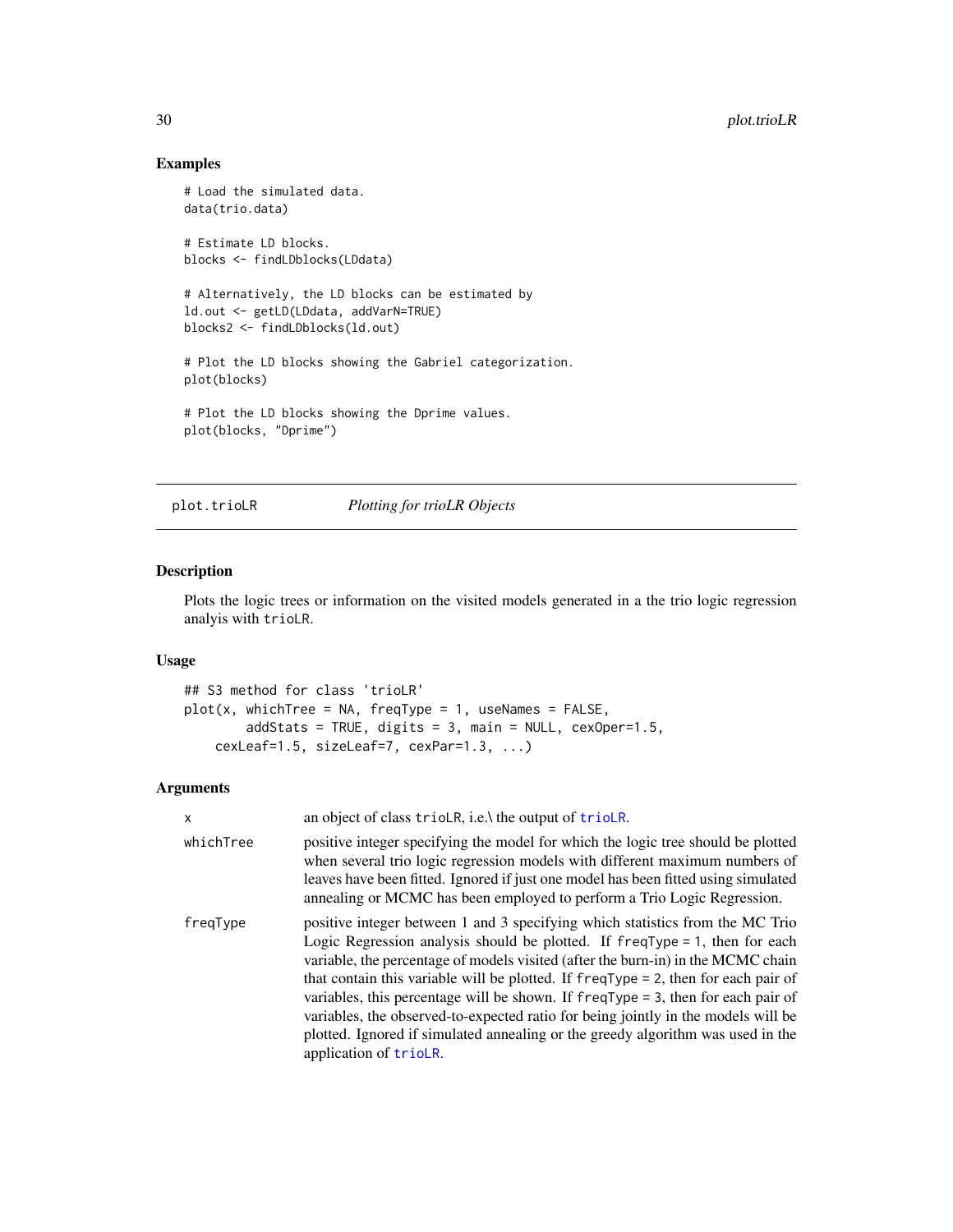| useNames | should the names of the variables be used in the plots? If FALSE, the index of<br>the column is shown.                                                              |
|----------|---------------------------------------------------------------------------------------------------------------------------------------------------------------------|
| addStats | should the coefficient in the trio logic regression model and the score for the<br>fitted model be shown in the plot? Ignored if MCMC has been used in trioLR.      |
| digits   | number of digits used in the presentation of the coefficient and score (see add Stats).<br>Ignored if addStats = FALSE or MCMC has been used in trioLR.             |
| main     | character string specifying the title that should be added to the plot. If NULL, a<br>standard title will be added to the plot.                                     |
| cexOper  | the relative size of the AND- and OR-operators in the plotting of the logic tree.<br>Ignored if MCMC has been used in trioLR.                                       |
| cexLeaf  | the relative size of the variable names shown in the logic tree. Ignored if MCMC<br>has been used in trioLR.                                                        |
| sizeLeaf | the relative size of the boxes representing the leaves in the logic trees. Ignored<br>if MCMC has been used in trioLR.                                              |
| cexPar   | the relative size of the coefficient and the score (see add Stats) when plotting the<br>logic tree. Ignored if addStats = FALSE or if MCMC has been used in trioLR. |
| $\cdots$ | ignored.                                                                                                                                                            |

#### Author(s)

Holger Schwender, <holger.schwender@udo.edu>, based on the plot functions implemented by Ingo Ruczinski and Charles Kooperberg in the R package LogicReg.

# References

Kooperberg, C. and Ruczinski, I. (2005). Identifying Interacting SNPs Using Monte Carlo Logic Regression. *Genetic Epidemiology*, 28, 157-170.

Li, Q., Fallin, M.D., Louis, T.A., Lasseter, V.K., McGrath, J.A., Avramopoulos, D., Wolyniec, P.S., Valle, D., Liang, K.Y., Pulver, A.E., and Ruczinski, I. (2010). Detection of SNP-SNP Interactions in Trios of Parents with Schizophrenic Children. *Genetic Epidemiology*, 34, 396-406.

Ruczinski, I., Kooperberg, C., and LeBlanc, M.L. (2003). Logic Regression. *Journal of Computational and Graphical Statistics*, 12, 475-511.

#### See Also

# [trioLR](#page-65-1)

# Examples

```
# Load the simulated data.
data(trio.data)
# Prepare the data in trio.ped1 for a trio logic
# regression analysis by first calling
trio.tmp <- trio.check(dat = trio.ped1)
```
# and then applying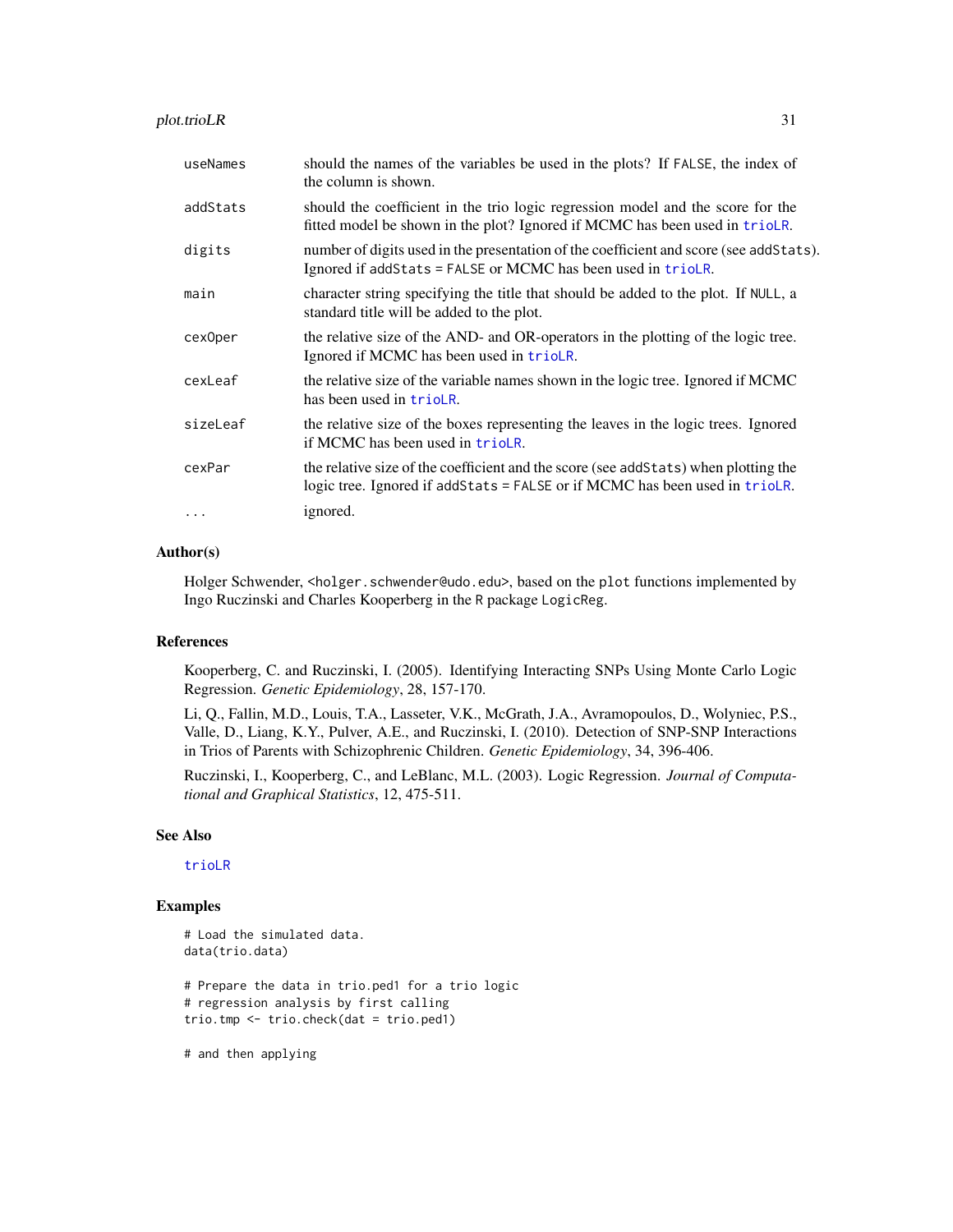```
set.seed(123456)
trio.bin <- trio.prepare(trio.dat=trio.tmp, blocks=c(1,4,2,3))
# where we here assume the block structure to be
# c(1, 4, 2, 3), which means that the first LD "block"
# only consists of the first SNP, the second LD block
# consists of the following four SNPs in trio.bin,
# the third block of the following two SNPs,
# and the last block of the last three SNPs.
# set.seed() is specified to make the results reproducible.
# For the application of trio logic regression, some
# parameters of trio logic regression are changed
# to make the following example faster.
my.control <- lrControl(start=1, end=-3, iter=1000, output=-4)
# Please note typically you should consider much more
# than 1000 iterations (usually, at least a few hundred
# thousand).
# Trio regression can then be applied to the trio data in
# trio.ped1 by
lr.out <- trioLR(trio.bin, control=my.control, rand=9876543)
# where we specify rand just to make the results reproducible.
# The logic tree representing the logic expression found in
# the trio logic regression analysis can then be plotted by
plot(lr.out)
```
poly4root *Roots of a Fourth Degree Polynomial*

# Description

While poly4root computes the (real-valued) roots of a polynomial of fourth degree, poly4rootMat can be applied to several polynomials of fourh degree at once by assuming that each row the input matrix contains the coefficients for one of the polynomials.

#### Usage

```
poly4root(a)
```

```
poly4rootMat(amat)
```

| a    | a numeric vector of length five specifying the coefficients of the polynomial<br>$a[1]*x4 + a[2]*x3 + a[3]*x2 + a[4]*x + a[5].$ |
|------|---------------------------------------------------------------------------------------------------------------------------------|
| amat | a numeric matrix with five columns in which each row contains the five coeffi-<br>cients of a polynomial of fourth degree.      |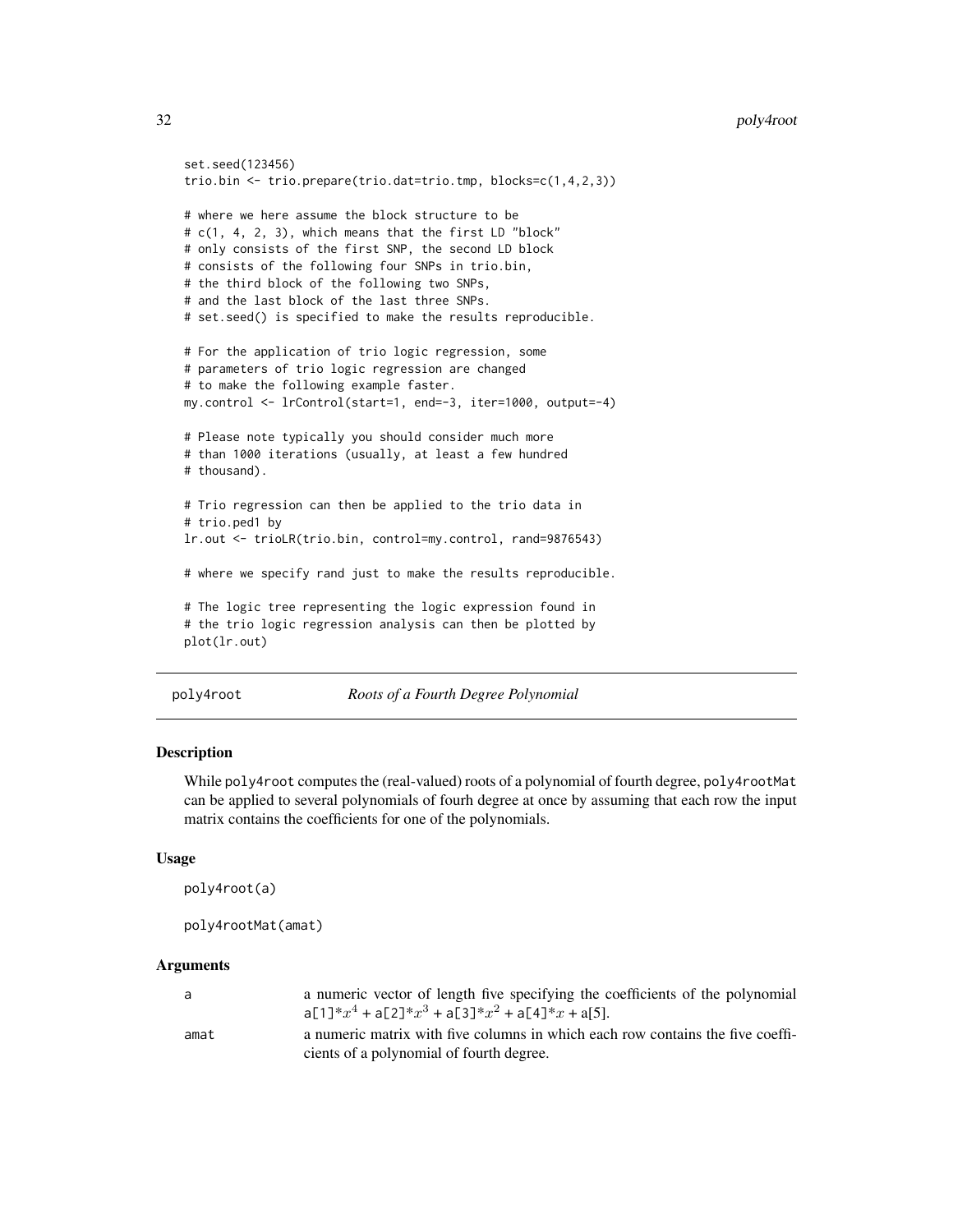#### <span id="page-32-0"></span>print.colGxE 33

# Value

For poly4root, a vector containing the real-valued roots of the polynomial. For poly4rootMat, a matrix with four columns in which each row contains the real-valued roots of the corresponding polynomial. If a polynomial has less than four real-valued roots, the remaining entries in the corresponding row are set to NA.

# Author(s)

Holger Schwender, <holger.schwender@udo.edu>

#### Examples

```
# The roots of
# 2 * x^4 + 3 * x^3 - x^2 + 5 * x^1 - 4
# can be determined by
poly4root(c(2, 3, -1, 5, -4))
```
#### print.colGxE *Printing and Storing of colGxE objects*

#### Description

Prints the statistics computed with [colGxE](#page-5-1). getGxEstats generates a data frame containing these statistics.

#### Usage

## S3 method for class 'colGxE'  $print(x, top = 5, digits = 4, onlyGxE = FALSE, ...)$ ## S3 method for class 'colGxEunstruct' print(x, top = 5, digits = 4, ...)

getGxEstats(x, top = NA, sortBy = c("none", "gxe", "lrt2df", "wald2df", "lrt1df", "g"))

```
x an object of class colGxE, i.e. the output of the function colGxE.
top number of top interactions that should be printed or stored in a data frame. If
                top is set to NA, 0, or to a value that is negative of larger than the number of
                interactions, then the statistics for all interactions are printed or stored in the
                colGxE. Oth-
                erwise, the top interactions with the smallest p-values are printed or stored,
                where print uses the p-values of the GxE effect to order the interactions, while
                in generateGxEstats the p-values of test specified by sortBy are employed.
                Ignored if sortBy = "none".
```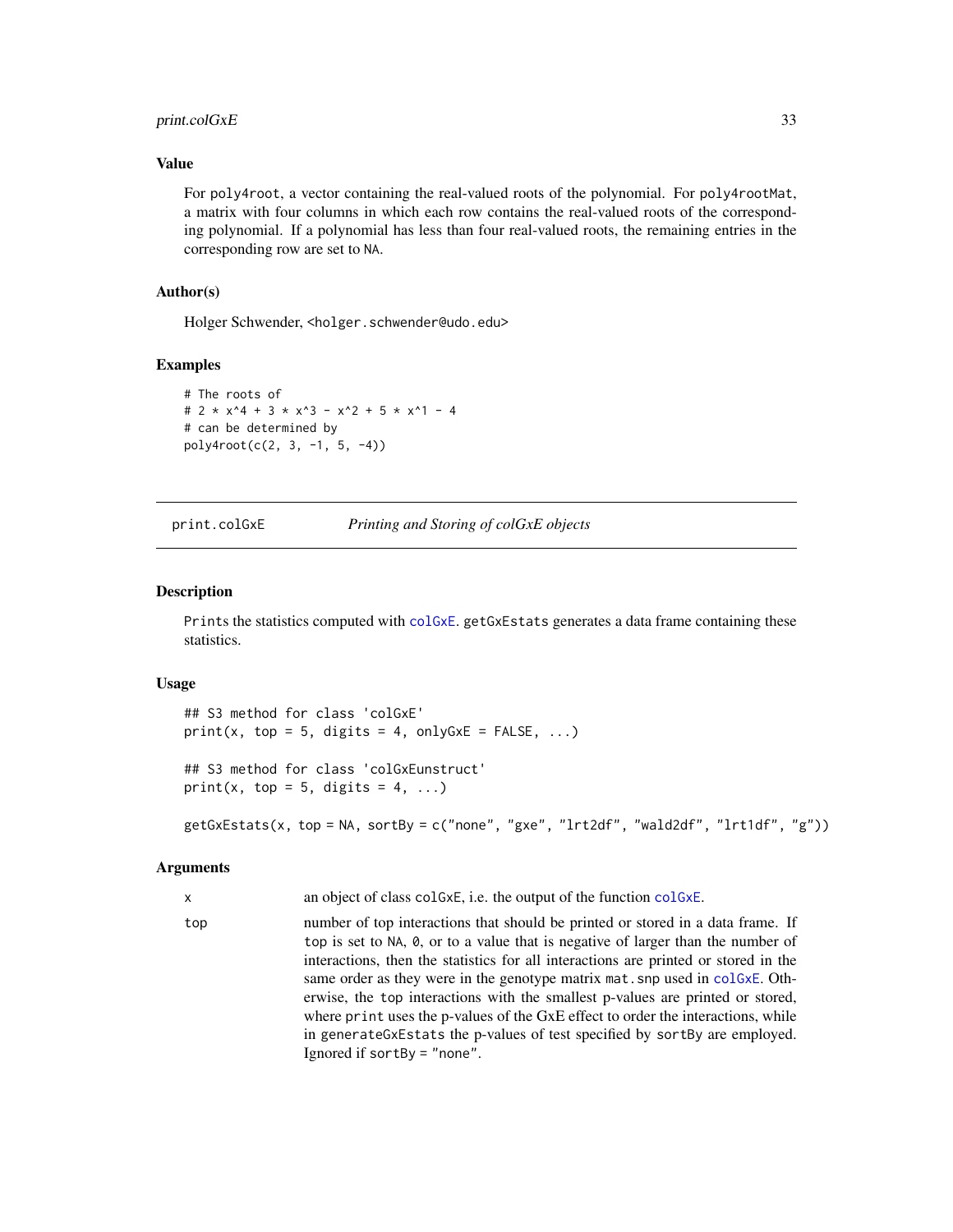| onlyGxE  | logical indicating whether only the statistics for the parameter of the GxE in-<br>teraction should be printed. If FALSE, the statistics for both parameters in the<br>model as well as the relative risks for the exposed trios and statistics for the 2 df<br>likelihood ratio test and the 2 df Wald test (if these relative risks and statistics<br>were computed by colGxE) are shown. |
|----------|---------------------------------------------------------------------------------------------------------------------------------------------------------------------------------------------------------------------------------------------------------------------------------------------------------------------------------------------------------------------------------------------|
| digits   | number of digits that should be printed.                                                                                                                                                                                                                                                                                                                                                    |
| $\cdots$ | ignored.                                                                                                                                                                                                                                                                                                                                                                                    |
| sortBy   | character string specifying by the p-value of which test the SNPs should be<br>sorted. If "none" (default), the SNPs are not sorted and the SNPs are in the<br>same order as in the genotype matrix used to specify mat. snp in colGxE.                                                                                                                                                     |

#### Author(s)

Holger Schwender, <holger.schwender@udo.edu>

#### References

Schwender, H., Taub, M.A., Beaty, T.H., Marazita, M.L., and Ruczinski, I. (2011). Rapid Testing of SNPs and Gene-Environment Interactions in Case-Parent Trio Data Based on Exact Analytic Parameter Estimation. *Biometrics*, 68, 766-773.

#### See Also

[colGxE](#page-5-1)

# Examples

```
# Load the simulated data for the analysis.
data(trio.data)
```

```
# Set up a vector with the binary environmental variable.
# Here, we consider the gene-gender interactions and
# assume that the children in the first 50 trios are
# girls, and the remaining 50 are boys.
sex < - rep(0:1, each = 50)
```
# Test the interaction of sex with each of the SNPs in mat.test gxe.out <- colGxE(mat.test, sex)

```
# By default, the statistics are shown for the parameters of
# the top 5 GxE interactions and the parameters of the
# corresponding SNPs.
gxe.out
```

```
# If the top 10 GxE interactions should be displayed, then this
# can be done by
print(gxe.out, top = 10)
```

```
# The statististics for all GxE interactions (and SNPs) are
# shown, when calling
```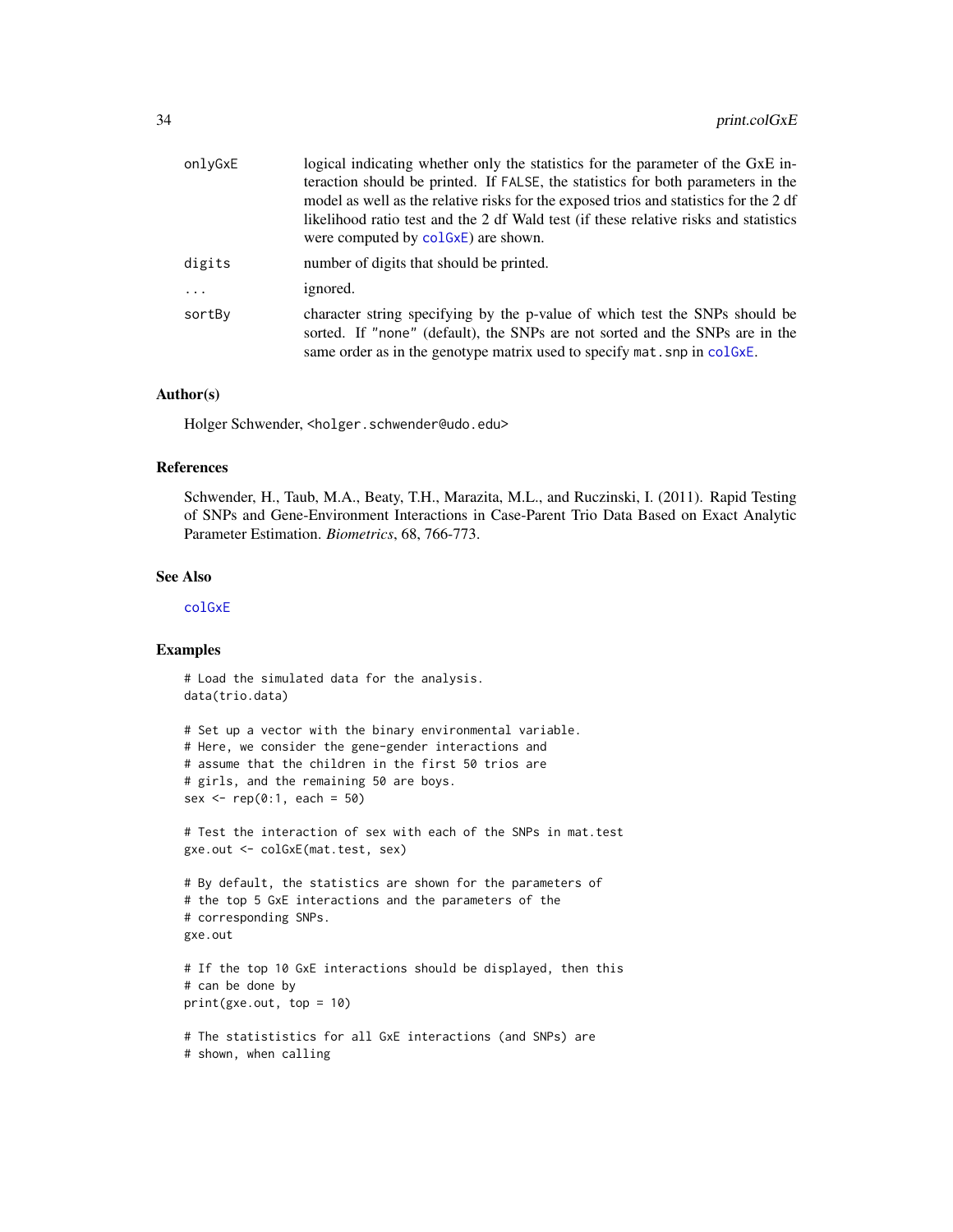# <span id="page-34-0"></span>print.trioFS 35

```
print(gxe.out, top = 0)# If only the statistics for the GxE parameters, but not for
# the SNPs should be displayed, then use
print(gxe.out, onlyGxE = TRUE)
# A convenient way to generate a data frame with all the statistics
# computed by colGxE either for the top SNPs or for all SNPs (here,
# the top 10 SNPs) ordered by the p-values of one of the considered
# tests, e.g., the 2 df likelihood ratio test, is
dat.top3 <- getGxEstats(gxe.out, top = 10, sortBy = "lrt2df")
```
print.trioFS *Printing and plotting of a trioFS object*

#### Description

Prints or plots the most important interactions found in a trioFS analysis.

# Usage

```
## S3 method for class 'trioFS'
print(x, topX = 5, show.prop = TRUE, coded = FALSE, digits = 2, ...)## S3 method for class 'trioFS'
plot(x, topX = 15, show.prop = FALSE, coded = TRUE, cex = 0.9,pch = 16, col = 1, force.topX = FALSE, include0 = TRUE, add.v0 = TRUE,
   v0.col = "grey50", main = NULL, ...)
```

| X         | an object of class trioFS, i.e. the output of trioFS.                                                                                                                                                                                                                                                                                                     |
|-----------|-----------------------------------------------------------------------------------------------------------------------------------------------------------------------------------------------------------------------------------------------------------------------------------------------------------------------------------------------------------|
| topX      | integer specifying how many interactions should be shown. If topX is larger<br>than the number of interactions contained in x, all the interactions are shown.<br>Additionally to the topX most important interactions, any interaction having the<br>same importance as the topX most important one are printed or (if force.topX<br>$=$ FALSE) plotted. |
| show.prop | should the proportions of models containing the respective interactions be added<br>to the output (if print is used)? If the output of trioFS should be plotted, then<br>the proportions of models can be plotted instead of the values of the importance<br>measure by setting show. prop = TRUE.                                                        |
| coded     | should the coded variable names be displayed? Might be useful if the actual<br>variable names are pretty long. The coded variable name of the <i>j</i> -th variable is<br>Xj.                                                                                                                                                                             |
| digits    | number of digits shown in the printed output.                                                                                                                                                                                                                                                                                                             |
| cex       | a numeric value specifying the relative size of the text and symbols.                                                                                                                                                                                                                                                                                     |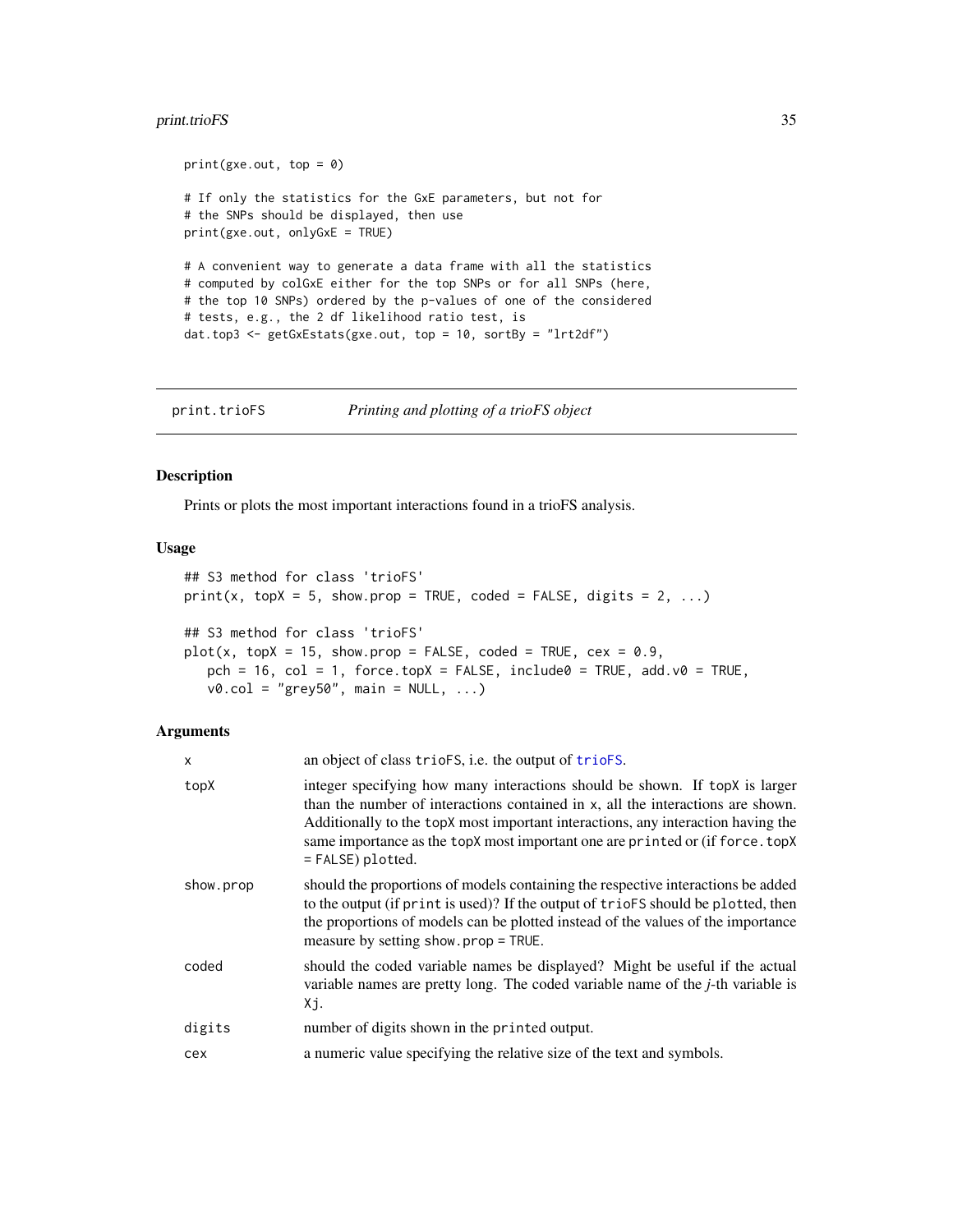| pch        | specifies the used symbol. See the help of par for details.                                                                                                                                                                  |
|------------|------------------------------------------------------------------------------------------------------------------------------------------------------------------------------------------------------------------------------|
| col        | the color of the text and the symbols. See the help of par for how colors can be<br>specified.                                                                                                                               |
| force.topX | if TRUE exactly topX interactions are plotted. If FALSE (default) all interac-<br>tions up to the topXth most important one and all interactions having the same<br>importance as the topXth most important one are plotted. |
| include0   | should the $x$ -axis include zero regardless whether the importances of the shown<br>interactions are much higher than 0?                                                                                                    |
| add.v@     | should a vertical line be drawn at $x = 0$ ? Ignored if include $\theta$ = FALSE and all<br>importances are larger than zero.                                                                                                |
| v0.col     | the color of the vertical line at $x = 0$ . See the help page of par for how colors<br>can be specified.                                                                                                                     |
| main       | character string naming the title of the plot. If NULL, a standard title is added to<br>the plot.                                                                                                                            |
| $\cdots$   | Ignored.                                                                                                                                                                                                                     |

# Author(s)

Holger Schwender, <holger.schwender@udo.edu>

#### See Also

[trioFS](#page-62-1)

### Examples

```
# Load the simulated data.
data(trio.data)
# Prepare the data in trio.ped1 for a trioFS analysis
# by first calling
trio.tmp <- trio.check(dat = trio.ped1)
# and then applying
set.seed(123456)
trio.bin <- trio.prepare(trio.dat=trio.tmp, blocks=c(1,4,2,3))
# where we here assume the block structure to be
# c(1, 4, 2, 3), which means that the first LD "block"
# only consists of the first SNP, the second LD block
# consists of the following four SNPs in trio.bin,
# the third block of the following two SNPs,
# and the last block of the last three SNPs.
# set.seed() is specified to make the results reproducible.
# For the application of trioFS, some parameters of trio
# logic regression are changed to make the following example faster.
```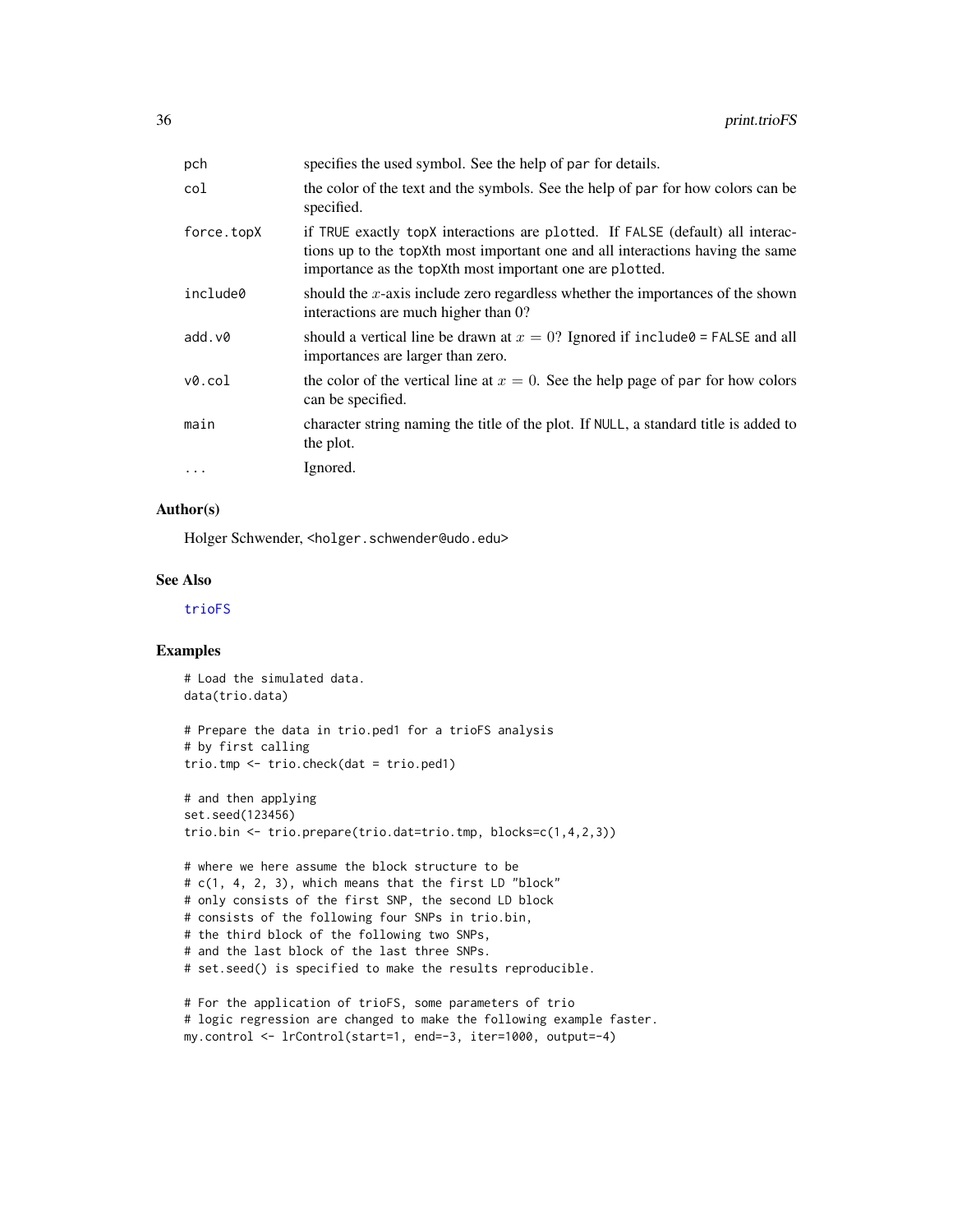# <span id="page-36-0"></span>print.trioLR 37

```
# Please note typically you should consider much more
# than 1000 iterations (usually, at least a few hundred
# thousand).
# TrioFS can then be applied to the trio data in trio.ped1 by
fs.out <- trioFS(trio.bin, control=my.control, rand=9876543)
# where we specify rand just to make the results reproducible.
# The output of trioFS can be printed by
fs.out
# By default, the five most important interactions are displayed.
# If another number of interactions, e.g., 10, should be shown,
# then this can be done by
print(fs.out, topX = 10)
# The importances can also be plotted by
plot(fs.out)
```
print.trioLR *Printing of trioLR Objects*

## Description

Prints information on the trio logic regression model(s) fitted with [trioLR](#page-65-0).

## Usage

```
## S3 method for class 'trioLR'
print(x, asDNF=False, posBeta=False, digits = 3, ...)
```
## Arguments

| x       | an object of class trioLR, i.e.\ the output of trioLR.                                                                                                                                                                                                                                                                                                                                                                                                                                                                                                                                                                                         |
|---------|------------------------------------------------------------------------------------------------------------------------------------------------------------------------------------------------------------------------------------------------------------------------------------------------------------------------------------------------------------------------------------------------------------------------------------------------------------------------------------------------------------------------------------------------------------------------------------------------------------------------------------------------|
| asDNF   | should the disjunctive normal form of the logic expression represented by the<br>logic tree be printed? If FALSE, the logic expression is printed as found by the<br>search algorithm in trio logic regression. An advantage of the disjunctive normal<br>form representation is that the interactions comprised by the logic expression are<br>given by the AND-combinations in the disjunctive normal form. Note that not<br>necessarily the minimum disjunctive normal form is printed so that all interac-<br>tions comprised by the model are shown, even if some of the interactions are<br>redundant for the evaluating the logic tree. |
| posBeta | should the disjunctive normal form be determined as if the sign of the coefficient<br>in trio logic regression model is positive? If FALSE, the sign is ignored when<br>transforming the logic tree into its disjunctive normal form. If TRUE and the<br>coefficient is negative, the complement of the logic expression is transformed<br>into its disjunctive normal form and the coefficient is multiplied by -1. Ignored<br>if as DNF = FALSE or the fitted logic tree only contains one leaf.                                                                                                                                             |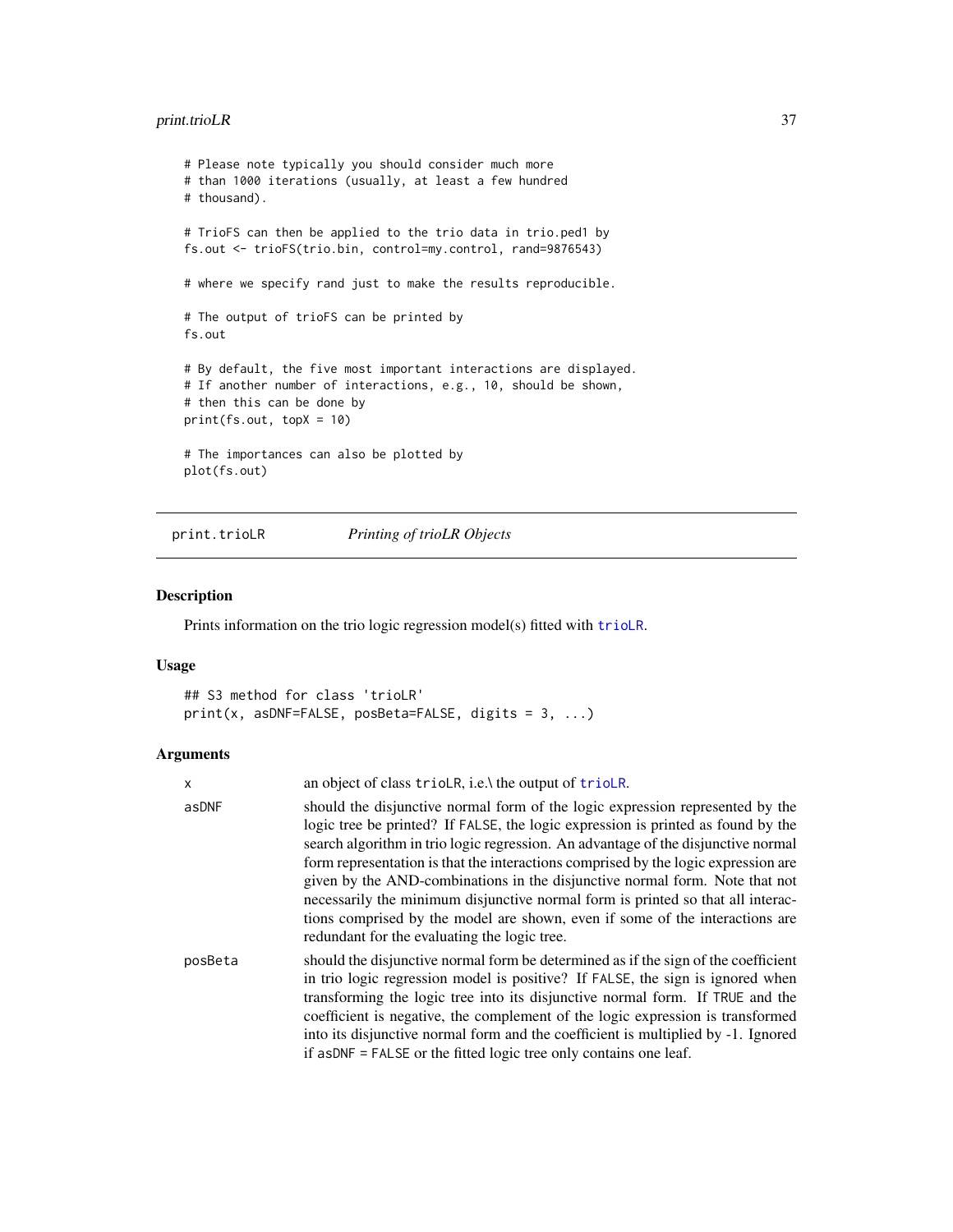| digits               | number of digits used in the printing of the score and the parameter estimate of |
|----------------------|----------------------------------------------------------------------------------|
|                      | the fitted trio logic regression model(s).                                       |
| $\ddot{\phantom{0}}$ | <i>ignored.</i>                                                                  |

# Author(s)

Holger Schwender, <holger.schwender@udo.edu>, based on the plot functions implemented by Ingo Ruczinski and Charles Kooperberg in the R package LogicReg.

### References

Kooperberg, C. and Ruczinski, I. (2005). Identifying Interacting SNPs Using Monte Carlo Logic Regression. *Genetic Epidemiology*, 28, 157-170.

Li, Q., Fallin, M.D., Louis, T.A., Lasseter, V.K., McGrath, J.A., Avramopoulos, D., Wolyniec, P.S., Valle, D., Liang, K.Y., Pulver, A.E., and Ruczinski, I. (2010). Detection of SNP-SNP Interactions in Trios of Parents with Schizophrenic Children. *Genetic Epidemiology*, 34, 396-406.

Ruczinski, I., Kooperberg, C., and LeBlanc, M.L. (2003). Logic Regression. *Journal of Computational and Graphical Statistics*, 12, 475-511.

#### See Also

[trioLR](#page-65-0)

```
# Load the simulated data.
data(trio.data)
# Prepare the data in trio.ped1 for a trio logic
# regression analysis by first calling
trio.tmp <- trio.check(dat = trio.ped1)
# and then applying
set.seed(123456)
trio.bin <- trio.prepare(trio.dat=trio.tmp, blocks=c(1,4,2,3))
# where we here assume the block structure to be
# c(1, 4, 2, 3), which means that the first LD "block"
# only consists of the first SNP, the second LD block
# consists of the following four SNPs in trio.bin,
# the third block of the following two SNPs,
# and the last block of the last three SNPs.
# set.seed() is specified to make the results reproducible.
# For the application of trio logic regression, some
# parameters of trio logic regression are changed
# to make the following example faster.
my.control <- lrControl(start=1, end=-3, iter=1000, output=-4)
# Please note typically you should consider much more
```
<sup>#</sup> than 1000 iterations (usually, at least a few hundred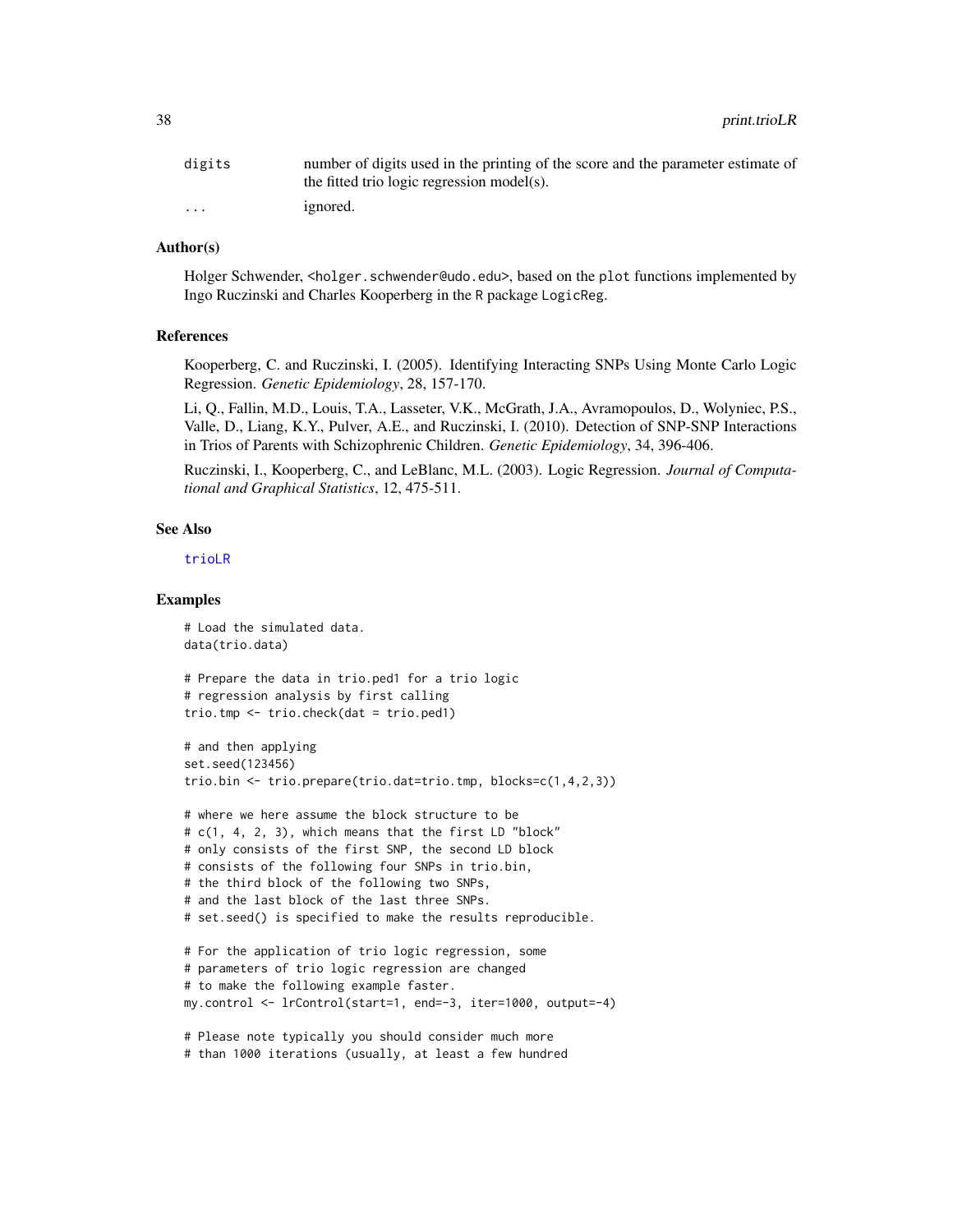#### <span id="page-38-1"></span>probTDT 39

```
# thousand).
# Trio regression can then be applied to the trio data in
# trio.ped1 by
lr.out <- trioLR(trio.bin, control=my.control, rand=9876543)
# where we specify rand just to make the results reproducible.
# The output of trioLR can then be displayed by
lr.out
# This output shows the detected logic expression. If this
# expression should be displayed in disjunctive normal form,
# then this can be done by
print(lr.out, asDNF = TRUE)
```
<span id="page-38-0"></span>probTDT *TDT on genotype probabilities matrix*

## Description

Computes the genotypic TDT for a a matrix representing SNP genotype probabilities.

#### Usage

```
probTDT(mat.geno, model = c("additive", "dominant", "recessive"),
   size = 50)
```
# Arguments

| mat.geno | a numeric matrix with one row for each SNP and $9 * t$ columns represent-<br>ing genotype probabilities for t trios. Each of the t blocks (i.e. $\text{snp}[1:9]$ ,<br>snp[10:18], ) must consist of sets of the three genotype probabilities for AA,<br>AB and BB calls, of father, mother, and offspring (in this order), as would be<br>output by BEAGLE, for example. The genotype probabilities must sum to 1 (up)<br>to slight imprecision) in each individual. Missing values are allowed and need to<br>be coded by NA. Note that the order of the columns is not checked to be in terms<br>of minor allele – any dominant or recessive tests are for allele B, as ordered in |
|----------|---------------------------------------------------------------------------------------------------------------------------------------------------------------------------------------------------------------------------------------------------------------------------------------------------------------------------------------------------------------------------------------------------------------------------------------------------------------------------------------------------------------------------------------------------------------------------------------------------------------------------------------------------------------------------------------|
| model    | the mat, geno, not necessarily for the minor allele.<br>type of model that should be fitted. Abbreviations are allowed. Thus, e.g.,                                                                                                                                                                                                                                                                                                                                                                                                                                                                                                                                                   |
|          | model = "dom" will fit a dominant model, and model = " $r$ " an recessive model.<br>See description of mat. geno for a caveat about allele ordering.                                                                                                                                                                                                                                                                                                                                                                                                                                                                                                                                  |
| size     | the number of SNPs considered simultaneously when computing the parameter<br>estimates. Ignored if $fast = FALSE$ .                                                                                                                                                                                                                                                                                                                                                                                                                                                                                                                                                                   |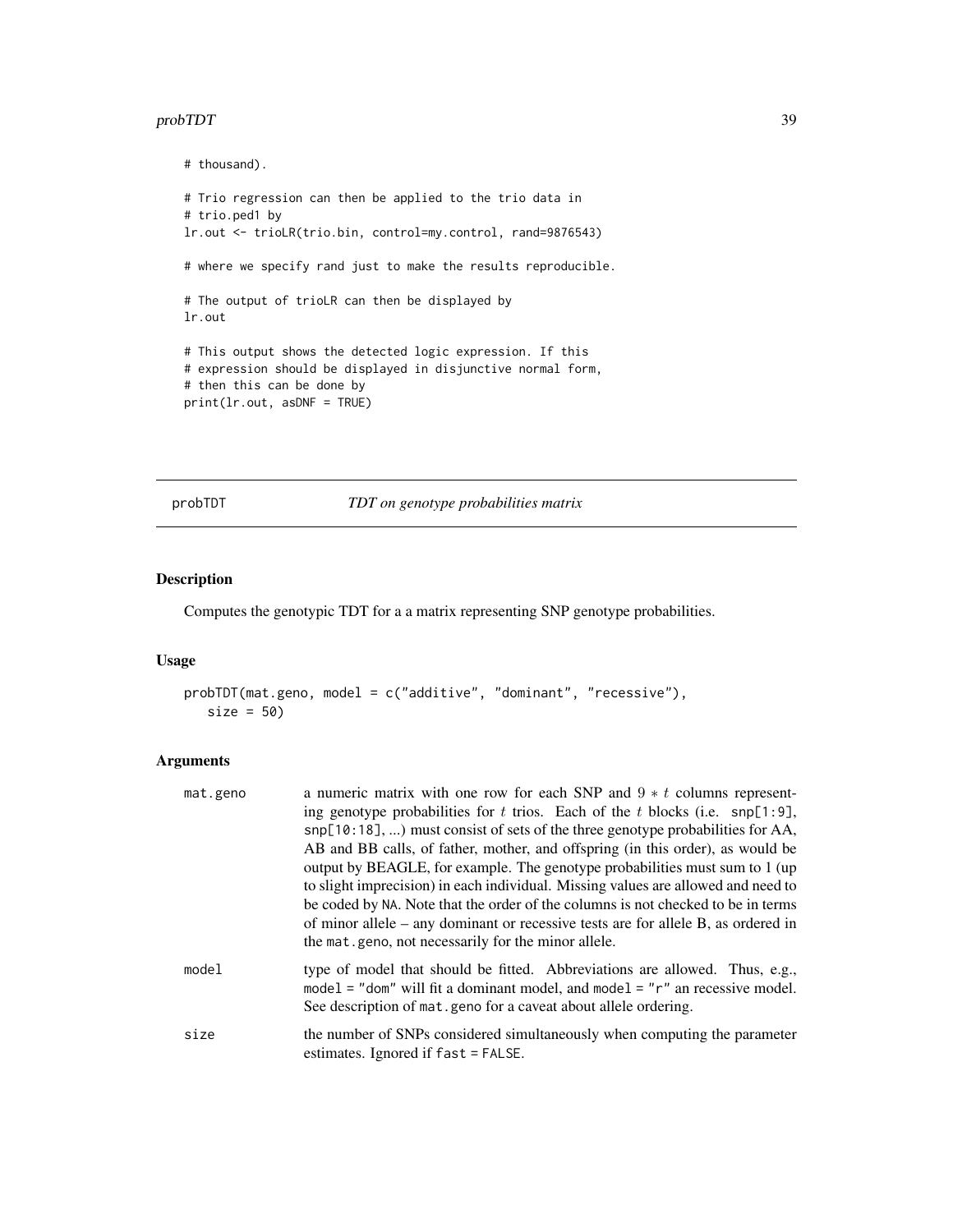## Value

An object of class colTDT consisting of the following numeric values or vectors, respectively:

| coef       | the estimated parameter,                                               |
|------------|------------------------------------------------------------------------|
| se         | the estimated standard deviation of the parameter estimate,            |
| stat       | Wald statistic,                                                        |
| <b>RR</b>  | the relative risk, i.e. for trio data, $exp(coef)$ (see Schaid, 1996), |
| lowerRR    | the lower bound of the 95% confidence interval for RR,                 |
| upperRR    | the upper bound of the $95\%$ confidence interval for RR,              |
| usedTrios  | the number of trios affecting the parameter estimation,                |
| pMendelErr | the sum across families of probabilities of Mendelian errors.          |

# Author(s)

Margaret Taub, <mtaub@jhsph.edu>

## References

Schaid, D.J. (1996). General Score Tests for Associations of Genetic Markers with Disease Using Cases and Their Parents. *Genetic Epidemiology*, 13, 423-449.

Schwender, H., Taub, M.A., Beaty, T.H., Marazita, M.L., and Ruczinski, I. (2011). Rapid Testing of SNPs and Gene-Environment Interactions in Case-Parent Trio Data Based on Exact Analytic Parameter Estimation. *Biometrics*, 68, 766-773.

Taub M.A., Schwender H., Beatty T.H., Louis T.A., Ruczinski I. (2012). Incorporating genotype uncertainties into the genotypic TDT for main effects and gene-environment interactions. *Genetic Epidemiology*, 36, 225-234.

## See Also

[tdt](#page-45-0)

## Examples

```
# Load the simulated data.
data(trio.data)
```
# All SNPs in prob.mat.test can be tested by prob.tdt.out <- probTDT(prob.mat.test)

```
# By default, an additive mode of inheritance is considered.
# If another mode, e.g., the dominant mode, should be
# considered, then this can be done by
prob.tdt.out2 <- probTDT(prob.mat.test, model = "dominant")
# By default, statistics for the top 5 SNPs are displayed.
```

```
# If another number of SNPs, say 10, should be displayed,
```

```
# then this can be done by
```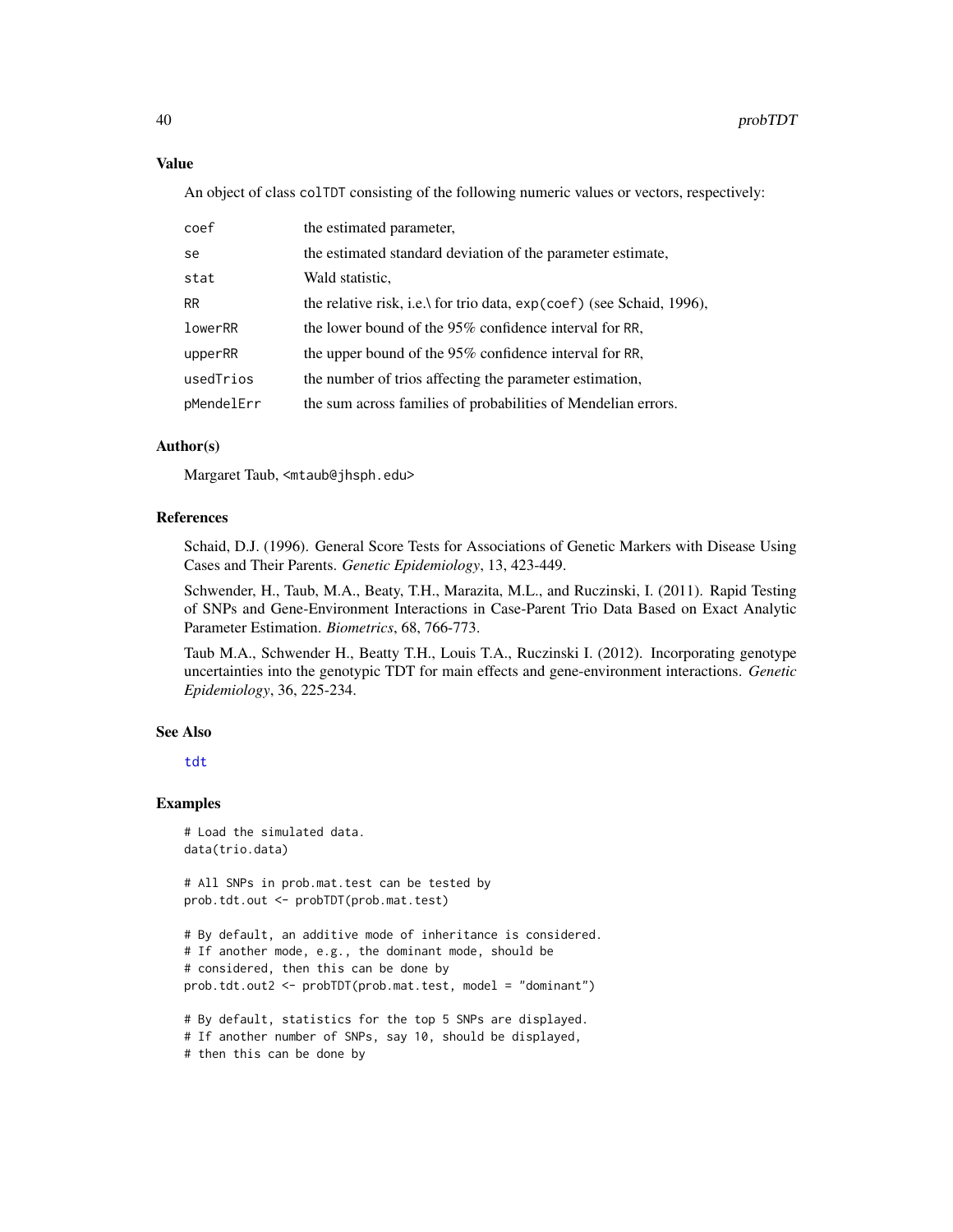# <span id="page-40-1"></span>read.pedfile 41

```
print(prob.tdt.out2, top = 10)
# The statistics for all SNPs (not ordered by their
# significance) can be obtained by
print(prob.tdt.out2, top = 0)
```
<span id="page-40-0"></span>read.pedfile *Reading a Ped File*

## Description

Reads a ped file into R and creates a data frame in ped format, or transform the ped file into a matrix in genotype format.

# Usage

```
read.pedfile(file, first.row = NA, coded = NULL, naVal = 0, sep = " ",
  p2g = FALSE, non.rs.IDs = FALSE, cols4ID=FALSE)
```
# Arguments

| file       | the filename (if necessary with path) of a ped file that should be read into R.                                                                                                                                                                                                                         |
|------------|---------------------------------------------------------------------------------------------------------------------------------------------------------------------------------------------------------------------------------------------------------------------------------------------------------|
| first.row  | logical indicating whether the first row of file also contains data for a sub-<br>ject. If FALSE, the first row is assumed to contain the SNP names. By default,<br>read.pedfile tries to figure out automatically if the first column contains the<br>SNP names or data for a subject.                 |
| coded      | a character string stating how the alleles of the SNPs are coded. Possible val-<br>ues are "12", "AB", "1234", "ATCG". For details, see ped2geno. By default,<br>read. pedfile tries to figure out automatically how the alleles are coded.                                                             |
| naVal      | value or character string specifying how missing values in the SNP data are<br>coded.                                                                                                                                                                                                                   |
| sep        | character string specifying how the SNP names in the first row of file are sep-<br>arated. Ignored if first.row = TRUE.                                                                                                                                                                                 |
| p2g        | logical indicating whether the ped file should be transformed into a matrix in<br>genotype format. If FALSE, a data frame in ped format is returned. Otherwise,<br>ped2geno is called within read. pedfile to transform the data frame into a<br>matrix in genotype format, and the matrix is returned. |
| non.rs.IDs | logical indicating whether (some of) the SNP names are specified by other<br>names than rs-IDs.                                                                                                                                                                                                         |
| cols4ID    | logical indicating whether columns should be added to output matrix containing<br>the family ID and the individual ID. If FALSE, the individual IDs are used as the<br>row names of the output matrix.                                                                                                  |

## Value

A data frame in ped format (if p2g = FALSE), or a matrix in genotype format (if p2g = TRUE).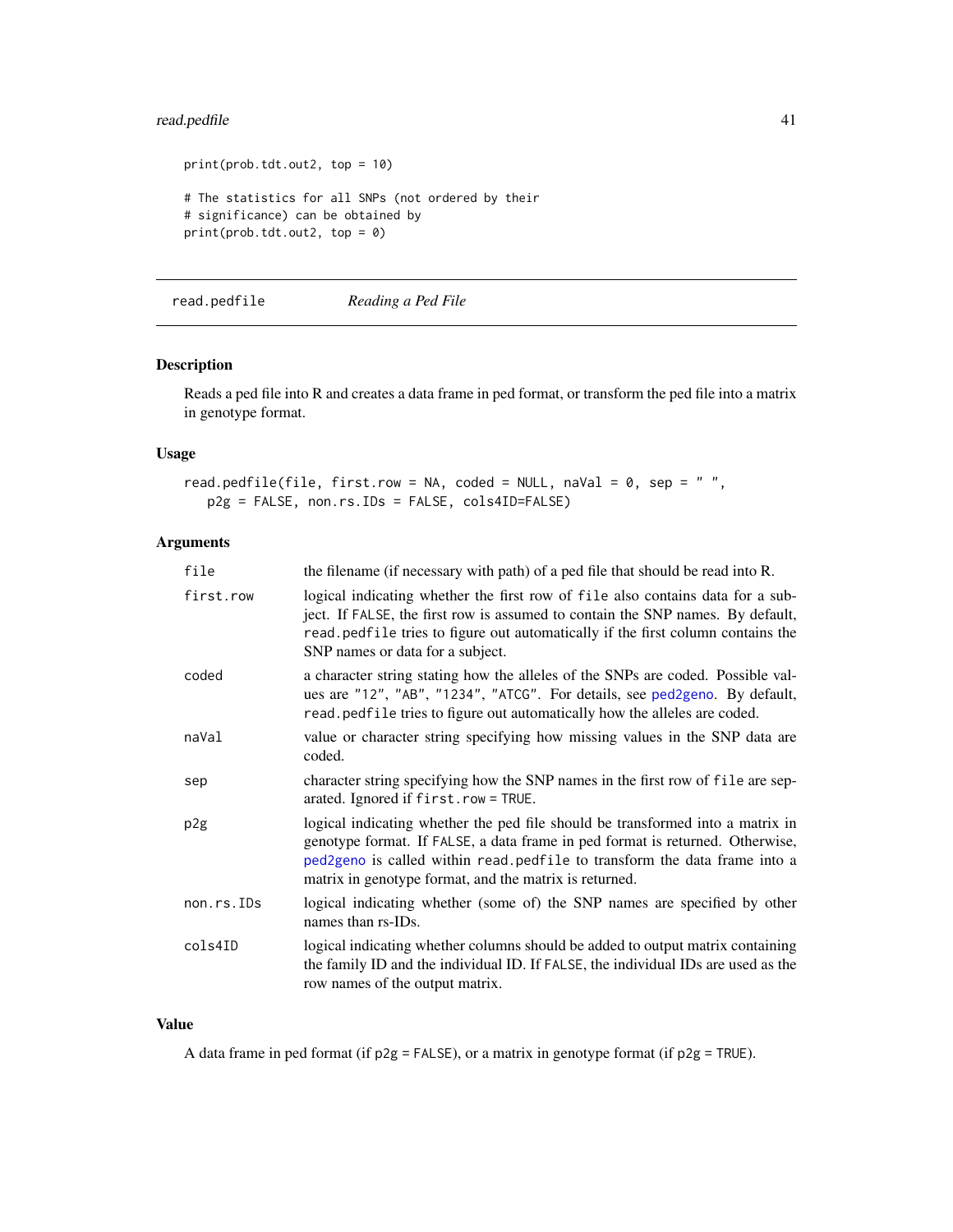## <span id="page-41-0"></span>Author(s)

Holger Schwender, <holger.schwender@udo.edu>

## See Also

[ped2geno](#page-24-0)

# Examples

```
## Not run:
# Assuming there is a ped-file called pedfile.ped in the
# R working directory, this file can be read into R by
ped <- read.pedfile("pedfile.ped")
# The resulting data frame is in the typical ped format
# which needs to be transformed into the genotype format
# for applications of most of the functions in the trio
# package. This transformation can be done by
geno <- ped2geno(ped)
# This transformation can also be done directly when
# reading the ped-file into R by
geno2 <- read.pedfile("pedfile.ped", p2g = TRUE)
## End(Not run)
```
removeSNPs *Remove SNPs or Trios*

### Description

Functions for removing SNPs with a low minor allele frequency or a high percentage of missing values, for removing trios in which at least one member shows a high percentage of missing values, for ordering the SNPs by their position in the genome, and for computing the minor allele frequencies of the SNPs based on only the genotypes of the parents, where each parent is only used once in this computation, even if this person is part of more than one of the trios.

#### Usage

```
removeSNPs(geno, maf = NA, perc.na = NA)
removeTrios(geno, perc.na = 1)
orderSNPs(geno, map, snp = "SNP", orderBy = c("Chr", "Position"))
colMAFtrio(geno, changeMinor = FALSE)
```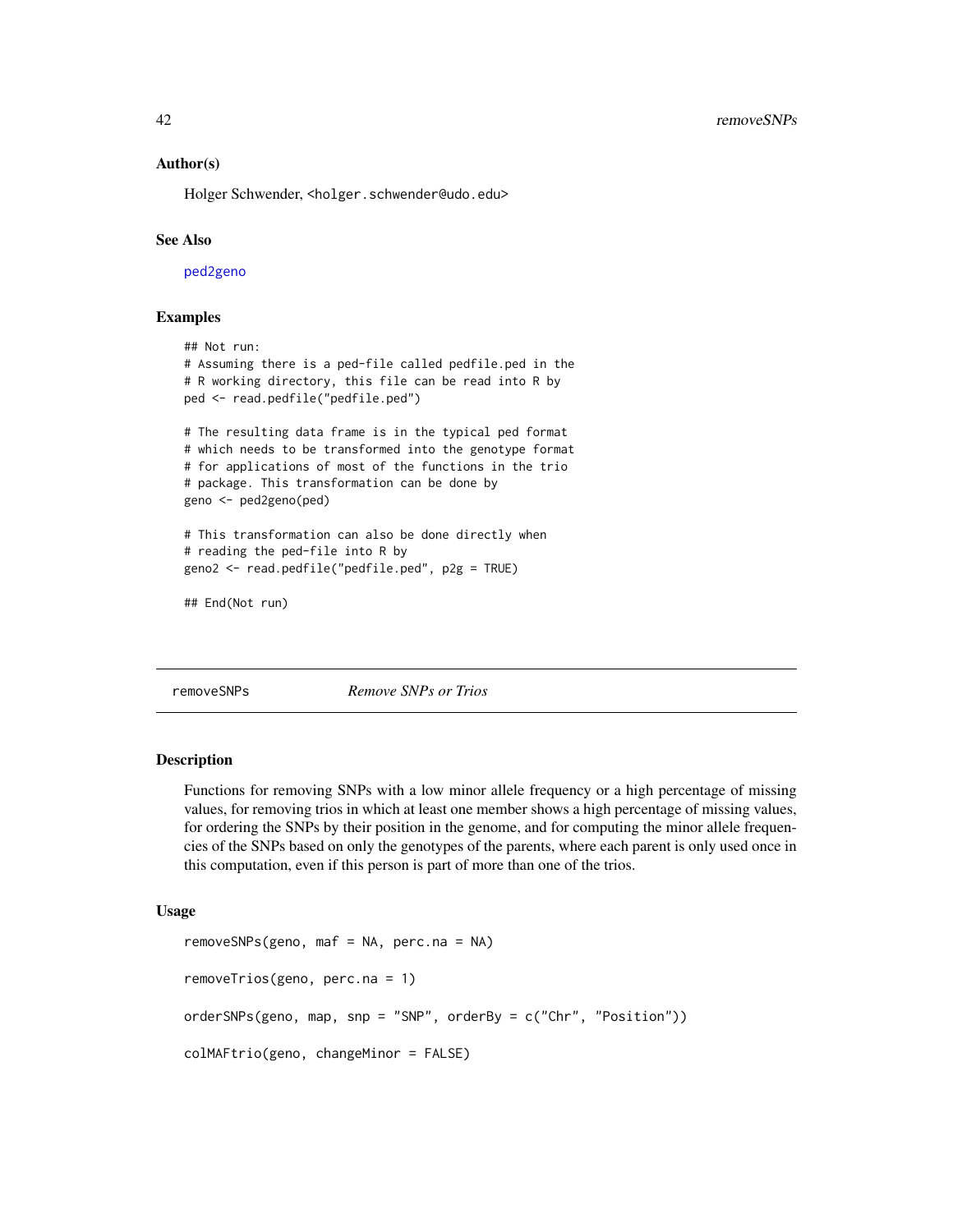#### removeSNPs 43

## Arguments

| geno        | a matrix in genotype format, i.e. the output of ped2geno or read, pedfile with<br>p2g set to TRUE.                                                                                                                                                                                                                      |
|-------------|-------------------------------------------------------------------------------------------------------------------------------------------------------------------------------------------------------------------------------------------------------------------------------------------------------------------------|
| maf         | a numeric value. If specified, i.e.\ not NA, all SNPs with a minor allele frequency<br>less than maf are removed, where maf can range from 0 and 0.2. If, e.g., maf $=$<br>0, monomorphic SNPs are removed.                                                                                                             |
| perc.na     | a numeric value between 0 and 1 specifying a cutoff for the percentage of miss-<br>ing values that a SNP or a subject is allowed to have. If more than $100 *$<br>perc.na% of the genotypes of a SNP or a subject is missing, then this SNP<br>or the trio to which this subject belong, respectively, is removed geno. |
| map         | a data frame containing the chromosome and the position for all the SNPs in<br>geno.                                                                                                                                                                                                                                    |
| snp         | a character string giving the (case-sensitive) name of the column of map contain-<br>ing the SNP IDs used as column names in geno.                                                                                                                                                                                      |
| orderBy     | character string of length 2 specifying the (case-sensitive) names of the columns<br>of map containing the chromosomes and the positions of the SNPs in geno.                                                                                                                                                           |
| changeMinor | logical specifying whether 1 - minor allele frequency should be returned when<br>the MAF is larger than 0.5. The MAF might be larger than 0.5, if the minor<br>allele was specified on another data set than the one considered in colMAFtrio.                                                                          |

# Value

For removeSNPs, removeTrios, and orderSNPs, a reduced or ordered version of geno. For colMAFtrio, a vector containing the minor allele frequencies of the SNPs in geno.

# Author(s)

Holger Schwender, <holger.schwender@udo.edu>

```
# Load the simulated data.
data(trio.data)
# All SNPs with a minor allele frequency smaller than 0.1
# can be removed from mat.test by
mat2 \leftarrow removeSNPs(mat.test, maf = 0.1)
# The minor allele frequencies for all SNPs can be
```

```
# determined (based on the genotypes of the parents) by
maf <- colMAFtrio(mat.test)
```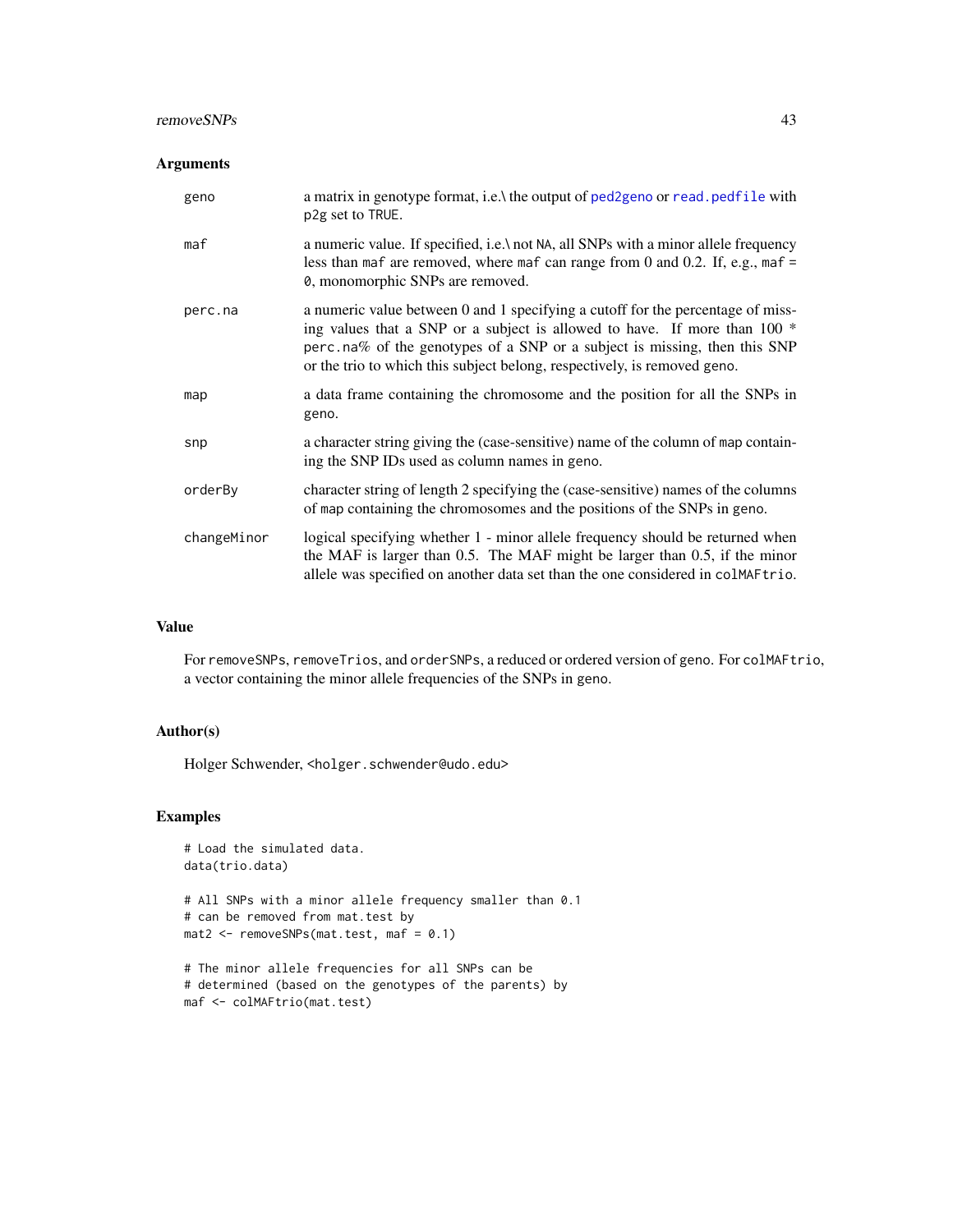<span id="page-43-0"></span>

## Description

Performs score tests for all individual SNPs (scoreTDT), all interactions of each SNP with an environmental variable (scoreGxE), or all interactions of two SNPs (scoreGxG) comprised by an input matrix based on the same log-likelihood considered in the corresponding genotypic TDT, where in scoreGxG the conditional logistic regression model including only one parameter (for the interaction effect) is used.

Additionally, the maximum over the score statistics for testing an additive, dominant, and recessive effect can be determined using scoreMaxStat.

## Usage

```
scoreTDT(mat.snp, model = c("additive", "dominant", "recessive"), size = 20)
scoreGxE(mat.snp, env, model = c("additive", "dominant", "recessive"), size = 20,
   fami d = NULLscoreGxG(mat.snp, model = c("additive", "dominant", "recessive"), genes = NULL,
   size = 20)
scoreMaxStat(mat.snp, size = 20)
## S3 method for class 'scoreTDT'
print(x, top = 5, digits = 4, ...)
## S3 method for class 'scoreGxE'
print(x, top = 5, digits = 4, onlyGxE = FALSE, ...)## S3 method for class 'maxScoreTrio'
print(x, top = 5, digits = 4, ...)
```
## Arguments

| mat.snp | a numeric matrix in which each column represents a SNP. Each column must be<br>a numeric vector of length $3 * t$ representing a SNP genotyped at t trios. Each     |
|---------|---------------------------------------------------------------------------------------------------------------------------------------------------------------------|
|         | of the t blocks must consist of the genotypes of father, mother, and offspring<br>(in this order). The genotypes must be coded by $0, 1$ , and $2$ . Missing values |
|         | are allowed and need to be coded by NA. This matrix might be generated from a<br>ped-file by, e.g., employing ped2geno.                                             |
| model   | type of model that should be fitted. Abbreviations are allowed. Thus, e.g., model<br>$=$ "dom" will fit a dominant model, and model $=$ " $r$ " an recessive model. |
| size    | the number of models considered simultaneously when computing the parameter<br>estimates.                                                                           |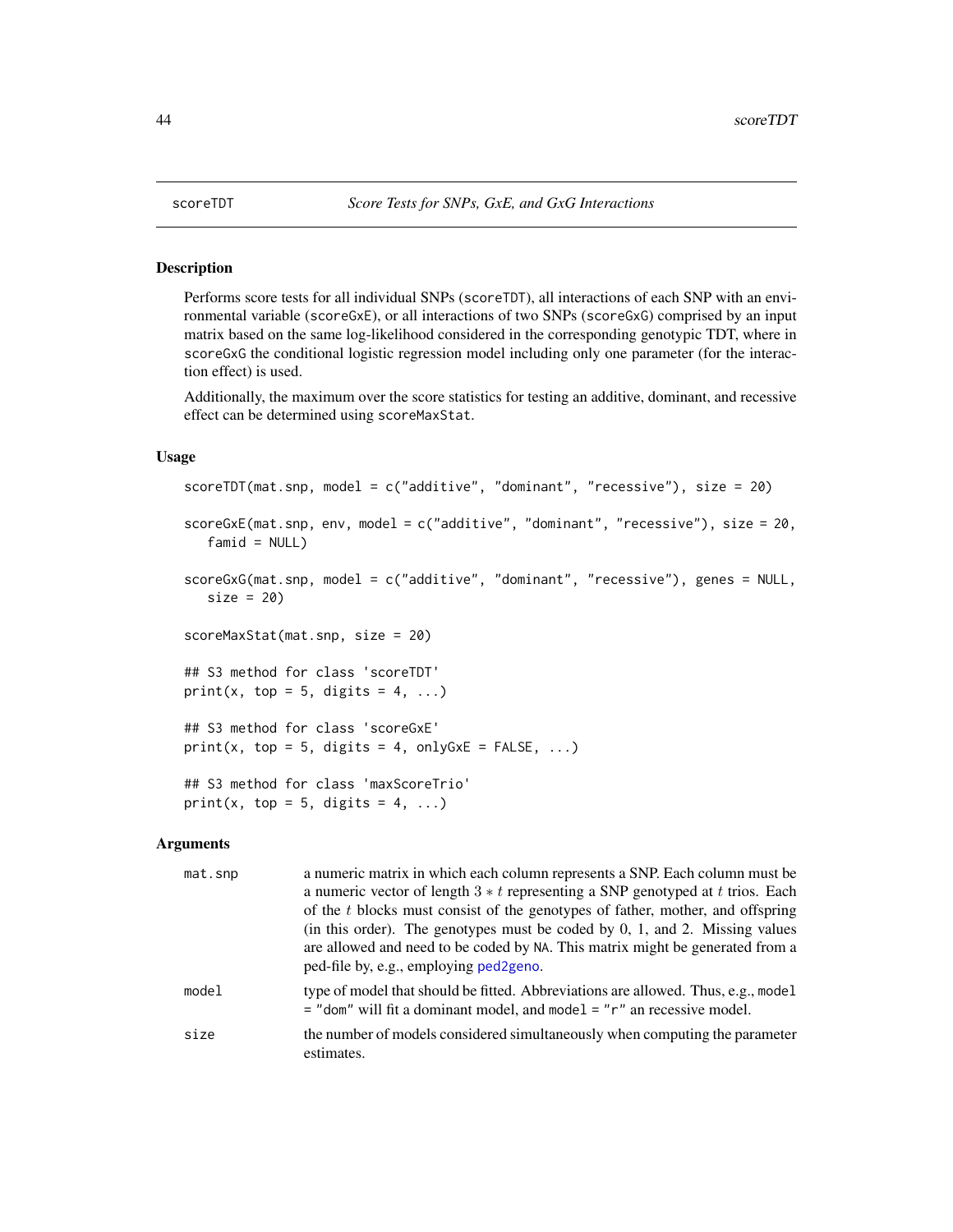| env     | a vector of length $t$ (see mat.snp) containing for each offspring the value of a<br>binary environmental variable, which must take the values 0 and 1.                                                                                                                                                                                                         |
|---------|-----------------------------------------------------------------------------------------------------------------------------------------------------------------------------------------------------------------------------------------------------------------------------------------------------------------------------------------------------------------|
| famid   | a vector of the same length as env specifying the family IDs for the correspond-<br>ing values of the environmental variable in env. Can be used to reorder the<br>vector env when the order of the trios differs between env and mat. snp.                                                                                                                     |
| genes   | a character vector containing the names of the genes (or LD-blocks or other<br>genetic sets of SNPs) to which the SNPs belong. If specified, only the two-way<br>interactions between SNPs from different genes (or LD-blocks or other genetic<br>sets of SNPs) are tested. If NULL, all two-way interactions between all possible<br>pairs of SNPs are tested. |
| X       | an object of class scoreTDT, scoreGxE, or maxScoreTrio, i.e. the output of the<br>function scoreTDT / scoreGxG, scoreGxE, or scoreMaxStat, respectively.                                                                                                                                                                                                        |
| digits  | number of digits that should be printed.                                                                                                                                                                                                                                                                                                                        |
| top     | number of interactions that should be printed. If the number of interactions is<br>smaller than or equal to top, then the statistics for all interactions are printed in<br>the order of their computation. Otherwise, the top interactions with the smallest<br>p-values are printed.                                                                          |
| onlyGxE | logical indicating whether only the statistics for the parameter of the GxE in-<br>teraction should be printed. If FALSE, the statistics for both parameters in the<br>model are shown.                                                                                                                                                                         |
|         | ignored.                                                                                                                                                                                                                                                                                                                                                        |
|         |                                                                                                                                                                                                                                                                                                                                                                 |

# Value

For scoreTDT and scoreGxG, an object of class scoreTDT containing numeric vectors

| score | the scores for all SNPs or SNP interactions,                                                       |
|-------|----------------------------------------------------------------------------------------------------|
| info  | the denominators of the corresponding score statistics                                             |
|       |                                                                                                    |
| stat  | the values of the score statistics for all SNPs or SNP interactions                                |
|       |                                                                                                    |
| pval  | the corresponding p-values computed based on a ChiSquare-distribution with 1<br>degree of freedom. |

# Author(s)

Holger Schwender, <holger.schwender@udo.edu>

# See Also

[colTDT](#page-45-1), [colGxE](#page-5-0), [colTDT2way](#page-47-0)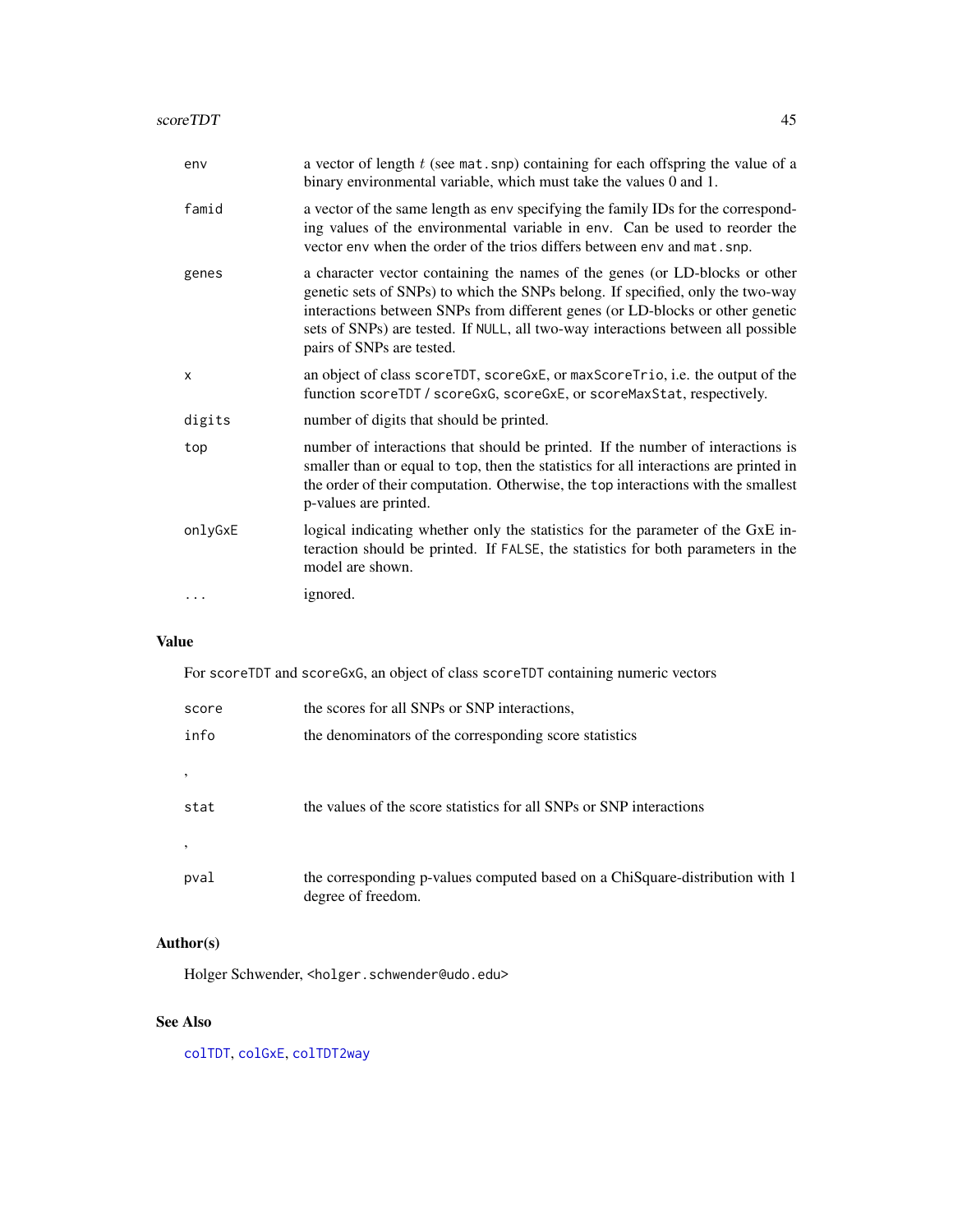## Examples

```
# Load the simulated data.
data(trio.data)
# A score test can be applied to the SNPs in
# mat.test by
s.out <- scoreTDT(mat.test)
# By default, an additive mode of inheritance is considered.
# Another mode, e.g., the dominant mode can be considered by
sDom.out <- scoreTDT(mat.test, model = "dominant")
# The test statistic of the MAX score test can be computed by
sMax.out <- scoreMaxStat(mat.test)
# The interaction between a binary environmental factor,
# e.g., the gender, and each SNP in mat.test can be tested
# by setting up the vector containing the value of the
# environmental factor for each trio. If we, e.g., assume
# that the children in the first 50 trios are girls
# and in the remaininge 50 trios boys, then this vector
# can be generated by
sex \leq rep(0:1, each = 50)
# and the interaction between sex and each SNP in mat.test
# can be tested with a score test by
sgxe.out <- scoreGxE(mat.test, sex)
# The interactions between all pairs of SNPs in mat.test
# can be tested with a score test by
sgxg.out <- scoreGxG(mat.test)
```
<span id="page-45-0"></span>

tdt *Genotypic TDT*

#### <span id="page-45-1"></span>Description

Computes the genotypic TDT for a SNP or for each column of a matrix representing a SNP.

#### Usage

```
tdt(snp, model = c("additive", "dominant", "recessive"))
colTDT(mat.snp, model = c("additive", "dominant", "recessive"),
   size = 50## S3 method for class 'tdt'
print(x, digits = 4, ...)
```
<span id="page-45-2"></span>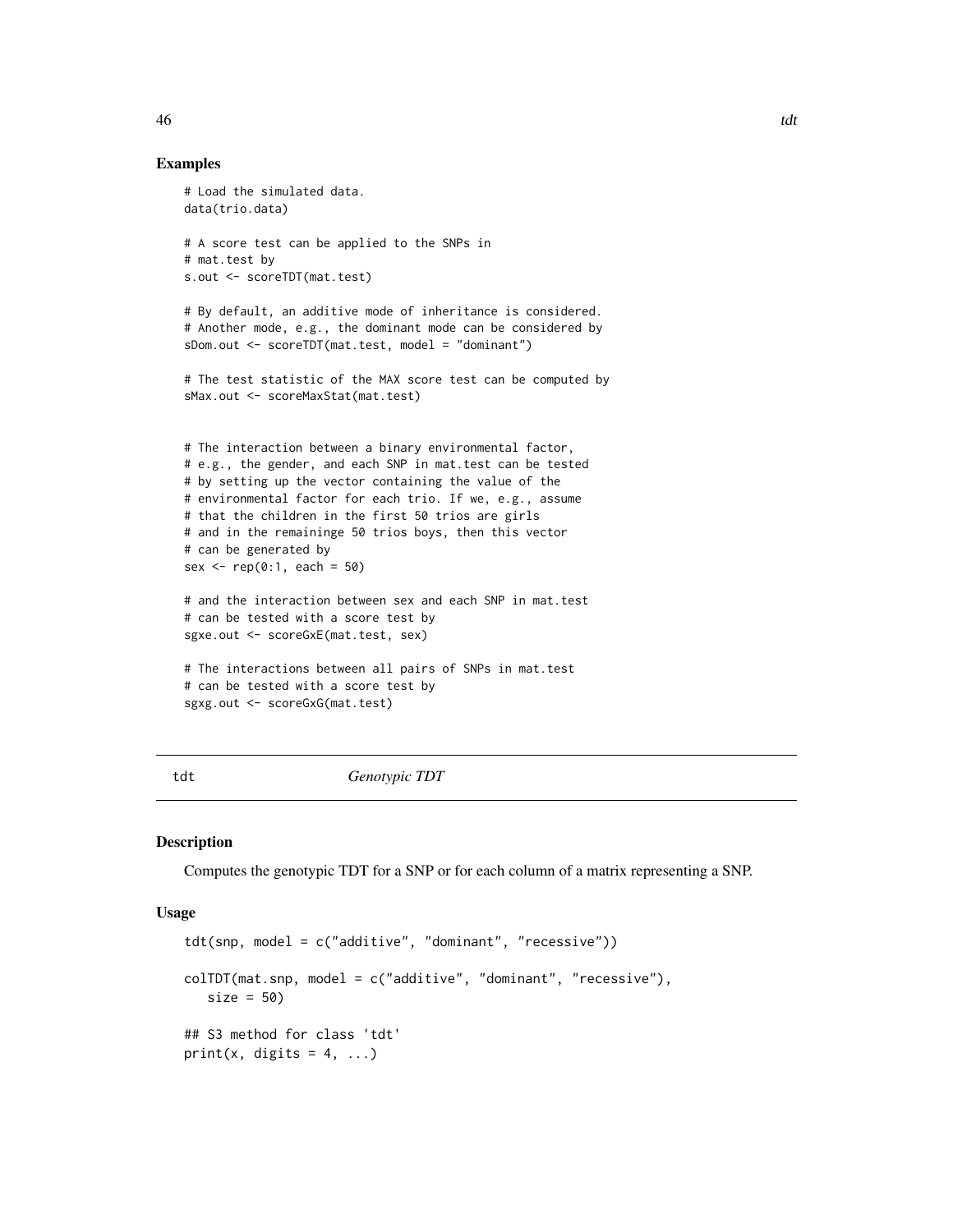# print(x, top = 5, digits = 4, ...)

# Arguments

| snp     | a numeric vector of length $3 * t$ representing a SNP genotyped at t trios. Each<br>of the t blocks (i.e. $\text{snp}[1:3]$ , $\text{snp}[4:6]$ , ) must consist of the genotypes<br>of father, mother, and offspring (in this order). The genotypes must be coded<br>by 0, 1, and 2. Missing values are allowed and need to be coded by NA. The<br>vector must thus have the same structure as the output of trio. check, or the<br>genotype example data sets such as trio.gen1 (see data(trio.gen1)), and<br>can be generated from a ped-file by, e.g., employing ped2geno. |
|---------|--------------------------------------------------------------------------------------------------------------------------------------------------------------------------------------------------------------------------------------------------------------------------------------------------------------------------------------------------------------------------------------------------------------------------------------------------------------------------------------------------------------------------------------------------------------------------------|
| mat.snp | a numeric matrix in which each column represents a SNP. Each of the SNPs<br>must have the same structure as snp, and can, e.g., be generated from a ped-file<br>by employing ped2geno.                                                                                                                                                                                                                                                                                                                                                                                         |
| model   | type of model that should be fitted. Abbreviations are allowed. Thus, e.g., model<br>$=$ "dom" will fit a dominant model, and model $=$ " $r$ " an recessive model.                                                                                                                                                                                                                                                                                                                                                                                                            |
| size    | the number of SNPs considered simultaneously when computing the parameter<br>estimates. Ignored if fast = FALSE.                                                                                                                                                                                                                                                                                                                                                                                                                                                               |
| X       | an object of class tdt or colTDT, i.e. the output of the function tdt (or tdtGxG)<br>or the function colTDT.                                                                                                                                                                                                                                                                                                                                                                                                                                                                   |
| digits  | number of digits that should be printed.                                                                                                                                                                                                                                                                                                                                                                                                                                                                                                                                       |
| top     | number of interactions that should be printed. If top is less than or equal to<br>zero, set to NA, or larger than the number of SNPs, then the statistics for all SNPs<br>are printed in the order as they were in the genotype matrix used as input into<br>colTDT. Otherwise, the top interactions with the smallest p-values are printed.                                                                                                                                                                                                                                   |
| .       | ignored.                                                                                                                                                                                                                                                                                                                                                                                                                                                                                                                                                                       |

# Value

An object of class tdt or colTDT consisting of the following numeric values or vectors, respectively:

| coef      | the estimated parameter,                                                  |
|-----------|---------------------------------------------------------------------------|
| se        | the estimated standard deviation of the parameter estimate,               |
| stat      | Wald statistic,                                                           |
| <b>RR</b> | the relative risk, i.e.\ for trio data, exp(coef) (see Schaid, 1996),     |
| lowerRR   | the lower bound of the 95% confidence interval for RR,                    |
| upperRR   | the upper bound of the 95% confidence interval for RR,                    |
| usedTrios | the number of trios affecting the parameter estimation (only for colTDT), |
| $\cdots$  | further internal parameters                                               |

# Author(s)

Holger Schwender, <holger.schwender@udo.edu>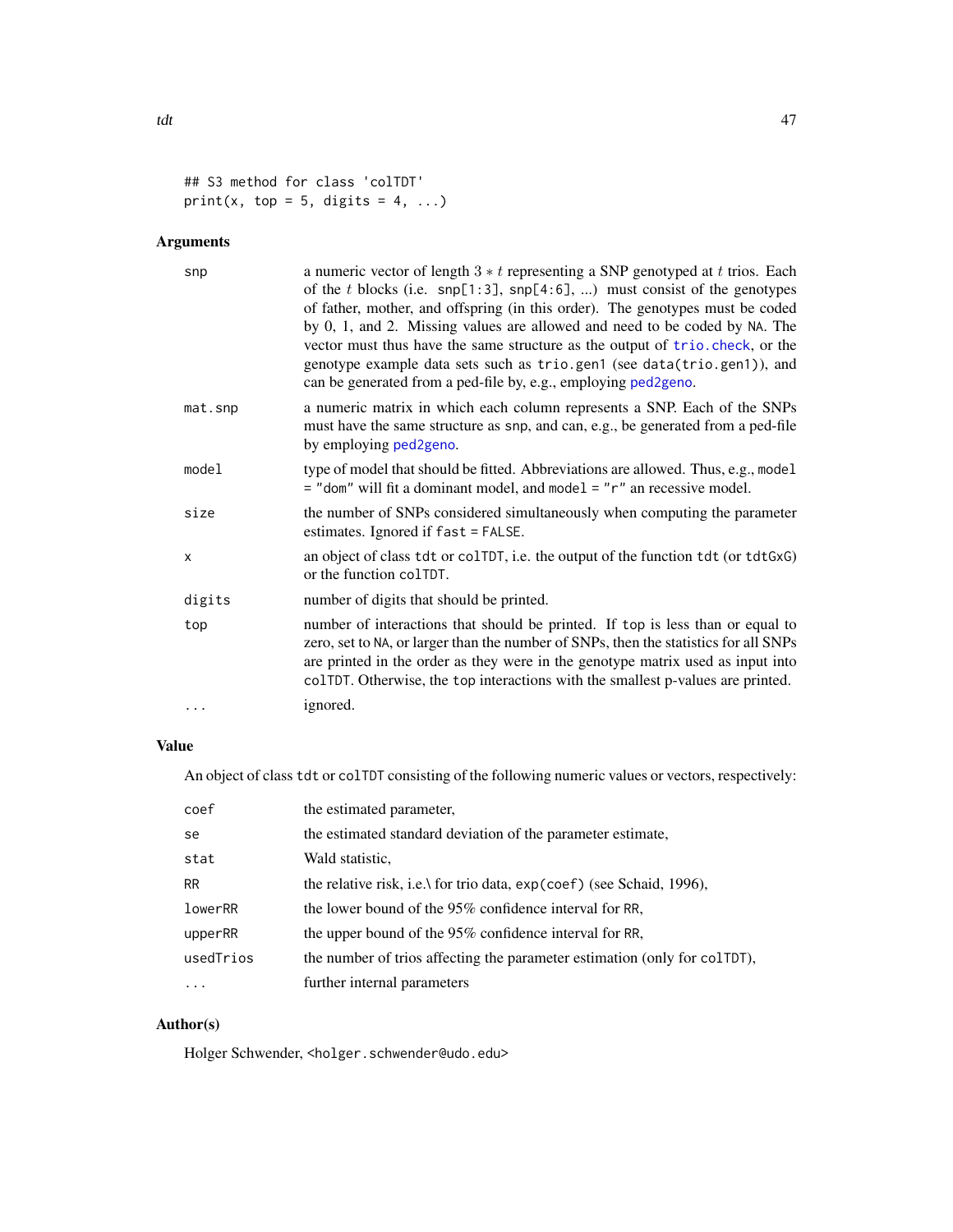## <span id="page-47-1"></span>References

Schaid, D.J. (1996). General Score Tests for Associations of Genetic Markers with Disease Using Cases and Their Parents. *Genetic Epidemiology*, 13, 423-449.

Schwender, H., Taub, M.A., Beaty, T.H., Marazita, M.L., and Ruczinski, I. (2011). Rapid Testing of SNPs and Gene-Environment Interactions in Case-Parent Trio Data Based on Exact Analytic Parameter Estimation. *Biometrics*, 68, 766-773.

## See Also

[tdt2way](#page-47-0), [ped2geno](#page-24-0)

## Examples

```
# Load the simulated data.
data(trio.data)
# One particular SNP (e.g., the one in the first
# column of mat.test) can be tested by
tdt.out <- tdt(mat.test[,1])
# All SNPs in mat.test can be tested by
tdt.out2 <- colTDT(mat.test)
# By default, an additive mode of inheritance is considered.
# If another mode, e.g., the dominant mode, should be
# considered, then this can be done by
tdt.out3 <- colTDT(mat.test, model = "dominant")
# By default, statistics for the top 5 SNPs are displayed.
# If another number of SNPs, say 10, should be displayed,
# then this can be done by
print(tdt.out2, top = 10)
# The statistics for all SNPs (not ordered by their
# significance) can be obtained by
print(tdt.out2, top = 0)
```
tdtGxG *Genotypic TDT for Two-Way Interactions*

#### <span id="page-47-0"></span>Description

tdtGxG and colGxG perform the genotypic TDT for the interaction of two SNPs or of each pair of columns of a genotype matrix, respectively.

fastGxG provides a fast implementation for the genotypic TDT for two-way interactions when considering the simplest conditional logistic regression model only containing one parameter for the interaction effect. It thus leads to the same results as colGxG with test = "screen". In fastGxGrec, an analytic solution to the genotypic TDT based on the simplest model for testing a recessive x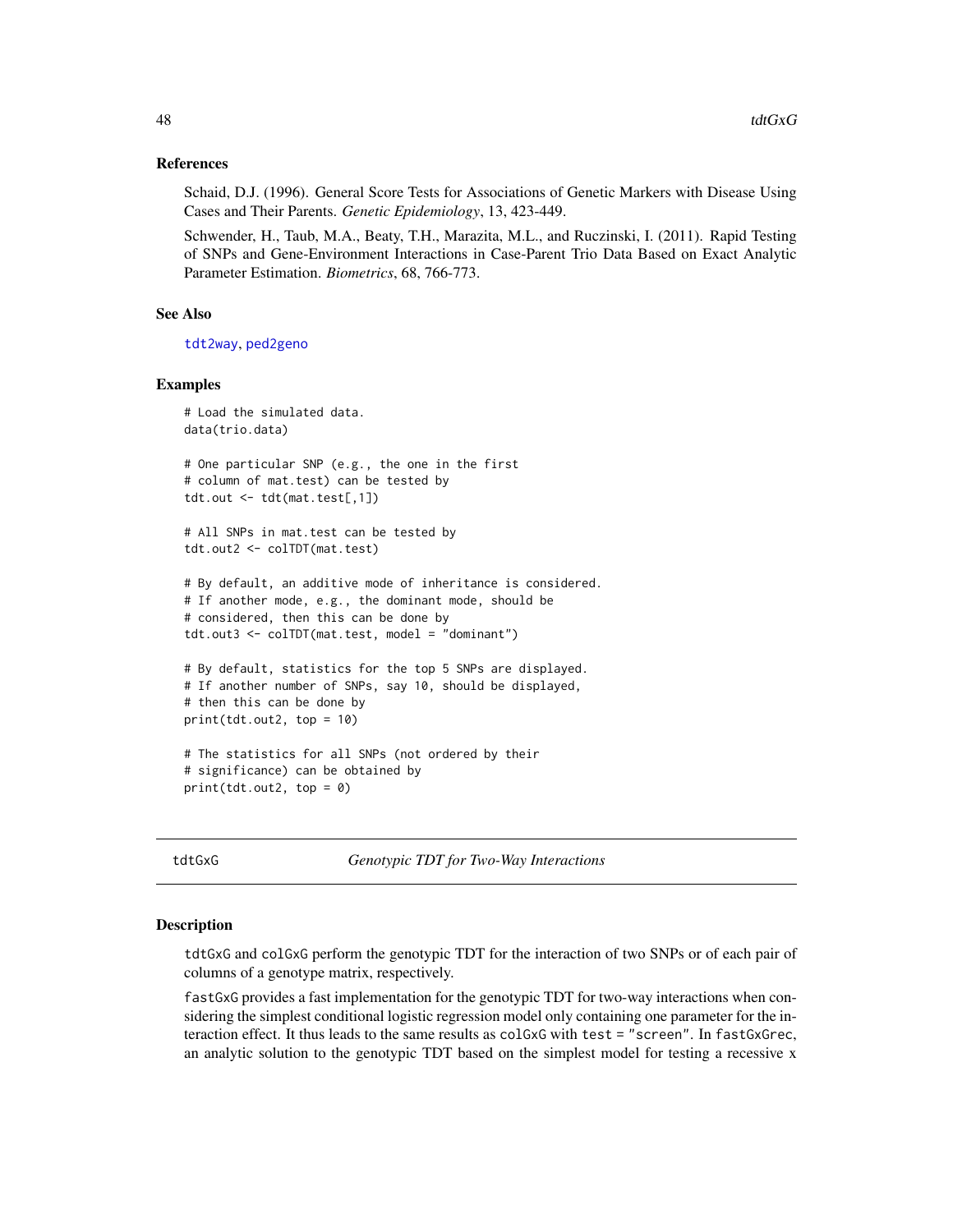#### tdt $GxG$  and  $49$

recessive model is implemented, which is even faster than fastGxG with model = "recessive". In future versions of this package, fastGxG and fastGxGrec will be joint with colGxG.

The genotypic TDT for testing two-way interactions makes use of the 16 possible genotypes that can be obtained from combining the parents' genotypes of the two considered SNPs. Thus, for each family, genotypes for one case (i.e. the affected offspring) and 15 pseudo-controls are used.

## Usage

```
tdtGxG(snp1, snp2, test = c("epistatic", "lrt", "full", "screen"),
     model = c("additive", "dominant", "recessive"))
colGxG(mat.snp, test = c("epistatic", "lrt", "full", "screen"), genes = NULL,
   maf = FALSE, model = c("additive", "dominant", "recessive"))
fastGxG(mat.snp, model = c("additive", "dominant", "recessive"),
   genes = NULL, interval = c(-10, 10), tol = 10^{\circ}-8, maxiter = 1000,
  size = 20
```
fastGxGrec(mat.snp, genes = NULL, size = 20)

## **Arguments**

| snp1, snp2 | numeric vectors of length $3*t$ representing two SNPs genotyped at t trios. Each<br>of the t blocks (i.e. snp1[1:3], snp1[4:6], , and snp2[1:3], snp2[4:6],<br>) must consist of the genotypes of father, mother, and offspring (in this order).<br>The genotypes must be coded by $0, 1$ , and $2$ . Missing values are allowed and<br>need to be coded by NA. The vectors must thus have the same structure as the out-<br>put of trio. check, or the genotype example data sets such as trio. gen1 (see<br>data(trio.gen1)), and can be generated from a ped-file by, e.g., employing<br>ped2geno.                                                                                                                                                                                                                                                                                                                                                                                                                                                 |
|------------|-------------------------------------------------------------------------------------------------------------------------------------------------------------------------------------------------------------------------------------------------------------------------------------------------------------------------------------------------------------------------------------------------------------------------------------------------------------------------------------------------------------------------------------------------------------------------------------------------------------------------------------------------------------------------------------------------------------------------------------------------------------------------------------------------------------------------------------------------------------------------------------------------------------------------------------------------------------------------------------------------------------------------------------------------------|
| mat.snp    | a numeric matrix in which each column represents a SNP. Each of the SNPs<br>must have the same structure as snp, and can, e.g., be generated from a ped-file<br>by employing ped2geno.                                                                                                                                                                                                                                                                                                                                                                                                                                                                                                                                                                                                                                                                                                                                                                                                                                                                |
| test       | character string naming the GxG test that should be performed. If test = "epistatic",<br>then a conditional logistic regression version of the test proposed by Cordell<br>$(2002)$ is used to test for epistatistical interactions. If test = "full", a con-<br>ditional logistic regression model containing one parameter for each SNP and<br>one parameter for the interaction of these two SNPs will be fitted and a Wald<br>test for the interaction term will be performed, where a genetic model specified<br>by model is assumed for both SNPs. If test = "1rt", a likelihood ratio test is<br>performed comparing the fit of this model with the fit of a conditional logistic<br>regression model only containing the two parameters for the main effects of the<br>SNPs. If test = "screen", a conditional logistic regression model only com-<br>posed of one parameter for the interaction of the two SNPs will be fitted and<br>a Wald test will be performed, where the genetic model specified by model is<br>assumed for both SNPs. |
| genes      | a character vector containing the names of the genes to which the SNPs belong.<br>If specified, only the two-way interactions between SNPs from different genes                                                                                                                                                                                                                                                                                                                                                                                                                                                                                                                                                                                                                                                                                                                                                                                                                                                                                       |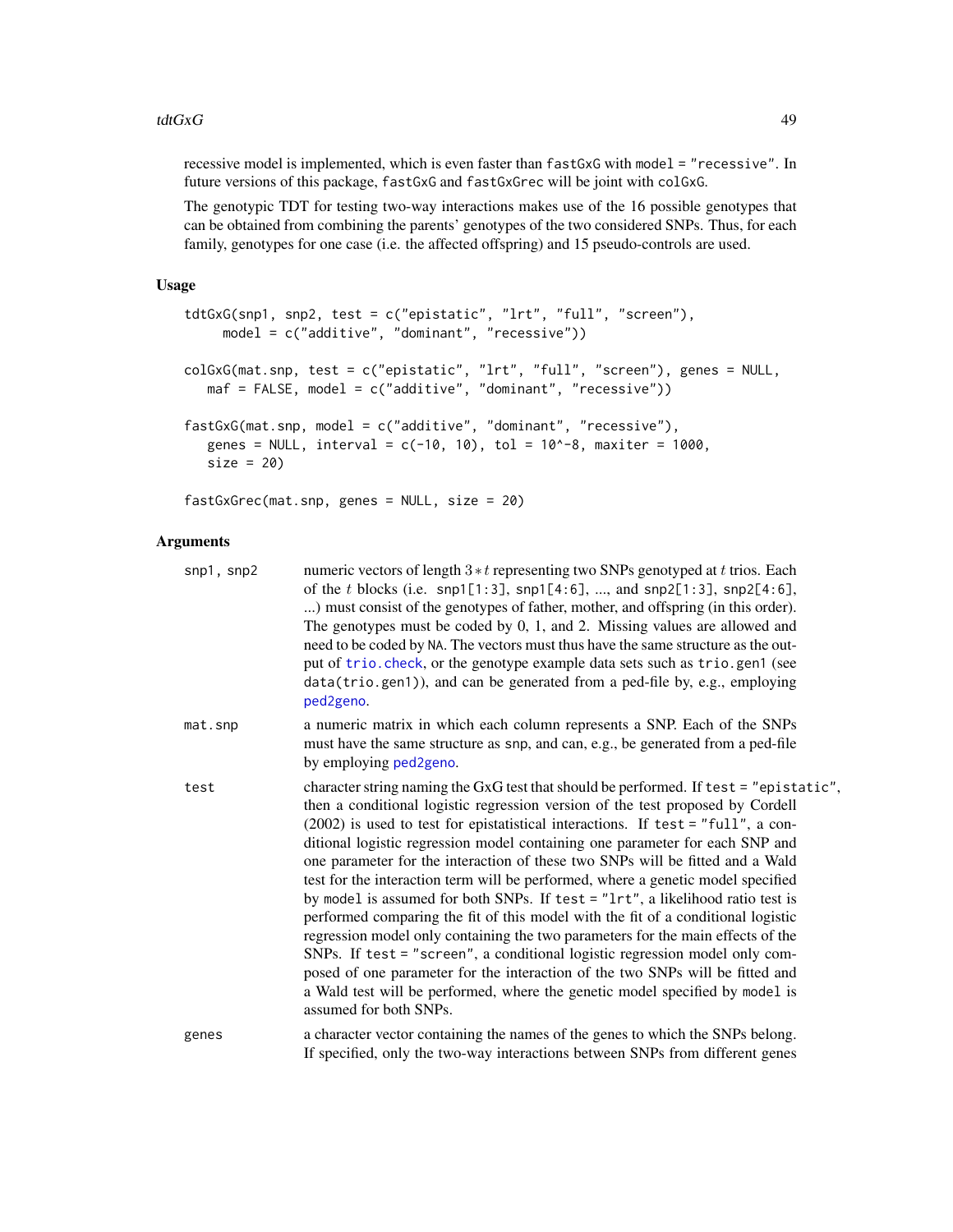|          | are tested. If NULL, all two-way interactions between all possible pairs of SNPs<br>are tested.                                                                                                                                            |
|----------|--------------------------------------------------------------------------------------------------------------------------------------------------------------------------------------------------------------------------------------------|
| maf      | logical indicating whether the minor allele frequency (computed by considering<br>the genotypes of only the parents) should be added to the output.                                                                                        |
| model    | type of model that should be considered. Abbreviations are allowed. Thus, e.g.,<br>model = "dom" will consider a dominant model for each of the respective two<br>SNPs, and model = $"r"$ an recessive model. Ignored if epistatic = TRUE. |
| interval | the end-points of the interval to be searched for the root. For details, see uniroot.                                                                                                                                                      |
| tol      | the desired accuracy/convergence tolerance. For details, see uniroot.                                                                                                                                                                      |
| maxiter  | the maximum number of iterations. For details, see uniroot.                                                                                                                                                                                |
| size     | the number of interactions considered simultaneously when computing the pa-<br>rameter estimates.                                                                                                                                          |

# Value

Depending on test, the output contains statistics and p-values either of a likelihood ratio test (test = "epistatic" or test = "lrt") or the Wald statistics and the corresponding p-values for the interaction term in the conditional logistic regression model (test = "full" or test = "screen"). If maf = TRUE, a vector maf containing the minor allele frequencies of each SNP and a matrix mat.maf with two columns containing the SNP-wise minor allele frequencies for each tested pair of SNPs are added to the output of colGxG.

## Author(s)

Holger Schwender, <holger.schwender@udo.edu>

## References

Cordell, H. J. (2002). Epistasis: What it Means, what it Doesn't mean, and Statistical Methods to Detect it in Humans. Human Molecular Genetics, 11, 2463-2468.

Schwender, H., Taub, M.A., Beaty, T.H., Marazita, M.L., and Ruczinski, I. (2011). Rapid Testing of SNPs and Gene-Environment Interactions in Case-Parent Trio Data Based on Exact Analytic Parameter Estimation. *Biometrics*, 68, 766-773.

## See Also

[tdt](#page-45-0), [ped2geno](#page-24-0)

```
# Load the simulated data.
data(trio.data)
# The interaction between a particular pair of SNPs
# (e.g., the ones in the first and second column of
# mat.test) can be tested by
gxg.out <- tdtGxG(mat.test[,1], mat.test[,2])
```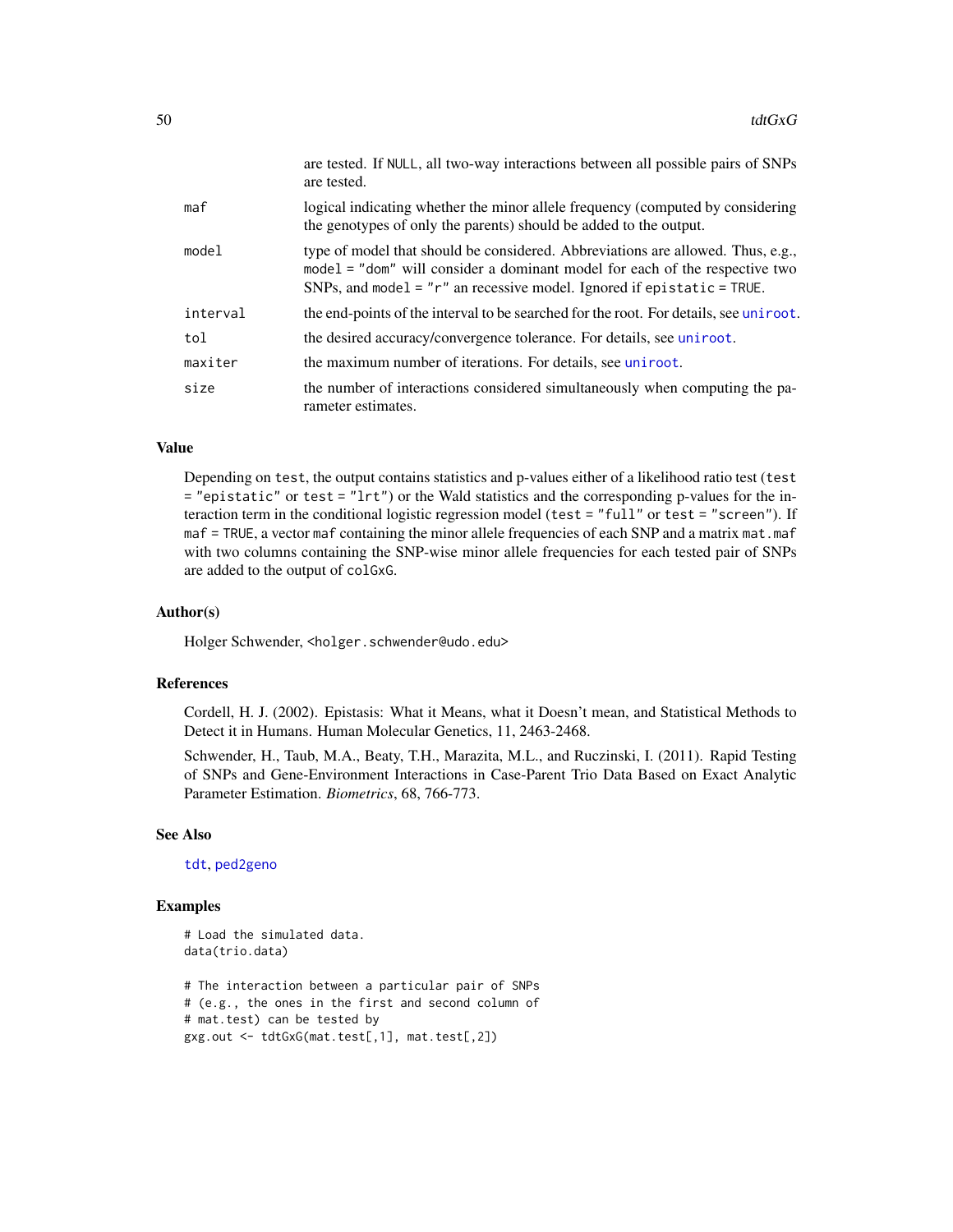#### <span id="page-50-1"></span>trio.check 51

```
# All pairs of SNPs in mat.test can be tested by
gxg.out2 <- colGxG(mat.test)
# By default, Cordell's likelihood ratio test for
# epistatistic interactions is used. This is the
# most sophisticated, but also most time-consuming
# test. If another test, e.g., the one considering
# a conditional logistic regression model only
# containing a term for the interaction, should
# be used, then this can be done by
gxg.out3 <- colGxG(mat.test, test = "screen")
# In this case, different modes of inheritance can
# be considered (by default, the additive mode is
# considered). If a dominant model (for both SNPs)
# should be tested, this can be done by
gxg.out4 <- colGxG(mat.test, test = "screen", model ="dom")
# If just a subset of all pairs of SNPs should be
# tested, e.g., only pairs of SNPs belonging to different
# genes, then this can be done by first specifying a
# vector specifying which SNP belongs to which genes.
# If we, e.g., assume that the first two SNPs in mat.test
# belong to gene G1 and the other four SNPs to G2, then
# this vector can be specified by
genes <- paste("G", rep(1:2, c(2,4)), sep="")
# and only the pairs of SNPs in which the two SNPs belong
# to different genes can be tested with Cordell's
# likelihood ratio test by
gxg.out5 <- colGxG(mat.test, genes = genes)
```
<span id="page-50-0"></span>trio.check *Check Case-Parent Trio Data for Mendelian Errors*

## **Description**

This function checks case-parent trio data in linkage or genotype format for Mendelian errors. If no errors are found, the function returns an object suitable for input to the [trio.prepare](#page-57-0) function. Otherwise, an object identifying the Mendelian errors is returned.

#### Usage

```
trio.check(dat, is.linkage=TRUE, replace=FALSE)
```
## Arguments

dat A matrix or data frame of pedigree data in linkage format, or in genotype format. If the data are in linkage format, the file has to have the standard linkage/pedigree format. Each row describes an individual, and the columns are *<famid> <pid>*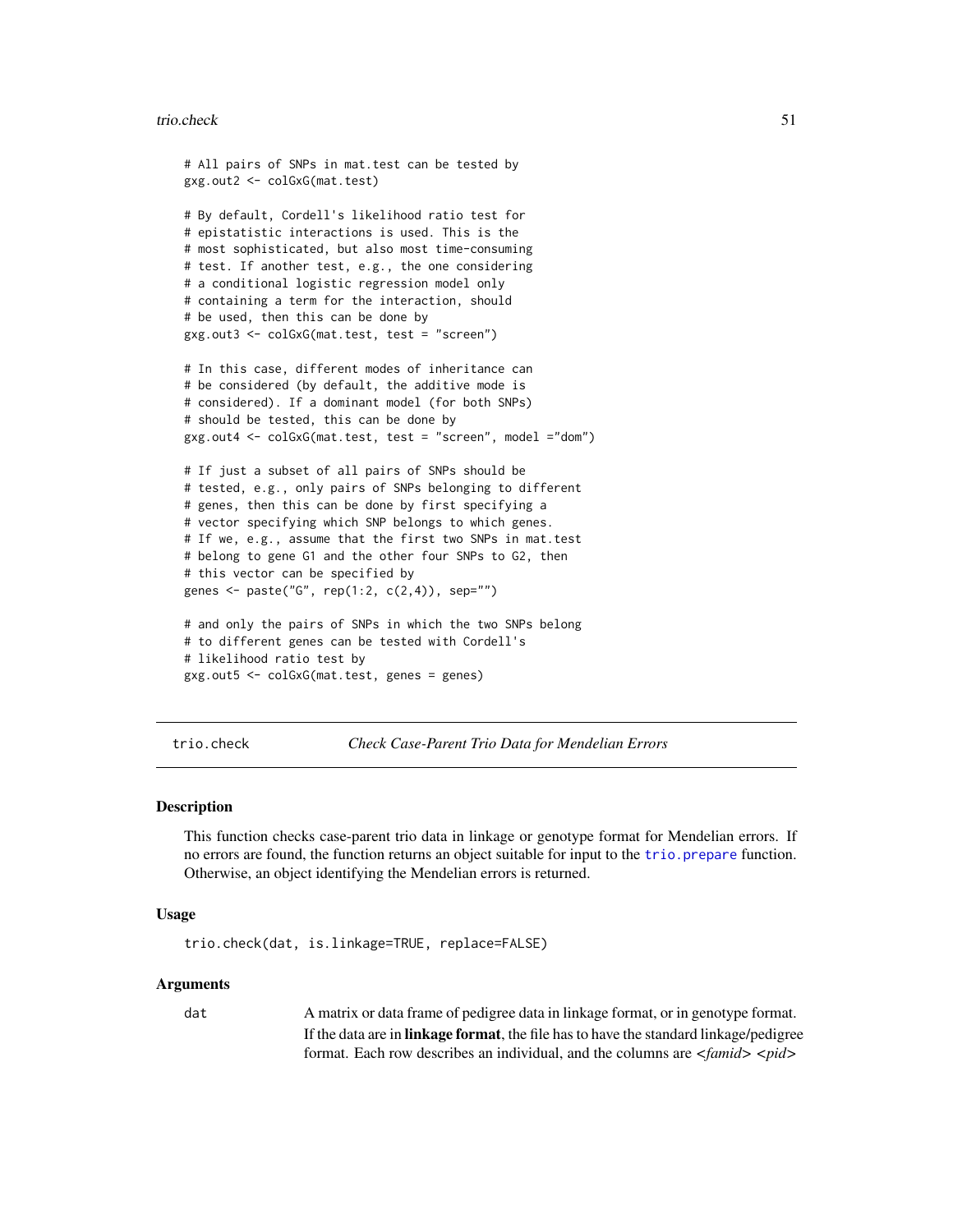*<fatid> <motid> <sex> <affected> <genotype:1\_1> <genotype:1\_2> ... <genotype:n\_1> <genotype:n\_2>*. Here, *<famid>* is a unique identifier for each family, *<pid>* is a unique identifier for an individual within each family, *<fatid>* and *<motid>* identify the father and mother of the individual, *<sex>* denotes the gender, using the convention 1=male, 2=female, *<affected>* denotes the disease status (0=unknown, 1=unaffected, 2=affected). Only one phenotype column is allowed. Each genotype is encoded using two columns (*<genotype:k\_1>* and *<genotype:k\_2>*), identifying the alleles (1 for the major allele, 2 for the minor allele, 0 if missing). Other values for the alleles will result in an error. Please see the data frames trio.ped1 and trio.ped2 contained in this package as examples for trio data in linkage file format (complete and with missing records, respectively).

If the data are in genotype format, each row in the object describes an individual, and each block of three consecutive rows describes the two parents and the affected child in a trio. The columns in the object are  $\langle$  famid>  $\langle$  pid>  $\langle$  geno*type\_1> ... <genotype\_n>*. Here, *<famid>* is a unique identifier for each family, *<pid>* is a unique identifier for an individual within each family (with each block of three consecutive rows describing the two parents and the affected child in a trio). Each *<genotype>* is encoded as an integer indicating the number of variant alleles (e.g. 0=common homozygote, 1=heterozygote, and 2=rare homozygote, and NA=missing genotype). Please see the data frames trio.gen1 and trio.gen2 contained in this package as examples for trio data in linkage file format (complete and with missing records, respectively).

- is.linkage A logical value indicating if the case parent data are in linkage file format (TRUE) or in genotype format (FALSE).
- replace A logical value indicating whether existing Mendelian errors should be replaced by missing values. For each Mendelian error found (for a particular trio at a particular locus), all three genotypes are replaced by NA, and an object suitable for input to the trio. prepare function is returned.

# Details

The first function used from this package should always be trio.check. Unless otherwise specified, this function assumes that the data are in linkage format, however, genotype data can also be accommodated. If no Mendelian inconsistencies in the data provided are identified, trio.check creates an object that can be processed in the subsequent analysis with the [trio.prepare](#page-57-0) function. If the data were in linkage format, the genotype information for each SNP will be converted into a single variable, denoting the number of variant alleles.

To delineate the genotype information for the pseudo-controls in the subsequent analysis, the trio data must not contain any Mendelian errors. The function trio.check returns a warning, and an R object with relevant information when Mendelian errors are encountered in the supplied trio data. It is the users responsibility to find the cause for the Mendelian errors and correct those, if possible. However, Mendelian inconsistencies are often due to genotyping errors and thus, it might not be possible to correct those in a very straightforward manner. In this instance, the user might want to encode the genotypes that cause theses Mendelian errors in some of the trios as missing data. The function trio.check allows for this possibility, using the argument replace=T.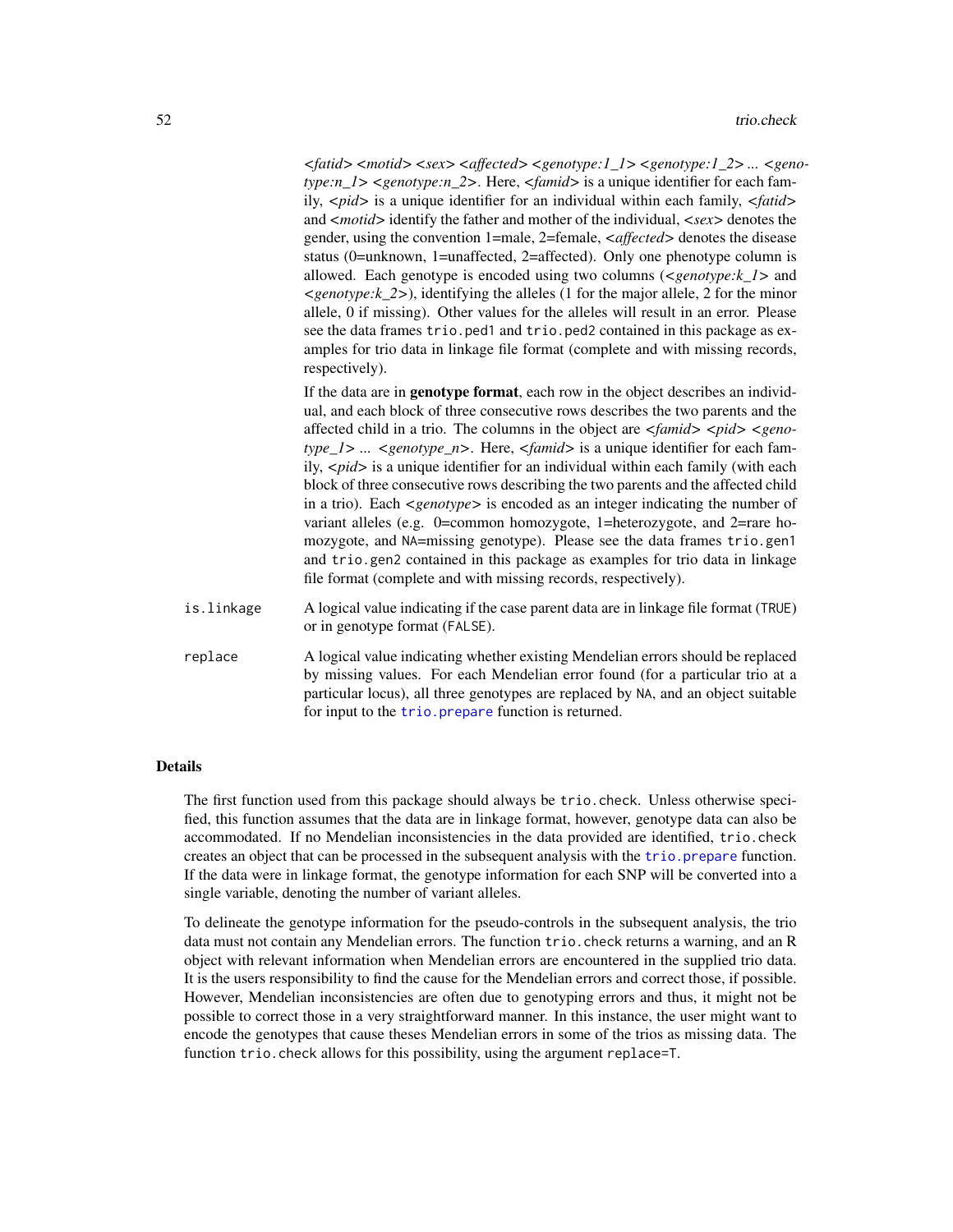## trio.check 53

## Value

The function trio.check returns a list with the following elements:

| trio     | A data frame with the genotypes of the trios, suitable for input to the function<br>trio. prepare. This element will be NULL if Mendelian errors are detected.                                                                                                                                                                                                        |
|----------|-----------------------------------------------------------------------------------------------------------------------------------------------------------------------------------------------------------------------------------------------------------------------------------------------------------------------------------------------------------------------|
| errors   | This element will be NULL if no Mendelian errors are detected. Otherwise, this<br>element will be a data frame with five columns, indicating the Mendelian errors<br>detected in the object dat. The five columns of the data frame refer to the trio<br>$(trio)$ , the family id (famid), the genotype (snp), the row numbers $(r)$ , and the<br>column numbers (c). |
| trio.err | This element will be NULL if no Mendelian errors are detected. Otherwise, this<br>element will be a data frame with the trio genotype data. If the input was a<br>linkage file, the data will be converted from alleles to genotypes. If the input<br>was a genotype file, this element will be identical to the input.                                               |

# Author(s)

Qing Li, mail2qing@yahoo.com

# References

Li, Q., Fallin, M.D., Louis, T.A., Lasseter, V.K., McGrath, J.A., Avramopoulos, D., Wolyniec, P.S., Valle, D., Liang, K.Y., Pulver, A.E., and Ruczinski, I. (2010). Detection of SNP-SNP Interactions in Trios of Parents with Schizophrenic Children. Genetic Epidemiology, 34, 396-406.

# See Also

# [trio.prepare](#page-57-0)

```
data(trio.data)
trio.tmp <- trio.check(dat=trio.ped1)
str(trio.tmp, max=1)
trio.tmp$trio[1:6,]
trio.tmp <- trio.check(dat=trio.ped.err)
str(trio.tmp, max=1)
trio.tmp$errors
trio.tmp$trio.err[1:3, c(1,2, 11:12)]
trio.ped.err[1:3,c(1:2, 23:26)]
trio.tmp <- trio.check(dat=trio.gen.err, is.linkage=FALSE)
trio.tmp$errors
trio.tmp$trio.err[1:6, c(1,2,7), drop=FALSE]
trio.rep <- trio.check(dat=trio.gen.err, is.linkage=FALSE, replace=TRUE)
trio.rep$trio[1:6,c(1,2,7)]
```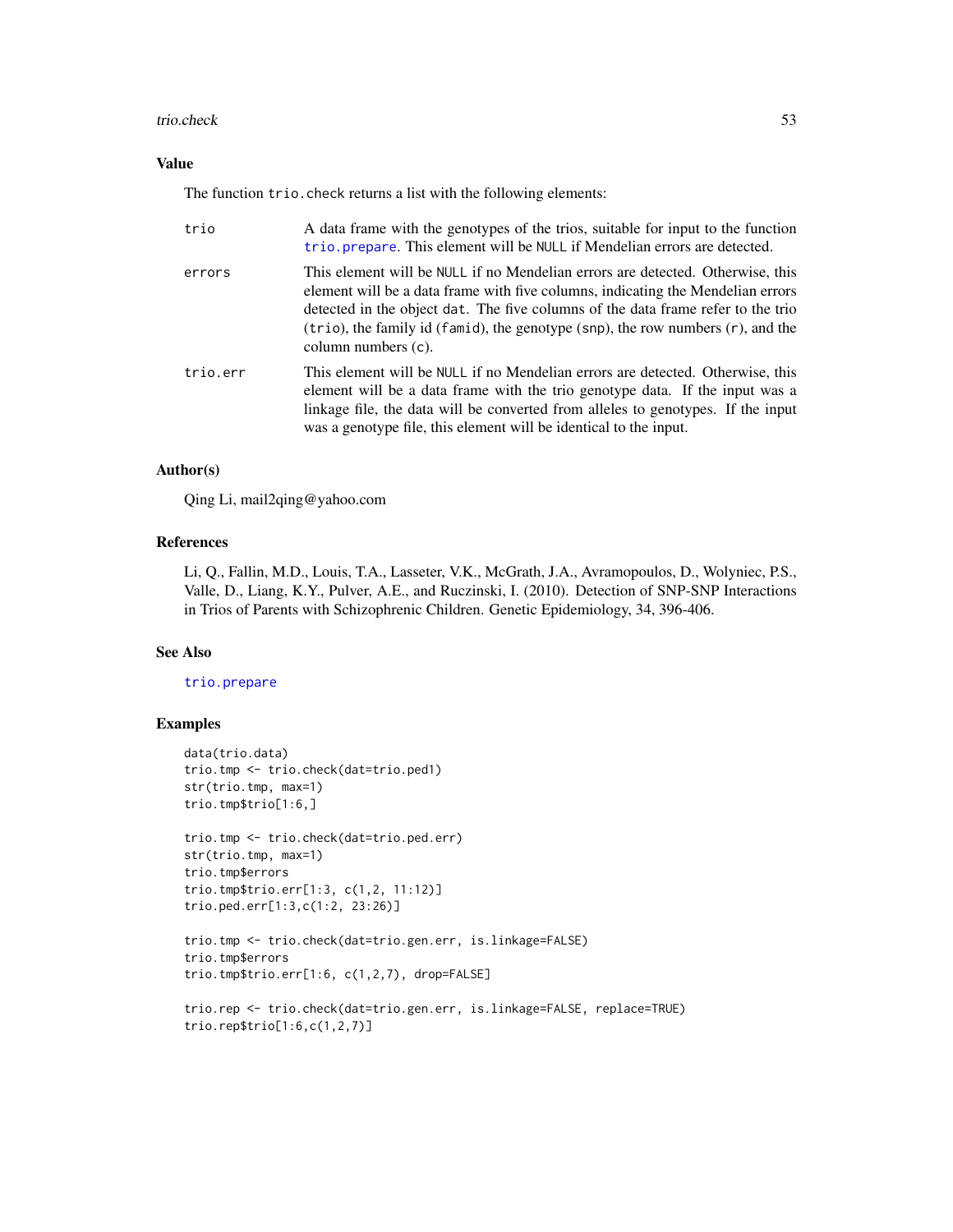<span id="page-53-0"></span>

#### **Description**

trio.data contains several simulated data sets used in the different examples for the analyses with the functions in the R package trio.

For the applications of genotypic TDTs for individual SNPs and two-way interactions with, for example, [tdt](#page-45-0) and [tdt2way](#page-47-0), respectively, trio.data contains a 300 x 6 matrix called mat.test consisting of genotype data for 100 trios genotyped at 6 SNPs.

For the application of [probTDT](#page-38-0) to genotype probabilities, trio.data contains a 334 x 180 matrix called prob.mat.test containing genotype probabilities for 334 SNPs and 20 trios.

For the preparation of the trio data for an application of trio logic regression with [trio.check](#page-50-0) and [trio.prepare](#page-57-0), trio.data contains different data set containing genotype data for 10 SNPs in 100 trios in different formats.

trio.gen1, trio.gen2, and trio.gen.err consist of 12 columns and 300 rows, where the first two columns contain family identifier and individual identifier. In the columns afterwards, each SNPs is encoded in one variable denoting the number of minor alleles.

trio.ped1, trio.ped2, and trio.ped.err consist of 26 columns and 300 rows, where the first six columns identify the family structure of the data, and the phenotype. Besides the variables providing information on the family structure and the phenotypes (columns 1 to 6), each SNPs is encoded in two variables denoting the alleles.

Contrary to the other data sets, trio.gen.err and trio.ped.err contain Mendelian errors.

For the application of the functions [getLD](#page-20-0) and [findLDblocks](#page-17-0) for computing the pairwise LD values and for detecting the LD blocks, respectively, trio.data contains a 500 x 50 matrix called LDblock that is composed of genotype data for 10 LD blocks each consisting of 5 SNPs in strong LD.

Finally, for the simulation of trio data with [trio.sim](#page-59-0), trio.data contains examples for haplotype frequencies used in these simulations. Both freq.hap and simuBkMap are data.frames containing haplotype information, including the haplotype block identifier, haplotype, and haplotype frequency. While freq.hap is a data frame consisting of 20 rows and 3 columns, simuBkMap consists of 66 rows and 3 columns. step3way is a list internally used for simulation, containing some indexes and sampling frequencies.

## Author(s)

LDdata and mat.test: Holger Schwender, <holger.schwender@udo.edu>; prob.mat.test: Margaret Taub, <mtaub@jhsph.edu>; all other data sets: Qing Li, <mail2qing@yahoo.com>

## Examples

# Data can be loaded by data(trio.data)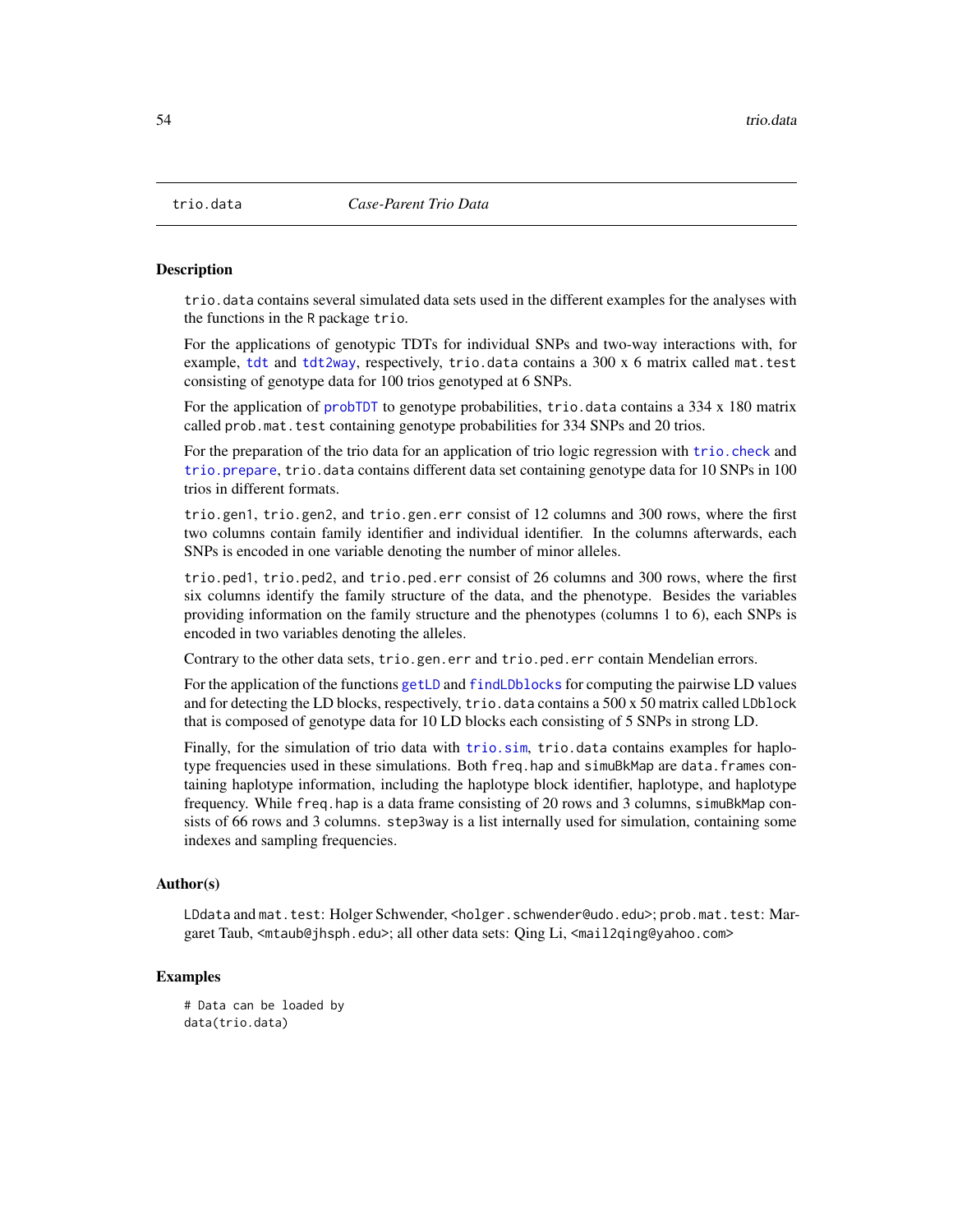<span id="page-54-1"></span><span id="page-54-0"></span>

# Description

Performs either a null-model or a conditional permutation test for a trio logic regression analysis.

# Usage

```
trio.permTest(object, conditional = FALSE, n.perm = 10, nleaves = NULL,
   control = NULL, rand = NA)
```
# Arguments

| object      | an object of class trioLR, i.e. the output of the function trioLR. This object<br>must be the result of a trio logic regression analysis in which a single model has<br>been fitted (i.e. in trioLR, search must have been set to "sa" and nleaves<br>must have been a single integer).                                                                                                                                                    |
|-------------|--------------------------------------------------------------------------------------------------------------------------------------------------------------------------------------------------------------------------------------------------------------------------------------------------------------------------------------------------------------------------------------------------------------------------------------------|
| conditional | should the conditional permutation test be performed? If FALSE, a null-model<br>permutation test is done analogously to the null-model permutation test for a<br>standard logic regression for population-based data implemented in the function<br>logreg of the R package LogicReg. If TRUE, a test analogous to the conditional<br>permutation test for a standard logic regression is performed.                                       |
| n.perm      | integer specifying the number of permutations.                                                                                                                                                                                                                                                                                                                                                                                             |
| nleaves     | integer specifying the maximum number of leaves that the logic tree in the trio<br>logic regression model is allowed to have. If NULL, the maximum number of<br>leaves saved in object is used.                                                                                                                                                                                                                                            |
| control     | a list containing the control parameters for the search algorithms and the logic<br>tree considered in trioLR, where the parameters for an MCMC run and the logic<br>tree are ignored. If NULL (i.e. by default), the same values for the parameters are<br>used that have been employed in the original analysis with trioLR. If other val-<br>ues should be used, it is highly recommended to specify control by employing<br>lrControl. |
| rand        | an integer. If specified, the random number generator will be set into a repro-<br>ducible state.                                                                                                                                                                                                                                                                                                                                          |
|             |                                                                                                                                                                                                                                                                                                                                                                                                                                            |

# Value

A list consisting of

| origScore | NA, if conditional = FALSE, and otherwise, the score, i.e. the value of the par-<br>tial likelihood, of the original model saved in object |
|-----------|--------------------------------------------------------------------------------------------------------------------------------------------|
| $\cdot$   |                                                                                                                                            |
| permScore | a vector of length n perm containing the scores for the trio logic regression<br>models built in the iterations of the permutation test.   |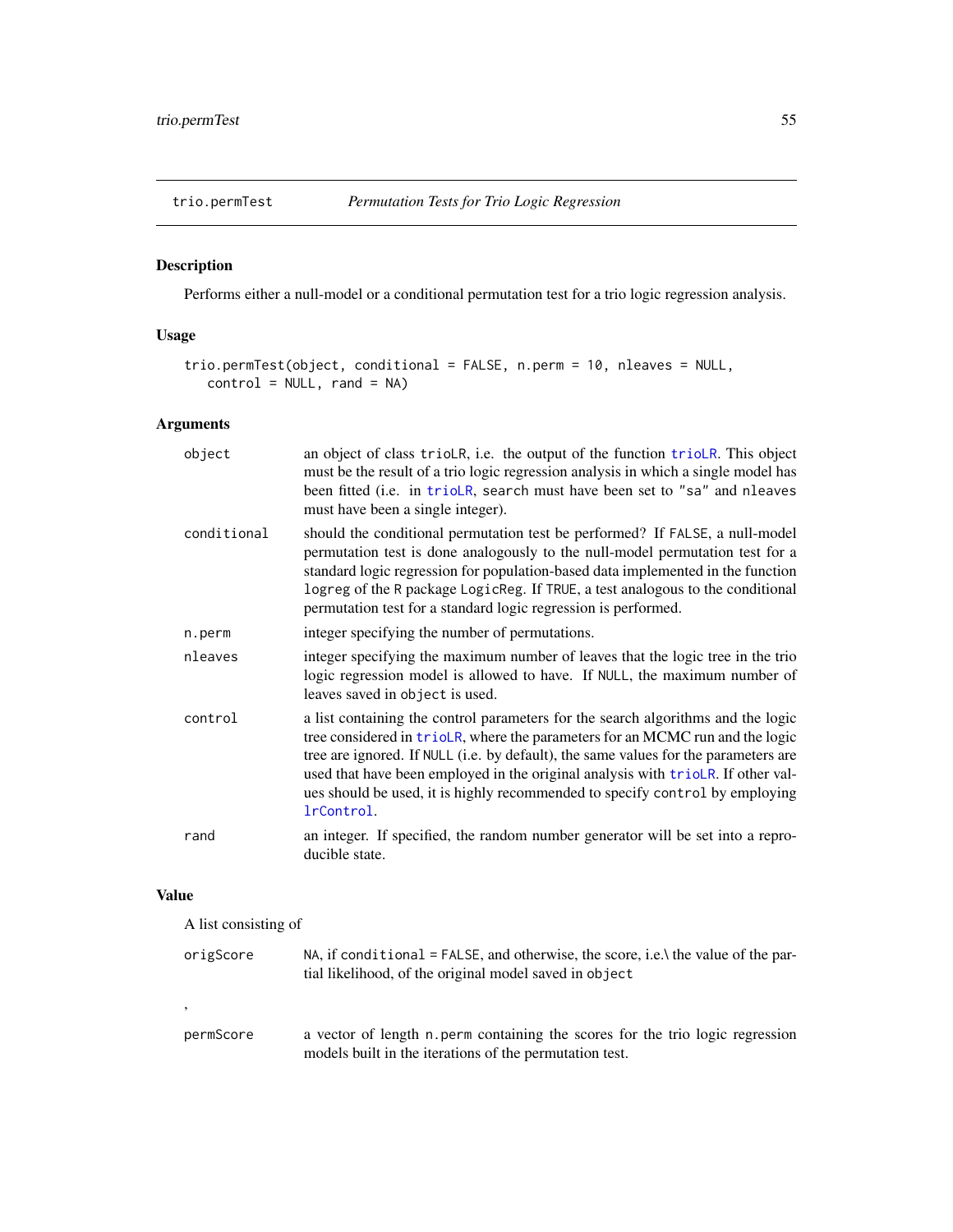## Author(s)

Qing Li, <mail2qing@yahoo.com>. Modified by Holger Schwender.

#### References

Li, Q., Fallin, M.D., Louis, T.A., Lasseter, V.K., McGrath, J.A., Avramopoulos, D., Wolyniec, P.S., Valle, D., Liang, K.Y., Pulver, A.E., and Ruczinski, I. (2010). Detection of SNP-SNP Interactions in Trios of Parents with Schizophrenic Children. Genetic Epidemiology, 34, 396-406.

## See Also

[trioLR](#page-65-0)

```
# Load the simulated data.
data(trio.data)
# Prepare the data in trio.ped1 for a trio logic
# regression analysis by first calling
trio.tmp <- trio.check(dat = trio.ped1)
# and then applying
set.seed(123456)
trio.bin <- trio.prepare(trio.dat=trio.tmp, blocks=c(1,4,2,3))
# where we here assume the block structure to be
# c(1, 4, 2, 3), which means that the first LD "block"
# only consists of the first SNP, the second LD block
# consists of the following four SNPs in trio.bin,
# the third block of the following two SNPs,
# and the last block of the last three SNPs.
# set.seed() is specified to make the results reproducible.
# For the application of trio logic regression, some
# parameters of trio logic regression are changed
# to make the following example faster.
my.control <- lrControl(start=1, end=-3, iter=1000, output=-4)
# Please note typically you should consider much more
# than 1000 iterations (usually, at least a few hundred
# thousand).
# Trio regression can then be applied to the trio data in
# trio.ped1 by
lr.out <- trioLR(trio.bin, control=my.control, rand=9876543)
# where we specify rand just to make the results reproducible.
# A null model permutation test can be performed by
trio.permTest(lr.out)
```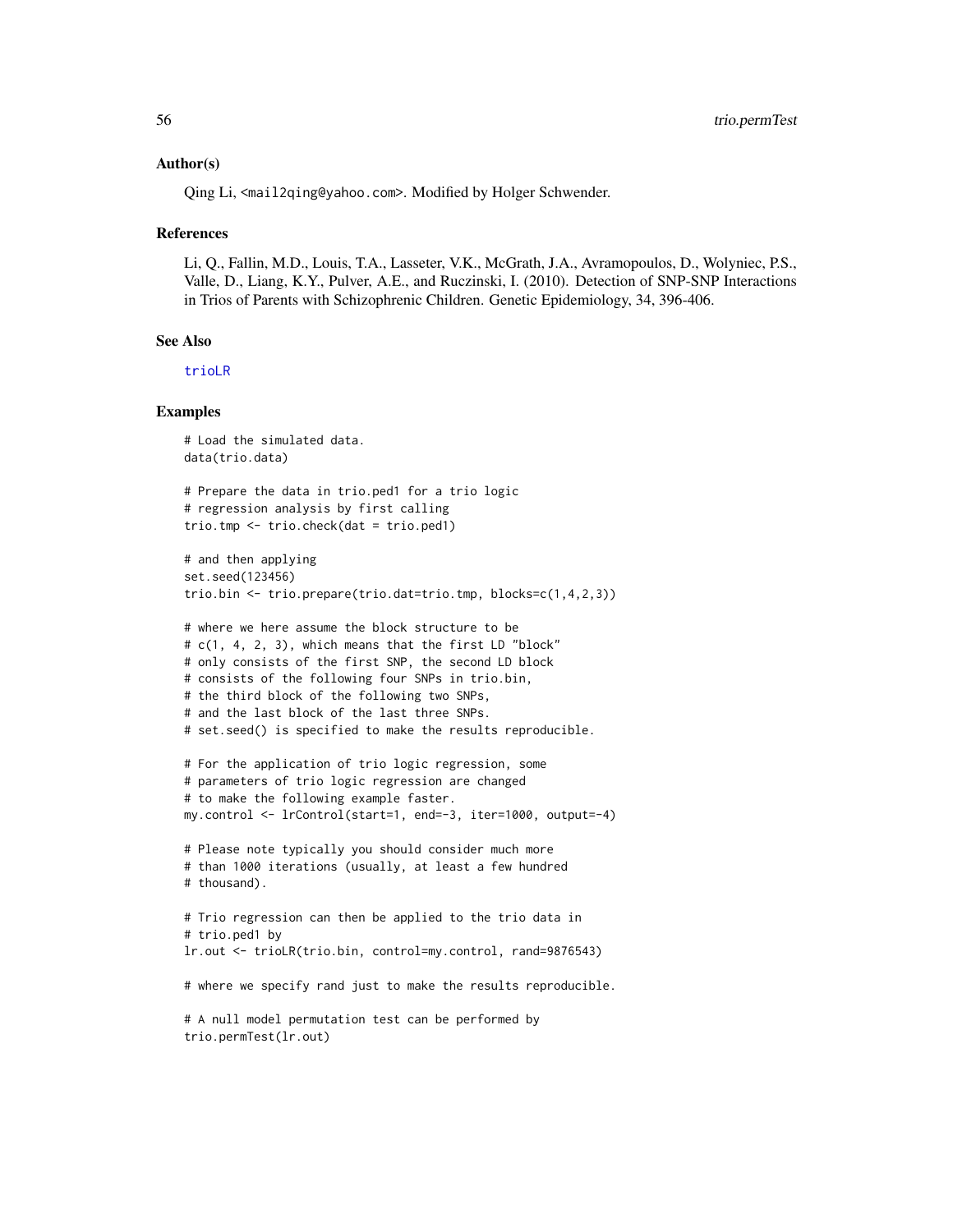# <span id="page-56-0"></span>trio.power 57

```
# The conditional permutation test can be performed by
trio.permTest(lr.out, conditional = TRUE)
```

```
trio.power Power and sample size calculation
```
# Description

Computes power for genotypic TDT, allelic TDT or Score test given n trios or required sample size to gain given power.

## Usage

```
trio.power(maf = 0.5, RR = 1.5, alpha = 5*10^(-8), n = NULL, beta = NULL,
 model = c("additive", "dominant", "recessive"), test = c("gTDT", "Score", "aTDT"))
```

```
## S3 method for class 'trio.power'
print(x,digits=4,...)
```
# Arguments

| maf       | a numeric vector of population frequencies of a mutant allele.                                                                                                                                                                                                                                                                  |
|-----------|---------------------------------------------------------------------------------------------------------------------------------------------------------------------------------------------------------------------------------------------------------------------------------------------------------------------------------|
| <b>RR</b> | a numeric vector of the assumed relative risks for an individual getting a disease<br>with 1 (in case of recessive model 2) mutant alleles compared to the risk of<br>individuals carnying 0 mutant alleles.                                                                                                                    |
| alpha     | a numeric vector of significance levels (Type I Error probability).                                                                                                                                                                                                                                                             |
| n         | a numeric vector containing number of trios in a study. Must be filled for power<br>calculation. Must not be NULL for sample size calculation.                                                                                                                                                                                  |
| beta      | the desired power of the test. Must be filled for power calculation. Must not be<br>NULL for sample size calculation.                                                                                                                                                                                                           |
| model     | a character containing the genotypic model assumed. Possible values are "additive",<br>"dominant" and "recessive". In case of test="aTDT", the standard mul-<br>tiplicative model will be considered. Abbreviations are allowed. Thus, e.g.,<br>model = "dom" will fit a dominant model, and model = " $r$ " a recessive model. |
| test      | the chosen test. Must be "aTDT", "gTDT" or "Score". Abbreviations are al-<br>lowed. Thus, e.g., test = "g" will perform a genotypic TDT, and test = "S" a<br>Score test.                                                                                                                                                        |
| X         | an object of class trio.power.                                                                                                                                                                                                                                                                                                  |
| digits    | number of digits that should be printed.                                                                                                                                                                                                                                                                                        |
|           | ignored                                                                                                                                                                                                                                                                                                                         |
|           |                                                                                                                                                                                                                                                                                                                                 |

#### Details

Power and sample size calculation is derived on Knapp (1999). The power or the sample size will be calculated for all combinations of p, RR, alpha, test, model and n or beta.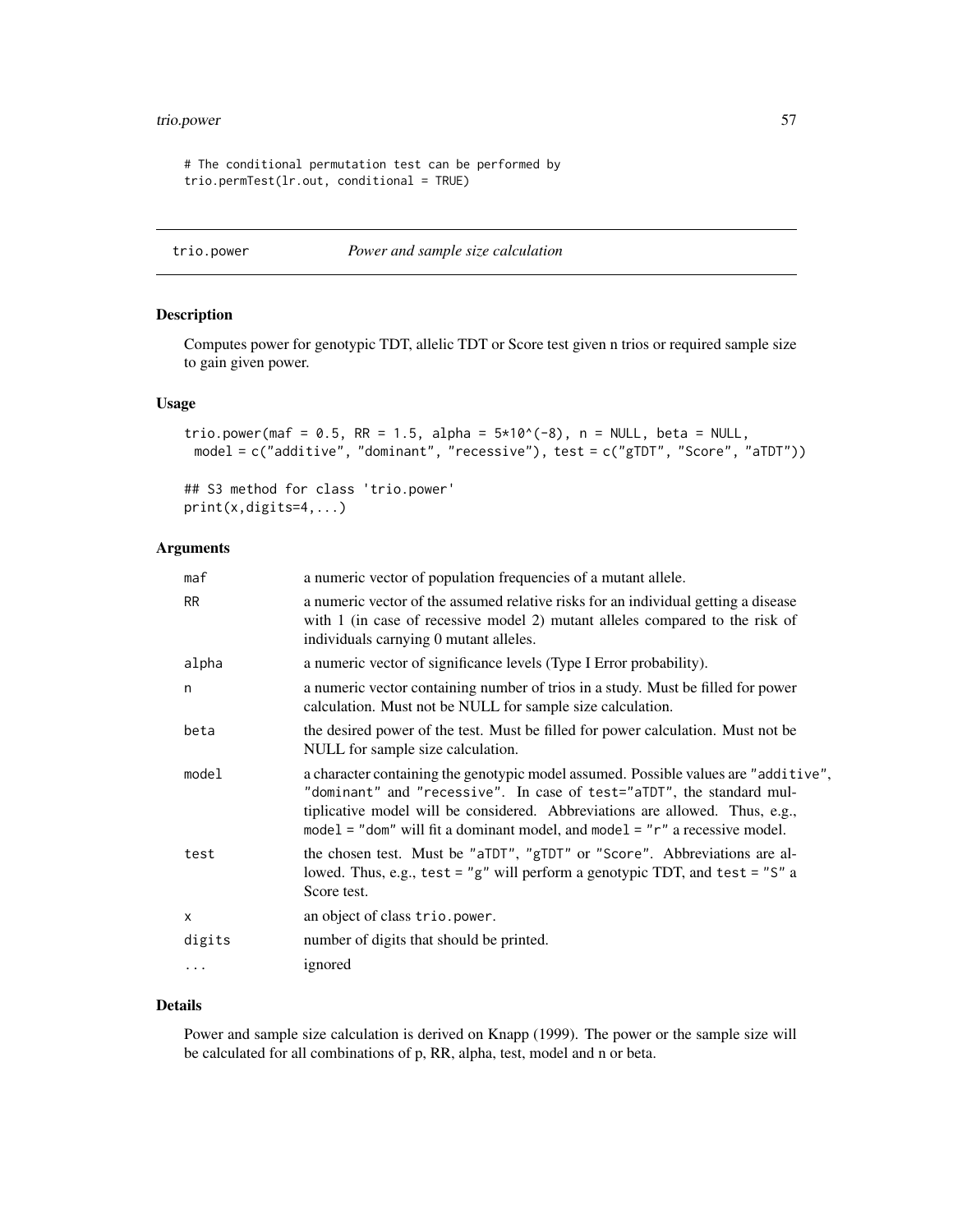## <span id="page-57-1"></span>Value

An object of class trio.power containing the following numeric values or vectors, respectively:

| model     | the chosen model                                            |
|-----------|-------------------------------------------------------------|
| size      | In case of sample size calculation: calculated sample sizes |
| beta      | In case of sample size calculation: desired power           |
| n         | In case of power calculation: given number of trios         |
| power     | In case of power calculation: calculated power              |
| alpha     | Type I error                                                |
| test      | the chosen test                                             |
| <b>RR</b> | the relative risks assumed                                  |
| p         | the assumed allele frequency                                |
| calc      | the type of calculation                                     |

# Author(s)

Christoph Neumann

## References

Knapp, M. (1999). A Note on Power Approximations for the Transmission/Disequilibrium Test. *American Journal of Human Genetics*, 64, 1177-1185.

Neumann, C., Taub, M.A., Younkin, S.G., Beaty, T.H., Ruczinski, I., Schwender, H. (2014). Analytic Power and Sample Size Calculation for the Genotypic Transmission/Disequilibrium Test in Case-Parent Trio Studies. Submitted.

## Examples

# The required samples size to reach of power # of 0.8 when testing SNPs with minor allele # frequencies of 0.1 and 0.2 with an additive # or dominant genotypic TDT and score test # can be determined by trio.power(maf =  $c(0.1, 0.2)$ , beta = 0.8, model =  $c("add", "dom"))$ 

<span id="page-57-0"></span>trio.prepare *Generate Trio Data Format Suitable for Trio Logic Regression*

## Description

This function transforms case-parent data into a format suitable as input for trio logic regression. The function can also be used for the imputation of missing genotypes in case-parent data, while taking the existing SNP block structure into account.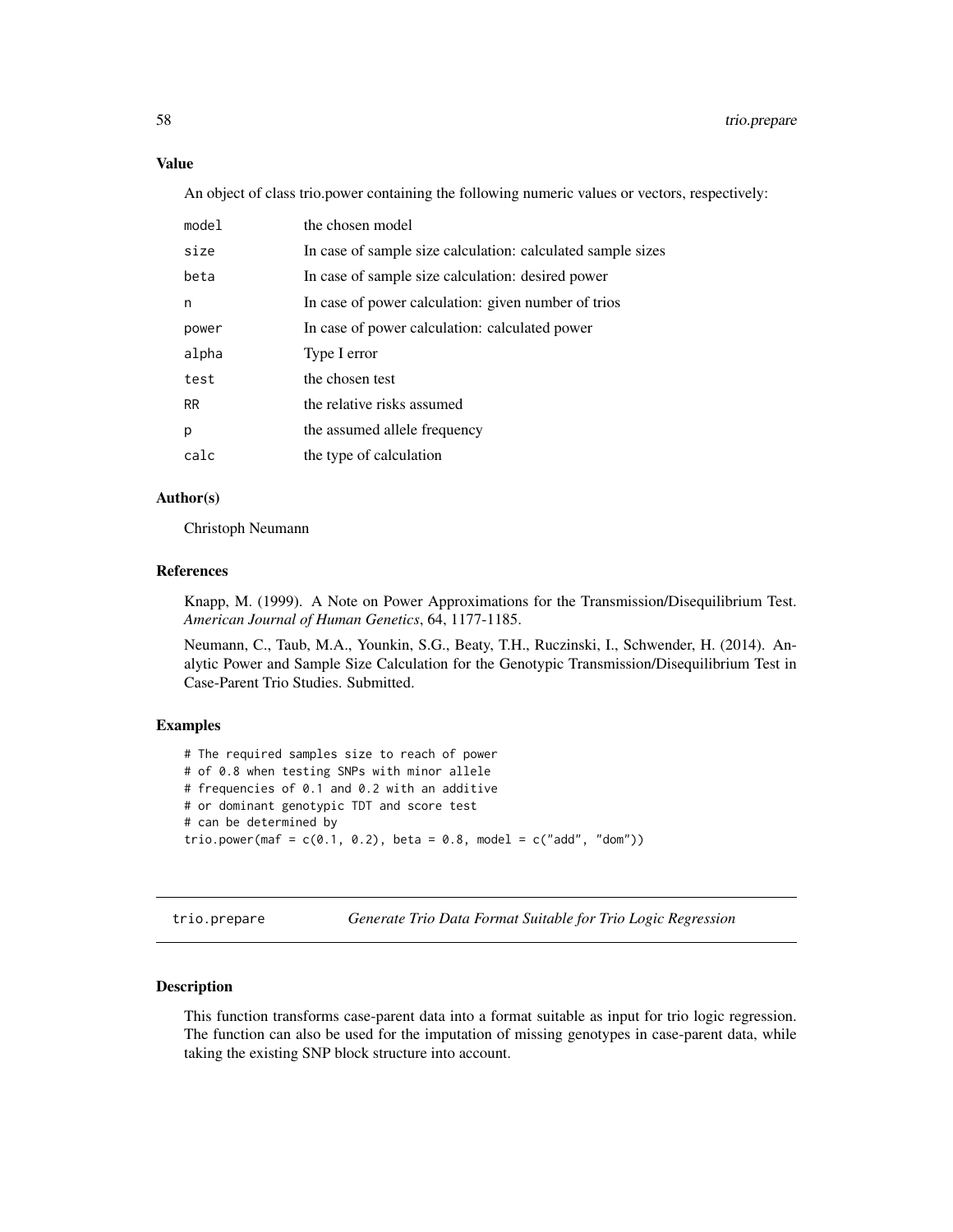# trio.prepare 59

## Usage

trio.prepare(trio.dat, freq=NULL, blocks=NULL, logic=TRUE, ...)

## Arguments

| trio.dat | An object returned from the function trio. check.                                                                                                                                                                                                                                                                                                                                                                                                               |
|----------|-----------------------------------------------------------------------------------------------------------------------------------------------------------------------------------------------------------------------------------------------------------------------------------------------------------------------------------------------------------------------------------------------------------------------------------------------------------------|
| freq     | An optional data frame specifying haplotype blocks and frequencies. For an<br>example, see the data frame simuBkMap contained in this package. If provided,<br>the following argument blocks will be ignored.                                                                                                                                                                                                                                                   |
|          | The object must have three columns in the following order: block identifiers<br>(key), haplotypes (hap), and haplotype frequencies (freq). The block identifiers<br>must be unique for each block. For each block, the haplotypes must be encoded<br>as a string of the integers 1 and 2, where 1 refers to the major allele and 2 refers<br>to the minor allele. The respective haplotype frequencies will be normalized to<br>sum one.                        |
| blocks   | An optional vector of integers, specifying (in sequence) the lengths of the link-<br>age disequilibrium blocks. The sum of these integers must be equal to the total<br>numbers of SNPs in the data set used as input. Using the integer 1 for SNPs not<br>contained in LD blocks is required if this argument is used. If both arguments<br>freq and blocks are NULL, complete linkage equilibrium is assumed (i.e., no<br>correlation between the genotypes). |
| logic    | A logical value indicating whether the trio data are returned with genotypes in<br>dominant and recessive coding, suitable as input for trio logic regression (TRUE),<br>or if the imputed data should be returned in genotype format, using one variable<br>per SNP (FALSE).                                                                                                                                                                                   |
|          | Optional arguments that can be passed to function haplo.em.                                                                                                                                                                                                                                                                                                                                                                                                     |

## Details

To create the genotypes for the pseudo-controls it is necessary to take the LD structure of the SNPs into account. This requires information on the LD blocks. It is assumed that the user has already delineated the block structure according to his or her method of choice. The function trio.prepare, which operates on an output object of [trio.check](#page-50-0), accepts the block length information as an argument. If this argument is not specified, a uniform block length of 1 (i.e., no LD structure) is assumed. If the haplotype frequencies are not specified, they are estimated from the parents' genotypes using the function [haplo.em](#page-0-0). The function then returns a list that contains the genotype information in binary format, suitable as input for trio logic regression. Since trio logic regression requires complete data, the function trio.prepare also performs an imputation of the missing genotypes. The imputation is based on the estimated or supplied haplotype information.

## Value

bin A matrix suitable as input for trio logic regression. The first column specifies the cases and pseudo-controls as required by logic regression using conditional logistic regression (the integer 3 for the probands followed by three zeros indicating the pseudo-controls). The following columns specify the (possibly imputed) genotypes in dominant and recessive coding, with two binary variables for each SNP. This is returned only if logic = TRUE.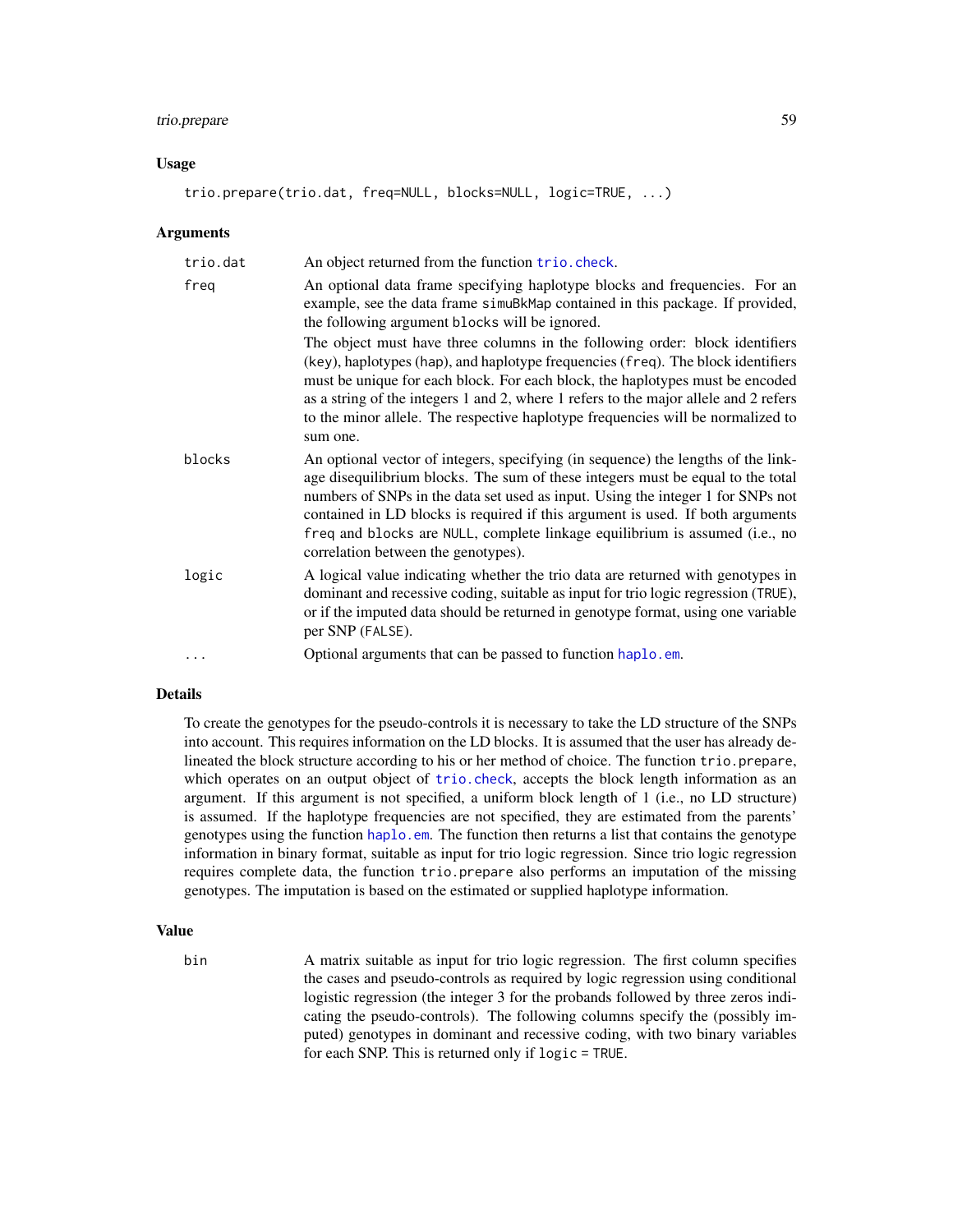<span id="page-59-1"></span>

| trio | A data frame with imputed SNPs in genotype format derived from the input.<br>This is returned only if $logic$ = FALSE.                                                                                                                                                                                                    |
|------|---------------------------------------------------------------------------------------------------------------------------------------------------------------------------------------------------------------------------------------------------------------------------------------------------------------------------|
| miss | A data frame with five columns indicating the missing genotypes in the input<br>object. The five columns of the data frame refer to the family id (famid), the<br>individual id (pid), the genotype (snp), the row numbers $(r)$ , and the column<br>numbers (c). This element will be NULL if there are no missing data. |
| freg | The estimated or supplied haplotype information, in the same format as de-<br>scribed in the <b>Arguments</b> above.                                                                                                                                                                                                      |

## Acknowledgments

Support was provided by NIH grants R01 DK061662 and HL090577.

## Author(s)

Qing Li, mail2qing@yahoo.com

## References

Li, Q., Fallin, M.D., Louis, T.A., Lasseter, V.K., McGrath, J.A., Avramopoulos, D., Wolyniec, P.S., Valle, D., Liang, K.Y., Pulver, A.E., and Ruczinski, I. (2010). Detection of SNP-SNP Interactions in Trios of Parents with Schizophrenic Children. Genetic Epidemiology, 34, 396-406.

## See Also

[trio.check](#page-50-0), [haplo.em](#page-0-0)

## Examples

```
data(trio.data)
trio.tmp <- trio.check(dat=trio.ped1)
trio.bin <- trio.prepare(trio.dat=trio.tmp, blocks=c(1,4,2,3))
trio.bin$bin[1:8,]
```
<span id="page-59-0"></span>

trio.sim *Simulate Case-Parent Trios*

## Description

trio.sim generates case-parents trios when the disease risk of children is specified by (possibly higher-order) SNP-SNP interactions. The SNP minor allele frequencies and/or haplotypes are specified by the user, as are the parameters in the logistic model that describes the disease risk. If pi.usr is specified, a specific type of model, namely the well-known Risch model, will be employed.

#### Usage

```
trio.sim(freq, interaction = "1R and 2D", prev = 1e-3, OR = 1, pi.usr = \theta,
  n = 100, rep = 1, step.save = NULL, step.load = NULL, verbose = FALSE)
```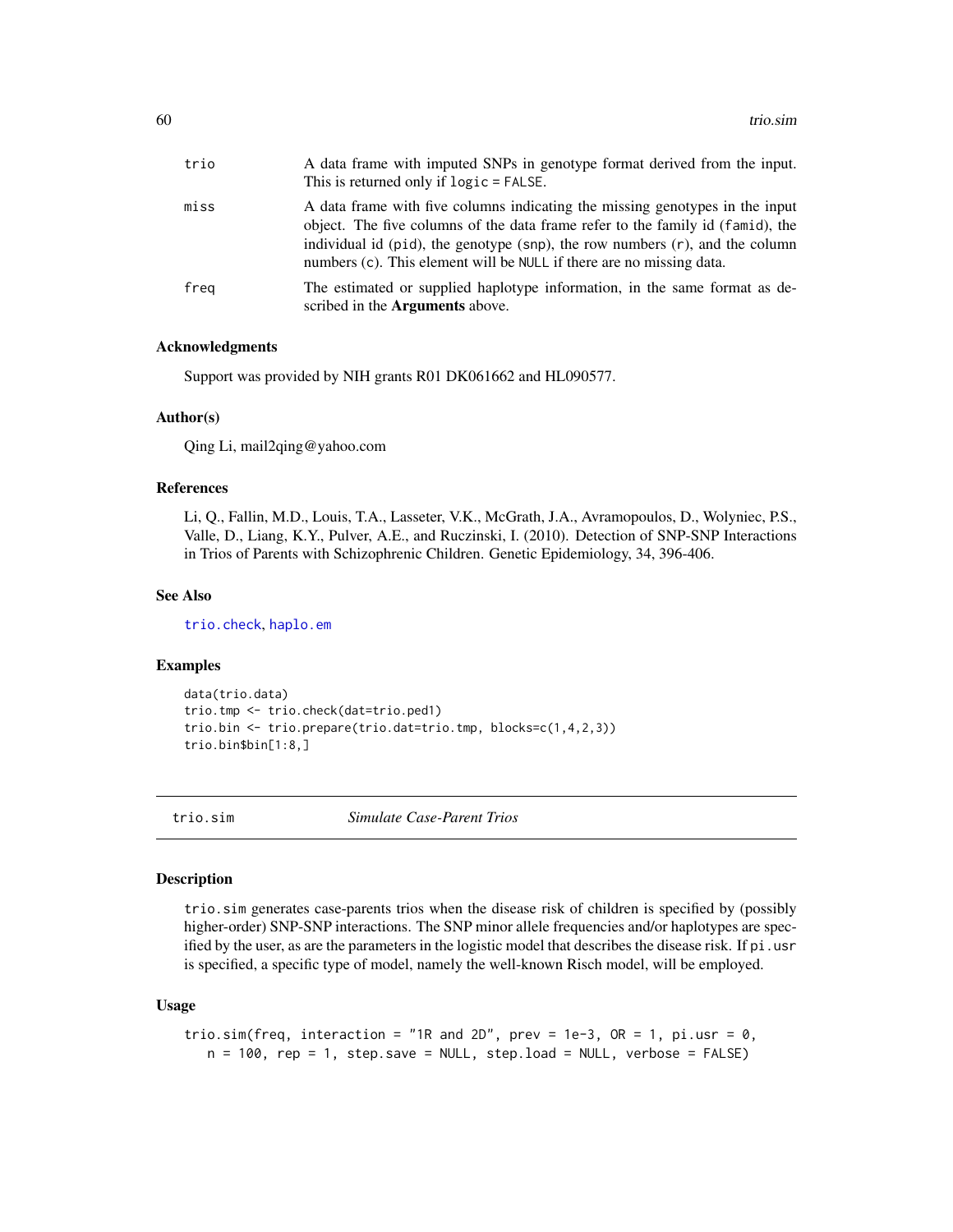#### trio.sim 61

## Arguments

| freq        | A data frame specifying haplotype blocks and frequencies. For an example, see<br>the data frame simuBkMap contained in this package. If provided, the following<br>argument blocks will be ignored.                                                                                                                                                                                                                                                                                                                                                                                                                                                                                                                                                                                                                                                   |
|-------------|-------------------------------------------------------------------------------------------------------------------------------------------------------------------------------------------------------------------------------------------------------------------------------------------------------------------------------------------------------------------------------------------------------------------------------------------------------------------------------------------------------------------------------------------------------------------------------------------------------------------------------------------------------------------------------------------------------------------------------------------------------------------------------------------------------------------------------------------------------|
|             | The object must have three columns in the following order: block identifiers<br>(key), haplotypes (hap), and haplotype frequencies (freq). The block identifiers<br>must be unique for each block. For each block, the haplotypes must be encoded<br>as a string of the integers 1 and 2, where 1 refers to the major allele and 2 refers<br>to the minor allele. The respective haplotype frequencies will be normalized to<br>sum one.                                                                                                                                                                                                                                                                                                                                                                                                              |
| interaction | A string that specifies the risk altering genotype interaction as a Boolean term,<br>such as "7D or 19R", or "(not 10D) or 45D". Each locus can appear at most<br>once in the string, and the the Boolean term <i>not</i> can appear at most once before<br>each locus, and must be enclosed in parenthesis, e.g., "(not 3D)". Therefore,<br>strings such as "not (not 3D)" and "not 3D or 5R" are prohibited. Parenthesis<br>are also used to unambiguously define the Boolean expression as a binary tree,<br>i.e., every parent node has exact two children. For example Thus, a long string<br>such as "IR or 3D or 5R" must be written as "(1R or 3D) or 5R" or as "1R or<br>$(3D \text{ or } 5R)$ ", even though the parenthesis are technically redundant. There is<br>also a limit on the size of the interactions, please see Details below. |
| prev        | The prevalence of the disease in the simulated population among non-carriers<br>(the "un-exposed" group).                                                                                                                                                                                                                                                                                                                                                                                                                                                                                                                                                                                                                                                                                                                                             |
| 0R          | The odds ratio of disease in the simulated population, comparing carriers to<br>non-carriers.                                                                                                                                                                                                                                                                                                                                                                                                                                                                                                                                                                                                                                                                                                                                                         |
| pi.usr      | probability for an individual without the interaction to be affected                                                                                                                                                                                                                                                                                                                                                                                                                                                                                                                                                                                                                                                                                                                                                                                  |
| n           | The number of case-parent trios simulated. The default is 100.                                                                                                                                                                                                                                                                                                                                                                                                                                                                                                                                                                                                                                                                                                                                                                                        |
| rep         | The number of data set replicates generated. The default is 1.                                                                                                                                                                                                                                                                                                                                                                                                                                                                                                                                                                                                                                                                                                                                                                                        |
| step.save   | The name of the binary file (without ".RData" extension) in which the object<br>specifying the simulation mating tables and probabilities will be saved. The<br>default value is NULL In that case, the object will not be saved for re-use in later<br>run. See Details.                                                                                                                                                                                                                                                                                                                                                                                                                                                                                                                                                                             |
| step.load   | The name of an existing binary file (without ".RData" extension) in which the<br>object specifying the simulation mating tables and probabilities have been saved<br>(see above). The default value is NULL. In that case, a new object will be gener-<br>ated.                                                                                                                                                                                                                                                                                                                                                                                                                                                                                                                                                                                       |
| verbose     | A logical value indicating whether or not to print information about memory and<br>time usage.                                                                                                                                                                                                                                                                                                                                                                                                                                                                                                                                                                                                                                                                                                                                                        |

# Details

The function trio.sim simulates case-parent trio data when the disease risk of children is specified by (possibly higher-order) SNP-SNP interactions. The mating tables and the respective sampling probabilities depend on the haplotype frequencies (or SNP minor allele frequencies when the SNP does not belong to a block). This information is specified in the freq argument of the function. The probability of disease is assumed to be described by the logistic term *logit(p) = a + b* I*[Interaction]*,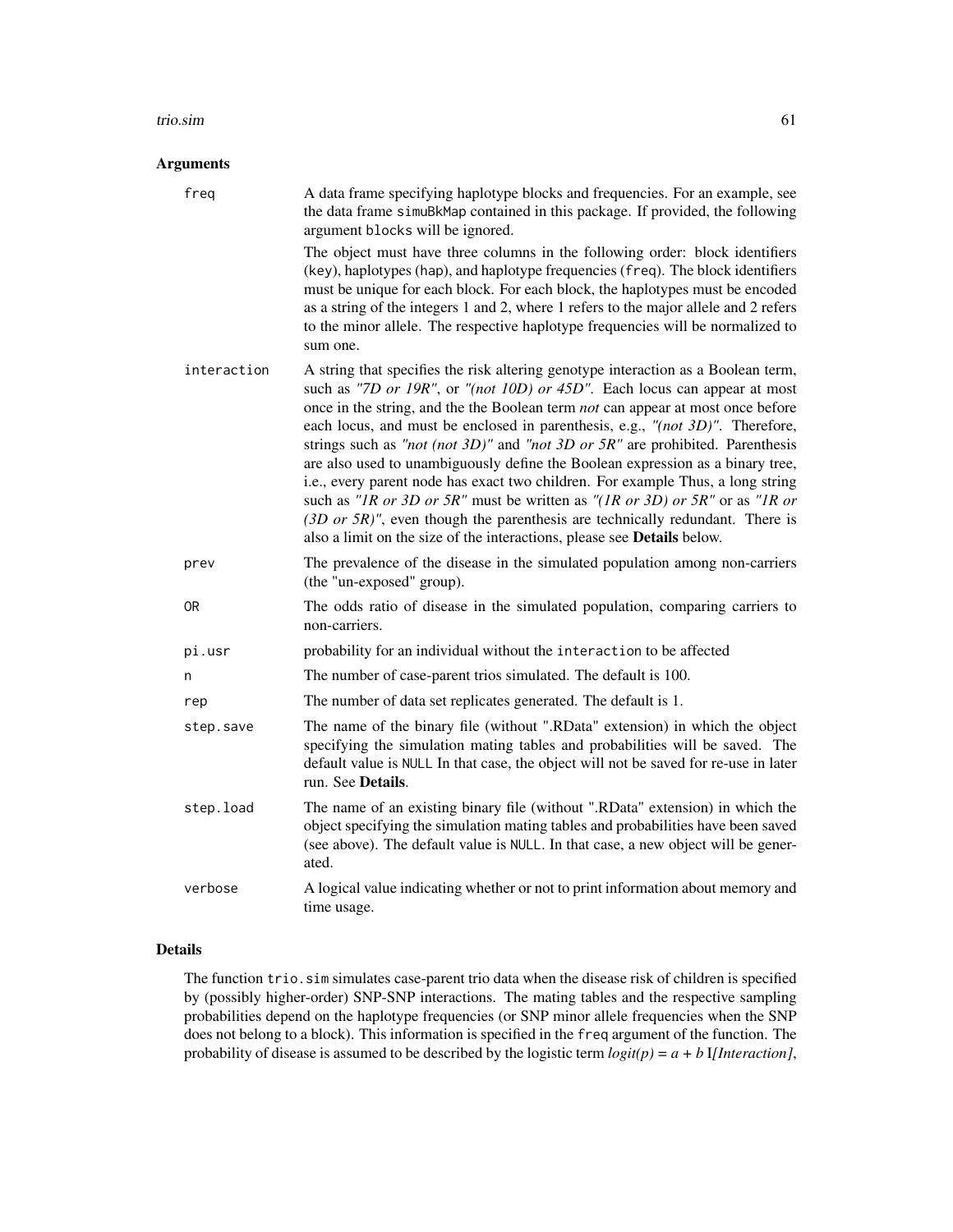where  $a = \text{logit}$  (prev) and  $b = \text{log}(\text{OR})$ , with prev and OR specified by the user. Note that at this point only data for two risk groups (carriers versus non-carriers) can be simulated. Since the computational demands for generating the mating is dependent on the number of loci involved in the interactions and the lengths of the LD blocks that contain these disease loci, the interaction term can only consist of up to six loci, not more than one of those loci per block, and haplotype (block) lengths of at most 5 loci.

Generating the mating tables and the respective sampling probabilities necessary to simulate caseparent trios can be very time consuming for interaction models involving three or more SNPs. In simulation studies, many replicates of similar data are usually required, and generating these sampling probabilities in each instance would be a large and avoidable computational burden (CPU and memory). The sampling probabilities depend foremost on the interaction term and the underlying haplotype frequencies, and as long as these remain constant in the simulation study, the mating table information and the sampling probabilities can be "recycled". This is done by storing the relevant information (denoted as "step-stone") as a binary R file in the working directory (using the argument step.save), and loading the binary file again in future simulations (using the argument step.load), speeding up the simulation process dramatically. It is even possible to change the parameters prev and OR (corresponding to *a* and *b* in the logistic model) in these additional simulations, as the sampling probabilities can be adjusted accordingly.

## Value

A list of matrices, containing the simulated data sets, in genotype format (indicating the number of variant alleles), including family and subject identifiers.

## Author(s)

Qing Li, mail2qing@yahoo.com

#### References

Li, Q., Fallin, M.D., Louis, T.A., Lasseter, V.K., McGrath, J.A., Avramopoulos, D., Wolyniec, P.S., Valle, D., Liang, K.Y., Pulver, A.E., and Ruczinski, I. (2010). Detection of SNP-SNP Interactions in Trios of Parents with Schizophrenic Children. Genetic Epidemiology, 34, 396-406.

## See Also

#### [trio.prepare](#page-57-0)

```
data(trio.data)
sim <- trio.sim(freq=simuBkMap, interaction="1R and 5R", prev=.001, OR=2, n=20, rep=1)
sim[[1]][1:6, 1:12]
```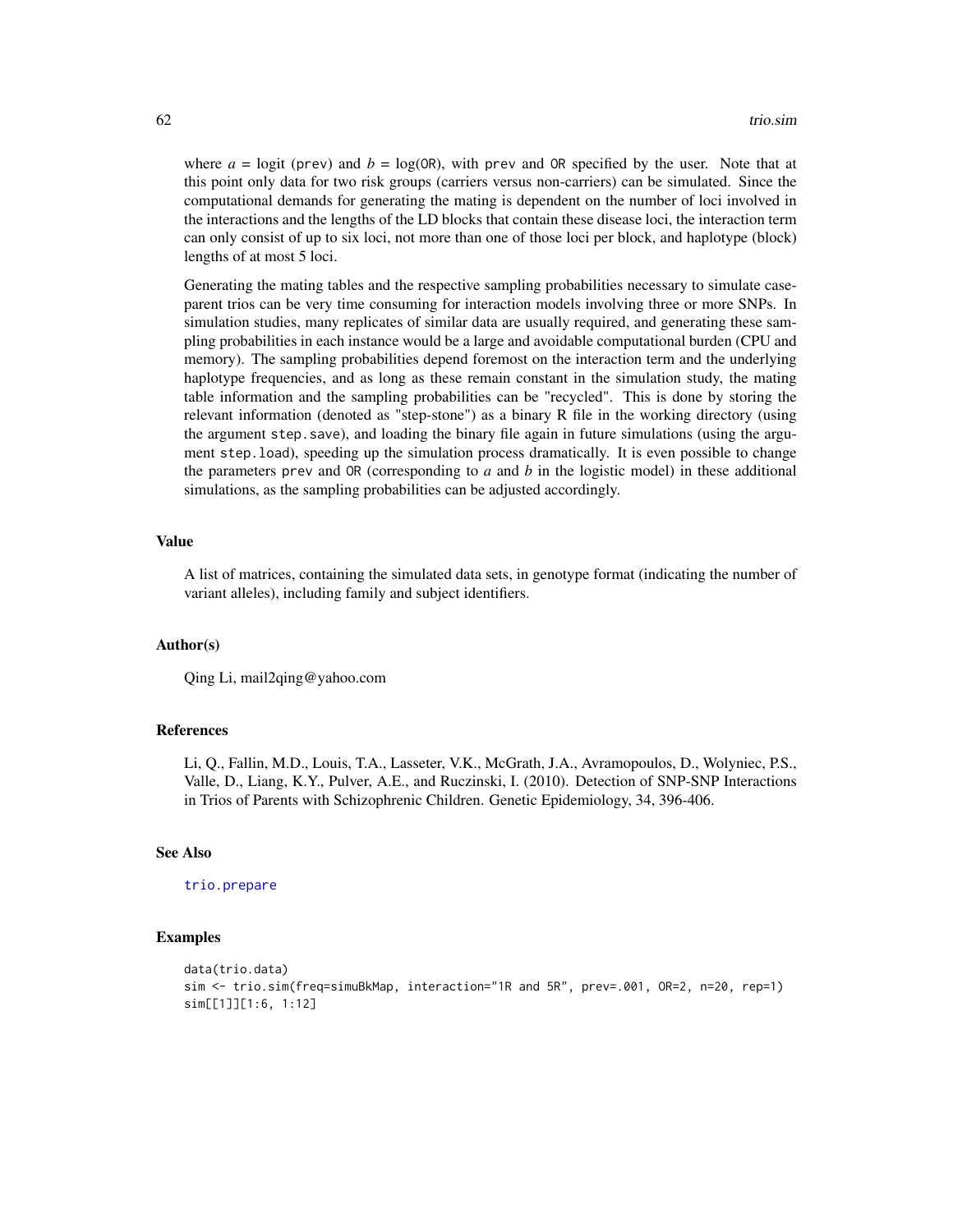<span id="page-62-0"></span>

# Description

Performs a trioFS (trio Feature Selection) analysis as proposed by Schwender et al. (2011) based on bagging/subsampling with base learner trio logic regression (Li et al., 2011).

# Usage

```
## Default S3 method:
trioFS(x, y, B = 20, nleaves = 5, replace = TRUE, sub.frac = 0.632,
    control = lrControl(), fast = FALSE, addMatImp = TRUE, addModels = TRUE,
    verbose = FALSE, rand = NA, ...)## S3 method for class 'trioPrepare'
trioFS(x, ...)
## S3 method for class 'formula'
trioFS(formula, data, recdom = TRUE, ...)
```
## Arguments

| $\times$ | either an object of class trioPrepare, i.e. the output of trio. prepare, or a<br>binary matrix consisting of zeros and ones. If the latter, then each column of x<br>must correspond to a binary variable (e.g., codng for a dominant or a recessive<br>effect of a SNP), and each row to a case or a pseudo-control, where each trio is<br>represented by a block of four consecutive rows of x containing the data for the<br>case and the three matched pseudo-controls (in this order) so that the first four<br>rows of x comprise the data for the first trio, rows 5-8 the data for the second<br>trio, and so on. Missing values are not allowed. A convenient way to generate<br>this matrix is to use the function trio. prepare. Afterwards, triolR can be<br>directly applied to the output of trio. prepare. |
|----------|---------------------------------------------------------------------------------------------------------------------------------------------------------------------------------------------------------------------------------------------------------------------------------------------------------------------------------------------------------------------------------------------------------------------------------------------------------------------------------------------------------------------------------------------------------------------------------------------------------------------------------------------------------------------------------------------------------------------------------------------------------------------------------------------------------------------------|
| У        | a numeric vector specifying the case-pseudo-control status for the observations<br>in $x$ (if $x$ is a binary matrix). Since in trio logic regression, cases are coded by<br>a 3 and pseudo-controls by a 0, y is given by $rep(c(3, 0, 0, 0), n. trios)$ ,<br>where n. trios is the number of trios for which genotype data is stored in x.<br>Thus, the length of y must be equal to the number of rows in x. No missing<br>values are allowed in y. If not specified, y will be automatically generated.                                                                                                                                                                                                                                                                                                               |
| B        | number of bootstrap samples or subsamples used in trioFS                                                                                                                                                                                                                                                                                                                                                                                                                                                                                                                                                                                                                                                                                                                                                                  |
| nleaves  | maximum number of leaves, i.e.\ variables, in the logic tree considered in each<br>of the B trio logic regression models (please note in trio logic regression the<br>model consists only of one logic tree).                                                                                                                                                                                                                                                                                                                                                                                                                                                                                                                                                                                                             |
| replace  | should sampling of the trios be done with replacement? If TRUE, a Bootstrap<br>sample of size n. trios is drawn from the n. trios trios in each of the B itera-<br>tions. If FALSE, ceiling (sub. frac $*$ n. trios) of the trios are drawn without<br>replacement in each iteration.                                                                                                                                                                                                                                                                                                                                                                                                                                                                                                                                     |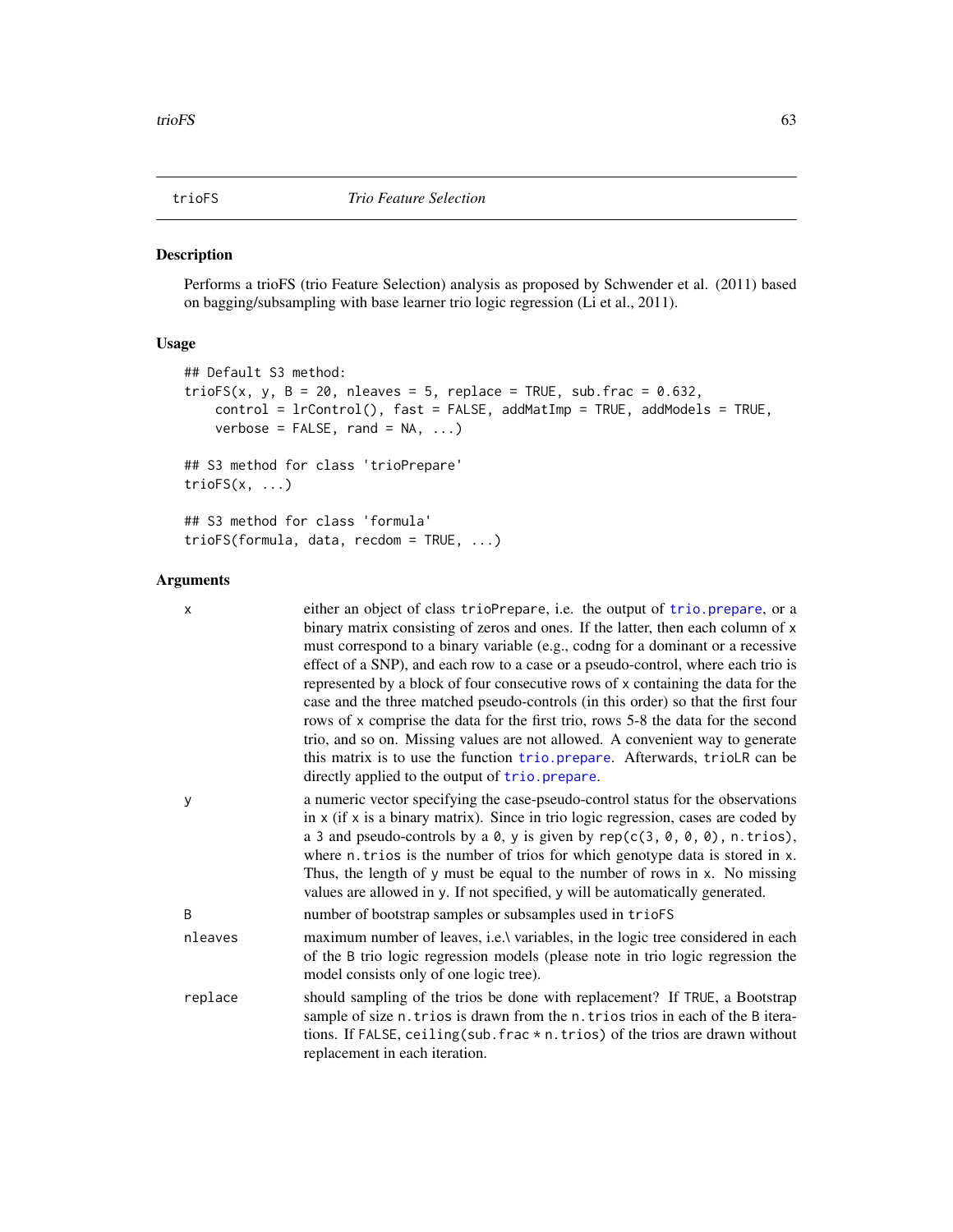| sub.frac  | a proportion specifying the fraction of trios that are used in each iteration to fit<br>a trio logic regression model if replace = FALSE. Ignored if replace = TRUE.                                                                                                                                                                                                                                                                                                                                                                                                                                                                                                                                                                                                                                                                                                                                                                                                                                                                                                                                                                                                                                                                                                                                         |
|-----------|--------------------------------------------------------------------------------------------------------------------------------------------------------------------------------------------------------------------------------------------------------------------------------------------------------------------------------------------------------------------------------------------------------------------------------------------------------------------------------------------------------------------------------------------------------------------------------------------------------------------------------------------------------------------------------------------------------------------------------------------------------------------------------------------------------------------------------------------------------------------------------------------------------------------------------------------------------------------------------------------------------------------------------------------------------------------------------------------------------------------------------------------------------------------------------------------------------------------------------------------------------------------------------------------------------------|
| control   | a list of control parameters for the search algorithms and the logic trees consid-<br>ered when fitting the trio logic regression model, where the parameters for an<br>MC logic regression are ignored. For details and the parameters, see lrControl,<br>which is the function that should be used to specify control.                                                                                                                                                                                                                                                                                                                                                                                                                                                                                                                                                                                                                                                                                                                                                                                                                                                                                                                                                                                     |
| fast      | should a greedy search be used instead of simulated annealing, i.e. the standard<br>search algorithm in (trio) logic regression?                                                                                                                                                                                                                                                                                                                                                                                                                                                                                                                                                                                                                                                                                                                                                                                                                                                                                                                                                                                                                                                                                                                                                                             |
| addMatImp | should the matrix containing the improvements due to the interactions in each of<br>the iterations be added to the output, where the importance of each interaction<br>is computed by the average over the B improvements due to this interaction?                                                                                                                                                                                                                                                                                                                                                                                                                                                                                                                                                                                                                                                                                                                                                                                                                                                                                                                                                                                                                                                           |
| addModels | should the B trio logic regression models be added to the output                                                                                                                                                                                                                                                                                                                                                                                                                                                                                                                                                                                                                                                                                                                                                                                                                                                                                                                                                                                                                                                                                                                                                                                                                                             |
| verbose   | should some comments on the progress the trioFS analysis be printed?                                                                                                                                                                                                                                                                                                                                                                                                                                                                                                                                                                                                                                                                                                                                                                                                                                                                                                                                                                                                                                                                                                                                                                                                                                         |
| rand      | positive integer. If specified, the random number generator is set into a repro-<br>ducible state.                                                                                                                                                                                                                                                                                                                                                                                                                                                                                                                                                                                                                                                                                                                                                                                                                                                                                                                                                                                                                                                                                                                                                                                                           |
| formula   | an object of class formula describing the model that should be fitted.                                                                                                                                                                                                                                                                                                                                                                                                                                                                                                                                                                                                                                                                                                                                                                                                                                                                                                                                                                                                                                                                                                                                                                                                                                       |
| data      | a data frame containing the variables in the model. Each row of data must<br>correspond to an observation, and each column to a binary variable (coded by 0<br>and 1) or a factor (for details, see recdom) except for the column comprising the<br>response, where no missing values are allowed in data. For a description of the<br>specification of the response, see y.                                                                                                                                                                                                                                                                                                                                                                                                                                                                                                                                                                                                                                                                                                                                                                                                                                                                                                                                 |
| recdom    | a logical value or vector of length ncol (data) comprising whether a SNP should<br>be transformed into two binary dummy variables coding for a recessive and a<br>dominant effect. If recdom is TRUE (and a logical value), then all factors/variables<br>with three levels will be coded by two dummy variables as described in make. snp. dummy.<br>Each level of each of the other factors (also factors specifying a SNP that shows<br>only two genotypes) is coded by one indicator variable. If recdom isFALSE (and<br>a logical value), each level of each factor is coded by an indicator variable. If<br>recdom is a logical vector, all factors corresponding to an entry in recdom that<br>is TRUE are assumed to be SNPs and transformed into two binary variables as<br>described above. All variables corresponding to entries of recdom that are TRUE<br>(no matter whether recdom is a vector or a value) must be coded either by the<br>integers 1 (coding for the homozygous reference genotype), 2 (heterozygous),<br>and 3 (homozygous variant), or alternatively by the number of minor alleles, i.e.<br>0, 1, and 2, where no mixing of the two coding schemes is allowed. Thus, it is<br>not allowed that some SNPs are coded by 1, 2, and 3, and others are coded by 0,<br>1, and 2. |
| $\cdots$  | for the trioPrepare and the formula method, optional parameters to be passed<br>to the low level function trioFS.default, i.e. all arguments of trioFS.default<br>except for x and y. Otherwise, ignored.                                                                                                                                                                                                                                                                                                                                                                                                                                                                                                                                                                                                                                                                                                                                                                                                                                                                                                                                                                                                                                                                                                    |

# Value

An object of class trioFS consisting of

vim a numeric vector containing the values of the importance measure for the found interactions,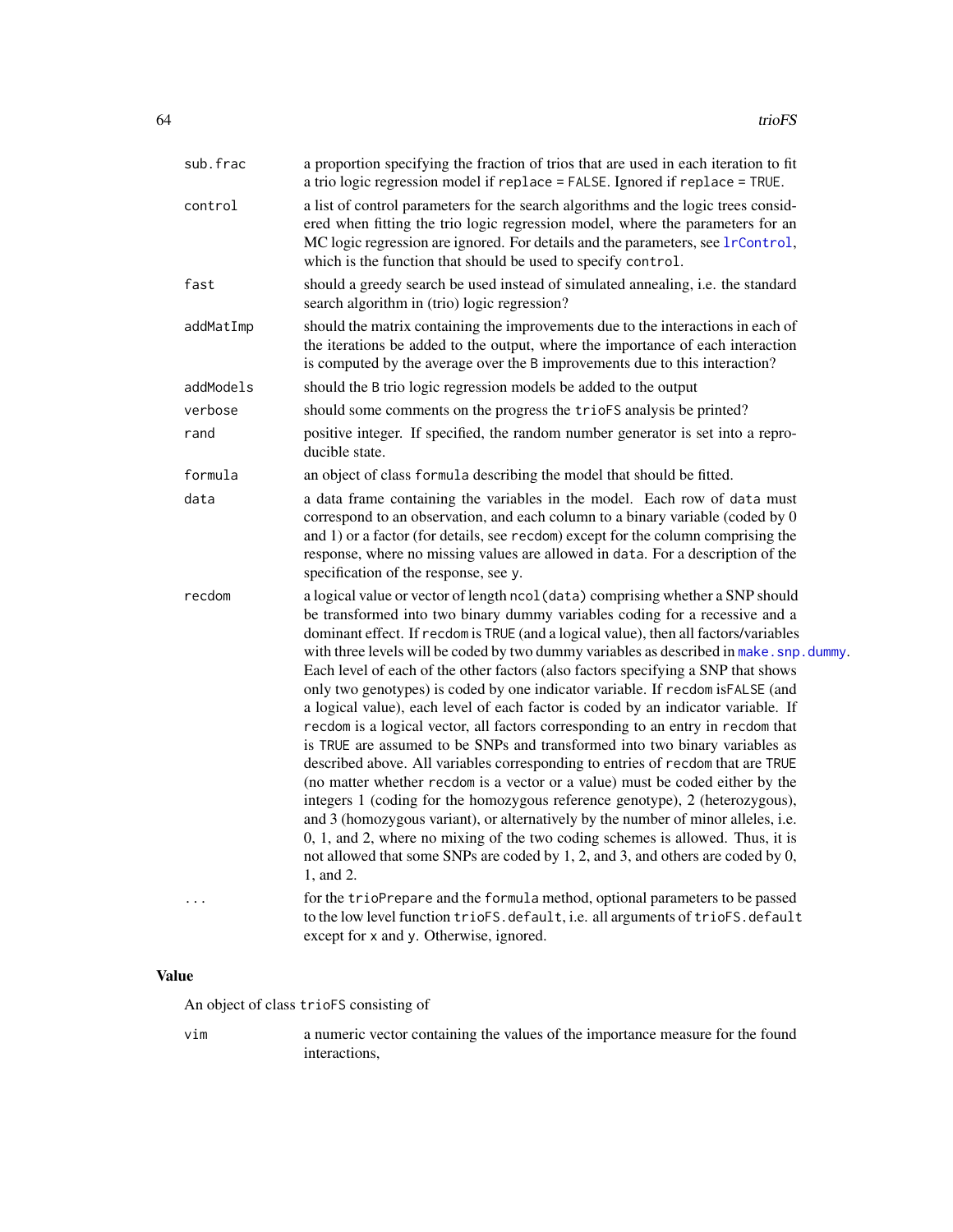| prop         | a numeric vector consisting of the percentage of models that contain the respec-<br>tive found interactions.                                  |
|--------------|-----------------------------------------------------------------------------------------------------------------------------------------------|
| primes       | a character vector naming the found interactions,                                                                                             |
| param        | a list of parameters used in the trioFS analysis, i.e. B, nleaves, and the sampling<br>method,                                                |
| mat.imp      | if addMatImp = TRUE, a matrix containing the B improvements for each found<br>interaction,                                                    |
| logreg.model | if addMode1 = $TRUE$ , the B trio logic regression models,                                                                                    |
| inbagg       | if addModel = TRUE, a list of length B in which each object specifies the trios<br>used to fit the corresponding trio logic regression model. |

#### Author(s)

Holger Schwender, <holger.schwender@udo.edu>

## References

Li, Q., Fallin, M.D., Louis, T.A., Lasseter, V.K., McGrath, J.A., Avramopoulos, D., Wolyniec, P.S., Valle, D., Liang, K.Y., Pulver, A.E., and Ruczinski, I. (2010). Detection of SNP-SNP Interactions in Trios of Parents with Schizophrenic Children. *Genetic Epidemiology*, 34, 396-406.

Schwender, H., Bowers, K., Fallin, M.D., and Ruczinski, I. (2011). Importance Measures for Epistatic Interactions# in Case-Parent Trios. *Annals of Human Genetics*, 75, 122-132.

## See Also

[trioLR](#page-65-0), [print.trioFS](#page-34-0), [trio.prepare](#page-57-0)

```
# Load the simulated data.
data(trio.data)
# Prepare the data in trio.ped1 for a trioFS analysis
# by first calling
trio.tmp <- trio.check(dat = trio.ped1)
# and then applying
set.seed(123456)
trio.bin <- trio.prepare(trio.dat=trio.tmp, blocks=c(1,4,2,3))
# where we here assume the block structure to be
# c(1, 4, 2, 3), which means that the first LD "block"
# only consists of the first SNP, the second LD block
# consists of the following four SNPs in trio.bin,
# the third block of the following two SNPs,
# and the last block of the last three SNPs.
# set.seed() is specified to make the results reproducible.
# For the application of trioFS, some parameters of trio
```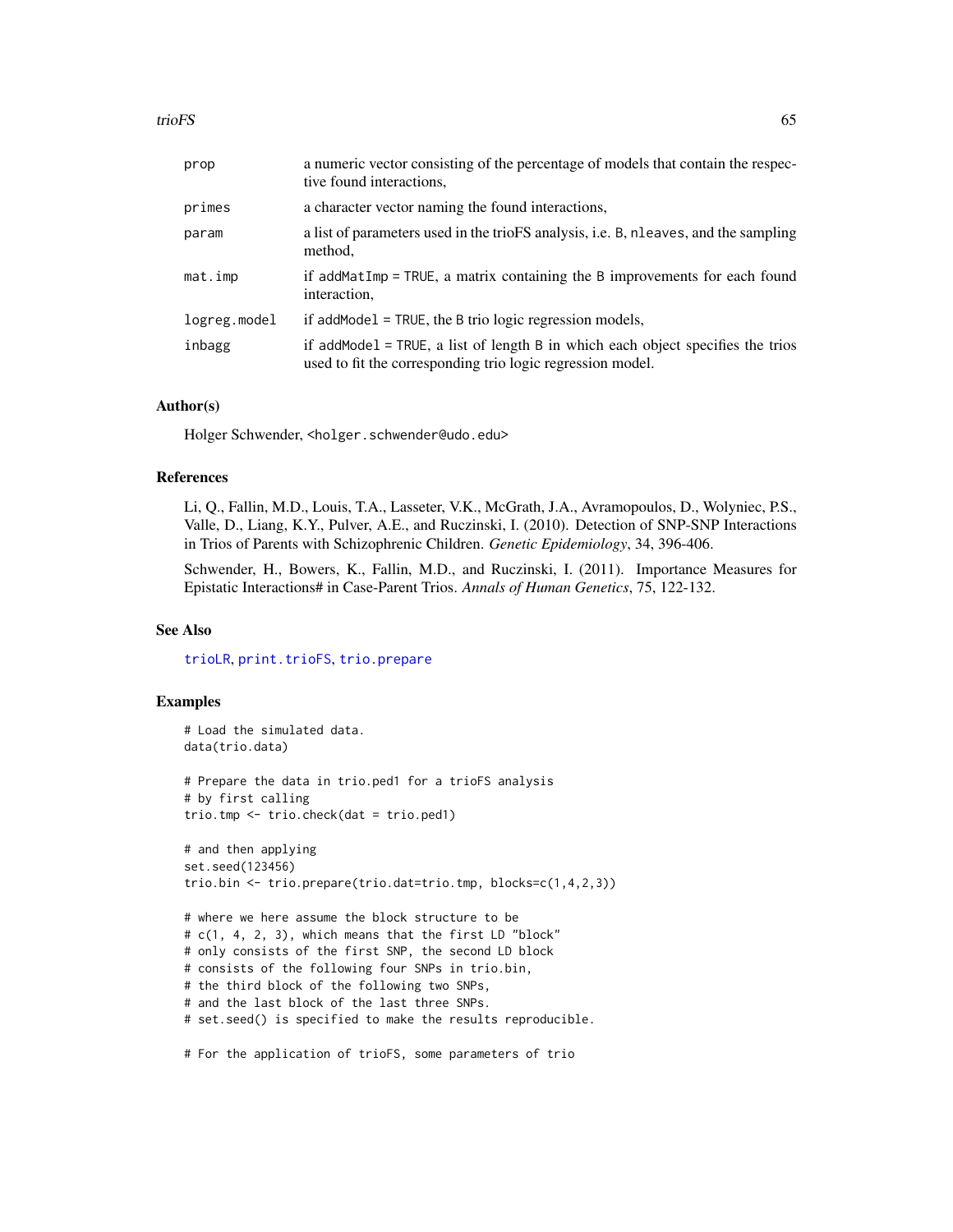```
# logic regression are changed to make the following example faster.
my.control <- lrControl(start=1, end=-3, iter=1000, output=-4)
# Please note typically you should consider much more
# than 1000 iterations (usually, at least a few hundred
# thousand).
# TrioFS can then be applied to the trio data in trio.ped1 by
fs.out <- trioFS(trio.bin, control=my.control, rand=9876543)
# where we specify rand just to make the results reproducible.
```
<span id="page-65-0"></span>

#### trioLR *Trio Logic Regression*

#### Description

Performs a trio logic regression analysis as proposed by Li et al. (2011), where trio logic regression is an adaptation of logic regression (Ruczinski et al., 2003) for case-parent trio data.

#### Usage

```
## Default S3 method:
trioLR(x, y, search = c("sa", "greedy", "mcmc"), nleaves = 5,penalty = 0, weights = NULL, control=lrControl(), rand = NA, ...)
## S3 method for class 'trioPrepare'
trioLR(x, \ldots)## S3 method for class 'formula'
trioLR(formula, data, recdom = TRUE, ...)
```
#### Arguments

x either an object of class trioPrepare, i.e. the output of [trio.prepare](#page-57-0), or a binary matrix consisting of zeros and ones. If the latter, then each column of x must correspond to a binary variable (e.g., coding for a dominant or a recessive effect of a SNP), and each row to a case or a pseudo-control, where each trio is represented by a block of four consecutive rows of x containing the data for the case and the three matched pseudo-controls (in this order) so that the first four rows of x comprise the data for the first trio, rows 5-8 the data for the seocnd trio, and so on. Missing values are not allowed. A convenient way to generate this matrix is to use the function [trio.prepare](#page-57-0). Afterwards, trioLR can be directly applied to the output of [trio.prepare](#page-57-0).

y a numeric vector specifying the case-pseudo-control status for the observations in x (if x is the binary matrix). Since in trio logic regression, cases are coded by a 3 and pseudo-controls by a 0, y is given by  $rep(c(3, 0, 0, 0), n. trios)$ , where n.trios is the number of trios for which genotype data is stored in x.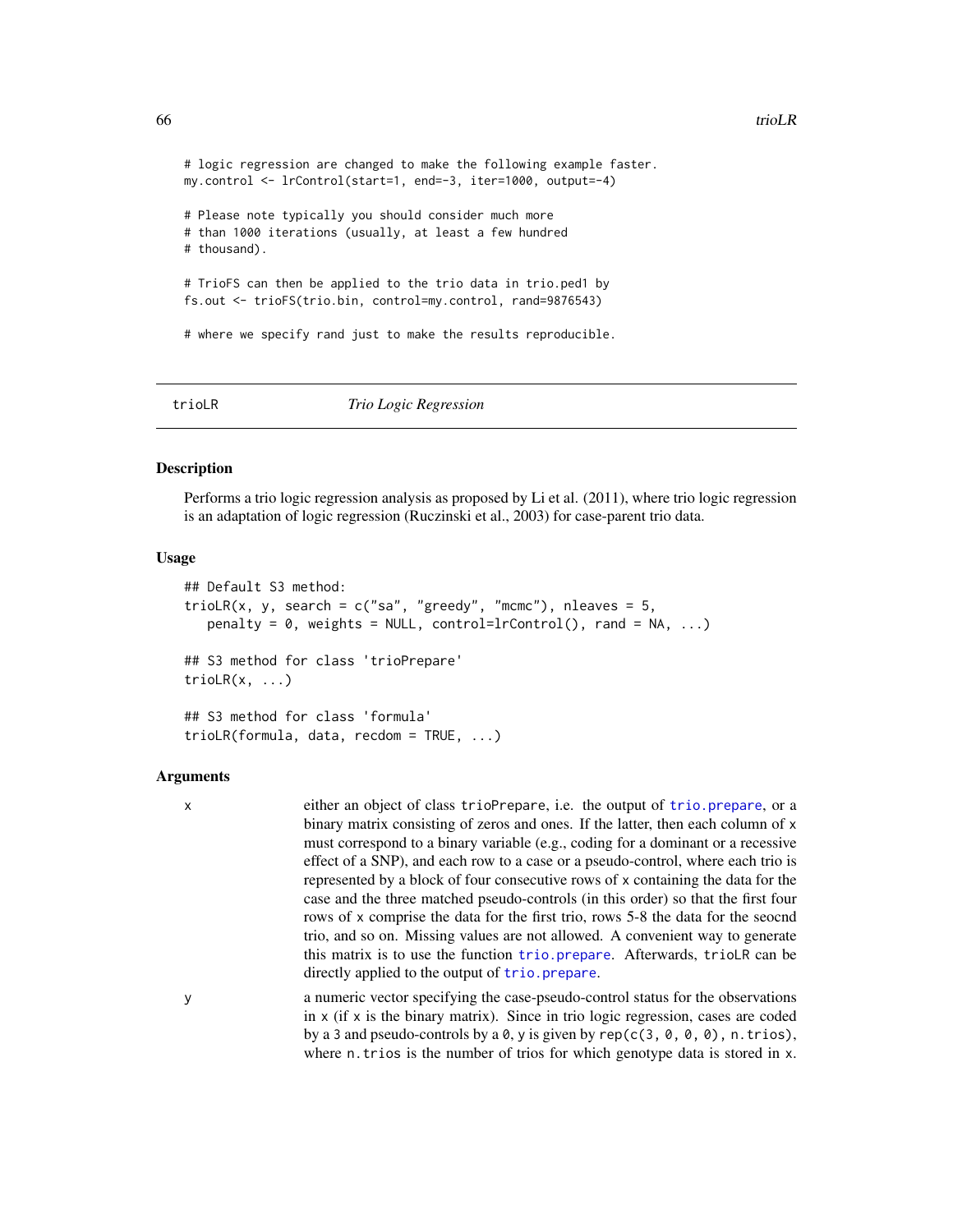|         | Thus, the length of y must be equal to the number of rows in x. No missing<br>values are allowed in y. If not specified, y will be automatically generated.                                                                                                                                                                                                                                                                                                                                                                                                                                                                                                                                                                                                                                                                                                           |
|---------|-----------------------------------------------------------------------------------------------------------------------------------------------------------------------------------------------------------------------------------------------------------------------------------------------------------------------------------------------------------------------------------------------------------------------------------------------------------------------------------------------------------------------------------------------------------------------------------------------------------------------------------------------------------------------------------------------------------------------------------------------------------------------------------------------------------------------------------------------------------------------|
| search  | character string naming the search algorithm that should be used in the search<br>for the best trio logic regression model. By default, i.e. search = "sa", sim-<br>ulated annealing, the standard search algorithm for a logic regression is used.<br>In this case, depending on the length of nleaves, either one trio logic regres-<br>sion model is fitted or several trio logic regression models of different sizes are<br>fitted. For details, see nleaves. Alternatively, a greedy search can be used by<br>setting search = "greedy", or a MC logic regression analysis (Kooperberg and<br>Ruczinski, 2005) for case-parent trio data can be performed by setting search<br>$=$ "mcmc".                                                                                                                                                                      |
| nleaves | integer or vector of two integers specifying the maximum number of leaves, i.e.\<br>variables, in the logic tree of the trio logic regression model (please note in trio<br>logic regression the model consists only of one logic tree). Must be a single<br>integer, if search = "greedy" or search = "mcmc". If search = "sa", it can<br>also be a vector of two integers, where the second integer must be larger than<br>the first one. In this case, several trio logic regression models are fitted in which<br>the maximum numbers of leaves range from nleaves[1] to nleaves[2].                                                                                                                                                                                                                                                                              |
| penalty | a non-negative value for the penalty parameter used in logic regression. The<br>penalty takes the form penalty times the number of leaves in the model. By<br>default, larger models are not penalized. penalty is only relevant when one<br>logic regression model is fitted.                                                                                                                                                                                                                                                                                                                                                                                                                                                                                                                                                                                        |
| weights | a numeric vector containing one weight for each trio considered in x. Thus,<br>weights must contain $nrow(x)$ / 4 positive values. By default, all trios are<br>equally weighted.                                                                                                                                                                                                                                                                                                                                                                                                                                                                                                                                                                                                                                                                                     |
| control | a list of control parameters for the search algorithms and the logic tree con-<br>sidered when fitting a (trio) logic regression model. For these parameters, see<br>IrControl, which is the function that should be used to specify control.                                                                                                                                                                                                                                                                                                                                                                                                                                                                                                                                                                                                                         |
| rand    | integer. If specified, the random number generator will be set into a reproducible<br>state.                                                                                                                                                                                                                                                                                                                                                                                                                                                                                                                                                                                                                                                                                                                                                                          |
| formula | an object of class formula describing the model that should be fitted.                                                                                                                                                                                                                                                                                                                                                                                                                                                                                                                                                                                                                                                                                                                                                                                                |
| data    | a data frame containing the variables in the model. Each row of data must<br>correspond to an observation, and each column to a binary variable (coded by 0<br>and 1) or a factor (for details, see recdom) except for the column comprising the<br>response, where no missing values are allowed in data. For a description of the<br>specification of the response, see y.                                                                                                                                                                                                                                                                                                                                                                                                                                                                                          |
| recdom  | a logical value or vector of length ncol (data) comprising whether a SNP should<br>be transformed into two binary dummy variables coding for a recessive and a<br>dominant effect. If recdom is TRUE (and a logical value), then all factors/variables<br>with three levels will be coded by two dummy variables as described in make. snp. dummy.<br>Each level of each of the other factors (also factors specifying a SNP that shows<br>only two genotypes) is coded by one indicator variable. If recdom is FALSE (and<br>a logical value), each level of each factor is coded by an indicator variable. If<br>recdom is a logical vector, all factors corresponding to an entry in recdom that<br>is TRUE are assumed to be SNPs and transformed into two binary variables as<br>described above. All variables corresponding to entries of recdom that are TRUE |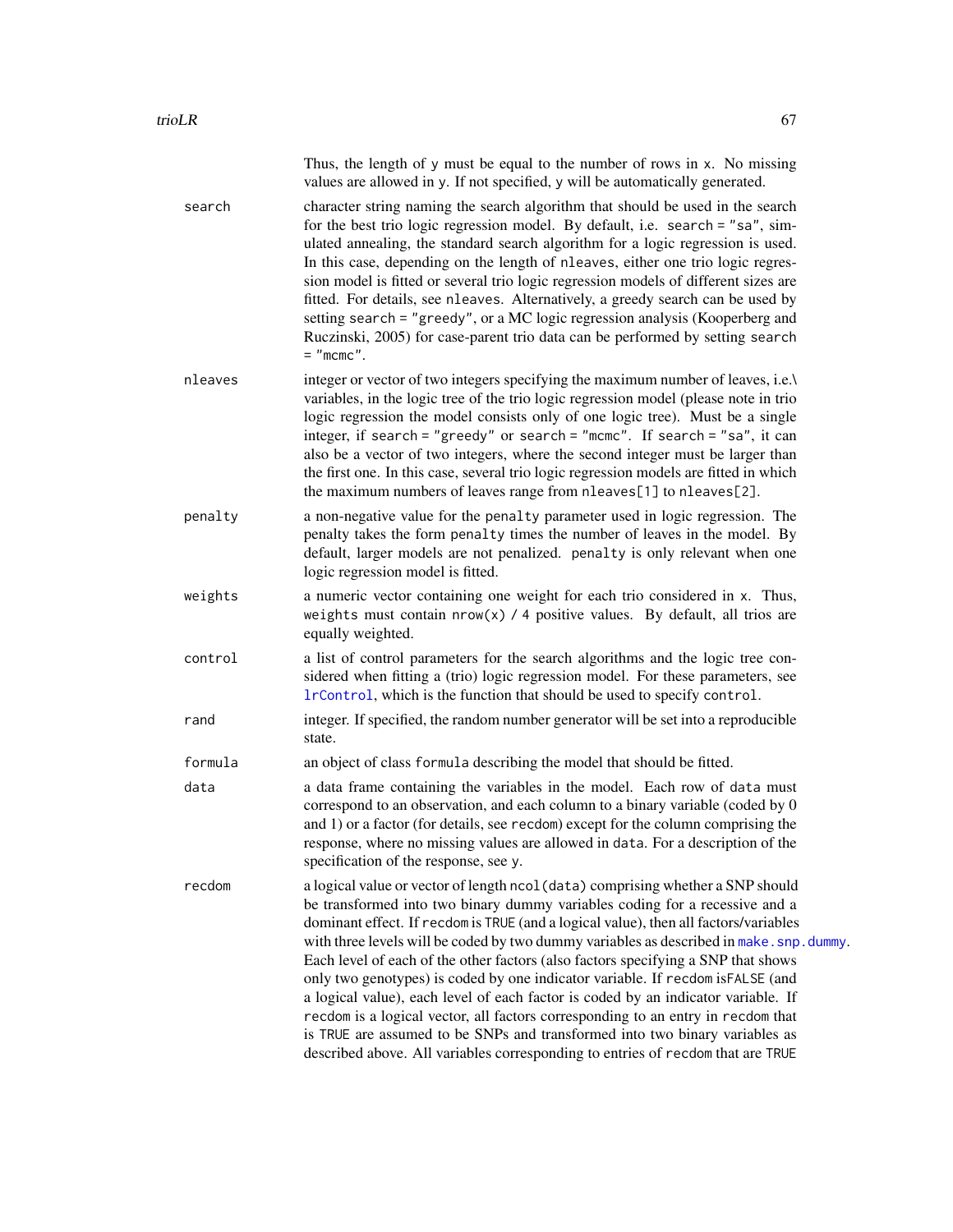(no matter whether recdom is a vector or a value) must be coded either by the integers 1 (coding for the homozygous reference genotype), 2 (heterozygous), and 3 (homozygous variant), or alternatively by the number of minor alleles, i.e. 0, 1, and 2, where no mixing of the two coding schemes is allowed. Thus, it is not allowed that some SNPs are coded by 1, 2, and 3, and others are coded by 0, 1, and 2.

... for the trioPrepare and the formula method, optional parameters to be passed to the low level function trioLR.default, i.e. all arguments of trioLR.default except for x and y. Otherwise, ignored.

## Details

Trio logic regression is an adaptation of logic regression to case-parent trio data. Virtually all features for a standard logic regression analysis with the function logreg available in the R package LogicReg are also available for a trio logic regression analysis, either directly via trioLR or via the function trio.permTest for performing permutation tests.

For a detailed, comprehensive description on how to perform a logic regression analysis, and thus, a trio logic regression analysis, see the Details section of the help page for the function logreg in the R package LogicReg. For a detailed explanation on how to specify the parameters for simulated annealing, see the man page of the function logreg.anneal.control in the R package LogicReg.

Finally, an example for a trio logic regression analysis is given in the vignette trio available in the R package trio.

# Value

An object of class trioLR composed of the same objects as an object of class logreg. For details, see the Value section of the function logreg from the R package LogicReg.

# Author(s)

Holger Schwender, <holger.schwender@udo.edu>

#### References

Kooperberg, C. and Ruczinski, I. (2005). Identifying Interacting SNPs Using Monte Carlo Logic Regression. *Genetic Epidemiology*, 28, 157-170.

Li, Q., Fallin, M.D., Louis, T.A., Lasseter, V.K., McGrath, J.A., Avramopoulos, D., Wolyniec, P.S., Valle, D., Liang, K.Y., Pulver, A.E., and Ruczinski, I. (2010). Detection of SNP-SNP Interactions in Trios of Parents with Schizophrenic Children. *Genetic Epidemiology*, 34, 396-406.

Ruczinski, I., Kooperberg, C., and LeBlanc, M.L. (2003). Logic Regression. *Journal of Computational and Graphical Statistics*, 12, 475-511.

## See Also

[logreg](#page-0-0), [trio.prepare](#page-57-0), [trio.check](#page-50-0), [trio.permTest](#page-54-0)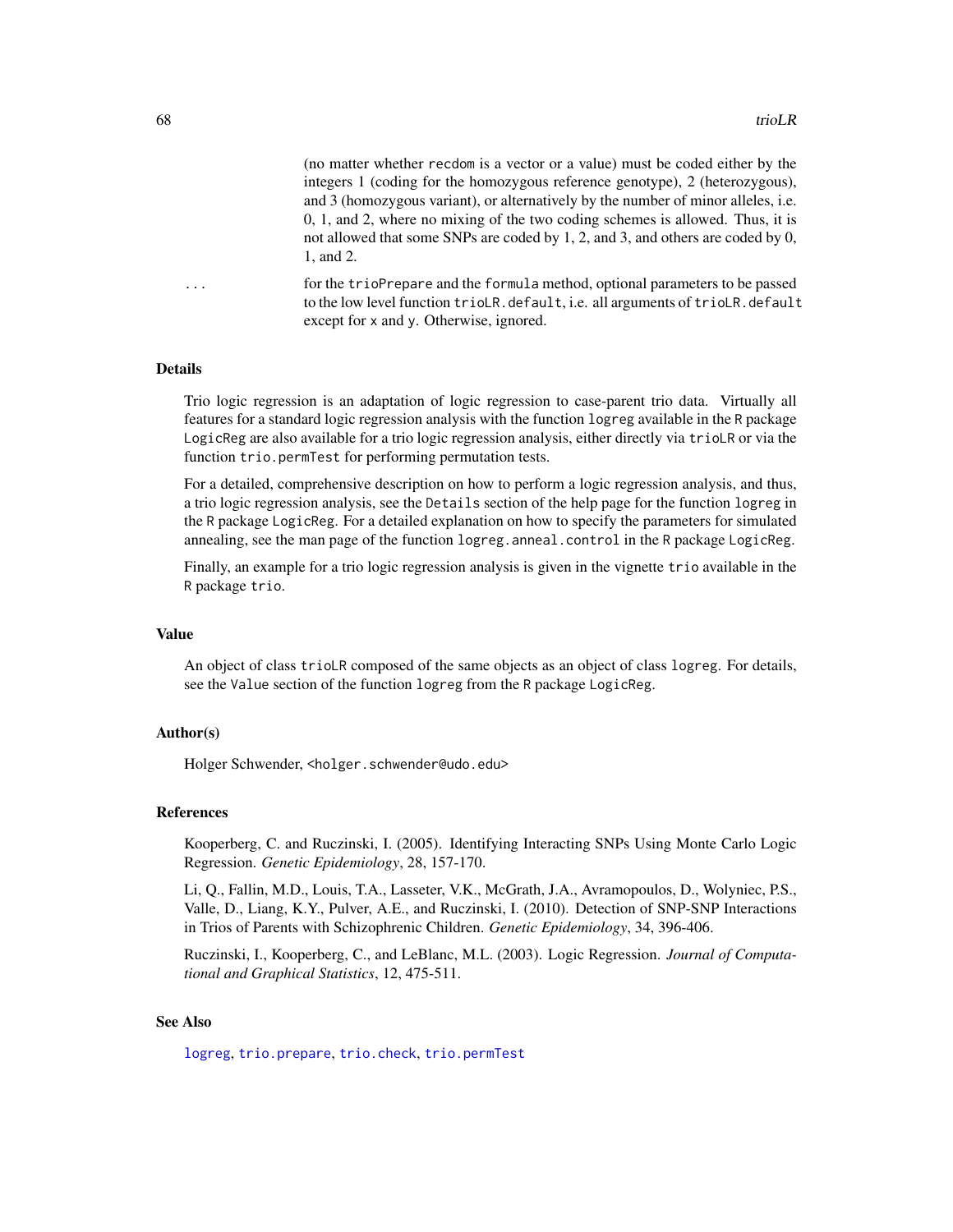#### <span id="page-68-0"></span>vcf2geno 69

## Examples

```
# Load the simulated data.
data(trio.data)
# Prepare the data in trio.ped1 for a trio logic
# regression analysis by first calling
trio.tmp <- trio.check(dat = trio.ped1)
# and then applying
set.seed(123456)
trio.bin <- trio.prepare(trio.dat=trio.tmp, blocks=c(1,4,2,3))
# where we here assume the block structure to be
# c(1, 4, 2, 3), which means that the first LD "block"
# only consists of the first SNP, the second LD block
# consists of the following four SNPs in trio.bin,
# the third block of the following two SNPs,
# and the last block of the last three SNPs.
# set.seed() is specified to make the results reproducible.
# For the application of trio logic regression, some
# parameters of trio logic regression are changed
# to make the following example faster.
my.control <- lrControl(start=1, end=-3, iter=1000, output=-4)
# Please note typically you should consider much more
# than 1000 iterations (usually, at least a few hundred
# thousand).
# Trio regression can then be applied to the trio data in
# trio.ped1 by
lr.out <- trioLR(trio.bin, control=my.control, rand=9876543)
# where we specify rand just to make the results reproducible.
```
vcf2geno *Transformation of VFC File*

## **Description**

Transforms a vcf file into a matrix in genotype format required by, e.g., the functions for computing the genotypic TDT.

#### Usage

```
vcf2geno(vcf, ped, none = "0/0", one = c("0/1"), both = "1/1", na-string = ".",use.rownames = FALSE, allowDifference = FALSE, removeMonomorphic = TRUE,
removeNonBiallelic = TRUE, changeMinor = FALSE)
```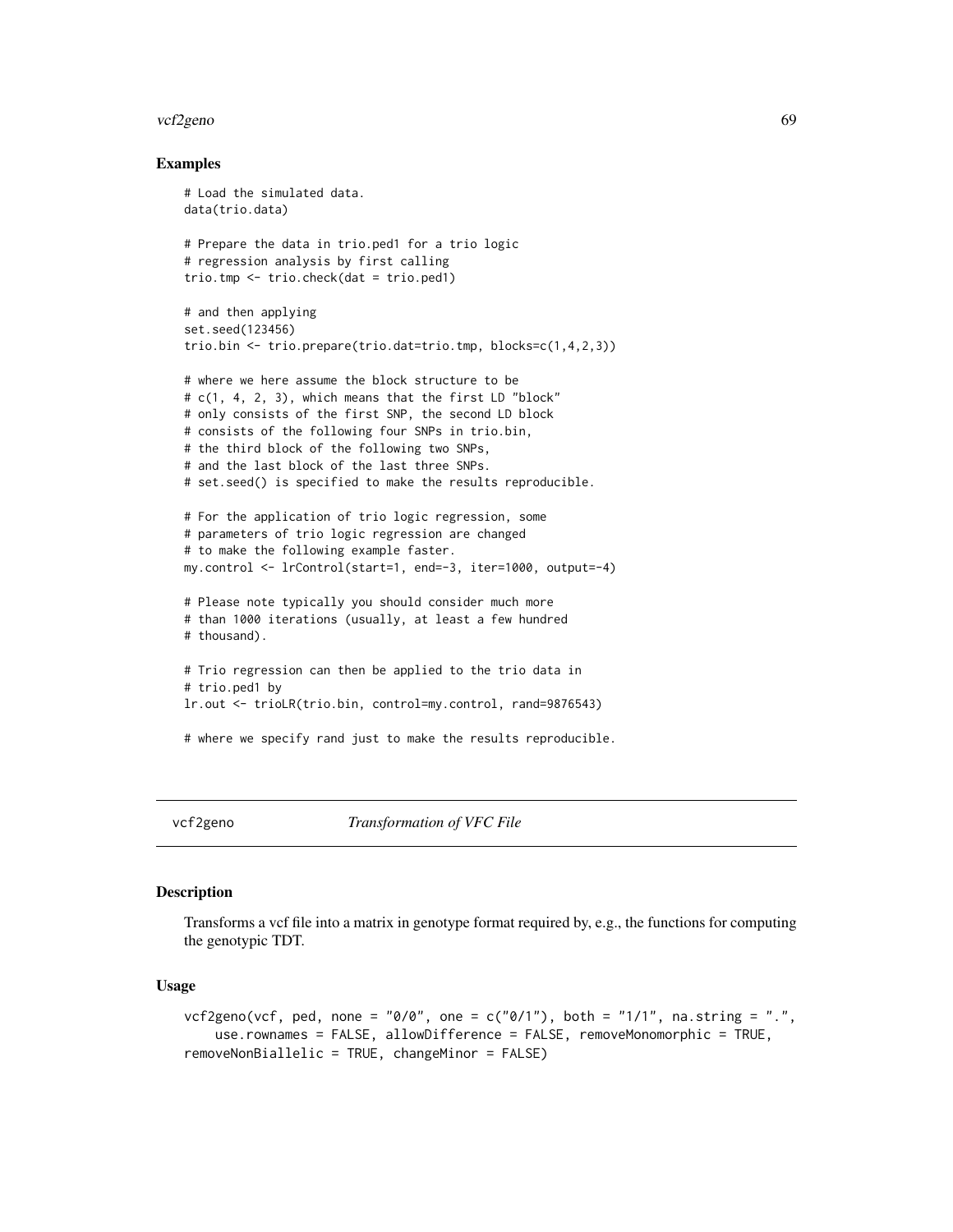# Arguments

| vcf                | a matrix resulting from reading a vcf file into R, or an object of class collapsedVCF<br>(i.e. the output of, e.g., the function readVcf from the VariantAnnotation<br>package). If use . rownames = FALSE, the column names of the genotype matrix<br>must correspond to the personal IDs in ped (i.e. either the column pid of ped, if<br>the entries in pid are unique, or otherwise, a combination of the columns famid<br>and pid from ped, combined using an underscore). If use . rownames = TRUE,<br>the column names of the genotype matrix specified by vcf must correspond to<br>the row names of ped. |
|--------------------|-------------------------------------------------------------------------------------------------------------------------------------------------------------------------------------------------------------------------------------------------------------------------------------------------------------------------------------------------------------------------------------------------------------------------------------------------------------------------------------------------------------------------------------------------------------------------------------------------------------------|
| ped                | a data frame containing the family information for the subjects in vcf (might<br>also contain information for other subjects, see allowDifference). This data<br>frame must contain the columns famid, pid, fatid, and motid comprising the<br>family ID, the personal ID as well as the ID of the father and the mother, respec-<br>tively.                                                                                                                                                                                                                                                                      |
| none               | a character string or vector specifying the coding for the homozygous reference<br>genotype.                                                                                                                                                                                                                                                                                                                                                                                                                                                                                                                      |
| one                | a character string or vector specifying the coding for the heterozygous genotype.                                                                                                                                                                                                                                                                                                                                                                                                                                                                                                                                 |
| both               | a character string or vector specifying the coding for the homozygous variant<br>genotype.                                                                                                                                                                                                                                                                                                                                                                                                                                                                                                                        |
| na.string          | a character string or vector specifying how missing values are coded in the vcf<br>file.                                                                                                                                                                                                                                                                                                                                                                                                                                                                                                                          |
| use.rownames       | a logical value specifying whether the row names of ped correspond to the sam-<br>ple names in vcf. For details, see vcf.                                                                                                                                                                                                                                                                                                                                                                                                                                                                                         |
| allowDifference    |                                                                                                                                                                                                                                                                                                                                                                                                                                                                                                                                                                                                                   |
|                    | a logical value specifying whether ped and vcf are allowed to also contain sam-<br>ples not available in the respective other object. If FALSE, all samples in ped<br>must also be available in vcf, and vice versa (matched as described in vcf). If<br>TRUE, at least 10% of the samples must be contained in both vcf and ped.                                                                                                                                                                                                                                                                                 |
| removeMonomorphic  |                                                                                                                                                                                                                                                                                                                                                                                                                                                                                                                                                                                                                   |
|                    | a logical value specifying whether monomorphic SNVs should be removed from<br>the output.                                                                                                                                                                                                                                                                                                                                                                                                                                                                                                                         |
| removeNonBiallelic |                                                                                                                                                                                                                                                                                                                                                                                                                                                                                                                                                                                                                   |
|                    | a logical value specifying whether SNVs showing other genotypes than the ones<br>specified by none, one, and both (which are, therefore, assumed to show more<br>than two alleles) should be removed.                                                                                                                                                                                                                                                                                                                                                                                                             |
| changeMinor        | a logical value specifying whether the coding of the genotypes should be changed<br>for SNVs for which the default coding leads to a minor allele frequency larger<br>than 0.5. The genotypes are coded by the number of minor alleles, i.e. the<br>genotype(s) specified by none is coded by 0, the genotype(s) specified by one is<br>coded by 1, and the genotype(s) specified by both is coded by 2. If for an SNV<br>this leads to a minor allele frequency larger than 0.5 and changeMinor = TRUE,<br>this $0, 1, 2$ -coding will be changed into a $2, 1, 0$ -coding.                                      |

# Value

A matrix in genotype format required, e.g., by functions for performing different types of the genotypic TDT, such as [colTDT](#page-45-1).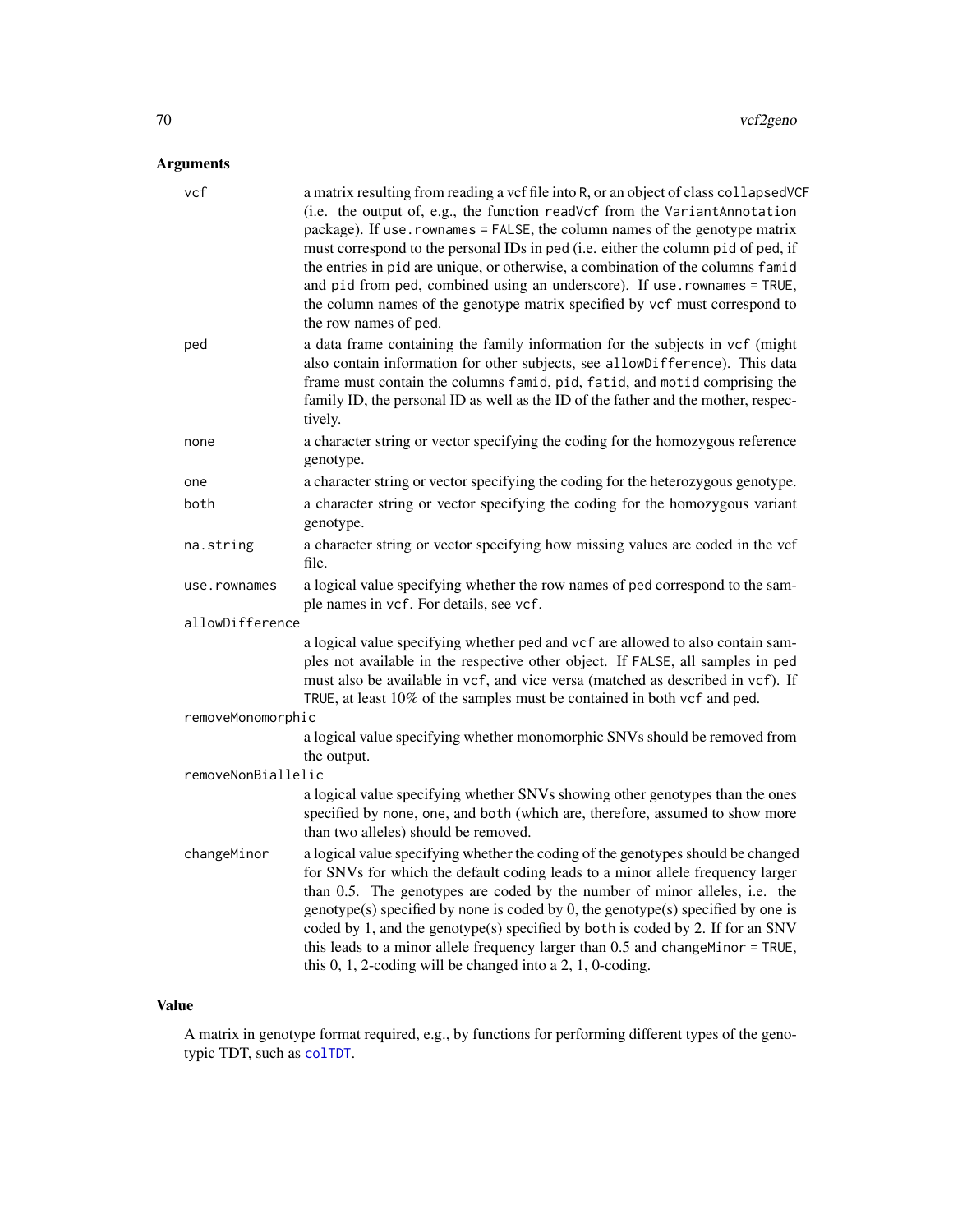#### vcf2geno 71

# Author(s)

Holger Schwender, <holger.schwender@udo.edu>

# See Also

[colTDT](#page-45-1), [colGxG](#page-47-0), [colGxE](#page-5-0), [ped2geno](#page-24-0)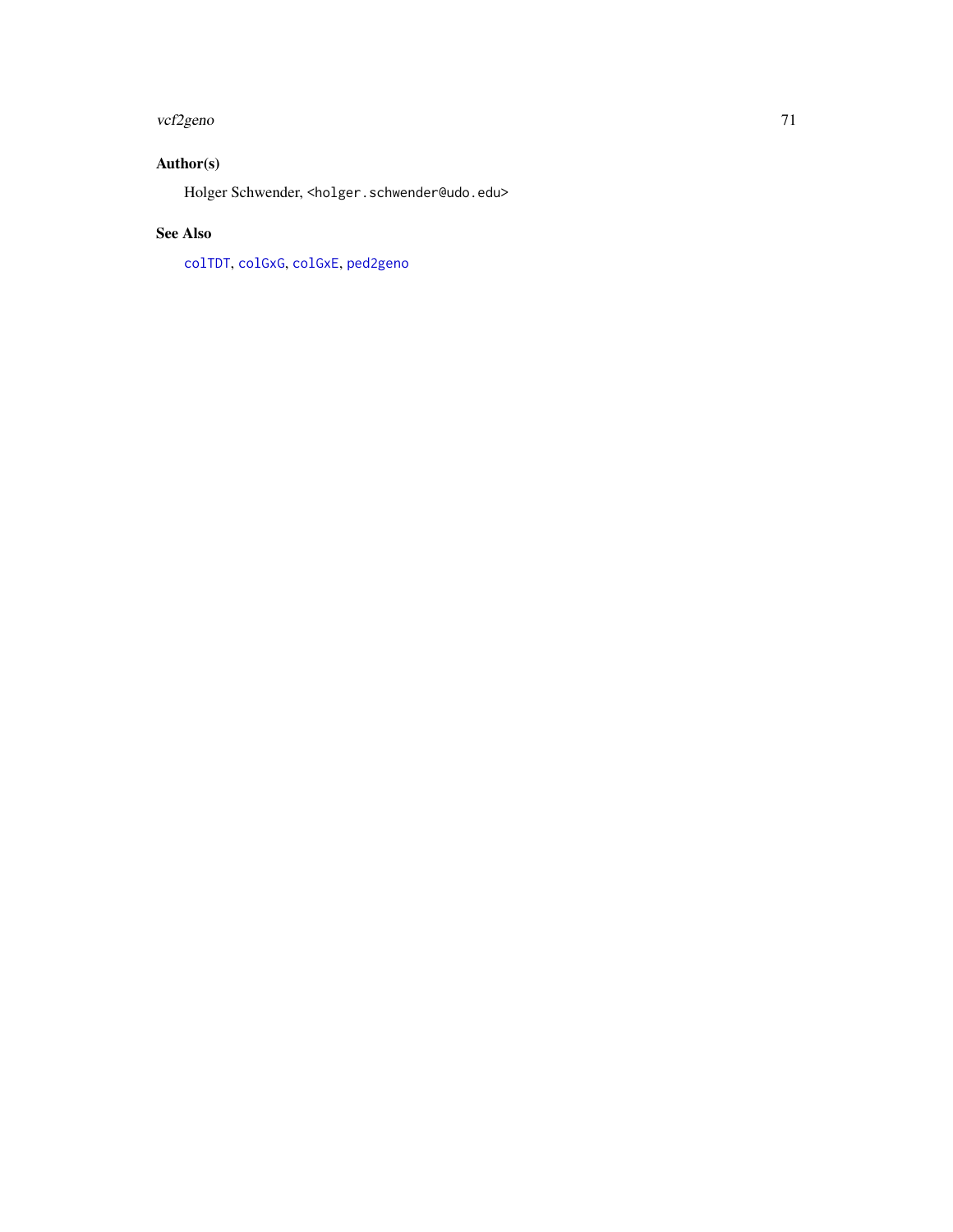# Index

∗ IO read.pedfile , [41](#page-40-1) ∗ array allelicTDT , [2](#page-1-0) colEMlrt , [4](#page-3-0) colGxE , [6](#page-5-1) colGxGPerms , [10](#page-9-0) colPOlrt , [12](#page-11-0) colTDTmaxTest , [14](#page-13-0) colTDTsam , [16](#page-15-0) getLD , [21](#page-20-1) poly4root , [32](#page-31-0) probTDT , [39](#page-38-1) scoreTDT , [44](#page-43-0) tdt , [46](#page-45-2) tdtGxG , [48](#page-47-1) ∗ datagen trio.sim, [60](#page-59-1) ∗ datasets trio.data , [54](#page-53-0) ∗ design trio.power , [57](#page-56-0) ∗ file read.pedfile , [41](#page-40-1) ∗ hplot plot.getLD , [27](#page-26-0) plot.LDblocks , [28](#page-27-0) plot.trioLR, [30](#page-29-0) print.trioFS, [35](#page-34-1) ∗ htest allelicTDT , [2](#page-1-0) colEMlrt , [4](#page-3-0) colGxE , [6](#page-5-1) colGxGPerms , [10](#page-9-0) colPOlrt , [12](#page-11-0) colTDTmaxTest , [14](#page-13-0) colTDTsam , [16](#page-15-0) probTDT , [39](#page-38-1) scoreTDT , [44](#page-43-0)

tdt , [46](#page-45-2) tdtGxG , [48](#page-47-1) trio.permTest , [55](#page-54-1) ∗ manip getMatPseudo , [22](#page-21-0) ped2geno, [25](#page-24-1) removeSNPs , [42](#page-41-0) trio.check , [51](#page-50-1) trio.prepare, [58](#page-57-1) vcf2geno, [69](#page-68-0) ∗ math poly4root , [32](#page-31-0) ∗ models allelicTDT , [2](#page-1-0) colEMlrt , [4](#page-3-0) colGxE , [6](#page-5-1) colGxGPerms , [10](#page-9-0) colPOlrt , [12](#page-11-0) colTDTmaxTest , [14](#page-13-0) colTDTsam , [16](#page-15-0) probTDT , [39](#page-38-1) tdt , [46](#page-45-2) tdtGxG , [48](#page-47-1) trio.permTest , [55](#page-54-1) ∗ multivariate findLDblocks , [18](#page-17-1) trioFS, [63](#page-62-0) trioLR, [66](#page-65-1) ∗ print print.colGxE , [33](#page-32-0) print.trioFS, [35](#page-34-1) print.trioLR, [37](#page-36-0) ∗ regression trioFS, [63](#page-62-0) trioLR, [66](#page-65-1) ∗ tree trioFS, [63](#page-62-0) trioLR, [66](#page-65-1) ∗ univar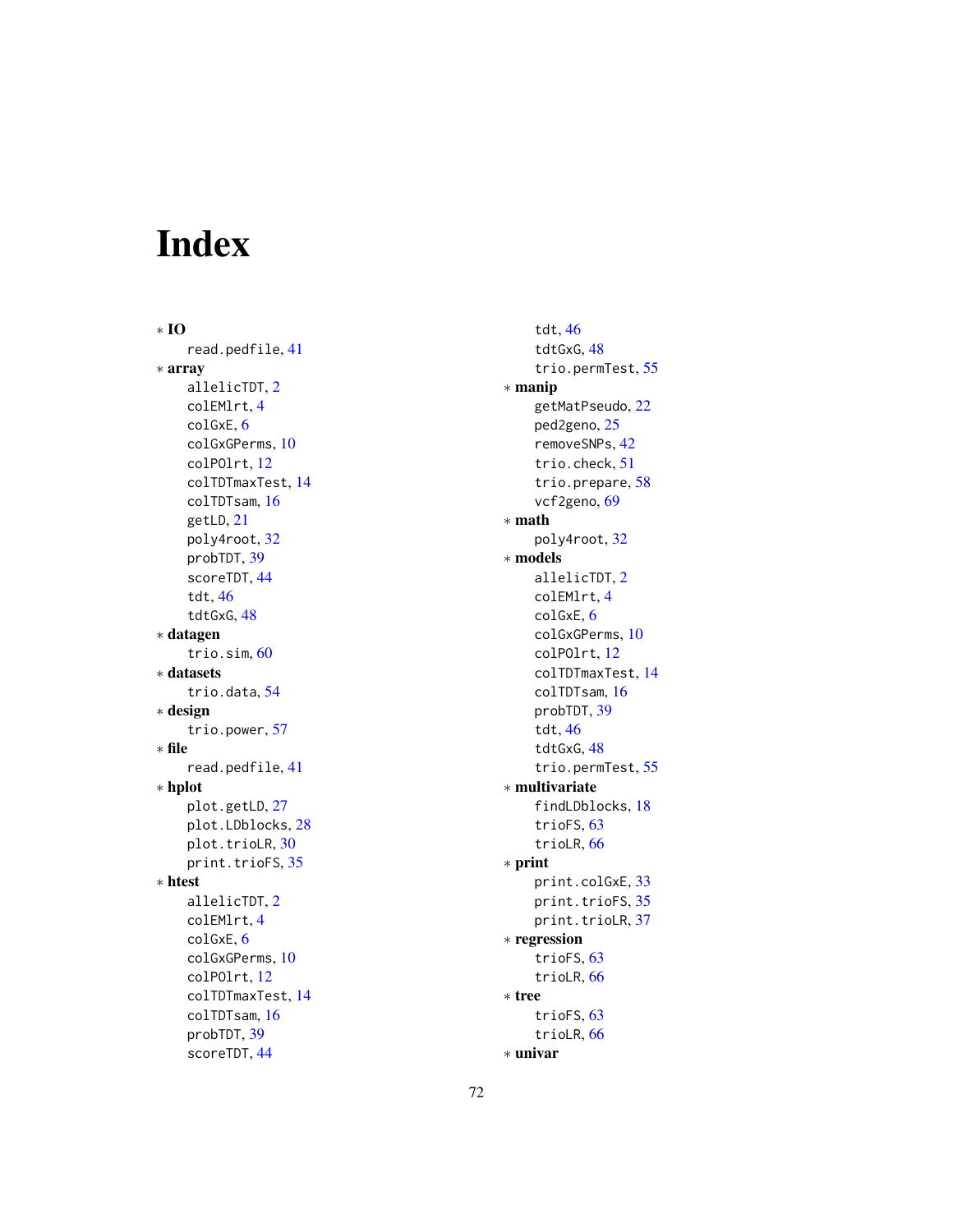getLD, [21](#page-20-0) ∗ utilities lrControl, [23](#page-22-0) print.colGxE, [33](#page-32-0) allelicTDT, [2](#page-1-0) colEMlrt, [4](#page-3-0) colGxE, [6,](#page-5-0) *[23](#page-22-0)*, *[33,](#page-32-0) [34](#page-33-0)*, *[45](#page-44-0)*, *[71](#page-70-0)* colGxEPerms *(*colGxE*)*, [6](#page-5-0) colGxG, *[10,](#page-9-0) [11](#page-10-0)*, *[71](#page-70-0)* colGxG *(*tdtGxG*)*, [48](#page-47-0) colGxGPerms, [10](#page-9-0) colMAFtrio *(*removeSNPs*)*, [42](#page-41-0) colPOlrt, [12](#page-11-0) colTAT *(*colPOlrt*)*, [12](#page-11-0) colTDT, *[3](#page-2-0)*, *[5,](#page-4-0) [6](#page-5-0)*, *[9](#page-8-0)*, *[13](#page-12-0)*, *[18](#page-17-0)*, *[23](#page-22-0)*, *[45](#page-44-0)*, *[70,](#page-69-0) [71](#page-70-0)* colTDT *(*tdt*)*, [46](#page-45-0) colTDT2way, *[23](#page-22-0)*, *[45](#page-44-0)* colTDT2way *(*tdtGxG*)*, [48](#page-47-0) colTDTebam *(*colTDTsam*)*, [16](#page-15-0) colTDTinter2way *(*tdtGxG*)*, [48](#page-47-0) colTDTmaxStat, *[18](#page-17-0)* colTDTmaxStat *(*colTDTmaxTest*)*, [14](#page-13-0) colTDTmaxTest, [14](#page-13-0) colTDTsam, [16](#page-15-0) compPermTDT2way *(*colGxGPerms*)*, [10](#page-9-0)

```
denspr, 17
```
ebam, *[17,](#page-16-0) [18](#page-17-0)*

fastGxG *(*tdtGxG*)*, [48](#page-47-0) fastGxGrec *(*tdtGxG*)*, [48](#page-47-0) findLDblocks, [18,](#page-17-0) *[22](#page-21-0)*, *[29](#page-28-0)*, *[54](#page-53-0)* freq.hap *(*trio.data*)*, [54](#page-53-0)

getGxEstats *(*print.colGxE*)*, [33](#page-32-0) getLD, *[19,](#page-18-0) [20](#page-19-0)*, [21,](#page-20-0) *[28](#page-27-0)*, *[54](#page-53-0)* getLDlarge, *[19](#page-18-0)* getLDlarge *(*getLD*)*, [21](#page-20-0) getMatPseudo, [22](#page-21-0) gtdt.ebam *(*colTDTsam*)*, [16](#page-15-0) gtdt.stat *(*colTDTsam*)*, [16](#page-15-0)

haplo.em, *[59,](#page-58-0) [60](#page-59-0)*

image, *[28](#page-27-0)*

LDdata *(*trio.data*)*, [54](#page-53-0)

logreg, *[68](#page-67-0)* lrControl, [23,](#page-22-0) *[55](#page-54-0)*, *[64](#page-63-0)*, *[67](#page-66-0)* make.snp.dummy, *[64](#page-63-0)*, *[67](#page-66-0)* mat.test *(*trio.data*)*, [54](#page-53-0) orderSNPs *(*removeSNPs*)*, [42](#page-41-0) ped2geno, *[3,](#page-2-0) [4](#page-3-0)*, *[6,](#page-5-0) [7](#page-6-0)*, *[9,](#page-8-0) [10](#page-9-0)*, *[12](#page-11-0)[–14](#page-13-0)*, *[16](#page-15-0)*, *[19](#page-18-0)*, *[21](#page-20-0)*, *[23](#page-22-0)*, [25,](#page-24-0) *[41](#page-40-0)[–44](#page-43-0)*, *[47](#page-46-0)[–50](#page-49-0)*, *[71](#page-70-0)* plot.getLD, *[22](#page-21-0)*, [27,](#page-26-0) *[29](#page-28-0)* plot.getLDlarge *(*plot.getLD*)*, [27](#page-26-0) plot.LDblocks, *[20](#page-19-0)*, *[28](#page-27-0)*, [28](#page-27-0) plot.trioFS *(*print.trioFS*)*, [35](#page-34-0) plot.trioLR, [30](#page-29-0) poly4root, [32](#page-31-0) poly4rootMat *(*poly4root*)*, [32](#page-31-0) print.aTDT *(*allelicTDT*)*, [2](#page-1-0) print.colEMlrt *(*colEMlrt*)*, [4](#page-3-0) print.colGxE, [33](#page-32-0) print.colGxEunstruct *(*print.colGxE*)*, [33](#page-32-0) print.colTDT *(*tdt*)*, [46](#page-45-0) print.colTDTepi *(*tdtGxG*)*, [48](#page-47-0) print.LDblock *(*findLDblocks*)*, [18](#page-17-0) print.maxScoreTrio *(*scoreTDT*)*, [44](#page-43-0) print.maxStatTrio *(*colTDTmaxTest*)*, [14](#page-13-0) print.maxTestTrio *(*colTDTmaxTest*)*, [14](#page-13-0) print.polrt *(*colPOlrt*)*, [12](#page-11-0) print.scoreGxE *(*scoreTDT*)*, [44](#page-43-0) print.scoreTDT *(*scoreTDT*)*, [44](#page-43-0) print.tat *(*colPOlrt*)*, [12](#page-11-0) print.tdt *(*tdt*)*, [46](#page-45-0) print.tdtEpi *(*tdtGxG*)*, [48](#page-47-0) print.trio.power *(*trio.power*)*, [57](#page-56-0) print.trioFS, [35,](#page-34-0) *[65](#page-64-0)* print.trioLR, [37](#page-36-0) prob.mat.test *(*trio.data*)*, [54](#page-53-0) probTDT, [39,](#page-38-0) *[54](#page-53-0)*

qingEnv *(*trio.prepare*)*, [58](#page-57-0)

read.pedfile, *[19](#page-18-0)*, *[21](#page-20-0)*, [41,](#page-40-0) *[43](#page-42-0)* removeSNPs, [42](#page-41-0) removeTrios *(*removeSNPs*)*, [42](#page-41-0)

sam, *[17,](#page-16-0) [18](#page-17-0)* scoreGxE *(*scoreTDT*)*, [44](#page-43-0) scoreGxG *(*scoreTDT*)*, [44](#page-43-0) scoreMaxStat *(*scoreTDT*)*, [44](#page-43-0) scoreTDT, [44](#page-43-0)